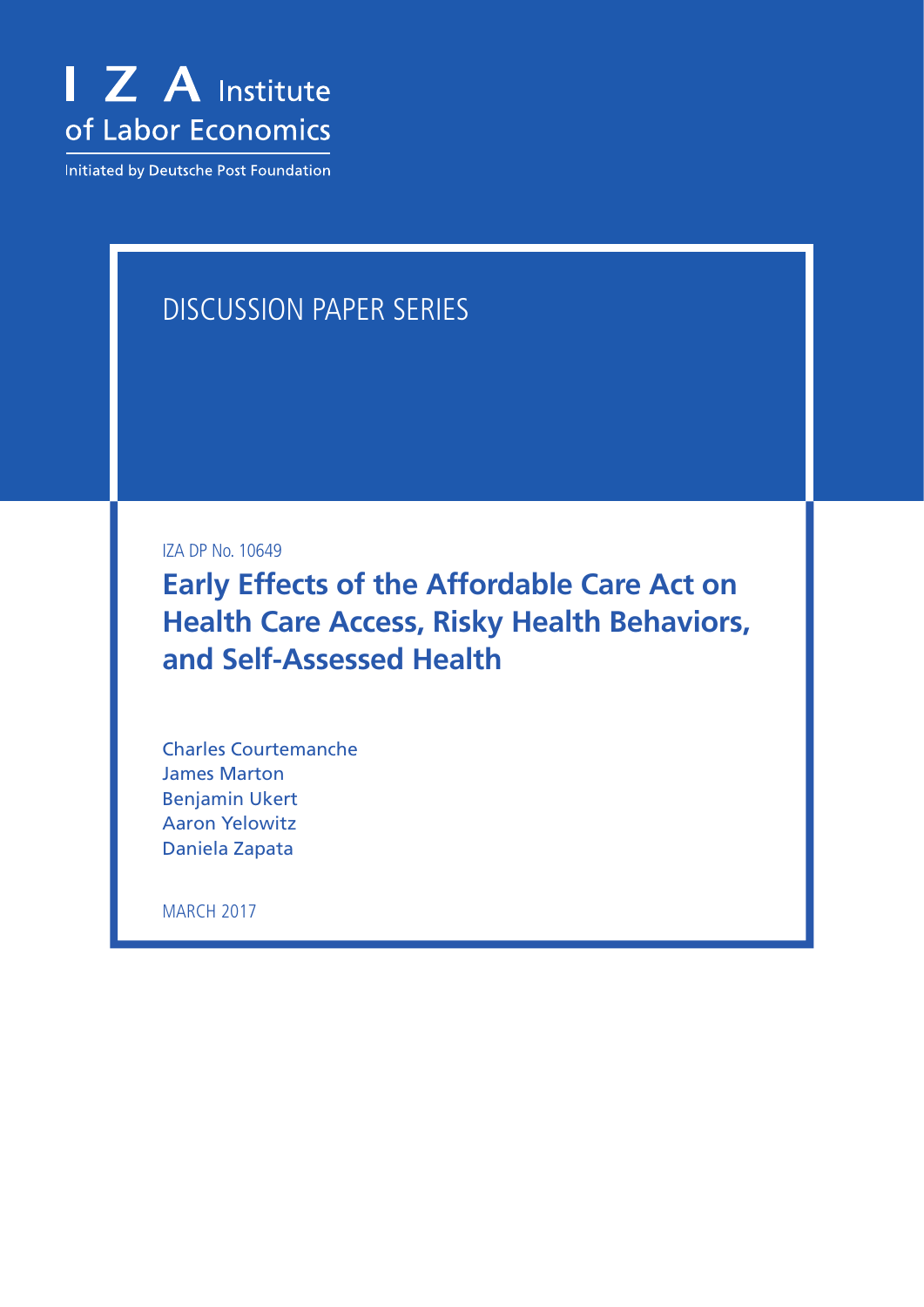

Initiated by Deutsche Post Foundation

# Discussion Paper Series

IZA DP No. 10649

# **Early Effects of the Affordable Care Act on Health Care Access, Risky Health Behaviors, and Self-Assessed Health**

**Charles Courtemanche** *Georgia State University, NBER and IZA*

**James Marton** *Georgia State University*

**Benjamin Ukert** *University of Pennsylvania*

march 2017

**Aaron Yelowitz** *University of Kentucky*

**Daniela Zapata** *IMPAQ International*

Any opinions expressed in this paper are those of the author(s) and not those of IZA. Research published in this series may include views on policy, but IZA takes no institutional policy positions. The IZA research network is committed to the IZA Guiding Principles of Research Integrity.

The IZA Institute of Labor Economics is an independent economic research institute that conducts research in labor economics and offers evidence-based policy advice on labor market issues. Supported by the Deutsche Post Foundation, IZA runs the world's largest network of economists, whose research aims to provide answers to the global labor market challenges of our time. Our key objective is to build bridges between academic research, policymakers and society.

IZA Discussion Papers often represent preliminary work and are circulated to encourage discussion. Citation of such a paper should account for its provisional character. A revised version may be available directly from the author.

**IZA – Institute of Labor Economics**

| Schaumburg-Lippe-Straße 5–9<br>53113 Bonn, Germany | Phone: +49-228-3894-0<br>Email: publications@iza.org | www.iza.org |
|----------------------------------------------------|------------------------------------------------------|-------------|
|                                                    |                                                      |             |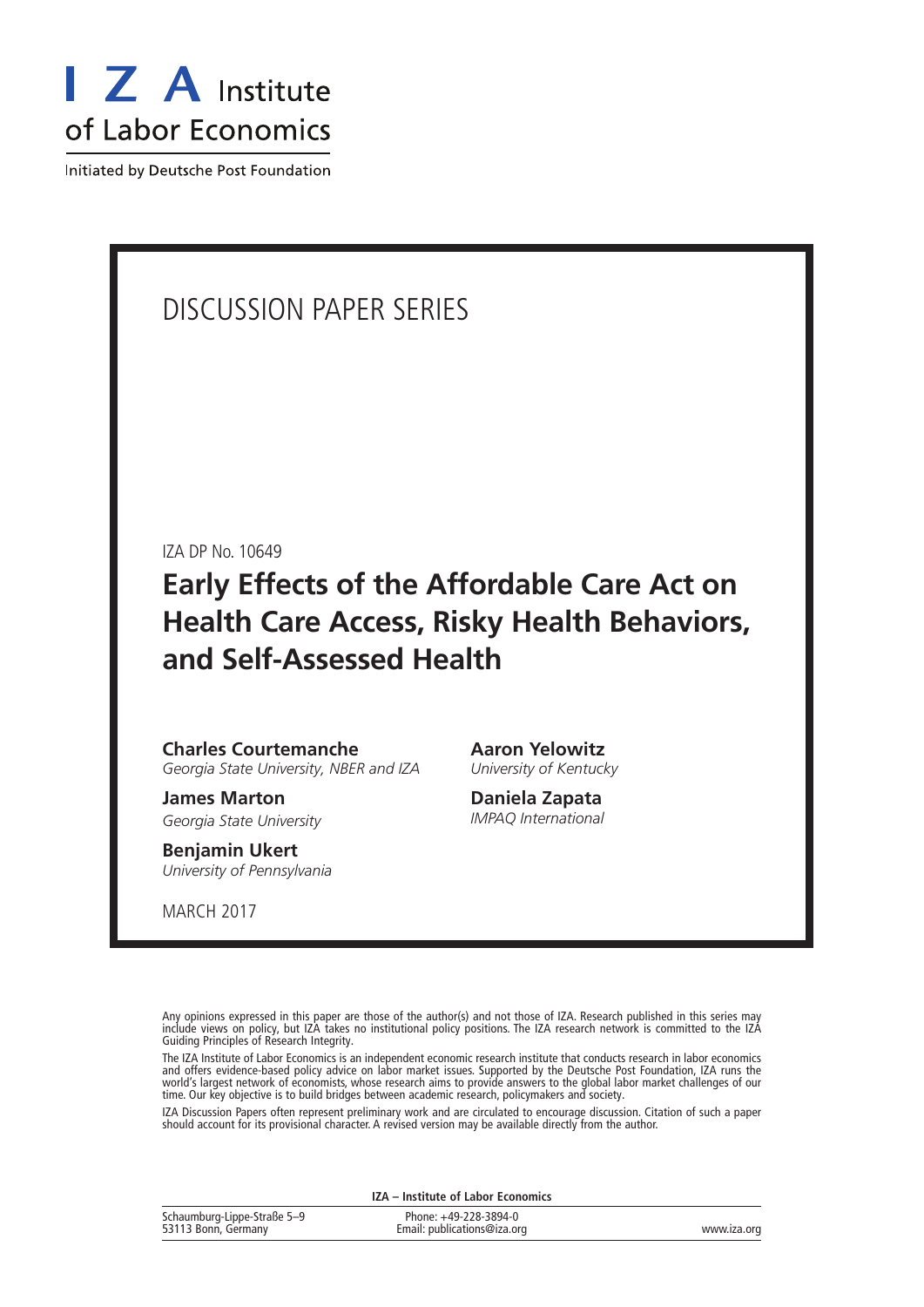# **ABSTRACT**

# **Early Effects of the Affordable Care Act on Health Care Access, Risky Health Behaviors, and Self-Assessed Health\***

The goal of the Affordable Care Act (ACA) was to achieve nearly universal health insurance coverage through a combination of mandates, subsidies, marketplaces, and Medicaid expansions, most of which took effect in 2014. We use data from the Behavioral Risk Factor Surveillance System to examine the impacts of the ACA on health care access, risky health behaviors, and self-assessed health after two years. We estimate difference-in-differencein-differences models that exploit variation in treatment intensity from state participation in the Medicaid expansion and pre-ACA uninsured rates. Results suggest that the ACA led to sizeable improvements in access to health care in both Medicaid expansion and nonexpansion states, with the gains being larger in expansion states along some dimensions. No statistically significant effects on risky behaviors or self-assessed health emerge for the full sample. However, we find some evidence that the ACA improved self-assessed health among older non-elderly adults, particularly in expansion states.

**JEL Classification:** I12, I13, I18

**Keywords:** Affordable Care Act, health insurance, Medicaid, health, obesity, smoking, drinking

# **Corresponding author:**

Charles Courtemanche Georgia State University Andrew Young School of Policy Studies Department of Economics P.O. Box 3992 Atlanta, GA 30302-3992 USA E-mail: ccourtemanche@gsu.edu

<sup>\*</sup> We would like to thank Chad Cotti, Andrew Freidson, Amanda Kowalski, seminar participants at Emory University, the University of Connecticut, Tulane University, the 2015 and 2016 Southern Economic Association Annual Meetings, and the 2016 Association for Public Policy and Management Annual Meeting for their valuable comments. Any errors are, of course, our own.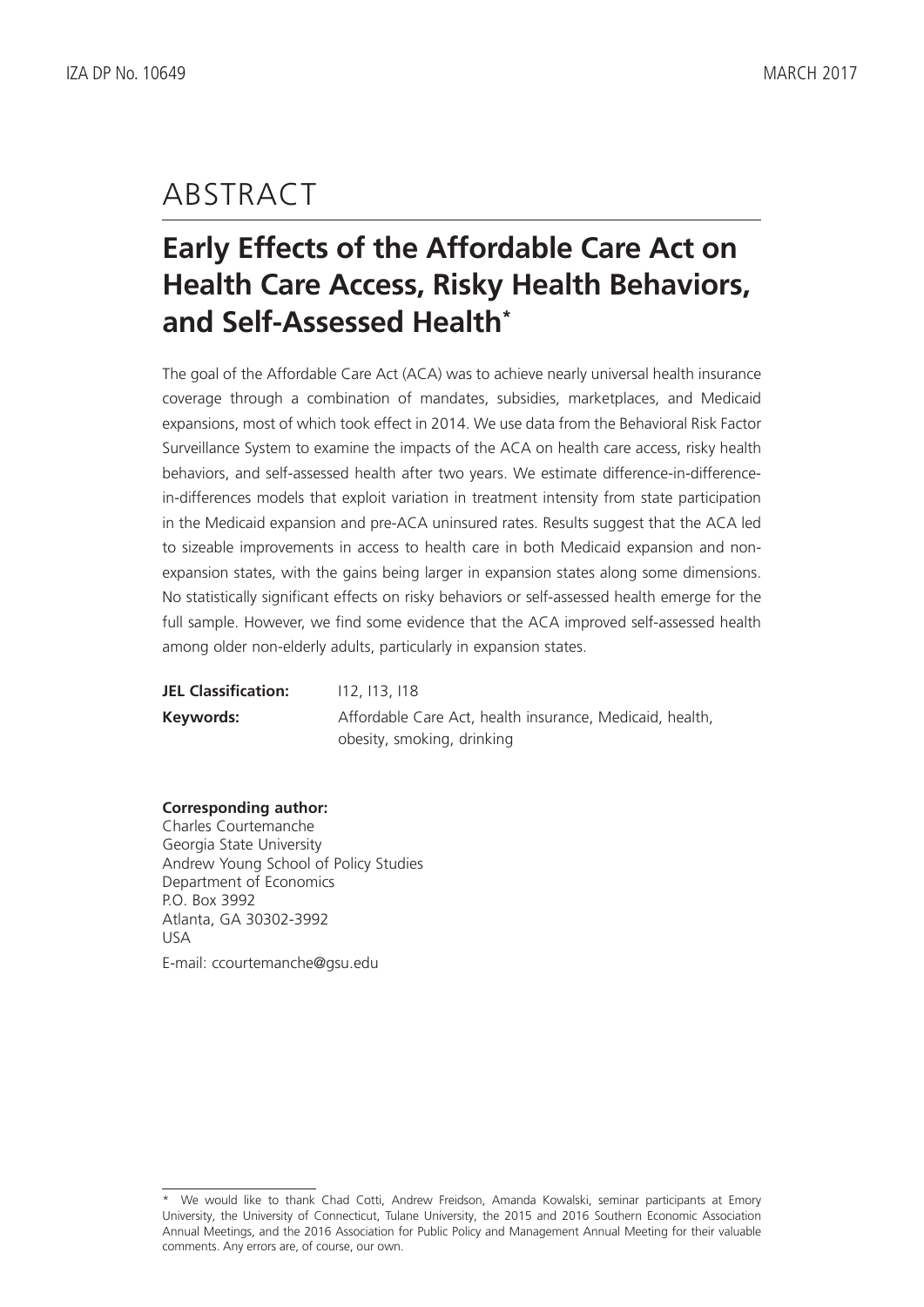### **I. INTRODUCTION**

The goal of the Patient Protection and Affordable Care Act (ACA) was to achieve nearly universal health insurance coverage in the United States through a combination of policies largely implemented in 2014 (Obama, 2016). Several recent studies, including Frean et al. (2016) and Courtemanche et al. (2017), have shown that the ACA led to gains in insurance coverage. The objective of this paper is to evaluate whether or not such coverage increases translated to changes in access to care, risky health behaviors, and, ultimately, short-run health outcomes.

A number of 2014 ACA provisions involved overhauling non-group insurance markets in an effort to ensure that one's health history did not provide a barrier to obtaining coverage. Specific regulations included guaranteed issue, which forbids insurers from denying coverage on the basis of applicant health status, and modified community rating, which imposes uniform premiums regardless of observable characteristics aside from age and smoking status. In addition, the federal government established a Health Insurance Marketplace to facilitate insurance purchases for individuals and small businesses. Each state was given the option of establishing their own insurance marketplace and fifteen did so in 2014 (KFF, 2014).

These reforms alone would likely lead to an adverse selection death spiral, with the influx of high cost beneficiaries causing relatively low-cost beneficiaries to drop their coverage, thus driving up premiums for those remaining in the insurance pool (Courtemanche and Zapata, 2014). This concern motivated another component of the ACA: the individual mandate. Beginning in 2014, individuals deemed to be able to afford coverage but electing to remain uncovered were penalized. The largest penalty that could be imposed was the maximum of either the total annual premium for the national average price of a Bronze exchange plan or \$285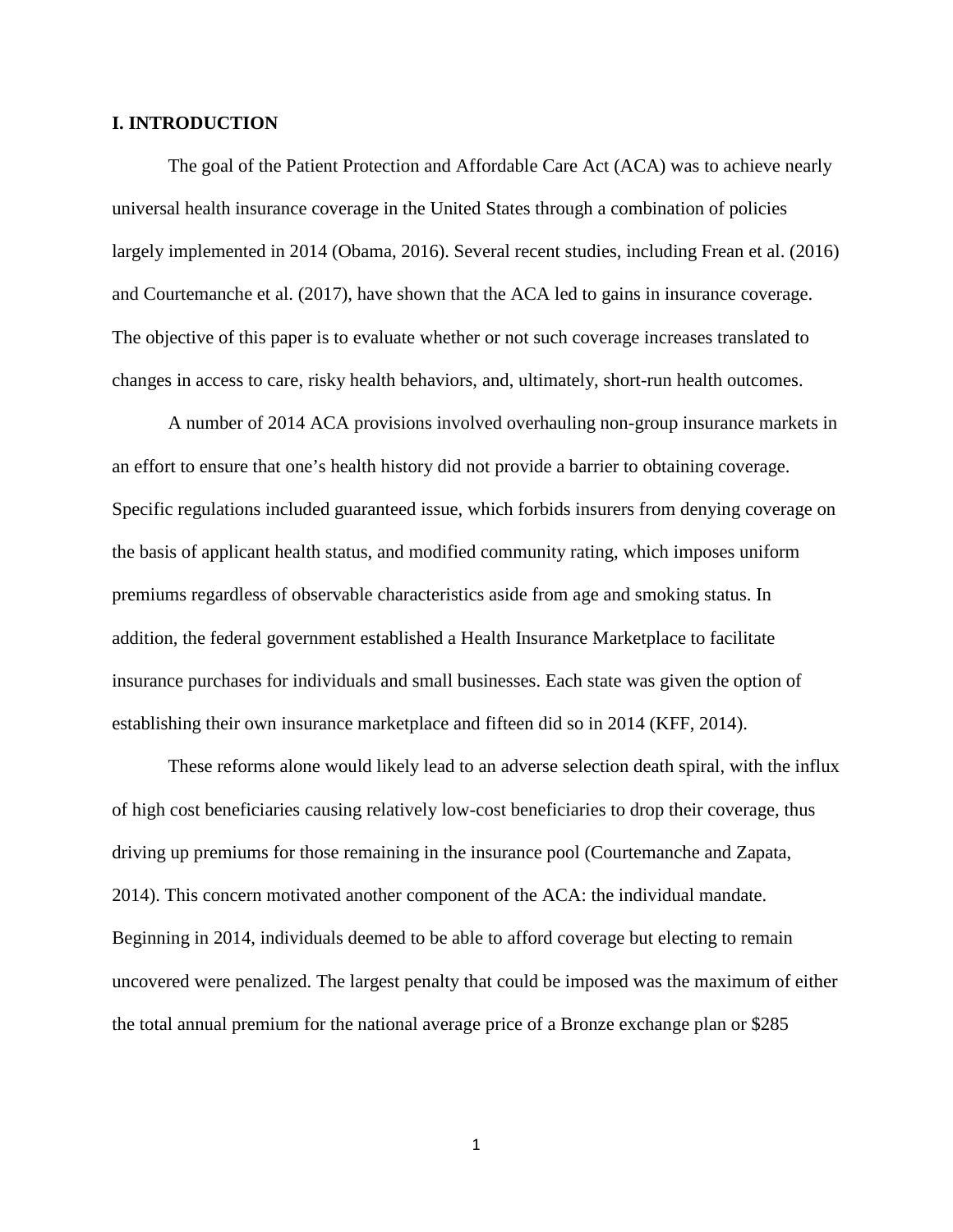(\$975) in 20[1](#page-4-0)4 (2015).<sup>1</sup> In addition, an employer mandate, which required employers with 100 of more full-time equivalent employees to offer "affordable" coverage to at least 95 percent of their full-time employees and their dependents (children up to age 26) or face a penalty, took effect in 2015 (Tolbert, 2015).

The remaining challenge associated with promoting universal coverage, affordability, was addressed by the ACA in 2014 in two ways. First, sliding scale subsidies in the form of premium tax credits (PTC) became available to consumers in every state with incomes between 100 and 400 percent of the Federal Poverty Line (FPL) who did not qualify for other affordable coverage. Second, in states that opted to expand Medicaid via the ACA, anyone with income below 138 percent FPL became eligible for Medicaid coverage. Previously, Medicaid eligibility was typically restricted to those with low income among specific groups, such as children, single parents, pregnant women, the disabled, and the elderly. According to the Kaiser Family Foundation, 27 states participated in the Medicaid expansion in 2014, with three more implementing it in [2](#page-4-1)015 and another two in  $2016$ <sup>2</sup>

Theoretically, the expansion of insurance coverage brought about by the ACA should increase access to care because of the reduction in out-of-pocket prices, but this is not automatically the case. On the demand side, newly insured individuals may not have sufficient knowledge of the health care system to easily secure a regular primary care doctor. Somers and Mahadevan (2010) report that only 12 percent of adults have proficient health literacy. On the supply side, concerns have been raised about whether or not there are sufficient numbers of primary care physicians to treat all of these newly insured patients (Schwartz, 2012; Glied and

<span id="page-4-0"></span><sup>&</sup>lt;sup>1</sup> The maximum increased to \$2,085 in 2016. For more information, see: [https://www.healthcare.gov/fees/fee-for](https://www.healthcare.gov/fees/fee-for-not-being-covered/)[not-being-covered/](https://www.healthcare.gov/fees/fee-for-not-being-covered/)<br>
<sup>2</sup> See the following website for further information: [http://kff.org/health-reform/state-indicator/state-activity-around-](http://kff.org/health-reform/state-indicator/state-activity-around-expanding-medicaid-under-the-affordable-care-act/?currentTimeframe=0&sortModel=%7B%22colId%22:%22Location%22,%22sort%22:%22asc%22%7D)

<span id="page-4-1"></span>[expanding-medicaid-under-the-affordable-care](http://kff.org/health-reform/state-indicator/state-activity-around-expanding-medicaid-under-the-affordable-care-act/?currentTimeframe=0&sortModel=%7B%22colId%22:%22Location%22,%22sort%22:%22asc%22%7D)[act/?currentTimeframe=0&sortModel=%7B%22colId%22:%22Location%22,%22sort%22:%22asc%22%7D](http://kff.org/health-reform/state-indicator/state-activity-around-expanding-medicaid-under-the-affordable-care-act/?currentTimeframe=0&sortModel=%7B%22colId%22:%22Location%22,%22sort%22:%22asc%22%7D)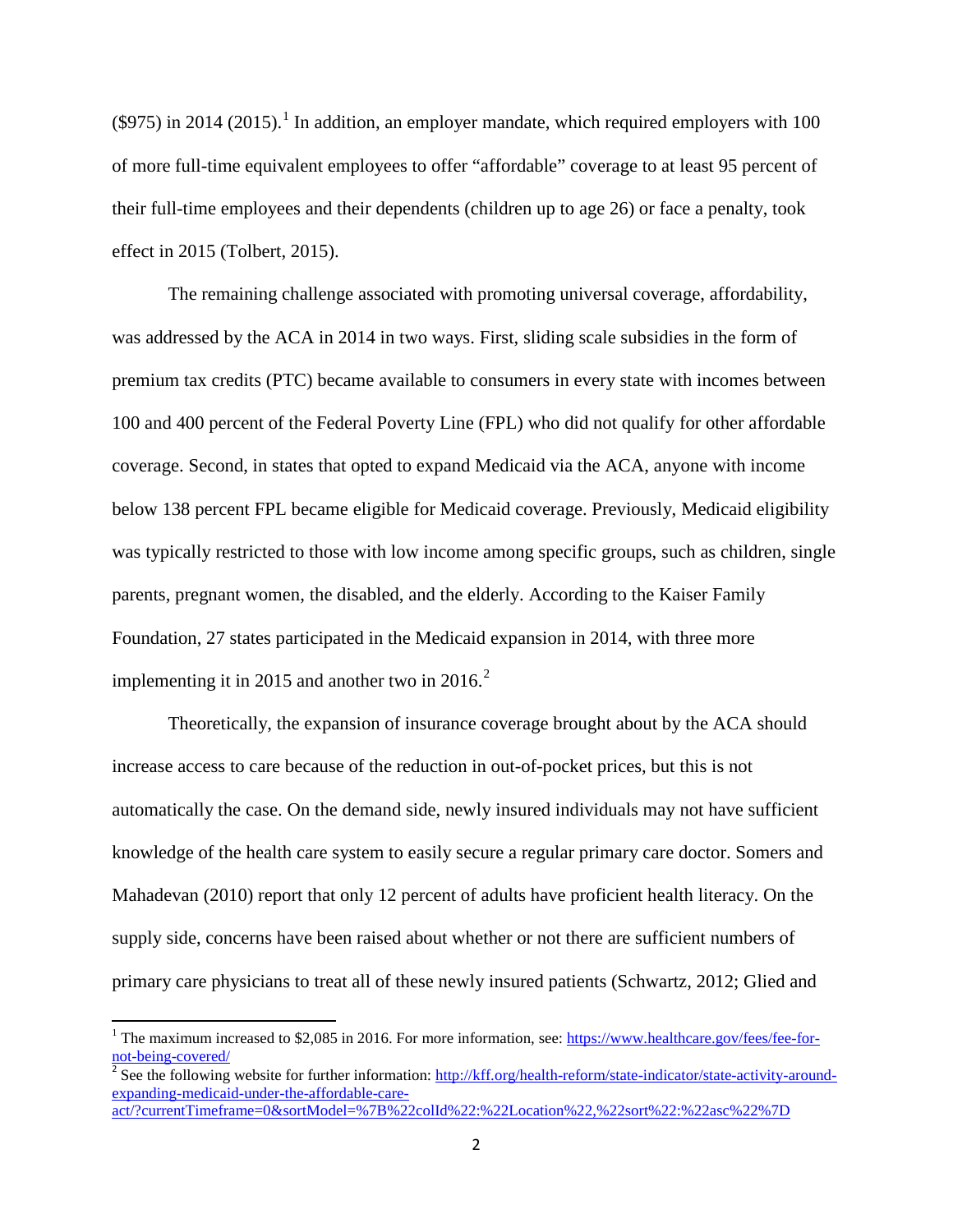Ma, 2015). While the federal government increased Medicaid primary care reimbursement rates to Medicare levels in 201[3](#page-5-0) and 2014, only a few fully maintained this "fee bump" in  $2015$ .<sup>3</sup>

Insurance coverage could influence risky health behaviors – such as smoking, drinking, and overeating – in either direction (Cawley and Ruhm, 2012). On one hand, improved access to care could translate to improvements in health behaviors via information, accountability, or treatments such as smoking cessation drugs or weight loss programs. On the other hand, insurance can theoretically worsen health outcomes through *ex ante* moral hazard, as the reduction in financial risks associated with unhealthy behaviors incentivizes such behaviors. Moreover, income effects from gaining free or subsidized coverage could influence behaviors by enabling consumers to spend money they had budgeted for direct purchase of health care on alcohol, cigarettes, and junk food or, conversely, on healthy food and gym memberships (Simon et al., 2017).

The net effect of insurance on health depends on the changes in both access to care and health behaviors and therefore is also theoretically ambiguous. The extent to which insuranceinduced increases in health care utilization translate to better health depend on one's initial location along the health production function. Evidence suggests that "flat of the curve" care – perhaps due to uncertainty over treatment effectiveness, the principal-agent nature of the patientdoctor relationship, fee-for-service reimbursement, lack of coordination across health care providers, or malpractice liability – is common in the U.S. (Garber and Skinner, 2008). Moreover, the same issues with health literacy that could hamper efforts by the newly insured to

<span id="page-5-0"></span> $3$  For more on state plans with respect to Medicaid primary care reimbursement see: [http://kff.org/medicaid/perspective/the-aca-primary-care-increase-state-plans-for-sfy-2015/?elq\\_cid=1679210](http://kff.org/medicaid/perspective/the-aca-primary-care-increase-state-plans-for-sfy-2015/?elq_cid=1679210) and [https://www.advisory.com/daily-briefing/2015/04/23/states-to-continue-medicaid-pay-bump.](https://www.advisory.com/daily-briefing/2015/04/23/states-to-continue-medicaid-pay-bump)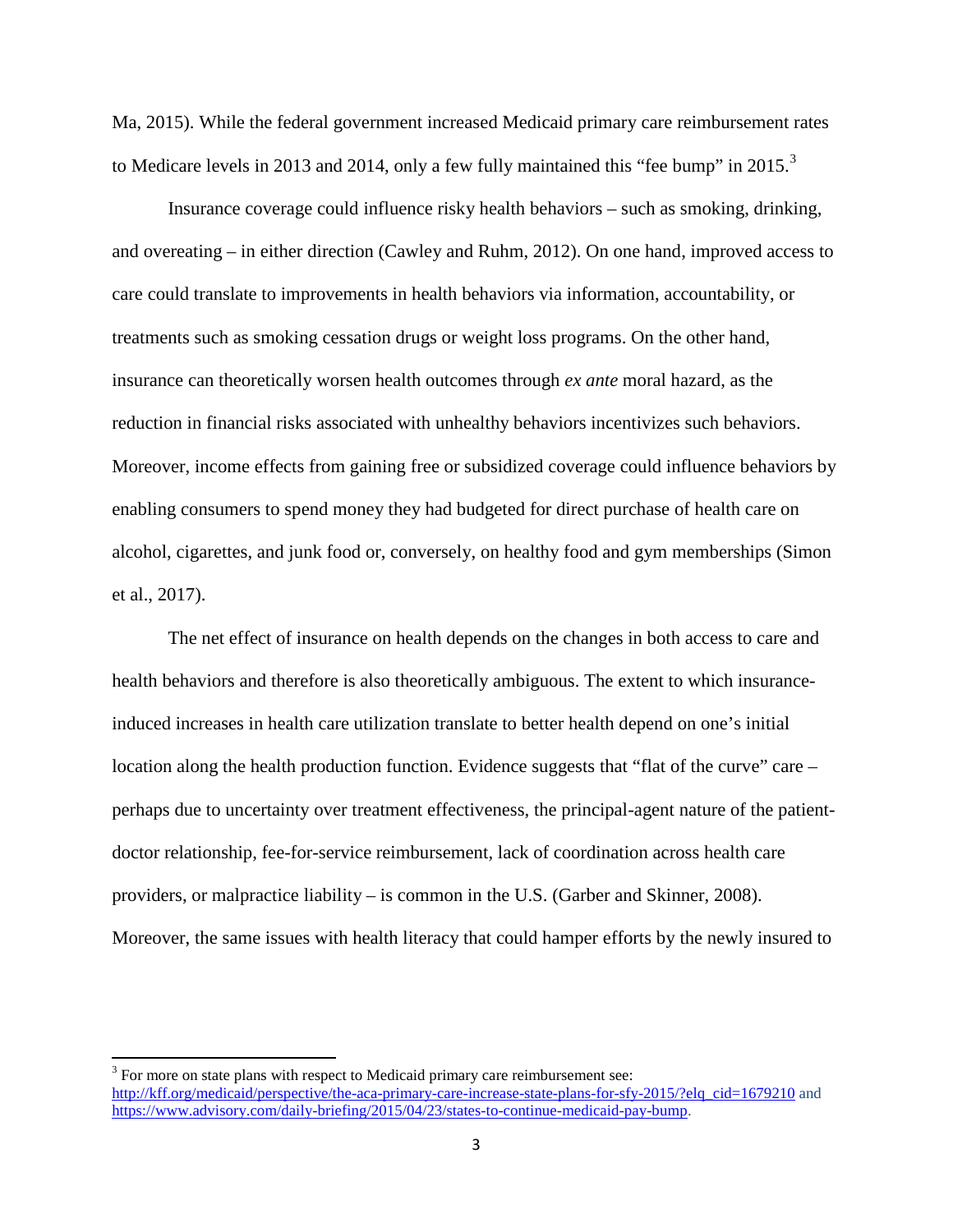find a primary care doctor could also limit their ability to understand and comply with treatment recommendations. [4](#page-6-0)

The purpose of this paper is to estimate the impact of the ACA's 2014 provisions on a variety of outcomes related to health care access, risky health behaviors, and self-assessed health. In addition to estimating the overall effect of the ACA on these outcomes, we also examine differential impacts resulting from state heterogeneity with respect to the choice to expand Medicaid via the ACA.

We separately identify the effects of the private and Medicaid expansion portions of the ACA by using an identification strategy developed in Courtemanche et al. (2017) to estimate the impact of the ACA on insurance coverage by exploiting differences across local areas in pretreatment uninsured rates. To be more specific, we estimate a difference-in-difference-indifferences (DDD) model with the differences coming from time, state Medicaid expansion status, and local area pre-treatment uninsured rate. If our objective was merely to isolate the effect of the Medicaid expansion, this could potentially be achieved with a simpler difference-indifferences model comparing changes in states that expanded Medicaid to changes in nonexpansion states. However, identifying the impact of the other components of the ACA (e.g. mandates, subsidies, marketplaces) is more difficult due to their national nature. We therefore exploit an additional layer of plausibly exogenous variation arising from the fact that universal coverage initiatives provide the most intense treatments in areas with high uninsured rates.<sup>[5](#page-6-1)</sup>

Our data come from the 2011-2015 waves of the Behavioral Risk Factor Surveillance System (BRFSS), with the sample restricted to non-elderly adults. The BRFSS is well suited for

<span id="page-6-0"></span><sup>4</sup> Previous literature has shown a relationship between health literacy and health outcomes including health status, chronic illnesses, and hospitalizations (Cho et al., 2008; Berkman et al., 2011).<br><sup>5</sup> Finkelstein (2007) uses a similar strategy to identify the impacts of another national program – Medicare – on

<span id="page-6-1"></span>health care spending. Miller (2012a) also uses this approach to estimate the impact of the Massachusetts reform on emergency room utilization without control states.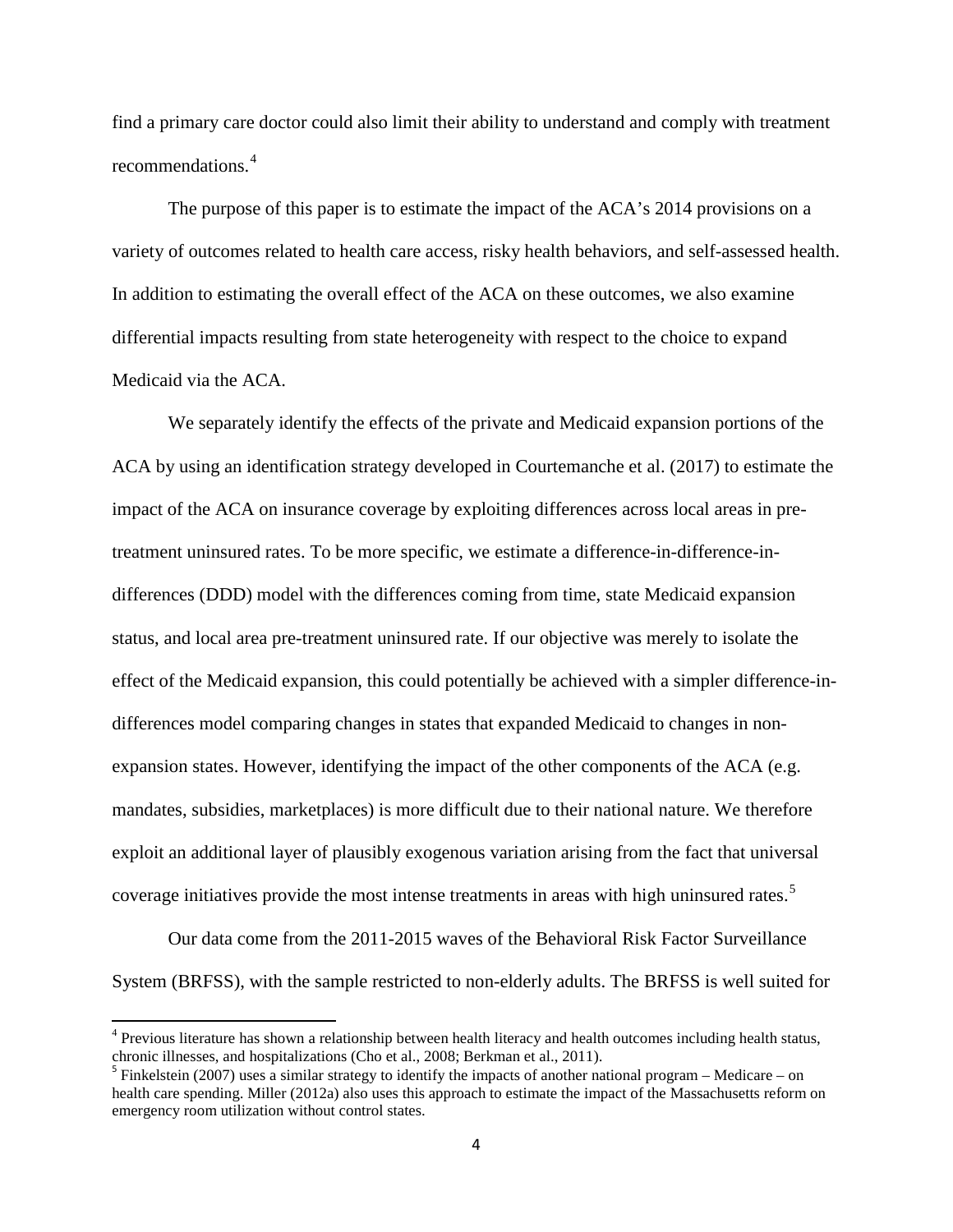our study for three reasons. First, it includes a wide range of questions on health care access and self-assessed health. Second, with over 300,000 observations per year it is large enough to precisely estimate the effects of state-level interventions. Third, it was among the first large-scale health datasets to release data from 2015, allowing us to examine two calendar years of data after the full implementation of the ACA.

Our results suggest that the ACA substantially improved access to health care among non-elderly adults. Gains in insurance coverage were 8.3 percentage points in Medicaid expansion states compared to 5.3 percentage points in non-expansion states, while reductions in cost being a barrier to care were 5.1 percentage points in expansion states and 2.6 percentage points in non-expansion states. The ACA also increased the probabilities of having a primary care doctor and a checkup by 3.0 and 2.4 percentage points, respectively, in non-Medicaidexpansion states, with the effects not being statistically different in expansion states. Gains in access were generally largest among individuals with lower incomes and education levels.

However, the effects of the ACA on risky health behaviors and self-assessed health were less pronounced – at least after two years. For the full sample, we observe no statistically significant impacts on any of the risky behavior or health outcomes in either Medicaid expansion or non-expansion states. We do, however, find some evidence that the ACA improved selfassessed health among older non-elderly adults, particularly in expansion states.

### **II. LITERATURE REVIEW**

In this section we review the literature on the impacts of expansions of insurance coverage. We divide the literature into studies focusing on coverage expansions prior to 2014 and those that examine the components of the ACA implemented in 2014.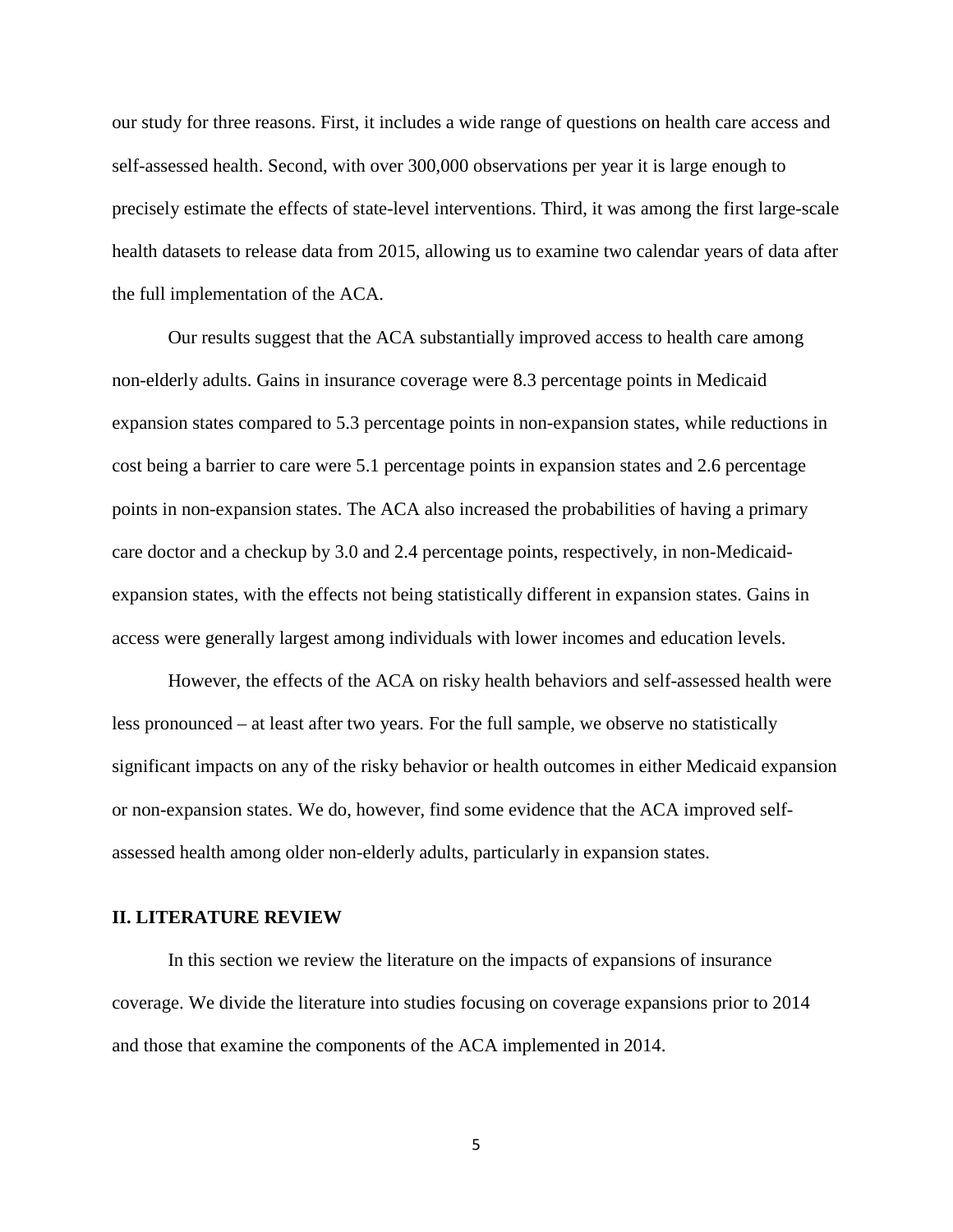#### *Effects of Pre-2014 Insurance Interventions*

There is an extensive literature spanning several decades examining the impact of the receipt of both public and private health insurance on a variety of outcomes, including access to care, utilization, spending, risky health behaviors, and health outcomes. Additional outcomes considered in this literature include labor market participation, job lock, and other public program participation. Cutler and Zeckhauser (2000) provides a thorough review of the health insurance literature, while Buchmueller et al. (2015) reviews the literature on Medicaid and Gruber (2000) reviews the literature on health insurance and the labor market. Here we provide a brief summary of the evidence on the effects of insurance-related interventions on outcomes related to access, risky behaviors, and health.

Causally interpretable evidence on the impacts of health insurance coverage dates back to the RAND Health Insurance Experiment of the 1970s-1980s, which randomly assigned individuals to insurance plans with different coinsurance rates and deductibles. Those assigned to a plan with no cost-sharing incurred about 20 percent higher medical expenses than others (Manning et al., 1987). However, on average this additional utilization did not translate to statistically significant effects on self-assessed health, smoking, or weight (Brook et al., 1983).

A substantial portion of the literature focuses on expansions of the Medicaid program. Evidence suggests that expansions for children and pregnant women in the 1980s and 1990s reduced low birthweight (Currie and Gruber, 1996a), infant mortality (Currie and Gruber, 1996b), and avoidable hospitalizations among children (Dafny and Gruber, 2005). However, other studies suggest that these expansions increased smoking among pregnant women (Dave et al., 2015) and had inconsistent effects on their health care utilization (Epstein and Newhouse, 1998). Research has also found that Medicaid expansions for childless adults in the early 2000s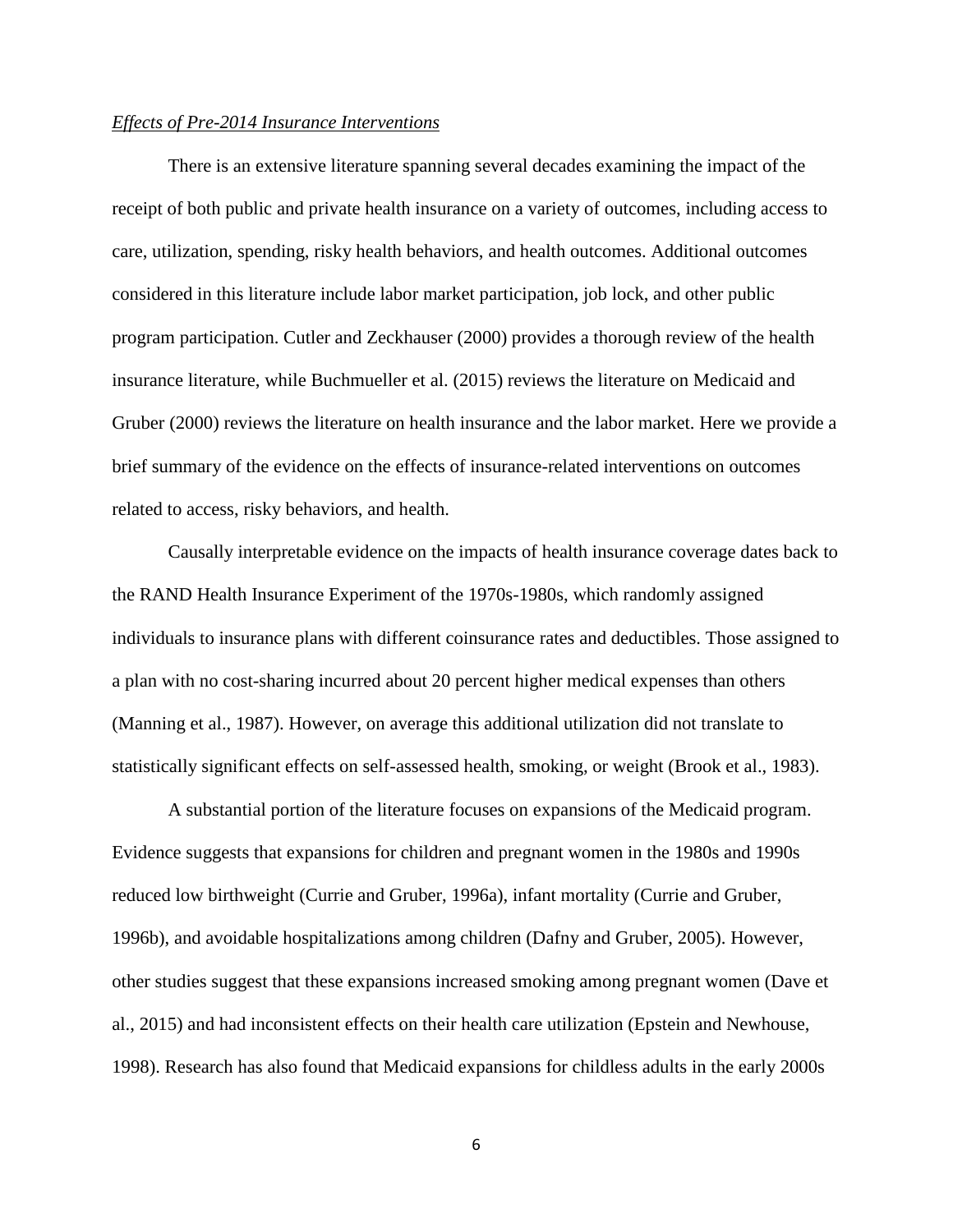increased self-reported access to care and health while reducing mortality, particularly related to HIV (Sommers et al., 2012; Sommers, forthcoming). Studies of the randomized 2008 Oregon Medicaid lottery found that Medicaid increased health care access and utilization along a broad range of dimensions and led to large, immediate gains in self-assessed health (Finkelstein et al., 2012; Taubman et al., 2014). However, no evidence was found of changes in smoking, obesity, or clinical indicators of physical health (Baicker et al., 2013; Finkelstein et al., 2012). Tello-Trillo (2016) shows that a large Medicaid disenrollment in Tennessee reduced access to care and self-assessed health.

Another branch of the literature studies the impacts of Medicare, the universal coverage program for U.S. seniors. Evidence shows that health care utilization increases sharply at the age of eligibility (Lichtenberg, 2002; Card et al., 2008), while mortality among patients admitted to the ER falls sharply (Card et al., 2009). However, other studies suggest that Medicare does not impact mortality more generally (Finkelstein and McKnight, 2008) and slightly worsens smoking and drinking habits (Dave and Kaestner, 2009).

Several studies have focused on the 2006 Massachusetts health care reform, a universal coverage initiative that featured a combination of insurance market reforms, mandates, and subsidies similar to the ACA. Kolstad and Kowalski (2012), Miller (2012a), Miller (2012b), and Van der Wees et al. (2013) all present evidence consistent with the reform improving access to primary care. Van der Wees et al. (2013) and Courtmanche and Zapata (2014) find that the reform also improved adults' self-assessed health, though an earlier study by Yelowitz and Cannon (2010) did not observe a statistically significant result. Courtemanche and Zapata (2014) also estimate that the reform reduced body mass index (BMI). Sommers et al. (2014) present evidence that the reform reduced mortality rates, though Kaestner (2015) disputes this finding.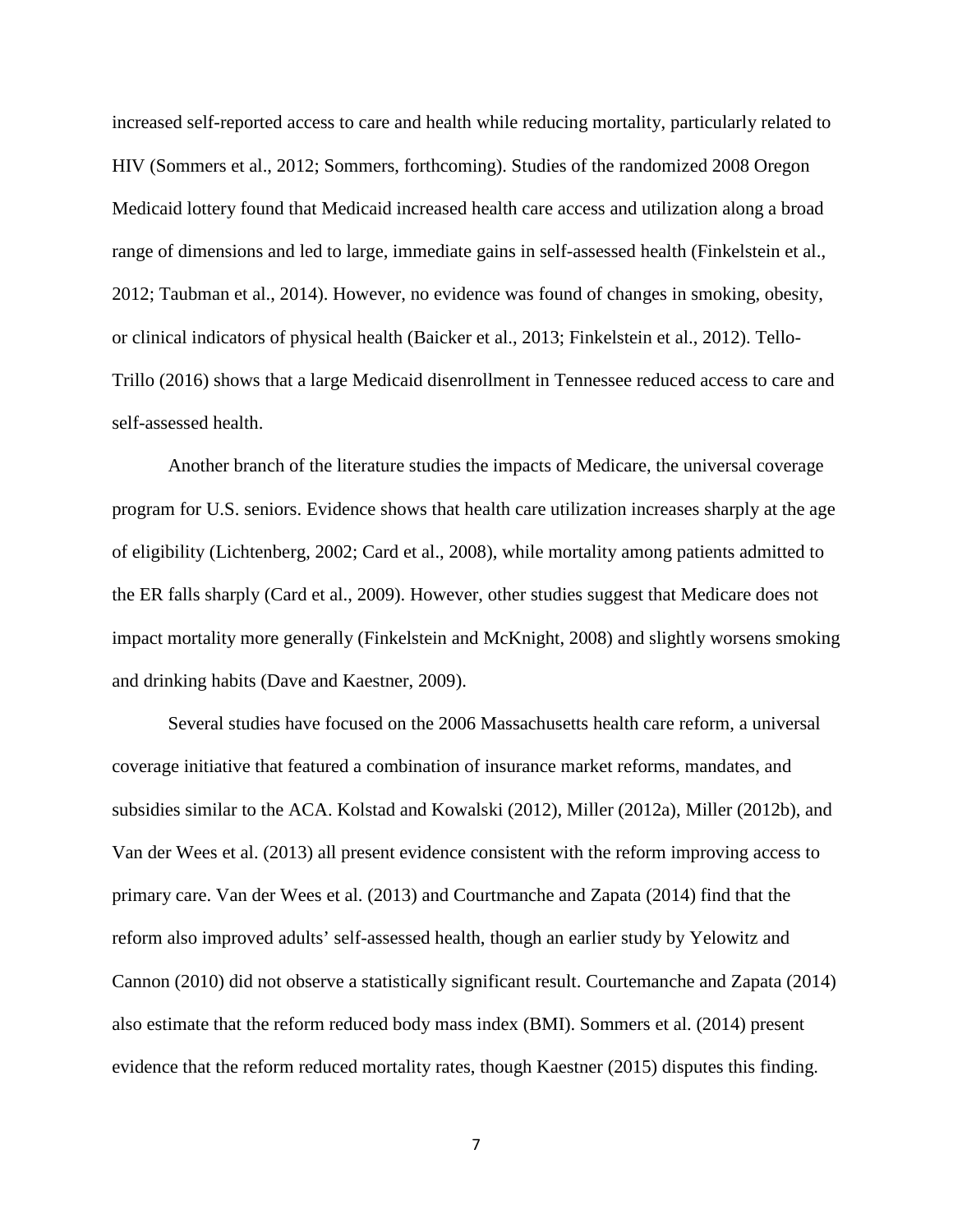Finally, another series of papers investigates the effects of the first major insurance expansion to occur under the ACA: a mandate for insurers to cover dependents up to 26 years old that took effect in 2010. Evidence suggests that this dependent coverage expansion increased access to care (Sommers et al., 2013; Barbaresco et al., 2015) and general health care utilization (Chua and Sommers, 2014; Akosa Antwi et al., 2015) but not utilization of preventive services (Barbaresco et al., 2015). Chua and Sommers (2014), Barbaresco et al. (2015) and Burns and Wolfe (2016) present evidence that the dependent coverage provision improved self-assessed health along some dimensions. Finally, Barbaresco et al. (2015) document a reduction in BMI.

To summarize, the evidence from these pre-2014 interventions suggests that health insurance can impact access to care, risky behaviors, and health outcomes but that the effects often vary substantially across contexts. For instance, the effects of insurance on self-assessed health appear to have been large and immediate in the cases of the Oregon Medicaid expansion and Massachusetts reform but more modest after the ACA dependent coverage expansion and virtually nonexistent in the RAND experiment. As another example, only the Massachusetts reform and dependent coverage provision appear to have led to weight loss. This underscores the necessity of obtaining credible evidence on the effects of the 2014 components of the ACA rather than simply relying on results from other settings.

In particular, even evidence from the prior interventions that have the most in common with the ACA – Medicaid and the Massachusetts reform – may not be reliable indicators. In contrast to the narrower population targeted by Medicaid expansions, the ACA expanded coverage to a much broader range of low and middle income families and childless adults, with only part of the expansion occurring via Medicaid. Marketplace plans differ from traditional Medicaid in terms of cost-sharing and provider networks. The effects of the Massachusetts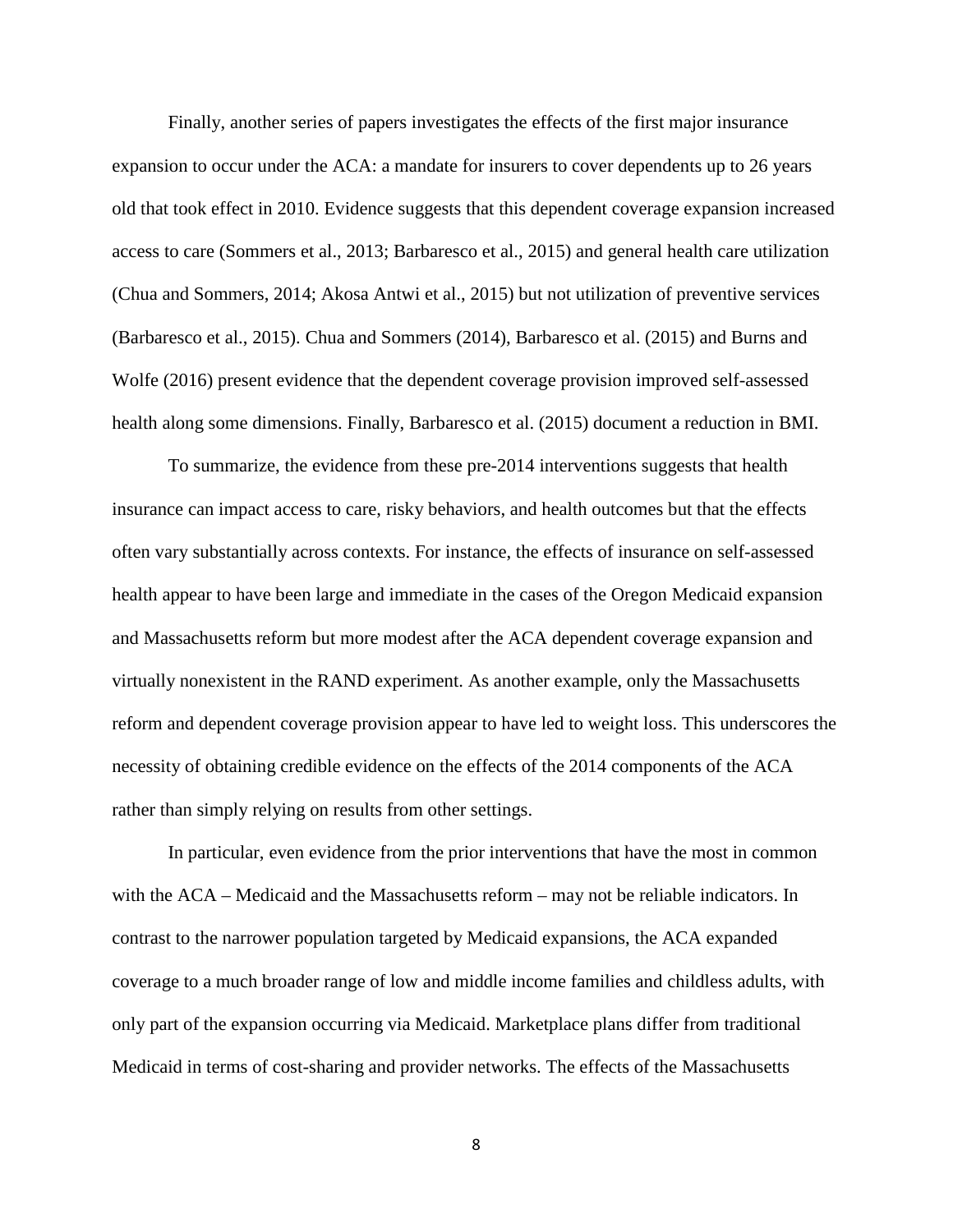reform and ACA could differ because of the relatively low pre-reform uninsured rate in Massachusetts, differences in the socio-demographic characteristics of those gaining coverage, the relative public enthusiasm surrounding the Massachusetts law compared to the ACA, and the fact that the entire expansion among adults was done though subsidized private coverage in Massachusetts as opposed to the mix of public and private used by the ACA (Gruber, 2008). *Effects of the 2014 Components of the ACA*

Much of the early evidence on the effects of the 2014 components of the ACA focuses on changes in coverage. At the national level, simple pre-post comparisons find increases in coverage of between 2.8 and 6.9 percentage points, depending on the time frame, dataset, and population group (Long et al., 2014; Smith and Medalia, 2015; Courtemanche et al., 2016; Obama, 201[6](#page-11-0); Barnett and Vornovitsky, 2016; McMorrow et al., 2016).<sup>6</sup> Other recent work uses more sophisticated econometric techniques to isolate the impact of different components of the ACA on coverage. Kaestner et al. (2015) and Wherry and Miller (2016) focus on the Medicaid expansions, while Frean et al. (2016) focus on the Medicaid expansions, subsidized premiums for Marketplace coverage, and the individual mandate. Using the identification strategy that we employ in this paper, Courtemanche et al. (2017) aim to estimate the impact of the ACA more generally, finding that it increased coverage by an average of 5.9 percentage points in Medicaid expansion states compared to 2.8 percentage points in non-expansion states in 2014.

A growing number of studies examine health-related outcomes besides insurance. Shartzer et al. (2015), Polsky et al. (2015), Kirby and Vistnes (2016), Sommers et al. (2015), and Sommers and Blendon et al. (2016) show that the timing of the ACA coincided with increased access to care, while Sommers et al. (2015) also document an improvement in self-assessed

<span id="page-11-0"></span> $6$  Although we focus our discussion on national studies, single-state investigations generally reach similar conclusions (Sommers et al., 2014, Sommers and Chua et al., 2016, Golberstein et al., 2015; Benitez et al., 2016).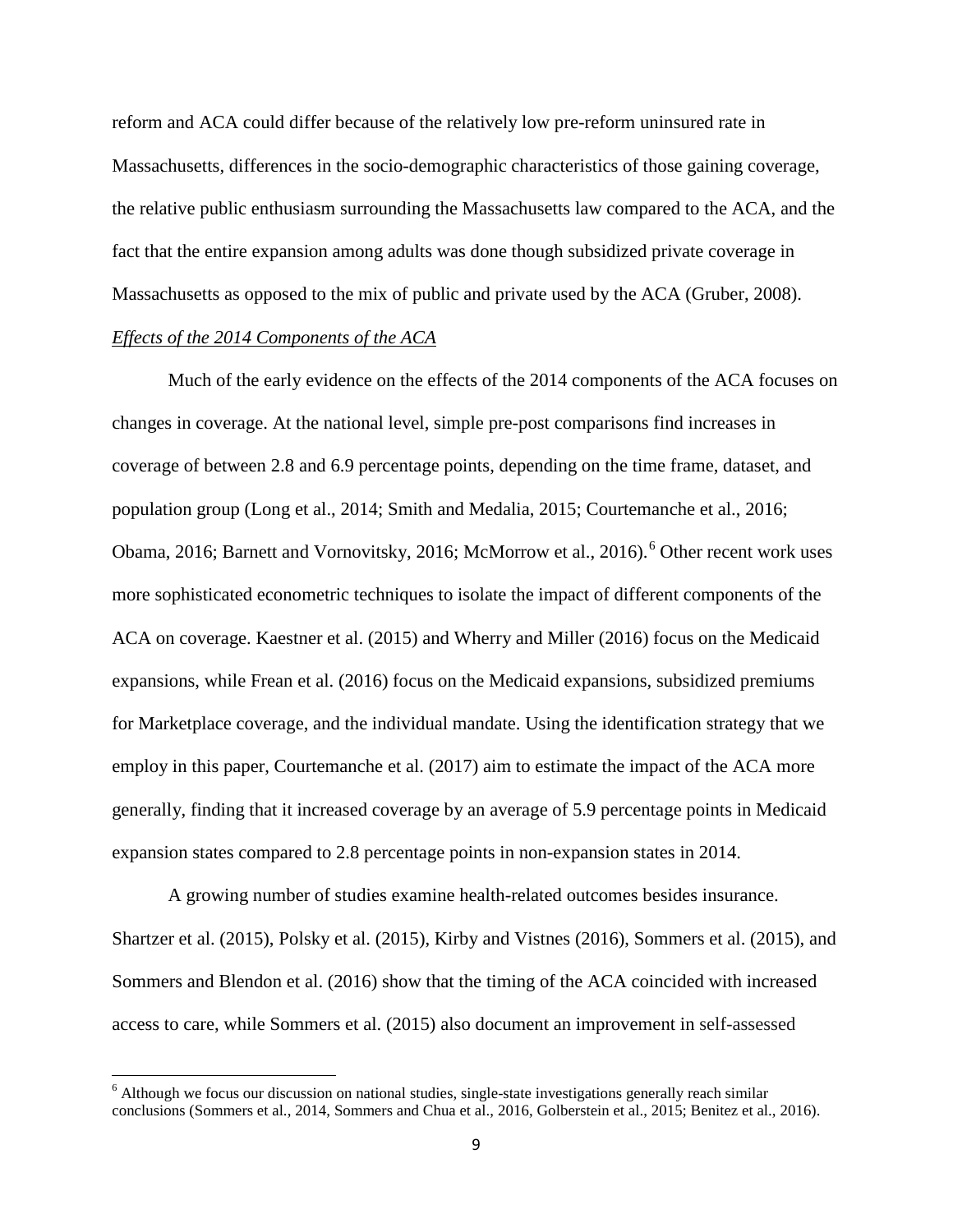health. However, it is unclear whether estimates based only on time-series variation are able to disentangle causal effects of the ACA from other national shocks. Three papers use differencein-differences (DD) approaches to examine the impacts of the 2014 ACA Medicaid expansion on access, health behaviors, or self-assessed health after two years.<sup>[7](#page-12-0)</sup> Using data from the Gallup-Healthways Well-Being Index, Sommers et al. (2015) find evidence that the Medicaid expansion improved access along some dimensions but did not significantly affect self-assessed health. Abramowitz (2016) finds that the Medicaid expansion was associated with a *reduction* in selfreported overall health using data from the Current Population Survey Annual Social and Economic Supplement. Simon et al. (2017) use data from the BRFSS and find that the Medicaid expansion increased some aspects of access and preventive care use among low-income childless adults. However, they find no evidence of effects on risky health behaviors or most of their selfassessed health measures.

Relative to these previous studies, our main contribution is to present causally interpretable evidence on the effects of the full ACA – as opposed to just its Medicaid portion – on access to health care, risky health behaviors, and self-assessed health. This is critical information in light of ongoing policy debates about the future of the ACA. While we adopt the DDD strategy of Courtemanche el al. (2017), our work is distinct because we examine outcomes beyond just insurance coverage, use a second year of post-treatment data, and use a different dataset (BRFSS instead of the American Community Survey).

A secondary contribution of our work is to offer an alternative identification strategy for the impact of the Medicaid expansion that relies on weaker assumptions than the DD approach used previously. Specifically, we do not need to assume that any differential changes in the

<span id="page-12-0"></span><sup>7</sup> Additionally, Sommers et al. (2012) find that early Medicaid expansions under the ACA in New York, Maine, and Arizona were associated with increases in access to care and self-assessed health.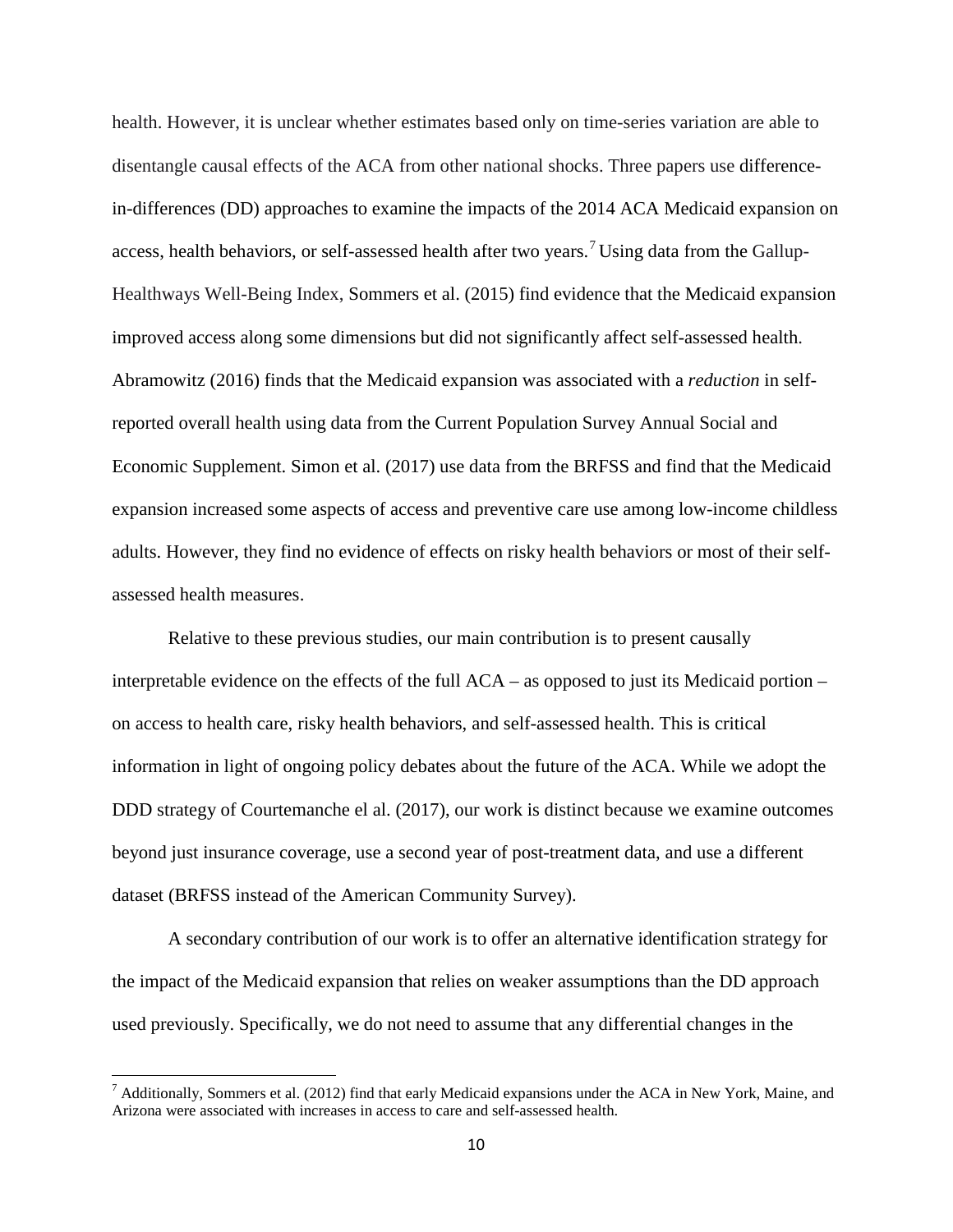outcomes between the expansion and non-expansion states in 2014 are attributable to Medicaid. Instead, our approach allows for other factors (e.g. underlying trends or enthusiasm for the other parts of the ACA) to contribute to this differential as long as they are not correlated with pretreatment uninsured rates.

## **III. DATA**

Our primary data source is the BRFSS, an annual telephone survey conducted by state health departments and the U.S. Centers for Disease Control and Prevention that collects data on preventive services, risky behaviors, and self-assessed health for all 50 states and the District of Columbia. A random digit dialing method is used to select a representative sample of respondents from the non-institutionalized adult population. The BRFSS is appealing for our study because its large number of observations, over 300,000 per year, allows us to precisely estimate the effects of the treatment expansions. This is important since only a fraction of the population is affected by the change in legislation, limiting plausible effect sizes.

Our main sample consists of 19-64 year olds from the 2011-2015 waves. We exclude individuals older than 64 since the ACA was not intended to affect the health care coverage of seniors. We begin the sample in 2011 because that was the first year in which the BRFSS included cell phones in their sampling. Since individuals who exclusively use cell phones are disproportionately young, this results in a discrete change in the sample means of many of our key variables (including insurance coverage) between 2010 and 2011. An additional benefit of excluding years prior to 2011 is that this limits the sample to years after the implementation of the ACA's dependent coverage expansion, preventing confounding from differences in state dependent coverage mandates prior to the ACA.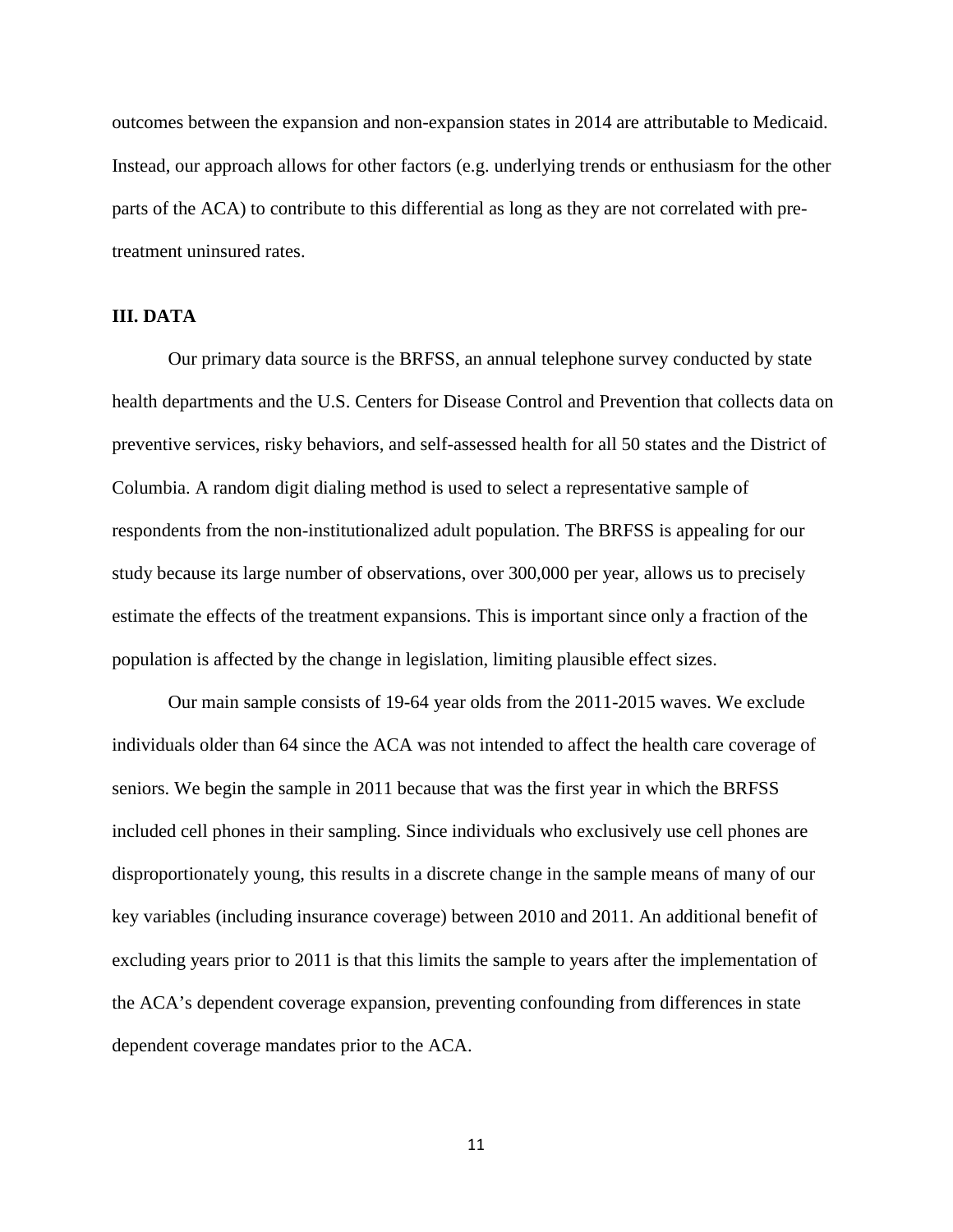We utilize fourteen different health-related dependent variables.<sup>[8](#page-14-0)</sup> The first four relate to health care access: dummy variables reflecting whether the respondent has any health insurance, had any medical care needed but not obtained because of cost in the previous year, has a primary care physician, and had a well-patient doctor check-up visit (e.g. physical) in the previous year. The next three outcomes related to risky health behaviors: dummies for whether one smokes, alcoholic drinks consumed per month, and a continuous variable measuring the respondents' body weight in the form of BMI.<sup>[9](#page-14-1)</sup> Another set of outcomes relates to self-assessed health status: a dummy for whether overall health is good or better, a dummy for whether overall health is very good or better, a dummy for whether overall health is excellent, and days of the last 30 not in good mental health, not in good physical health, and with health-related functional limitations. Self-assessed health variables, though subjective, have been shown to be correlated with objective measures of health (e.g. Idler and Benyamini, 1997; DeSalvo et al., 2006; Phillips et al., 2010). While one might initially be skeptical that insurance expansions could meaningfully affect health in their first two years, prior evidence from the randomized Oregon Medicaid experiment (Finketstein et al., 2012) and the Massachusetts universal coverage initiative (Courtemanche and Zapata, 2014; Van der Wees et al., 2013) have shown that immediate gains in self-assessed health can indeed occur.

Our last outcome variable is a summary index of health that incorporates the three health behaviors, the overall self-assessed health index, and the three self-assessments that pertain to

<span id="page-14-0"></span><sup>&</sup>lt;sup>8</sup> Note that we do not utilize the screening (e.g. colonoscopy, mammogram, pap test) variables available in the BRFSS because, in almost all states, they are only available in 2012 and 2014. This means that 2014 would be the only post-treatment year, which would be especially problematic since the questions use reflection periods of a year or greater (e.g. pap test in past year). In other words, it is not clear that 2014 would be a true "post-treatment" year for these outcomes, since part of the reflection period for respondents surveyed in that year would occur prior to the ACA taking effect.

<span id="page-14-1"></span> $9$  Results are robust to using an indicator for obesity (BMI  $\geq$  30) rather than continuous BMI. Self-reports of weight and height are well-known to suffer from measurement error, but studies implementing a correction method involving validation data from the NHANES have repeatedly shown that adjusting for this error does not affect the signs and significance of coefficient estimates (e.g. Cawley, 2004; Courtemanche et al., 2015).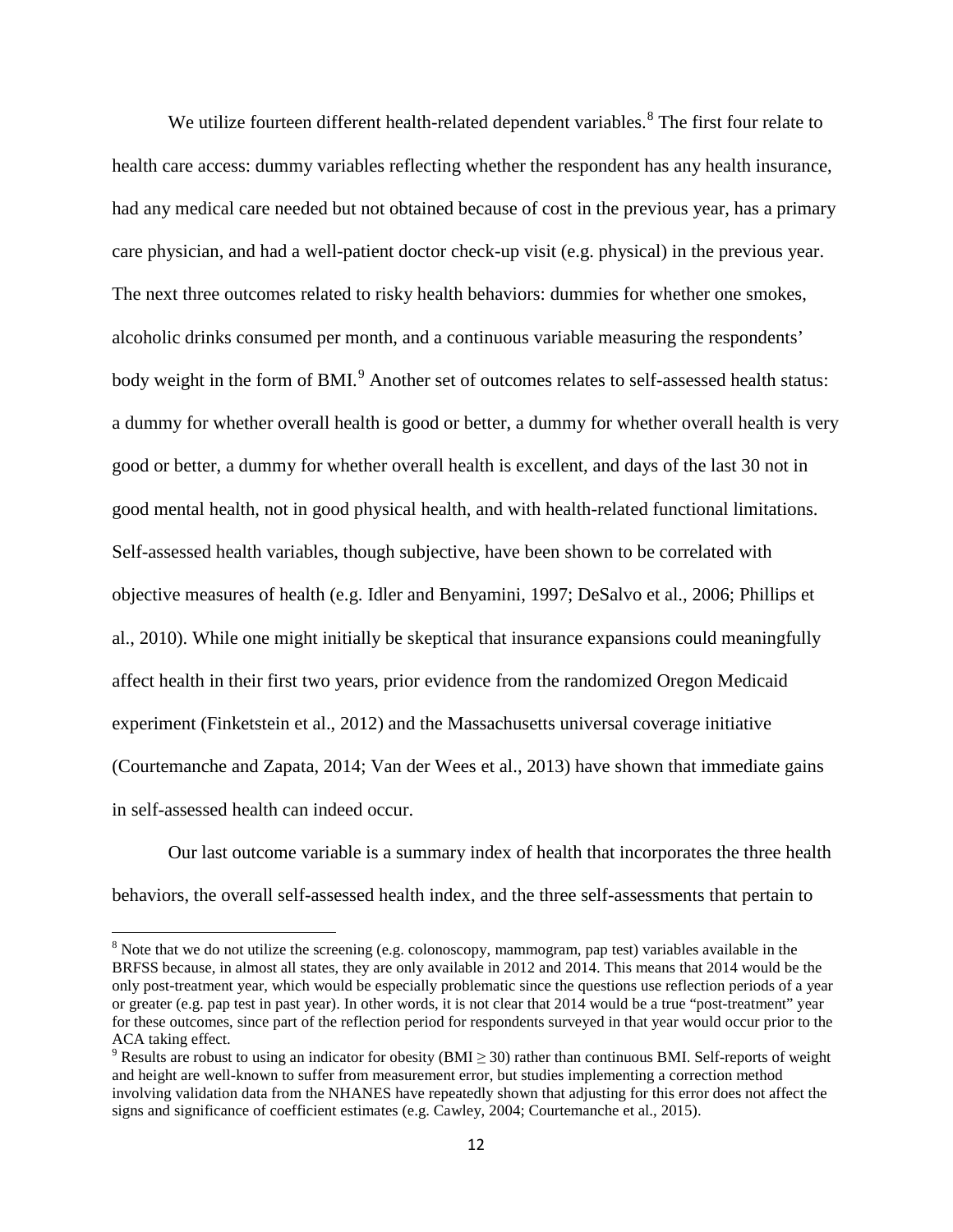physical/mental health and functional limitations. We follow Chetty et al. (2011) and Yelowitz (forthcoming) by first transforming each variable so that a higher value represents a more desirable outcome. We then standardize each of the seven variables by subtracting the mean and dividing by its standard deviation. Finally, we sum all seven variables and divide by the standard deviation of the sum to arrive at the final index with a standard deviation of one.

We include a wide range of control variables. The controls from the BRFSS are dummy variables for age groups (5-year increments from 25-29 to 60-64, with 19-24 as the reference group), gender, race/ethnicity (non-Hispanic black, Hispanic, and non-Hispanic white with other as the reference group), marital status, education (high school degree, some college, and college graduate with less than a high school degree as the reference group), household income category (\$10,000-\$15,000, \$15,000-\$20,000, \$20,000-\$25,000, \$25,000-\$35,000, \$35,000-\$50,000, \$50,000-\$75,000, and >\$75,000, with <\$10,000 as the reference group), number of children in the household (zero to four with five or more as the reference group), whether the respondent reports her primary occupation as student, and whether the respondent is unemployed. We also control for the Bureau of Labor Statistics' seasonally adjusted monthly state unemployment rate as well as dummy variables for whether states set up their own insurance exchanges and whether these exchanges experienced glitches (KFF, 2014; Kowalski, 2014).

A critical variable for our identification strategy is the uninsured rate in the respondent's "local area" in the pre-treatment year of 2013. The BRFSS does not contain county level identifiers continuously throughout our period of analysis, making it impossible for us to compute county level uninsured rates during the pre-treatment periods. Instead, we use information collected on type of location within a state. The BRFSS reports whether the respondents reside in the center city of an MSA, outside the center city of an MSA but inside the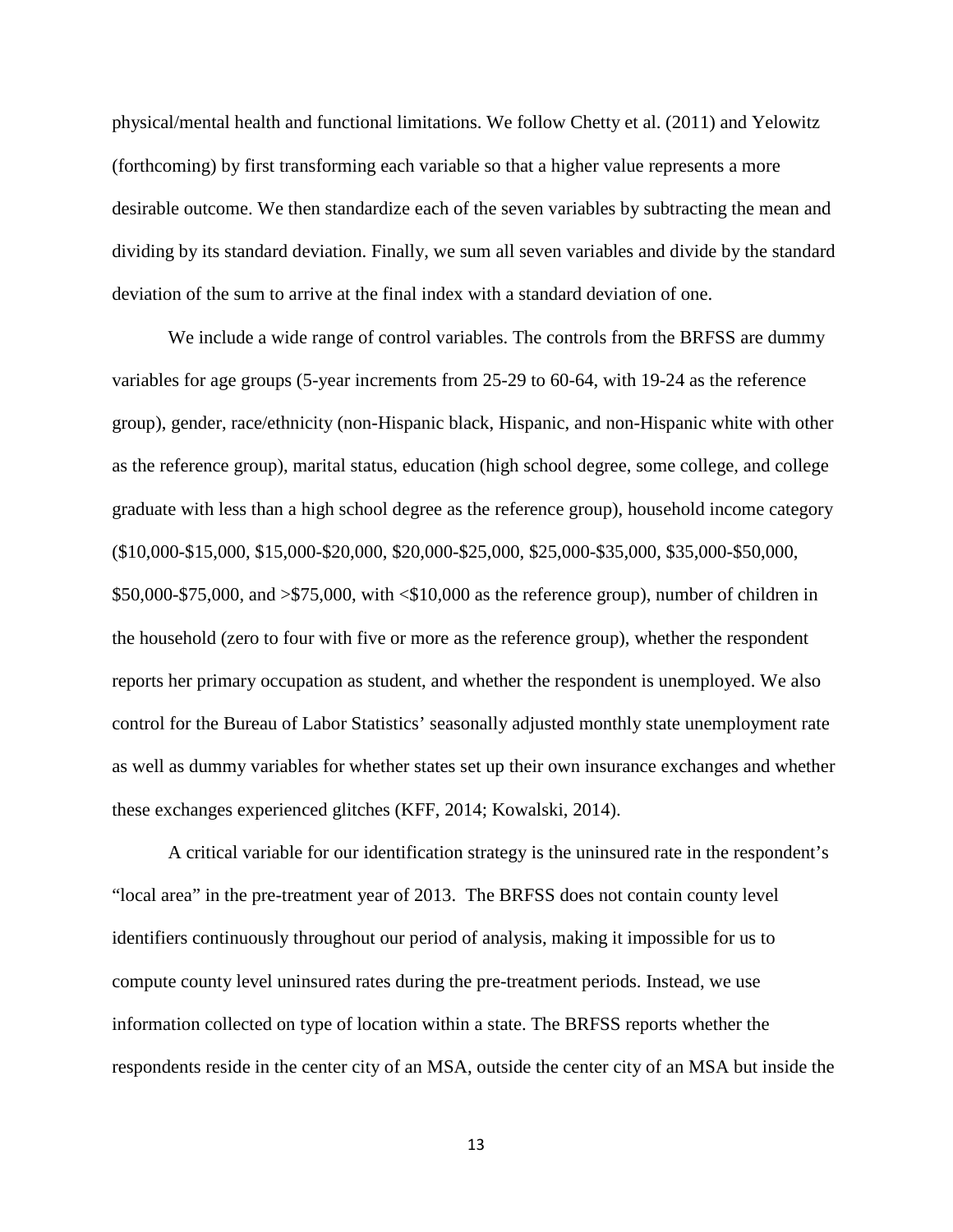county containing the center city, inside a suburban county of the MSA, or not in an MSA. However, no location information was collected from cell-phone respondents. We use this location variable to construct four sub-groups within each state: within a central city, suburbs, non-MSA, and location unavailable (i.e. cell phone sample). Based on these within-state classifications we calculate the pre-treatment average uninsured rates by location (considering "cell phone" to be a location for the sake of convenience) within a state. In order to ensure that each area contains a sufficient number of respondents to reliably compute pre-treatment uninsured rates, we combine the seven areas with fewer than 200 respondents in 2013 with other areas.<sup>[10](#page-16-0)</sup> After doing this, there are 194 areas with 2013 uninsured rates computed from between 219 and 5,804 respondents, with the average being 1,475 and the median being 1,205.

Our Medicaid expansion variable comes from the Kaiser Family Foundation, a non-profit organization that collects a vast array of health policy information. This information includes whether a state implemented the Medicaid expansion as well as whether this expansion was done through private insurance via a Section 1115 waiver. Expanding under the Section 115 waiver, as done by Arkansas, Iowa, and Michigan, introduced cost sharing and premiums for enrollees and could therefore have had different effects than expanding via traditional Medicaid. We attempted to test for such differences but statistical power was insufficient to draw meaningful conclusions; we therefore simply classify the Section 1115 waiver states as being Medicaid expanders. Thus a total of 27 states (including the District of Columbia) participated in the 2014 Medicaid expansion and 30 states (including the District of Columbia) expanded by the end of 2015.

In our main specifications, we simply classify the 30 states that expanded Medicaid by 2015 as the treatment group for the Medicaid expansion and the other 21 as the control group.

<span id="page-16-0"></span> $10$  Specifically, we combine the central city and suburban parts of Wyoming into one area, and the same for Vermont, South Dakota, and Montana. We also combine the suburban and rural parts of Massachusetts, Arizona, and California.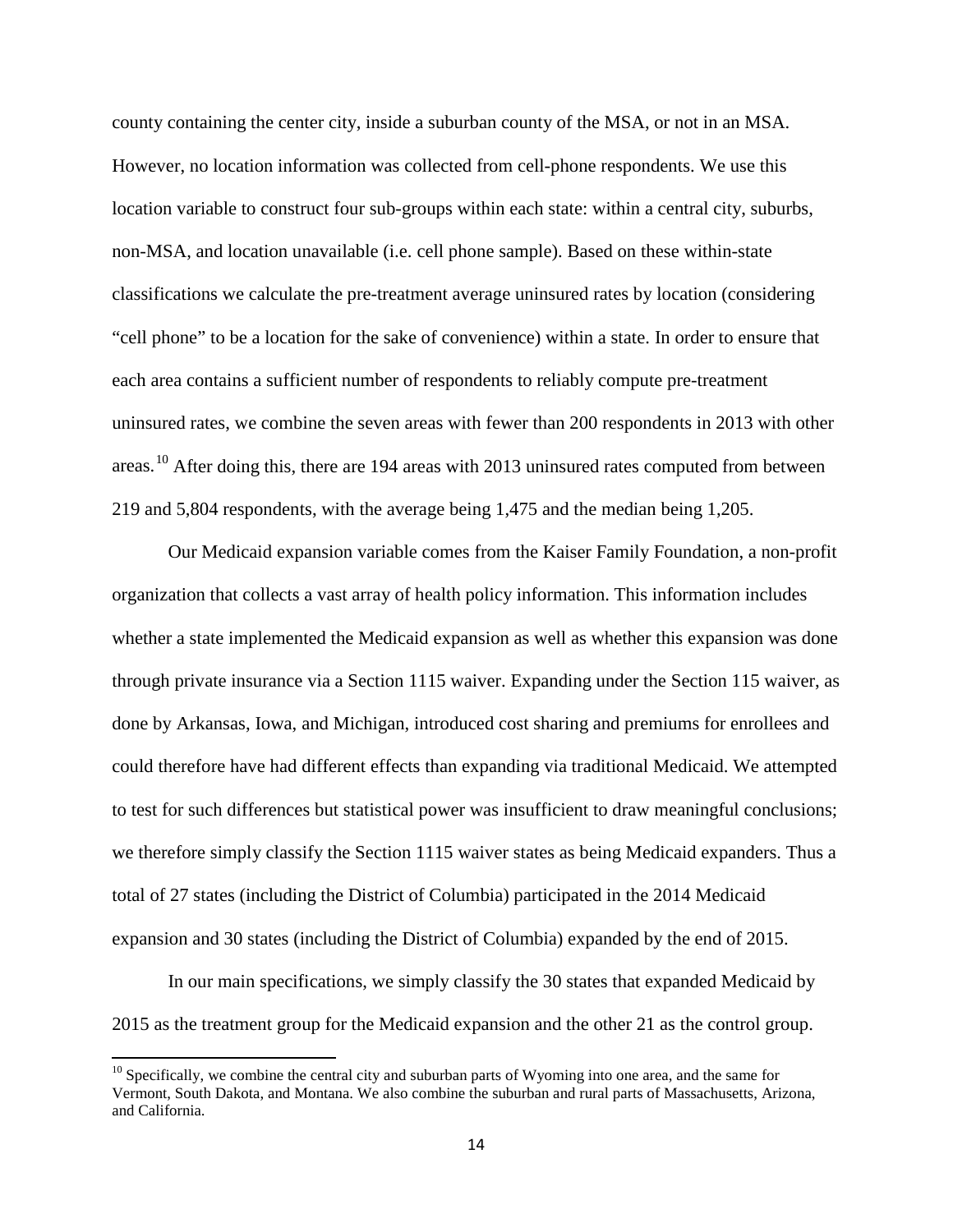The majority of the expansion states implemented their expansion in January 2014, with some exceptions. Michigan's expansion took effect in April 2014 and New Hampshire's in August 2014. In 2015, Indiana and Alaska expanded Medicaid in February and September, respectively. States are classified as part of the treatment group beginning the month of their expansion.

Table 1 provides pre-treatment means and standard deviations of the dependent variables, while Online Appendix Table A1 does the same for the controls. We also report the summary statistics stratified into four groups based on whether the respondent's state expanded Medicaid and whether her local area's pre-treatment uninsured rate was above or below the median for individuals in the sample. According to Table 1, 79 percent of the sample had insurance at baseline. For both the high- and low-uninsured rate subgroups, individuals in Medicaid expansion states were slightly more likely to have insurance prior to 2014 than those in nonexpansion states. Residents of Medicaid expansion states and states with pre-ACA uninsured rates below the median (column 3) had, on average, better health care access and self-assessed health than their counterparts even before the ACA was implemented. They were also more educated, more likely to be employed, and had higher incomes.

Our econometric design will account for these baseline differences, but will rely on the assumption of common counterfactual trends in the outcomes on the bases of Medicaid expansion status and pre-treatment uninsured rates. Figures 1 and 2 show that the pre-ACA trends are generally similar along these dimensions for most outcomes. Later, we will test the common trends assumption more formally through an event study analysis.

#### **IV. ECONOMETRIC MODELS**

For each outcome, our econometric objectives are to estimate the effects of both the fully implemented ACA (including the Medicaid expansion) and the ACA without the Medicaid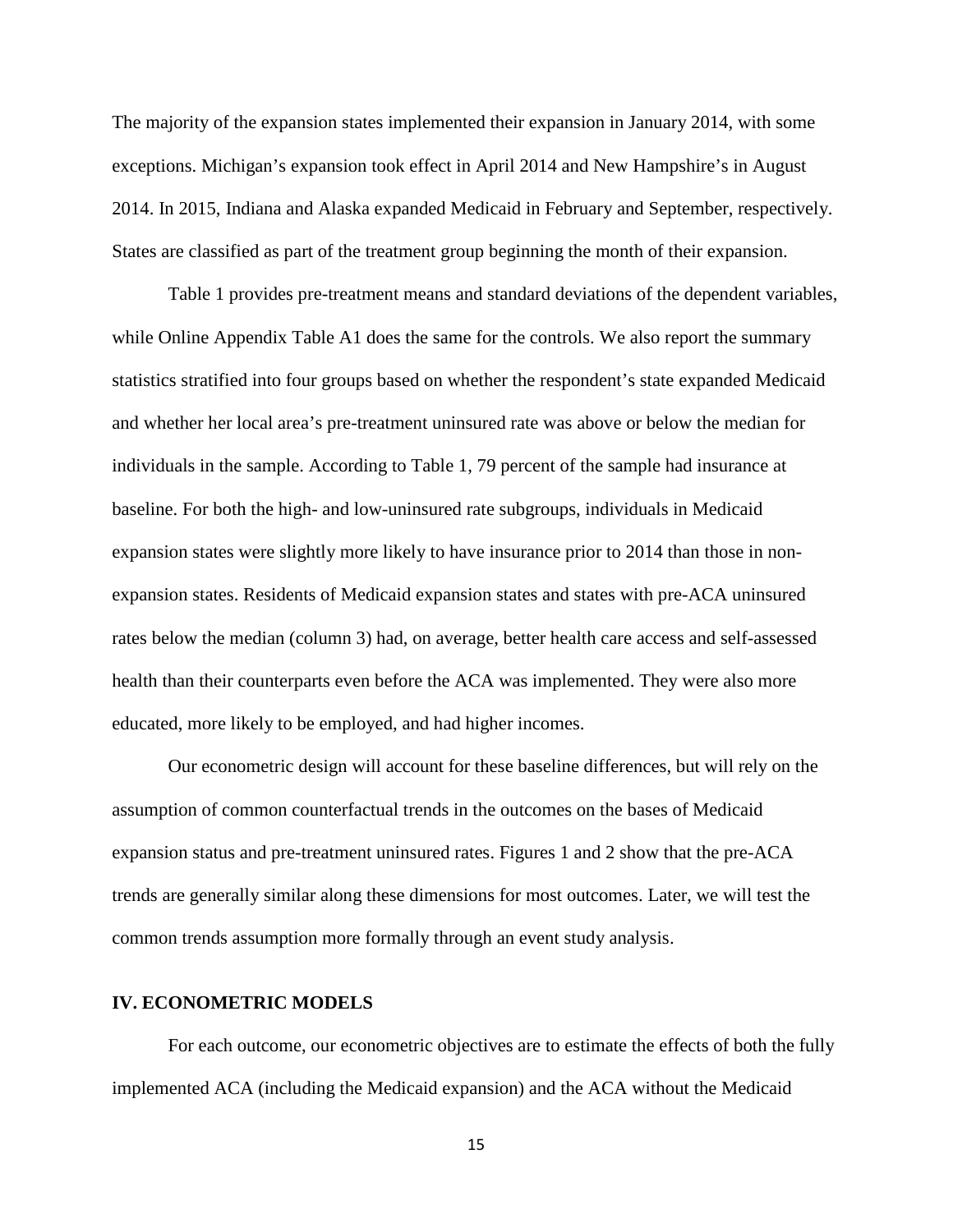expansion. A major challenge in doing so is to disentangle the impacts of the nationwide components of the ACA (e.g. exchanges, mandates, subsidies) from underlying year-to-year fluctuations that would have occurred even in the law's absence. We adopt the DDD strategy Courtemanche et al. (2017) used to identify the impact of the ACA on health insurance coverage, which exploits variation across space in the intensity of treatment arising from differential pretreatment uninsured rates. Adding this layer of geographic variation allows us to include time period fixed effects while still identifying the effects of the national (private) portion of the law.

Assuming that the extent of a geographic area's treatment is proportional to its baseline uninsured rate, the DDD model is

$$
y_{iast} = \gamma_0 + \gamma_1(UNINSURED_{as} * POST_t) + \gamma_2(MEDICAID_s * POST_t) + \gamma_3(UNINSURED_{as} * MEDICAID_s * POST_t) + \gamma_4 X_{iast} + \theta_{at} + \alpha_{as} + \varepsilon_{iast}
$$
\n(1)

where

- $\bullet$   $y_{iast}$  is the outcome for individual *i* in area type (central city, rest of MSA, non-MSA, cell phone) *a* in state *s* in time period (month/year) *t*,
- **POST<sub>t</sub>** is an indicator for whether period  $t$  is in the post-treatment period of January 2014 or later,
- $X_{ist}$  is a vector of control variables,
- MEDICAID<sub>s</sub> is an indicator for whether state *s* participated in the ACA's Medicaid expansion,
- UNINSURED<sub>as</sub> is the pre-treatment (2013) uninsured rate in area type  $a$  within state  $s$ ,
- $\theta_{at}$  represents time fixed effects for each month/year\*area type combination (e.g. central city in January 2011); these not only control for time as flexibly as possible but also allow time trends to evolve differentially across individuals living in central city, suburban, and rural areas as well as those with only cell phones, and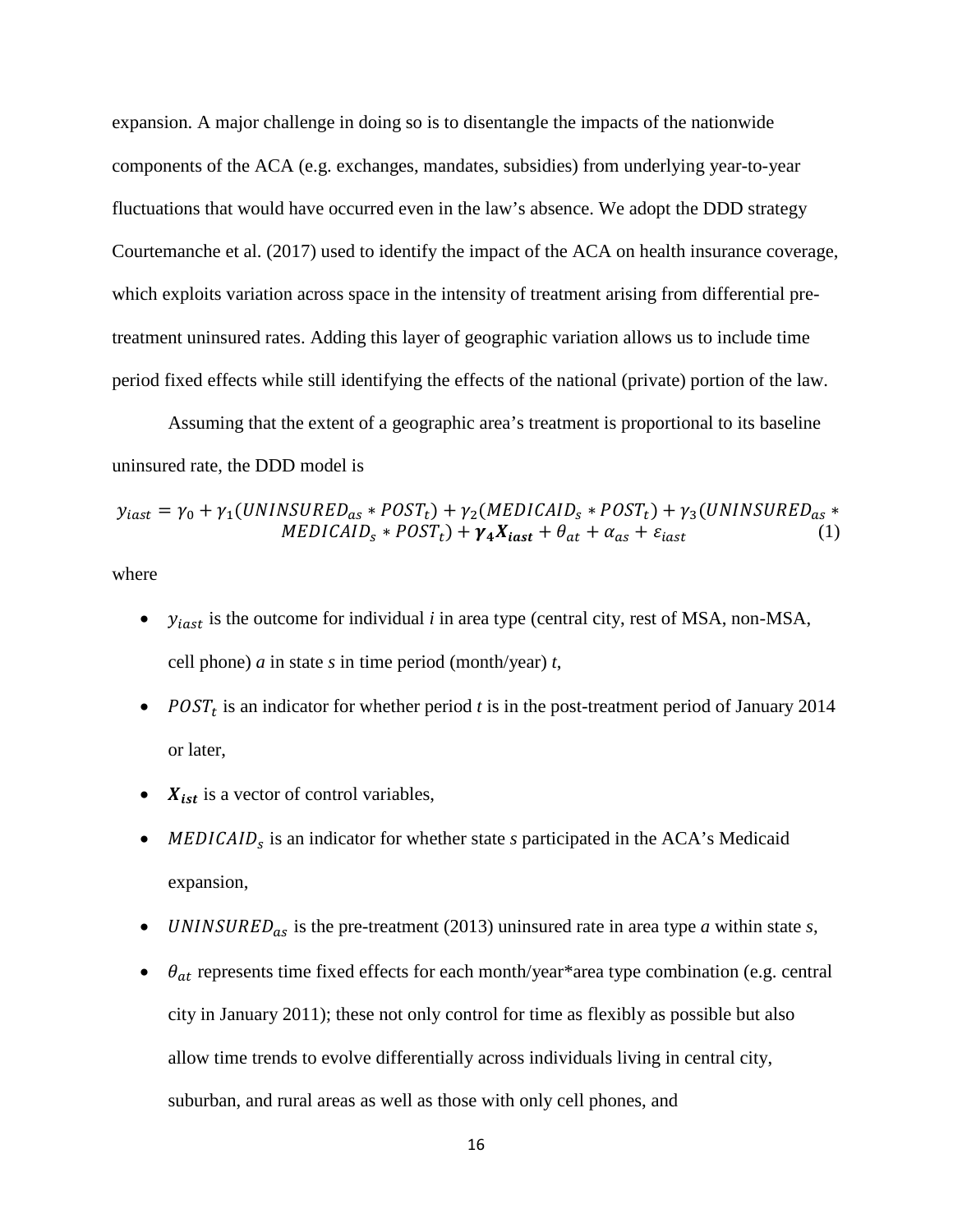•  $\alpha_{as}$  represents fixed effects for each geographic area (e.g. central city in Alabama). Note that  $POST_t$  is not included in the model since it is captured by the time fixed effects, while the terms *UNINSURED*<sub>as</sub> \* *MEDICAID*<sub>s</sub> are not separately included since they are captured by the area fixed effects.

In (1), the effect of the ACA without the Medicaid expansion is given by

 $\gamma_1$ \*UNINSURED<sub>as</sub>, which means it is assumed to be 0 in a (hypothetical) area with a 0 percent uninsured rate at baseline and to increase linearly as the pre-ACA uninsured rate rises. (We have also experimented with non-linear functional forms for the uninsured rate and found that they do not reveal any meaningful new information.) The identifying assumption is that, in the absence of the treatment, any changes in the outcomes that would have occurred in 2014-2015 would not have varied differentially by area uninsured rates, conditional on the controls. We do *not* need to assume that there would have been no changes at all in the outcomes without the ACA (conditional on the controls), as would be the case in a pre-post comparison that did not utilize the variation in pre-treatment uninsured rates.

The effect of the Medicaid expansion is given by  $\gamma_3 * UNINSURED_{as}$ . As with the other components of the ACA, the impact of the Medicaid expansion is now assumed to vary linearly with the state's baseline uninsured rate. (Again, we found that considering non-linear functional forms did not reveal new information.) Since the Medicaid expansion should not causally affect insurance coverage in an area with a 0 percent baseline uninsured rate, we consider  $\gamma_2$  to reflect unobserved confounders rather than capturing part of the expansion's causal effect. This interpretation follows Miller (2012a) and Courtemanche et al. (2017). The identifying assumption for the impact of the Medicaid expansion is therefore that, without the ACA, differential changes in the outcomes in 2014-2015 between Medicaid expansion and non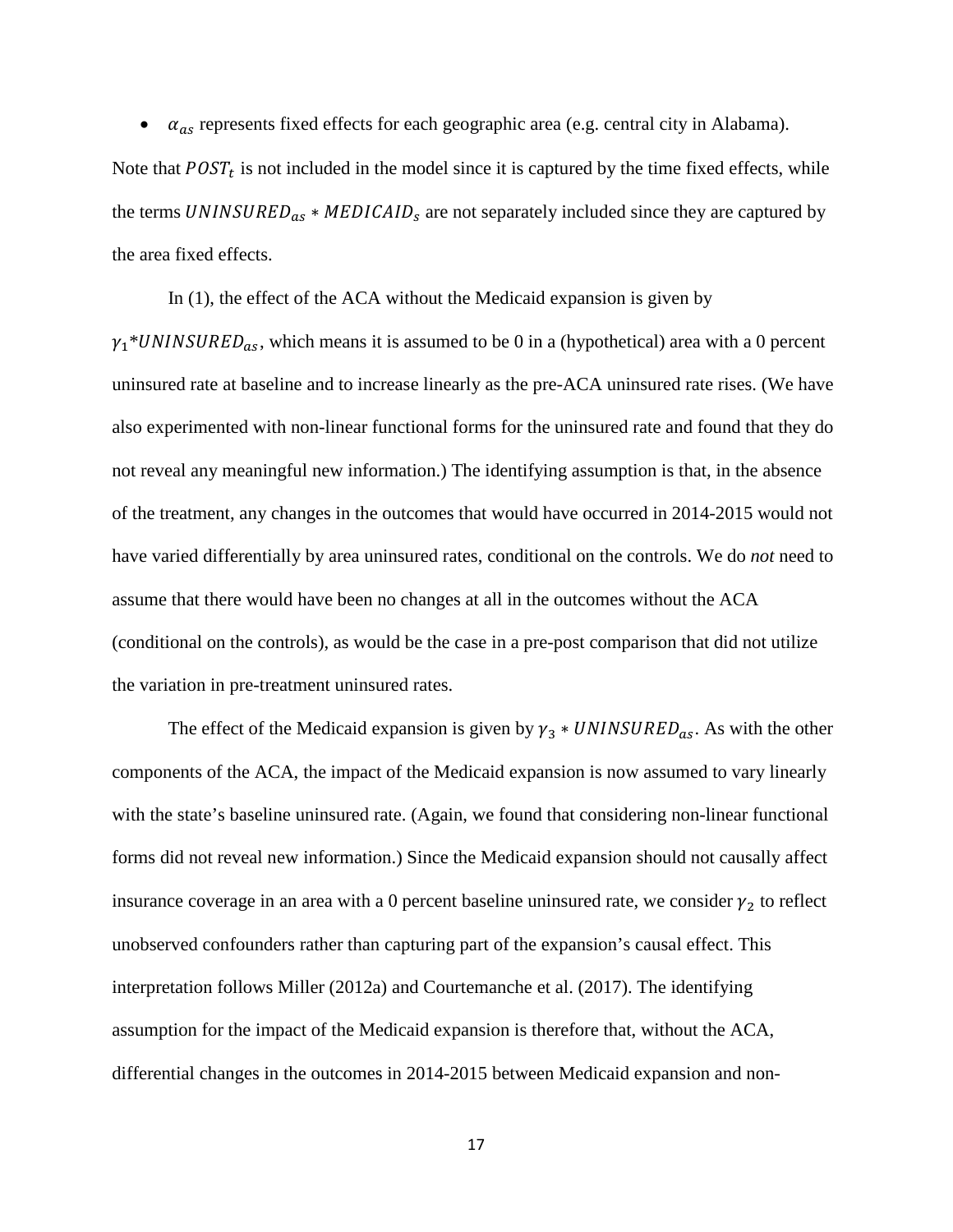expansion states would not have been correlated with 2013 uninsured rates. This is a weaker assumption than would be required by a DD model, in which case one would have to assume that, conditional on the controls, there would have been *no* differential changes across expansion and non-expansion states.

#### *Robustness Checks*

We also conduct a number of robustness checks. The first several vary the set of control variables to address the possible concern that some of them could be endogenous to the ACA. Recall that the baseline model includes demographic (age, gender, and race/ethnicity), family (education, marital status, and number of children), economic (income, employment and student status, and unemployment rate), and health insurance exchange (interactions of *year* = 2014 with whether the state set up its own exchange and whether the exchange had glitches) controls. The first four robustness checks include only subsets of these variables: demographic controls only, demographic and family controls, demographic and economic controls, and demographic and exchange controls.

Next, recall that we do not know geographic area type (central city, suburbs, or rural) for individuals interviewed on a cell phone, necessitating our combining of all such individuals into a separate group within each state. The next robustness check aims to ensure that this decision does not meaningfully influence the results by dropping those interviewed on cell phones, ensuring the availability of the area type variable for everyone in the sample.

The following set of robustness checks addresses the potential concern that interacting  $POST_t$  and  $MEDICAID_s * POST_t$  with the same uninsured rate variable may be problematic since the Medicaid and private portions of the ACA applied to different income ranges (under 138 percent of the FPL for Medicaid, above 138 percent in Medicaid expansion states and above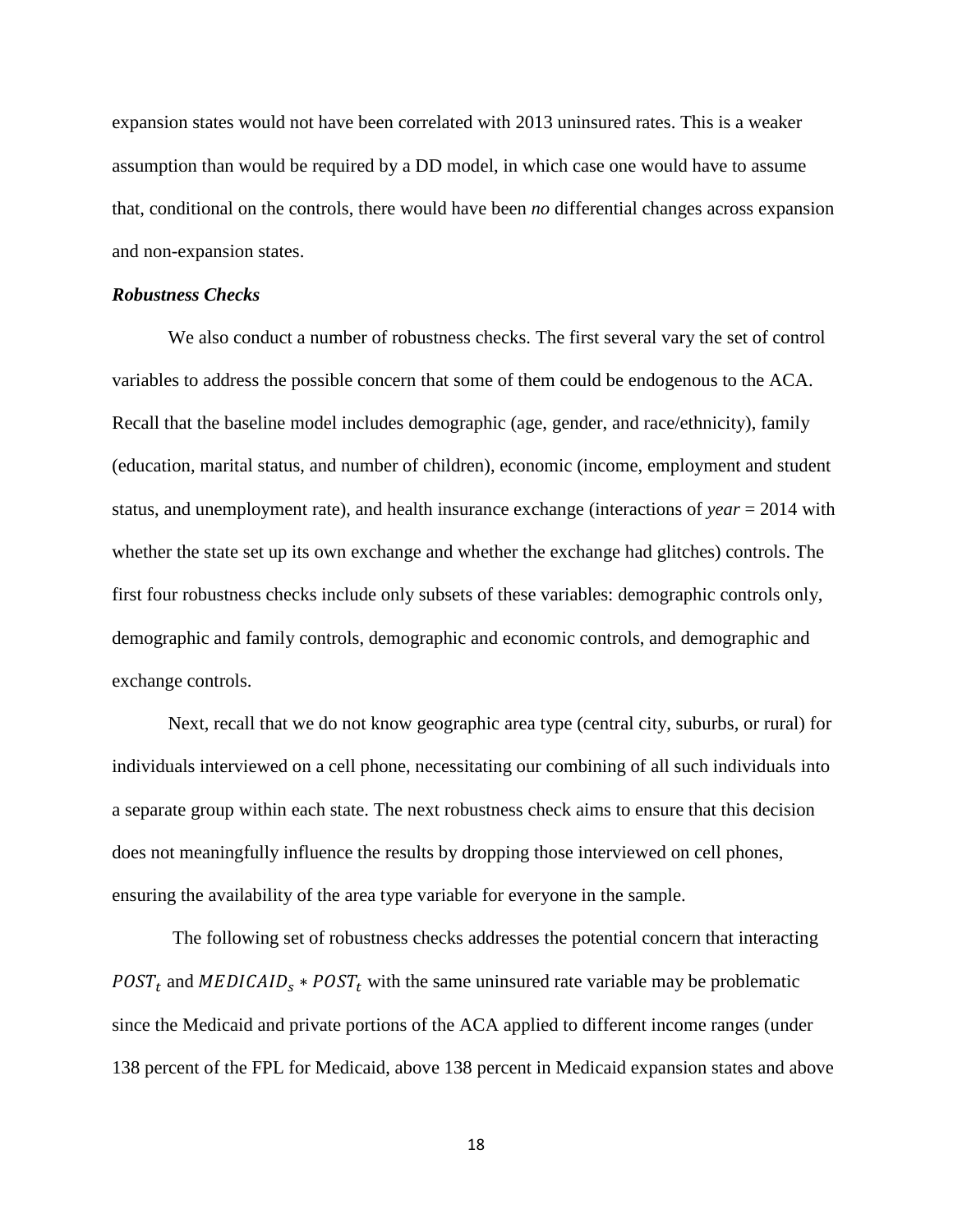100 percent in non-expansion states for the exchanges/subsidies). The first such check interacts  $POST<sub>t</sub>$  with the pre-ACA uninsured rate for respondents above 100 percent of the FPL and  $MEDICAID<sub>s</sub> * POST<sub>t</sub>$  with the rate for those below 138 percent. Additional specifications use a 100 percent cutoff for both groups and a 138 percent cutoff for both groups.

Next, we consider alternative approaches to computing pre-treatment uninsured rates that utilize a larger number of individuals per area than our baseline strategy. This addresses possible concerns about using groups narrower than state to construct this key variable. First, we pool all three pre-treatment years when computing baseline uninsured rates rather than just using 2013 in order to increase the number of individuals in each area. Second, we drop the sub-state classifications and simply compute pre-treatment uninsured rates at the state level (using just 2013).

In another robustness check, we drop 19-25 year olds. Since this age group was treated by the 2010 ACA dependent coverage provision, their treatment status is somewhat ambiguous. With that said, Courtemanche et al. (2017) found that this age group still experienced large coverage gains in response to the 2014 ACA provisions, so we do not expect dropping 19-25 year olds to meaningfully impact our results.

The remaining robustness checks deal with the potentially ambiguous Medicaid expansion treatment status of some states. Many states partially expanded Medicaid under the ACA prior to 2014. Courtemanche et al. (2017) did not find meaningful differences in coverage gains between early expanders and states that did not expand at all until 2014, and Frean et al. (2016) find that many of the people who became eligible for Medicaid under the early expansions actually did not take up coverage until 2014. We therefore do not expect that including early expansion states as part of the treatment group will meaningfully impact the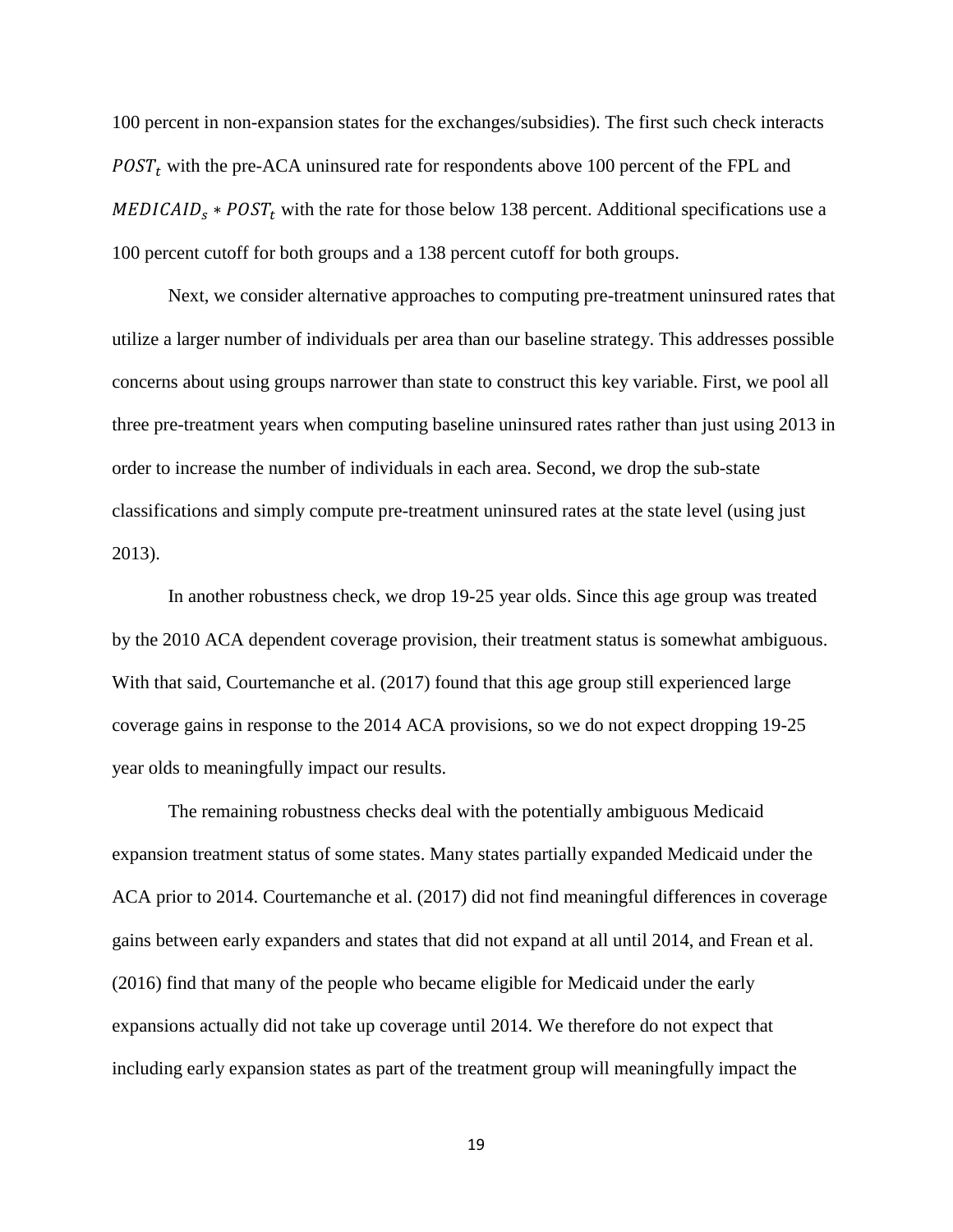results, but we consider alternative classifications to verify. One such approach restricts the sample to only the nine treatment states and twenty control states that did not have some form of Medicaid expansion prior to January 2014, as classified by Kaestner et al. (2015). Another uses the same nine treatment states but the full control group. Next, we only exclude the five states that Kaestner et al. (2015) describe as having comprehensive early Medicaid expansions prior to 2014. Our final robustness check drops the states that expanded Medicaid in 2014 or 2015 but whose expansion was not effective as of January 1, 2014.

### **V. RESULTS**

Tables 2 and 3 report the results from the baseline DDD regression for each outcome. The top panel presents the coefficient estimates and standard errors for the variables of interest, while the bottom panel gives the implied effects of the ACA at the average pre-treatment uninsured rate. Indicators of statistical significance at the 0.1 percent, 1 percent, and 5 percent level are also shown.

We begin our discussion with the outcomes related to access – insurance coverage, having a primary care doctor, cost being a barrier to care in the past 12 months, and checkup in the past 12 months – which are in the first four columns of Table 2. Because the cost barrier and checkup variables reflect information from the past 12 months, treatment status in 2014 is ambiguous for these outcomes. For instance, for someone interviewed in March 2014, only three of the twelve months that determine one's answer to these questions are actually in the posttreatment period. We therefore drop 2014 in the regressions for these outcomes, explaining their smaller sample size.

The results suggest that the private portion of the ACA increased access to care along all observable dimensions. Specifically, at the average pre-treatment uninsured rate it increased the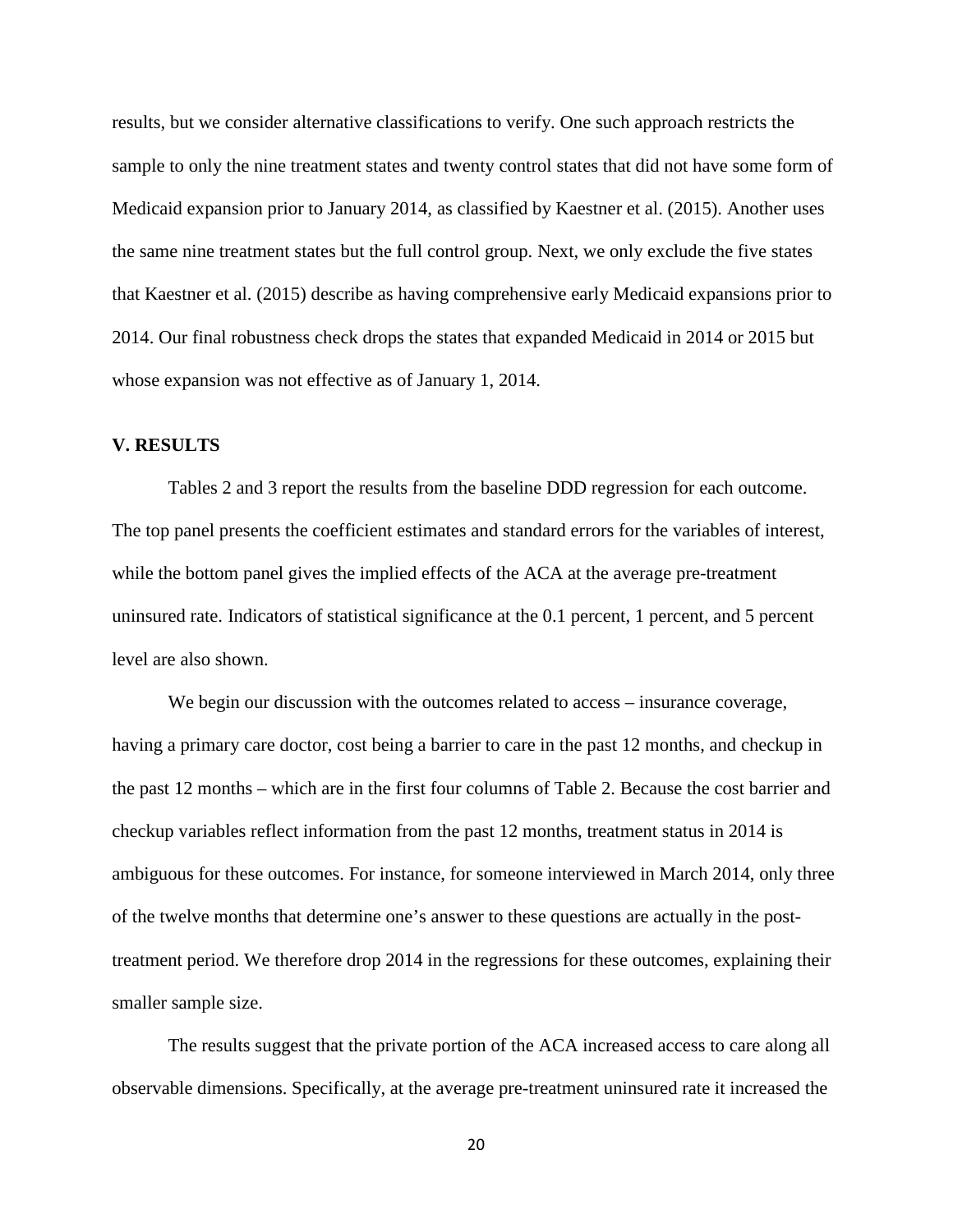probabilities of having insurance coverage, a primary care doctor, and a well-patient checkup by 5.3, 3.0, and 2.4 percentage points, respectively, while reducing the probability of cost being a barrier to care by 2.6 percentage points. The ACA therefore led to sizeable improvements in access even in states that did not expand Medicaid.

The Medicaid expansion led to additional gains in access along some dimensions. At the average pre-treatment uninsured rate, it increased insurance coverage by a statistically significant 3.1 percentage points and reduced the probability of reporting cost being a barrier to care by 2.5 percentage points. We do not find significant effects on having a primary care doctor or a wellpatient checkup, though the magnitude for checkup is an economically meaningful 1.2 percentage points – around two-fifths as large as the effect on insurance.<sup>[11](#page-23-0)</sup> Broadly speaking, our finding that the Medicaid expansion increased access along some but not all dimensions is consistent with the results from the DD studies by Sommers et al. (2015) and Simon et al.  $(2017).^{12}$  $(2017).^{12}$  $(2017).^{12}$ 

Combining the effects of the private and Medicaid components shows that the fully implemented ACA led to large gains in all access measures. Insurance coverage increased by 8.3

<span id="page-23-0"></span><sup>&</sup>lt;sup>11</sup> Both the access variables for which we did not find statistically significant effects of the Medicaid expansion relate to primary care. One possible explanation is that newly enrolled Medicaid recipients may still have trouble accessing primary care, perhaps due to the temporary nature of the ACA Medicaid fee bump (MACPAC, 2015) leading to a smaller than expected change in physician Medicaid participation and / or some degree of access crowdout due to the concurrent expansion of private (i.e. Marketplace) coverage. However, since the magnitude of the estimated effect on checkups is meaningfully large despite its statistical insignificance, we are reluctant to strongly push this explanation.

<span id="page-23-1"></span> $12$  The only noteworthy differences for specific access outcomes are that we find evidence of an effect on cost being a barrier to care but not having a primary care doctor, whereas the reverse is true for Sommers et al. (2015) and Simon et al. (2017). In our view, the difference in results for cost being a barrier to care is not a major discrepancy, as Sommers et al. (2015) and Simon et al. (2017) find the same signs and magnitudes that are only slightly smaller than ours – their estimates just do not quite reach statistical significance. The discrepancy in results for primary care doctor is more substantial, as our point estimate is essentially zero. In unreported regressions (available upon request), we replicated Simon et al.'s DD model and restriction of the sample to those with incomes below 100 percent FPL. We found that the estimated increase in probability of having a primary care doctor shrinks roughly in half (from about 4 to 2 percentage points) and becomes slightly statistically insignificant if we add the control for the state setting up its own exchange. This suggests some upward bias in the DD estimate due to unobserved differences in state attitudes toward the ACA, which we control for with our DDD approach.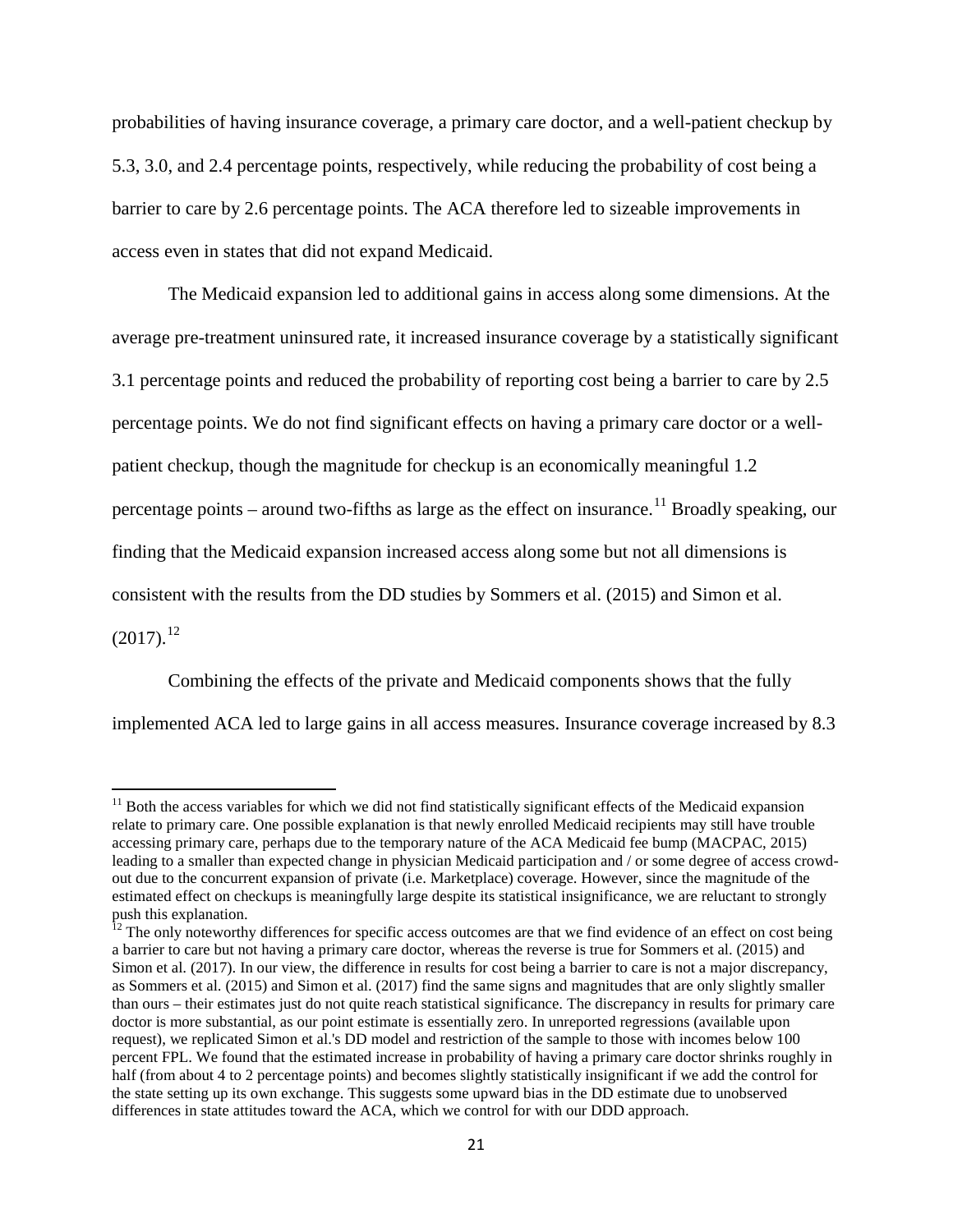percentage points, probability of having a primary care doctor rose by 3.1 percentage points, probability of cost being a barrier to care fell by 5.1 percentage points, and probability of having a checkup rose by 3.6 percentage points. Based on the pre-treatment sample means reported in Table 2, these results imply that the full ACA reduced the uninsured rate by 44 percent while also reducing the number of people without a primary care doctor by 12 percent, those with foregone care because of cost by 28 percent, and those not having an annual checkup by 10 percent.

The remaining three columns of Table 2 report the results for the three health behavior variables: BMI, probability of being a smoker, and drinks per month. We observe no statistically significant effects of the private portion, Medicaid expansion, or overall ACA on any of these outcomes. Moreover, the magnitudes are relatively small compared to those for the access outcomes: the estimated effects of the full ACA at the mean pre-treatment uninsured rate on BMI, smoking, and drinking are just 0.1 percent, 5.3 percent, and 1.8 percent of the corresponding sample means. Finally, the signs are mixed, with the full ACA reducing BMI and drinking, but increasing smoking. For these reasons, we suspect that these null results are more likely to represent "true zeros" than simply a lack of statistical power. Our findings for the Medicaid expansion are consistent with the null effects on risky behaviors found by Simon et al. (2017) using DD methods and a sample of only low-income adults.

Table 3 displays the results for the self-assessed health outcomes. We find no statistically significant effects of either the private or Medicaid components of the ACA on any of the outcomes. The implied effects of the full ACA represent just -0.4 percent, -0.4 percent, 2.5 percent, 1.4 percent, -3.7 percent, and 4.2 percent of the pre-treatment means of good or better health, very good or better health, excellent health, days not in good physical health, days not in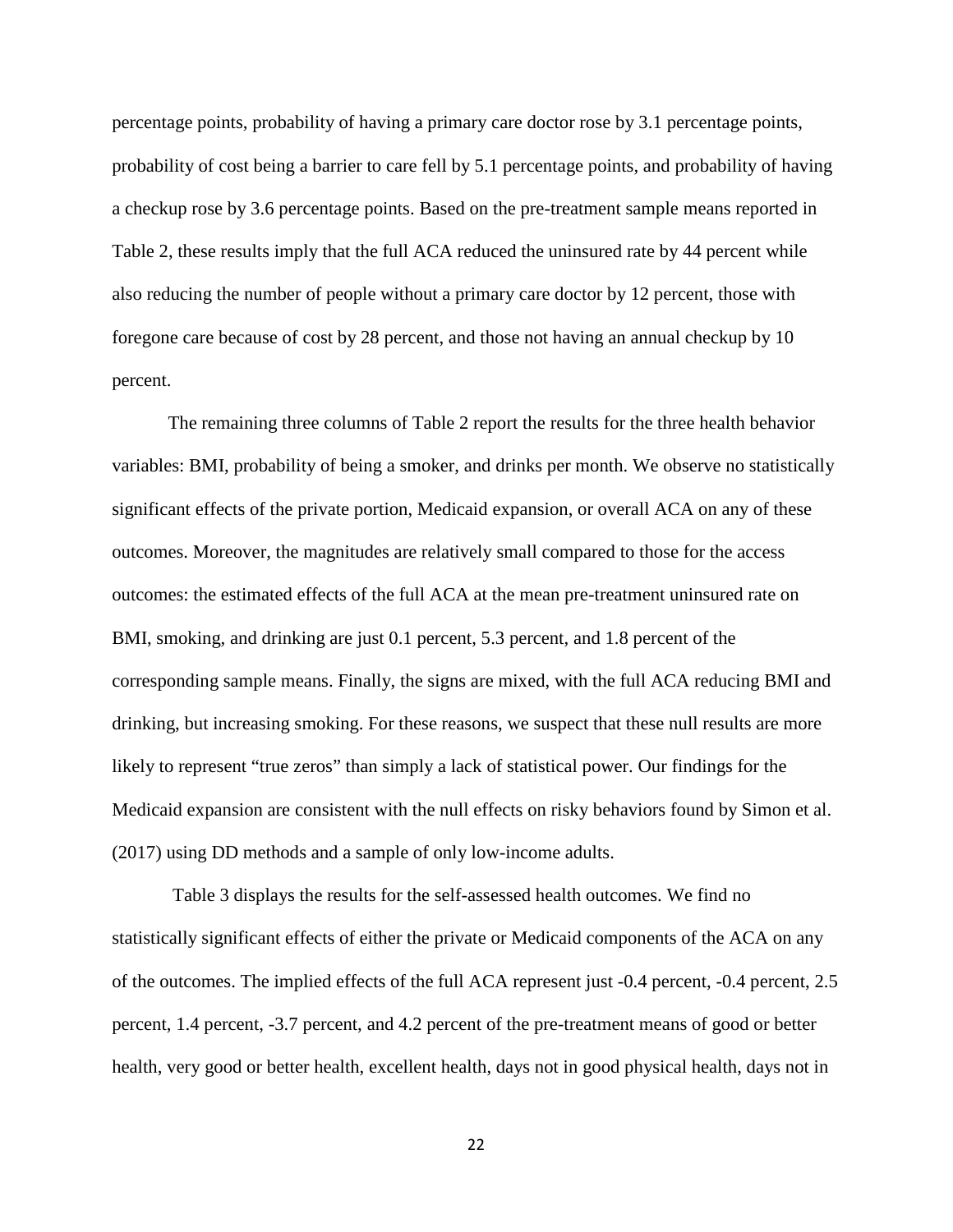good mental health, and days with health-related limitations, respectively. These relatively small magnitudes, combined with the inconsistent pattern of signs, again increases our confidence that these null results reflect "true zeros." Our small and insignificant estimates contrast the large, early improvements in these same self-assessed health outcomes seen after the Massachusetts health care reform (Courtemanche and Zapata, 2014; Van der Wees et al., 2013) and randomized Oregon Medicaid experiment (Finkelstein et al., 2012). However, our null results for the Medicaid expansion are consistent with the lack of clear improvements in self-assessed health found by the DD studies in the ACA Medicaid expansion literature (Sommers et al., 2015; Abramowitz, 2016; Simon et al., 2017).

The reported results in Tables 2 and 3 only compute impacts of the ACA at the mean pretreatment uninsured rate of 20.2 percent. Because area pre-treatment uninsured rates varied widely, ranging from 3 to 36 percent with a standard deviation of 8 percent, this approach disguises a great deal of heterogeneity. Figure 3 therefore shows how the predicted changes in our access outcomes vary across this range of uninsured rates in both expansion and nonexpansion states. The effects on the health behavior and self-assessed health outcomes are never significant at any uninsured rate, so we do not present similar graphs for them.

The predicted effect of the full ACA on the probability of having insurance coverage reached as high as 14.7 percentage points in the area with the highest pre-treatment uninsured rate. Without the Medicaid expansion, this impact only reached 9.3 percentage points. The predicted impact of the full ACA on the probability of having a primary care doctor extends to 5.6 percentage points at the highest uninsured rate, with essentially no difference between Medicaid expansion and non-expansion states. For the cost barrier and well-patient checkup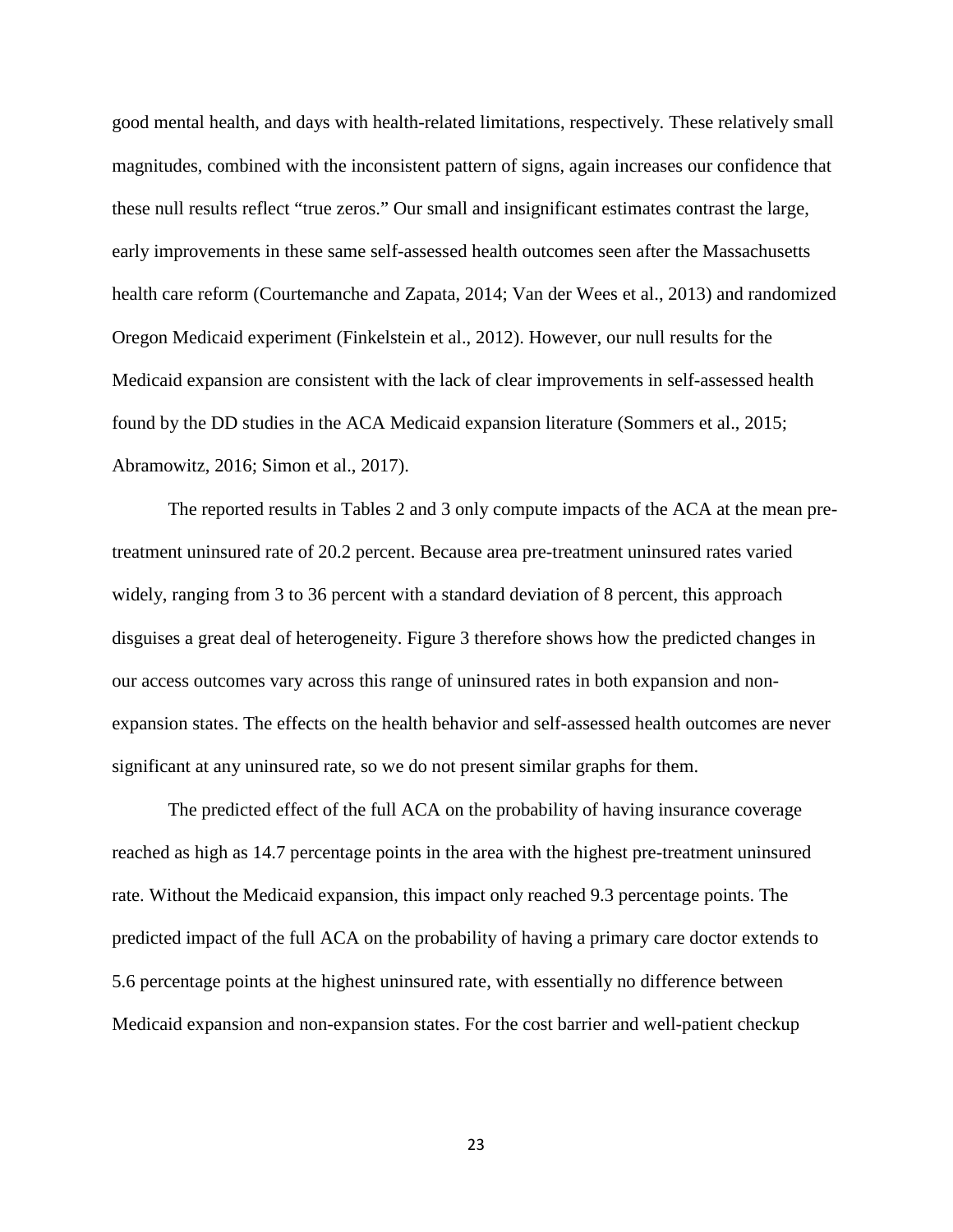outcomes, the maximum predicted effects of the ACA are 9 percentage points and 6.4 percentage points, respectively, in Medicaid expansion states and 4.5 and 4.3 in non-expansion states.

Lastly, the results for the robustness checks are available in Appendix Tables A2-A15 (one table for each outcome). In almost all cases, the findings from the baseline regressions persist across the various robustness checks.

# **VI. INSTRUMENTAL VARIABLES**

A natural question with interpretation of the reduced-form results from the preceding section is whether we can assume the extensive margin of insurance coverage is the only mechanism through which the ACA affected the other outcomes. If this is true, then it would be reasonable to estimate an instrumental variables (IV) specification in which  $UNINSURED_{as}$  \*  $POST_t$  and UNINSURED<sub>as</sub> \* MEDICAID<sub>s</sub> \* POST<sub>t</sub> are instruments and insurance coverage is the endogenous variable.<sup>[13](#page-26-0)</sup> This assumption is difficult to test and may not hold if, for instance, areas with higher baseline uninsured rates also had higher rates of underinsurance (e.g. barebones privately purchased policies), in which case the intensive margin of coverage quality is another mechanism through which our treatment variables could affect the other outcomes. Moreover, general equilibrium effects are possible; for instance, in areas with large numbers of newly insured residents, continuously covered individuals may face increased difficulty accessing providers, while those working in the health care industry may experience positive income shocks. For these reasons, we prefer to emphasize our reduced form approach as it allows for all of these mechanisms. Nonetheless, IV results can be informative about how large the effects of coverage on the outcomes would need to be for the extensive margin of coverage to be the only relevant mechanism.

<span id="page-26-0"></span> $13$  We are not able to estimate an IV model with both private and Medicaid coverage as endogenous variables because the BRFSS does not contain information on source of coverage.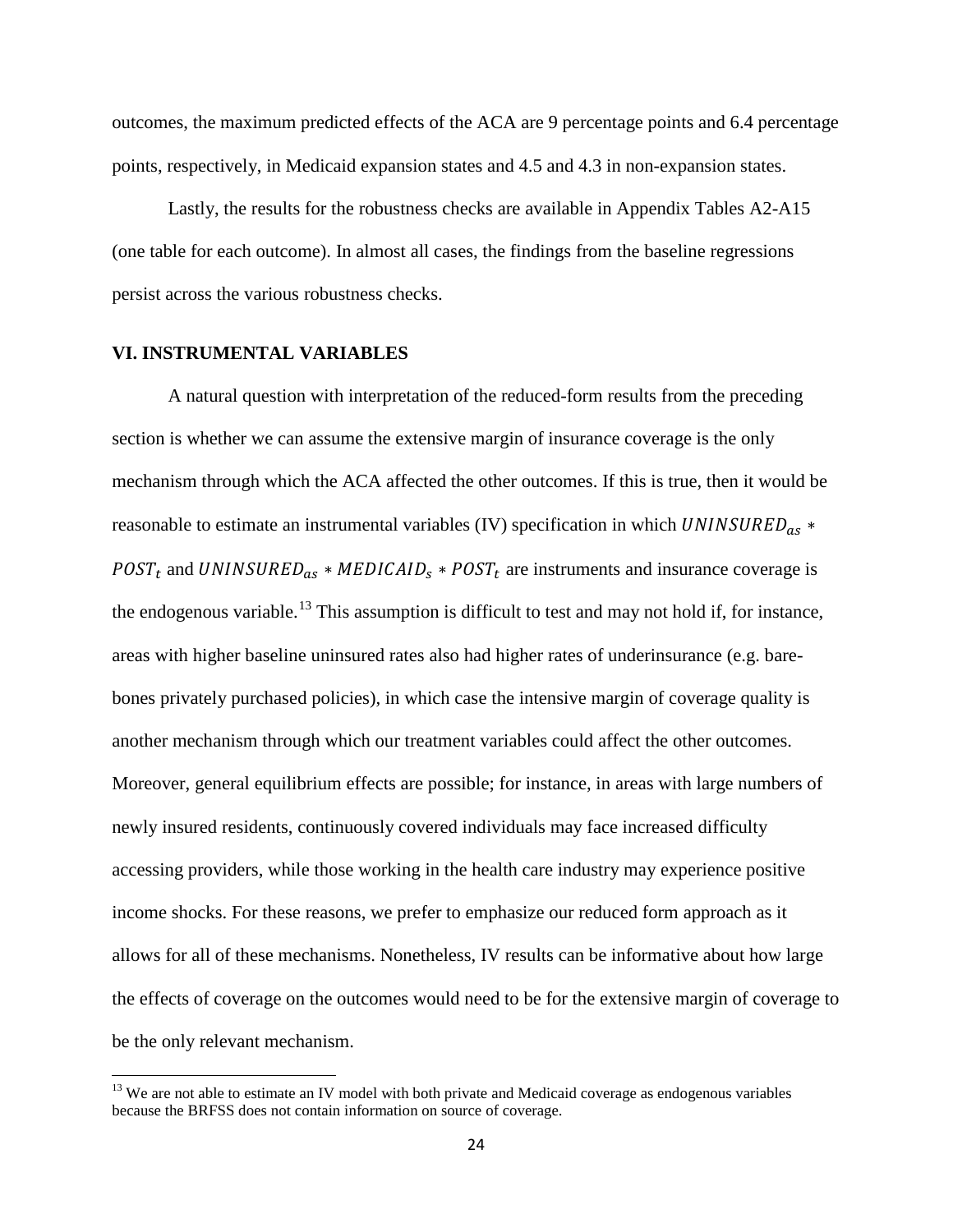Results from the IV model – with the full set of controls and fixed effects included – are presented in Table 4. We only report the results for the health care access outcomes since those were the only ones where significant effects emerged in the reduced form regressions.<sup>[14](#page-27-0)</sup> In each column, we present the second-stage coefficient estimate for the health insurance variable along with its standard error, the first stage F-statistic from the test of joint significance of the two instruments, and the p-value for the overidentification test. In this case, the overidentification test essentially tests the null hypothesis that the estimated local average treatment effects of insurance would be statistically indistinguishable if either  $UNINSURED_{as} * POST_t$  or UNINSURED<sub>as</sub> \* MEDICAID<sub>s</sub> \* POST<sub>t</sub> were used as the sole instrument. A rejection of the null could therefore mean either that the effect of gaining coverage via the Medicaid expansion is different from the effect of gaining coverage through the private component of the ACA (in which case the IV specification captures a weighted average of these two effects), or that the Medicaid and private expansions activate other mechanisms besides simply the extensive margin of coverage (in which case the IV specification would be inappropriate).

The results show that the estimated effects of insurance on the other access outcomes are large and highly significant. Specifically, insurance coverage increases the probability of having a primary care doctor by 45 percentage points and the probability of having a well-patient doctor visit by 36 percentage points, while decreasing the probability of having foregone care by 47 percentage points. To provide a reference point, IV estimates from the Oregon Medicaid experiment show that Medicaid coverage increased similar access outcomes by between 20 and 34 percentage points (Finkelstein et al., 2012). Therefore, even if our IV estimates are slightly

<span id="page-27-0"></span><sup>&</sup>lt;sup>14</sup> Not surprisingly, IV estimates for the health behavior and self-assessed health outcomes are highly insignificant. These results are available upon request.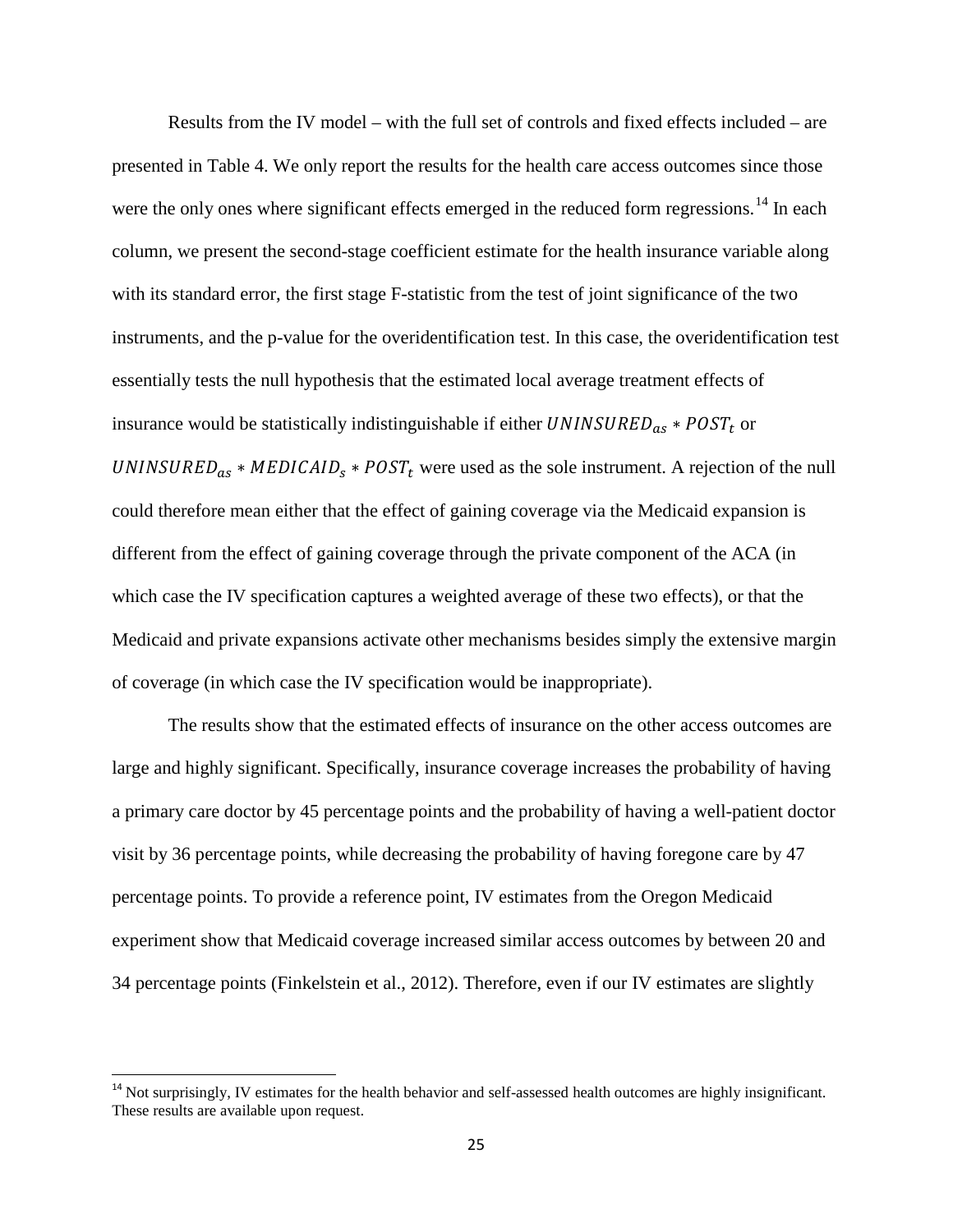overstated because of the presence of other possible mechanisms, the results still suggest a strong effect on access from the mix of private and public coverage induced by the ACA.

We find that our instruments generally perform well in the diagnostic tests. They generate first stage F-statistics that are more than an order of magnitude above the weak instrument threshold of 10. The overidentification test only rejects the null hypothesis for primary care doctor. This is not surprising given the very different reduced-form effects of the private and Medicaid components of the ACA on the probability of having a primary care doctor presented previously.

## **VII. EVENT STUDY MODEL**

As discussed previously, a causal interpretation of our estimates depends on two key assumptions. First, conditional on the controls, changes in our outcomes in 2014-2015 would not have been correlated with pretreatment uninsured rates in the absence of the ACA. Second, differential changes in 2014-2015 between Medicaid expansion and non-expansion states would not have been correlated with pre-treatment uninsured rates. In this section, we indirectly assess the plausibility of these assumptions by estimating an event study model that includes the interactions of the treatment variables with the full set of year fixed effects, with 2013 being the base year. The model is

$$
y_{iast} = \theta_0 + \theta_1(UNINSURED_{as} * Y2011_t) + \theta_2(UNINSURED_{as} * Y2012_t) + \n\theta_3(UNINSURED_{as} * Y2014_t) + \theta_4(UNINSURED_{as} * Y2015_t) + \theta_5(MEDICAID_s * Y2011_t) \n+ \theta_6(MEDICAID_s * Y2012_t) + \theta_7(MEDICAID_s * Y2014_t) + \theta_8(MEDICAID_s \n* Y2015_t) + \theta_9(UNINSURED_{as} * MEDICAID_s * Y2011_t) \n+ \theta_{10}(UNINSURED_{as} * MEDICAID_s * Y2012_t) + \theta_{11}(UNINSURED_{as} \n* MEDICAID_s * Y2014_t) + \theta_{12}(UNINSURED_{as} * MEDICAID_s * Y2015_t) \n+ \theta_{13}X_{iast} + \alpha_{as} + \varepsilon_{iast}
$$
\n(3)

where *Y*2011*t*, *Y*2012*t*, *Y*2014*t*, and *Y*2015*<sup>t</sup>* are indicators for whether year *t* is 2011, 2012, 2014, and 2015, respectively. The tests for differential pre-treatment trends (i.e., falsification tests) are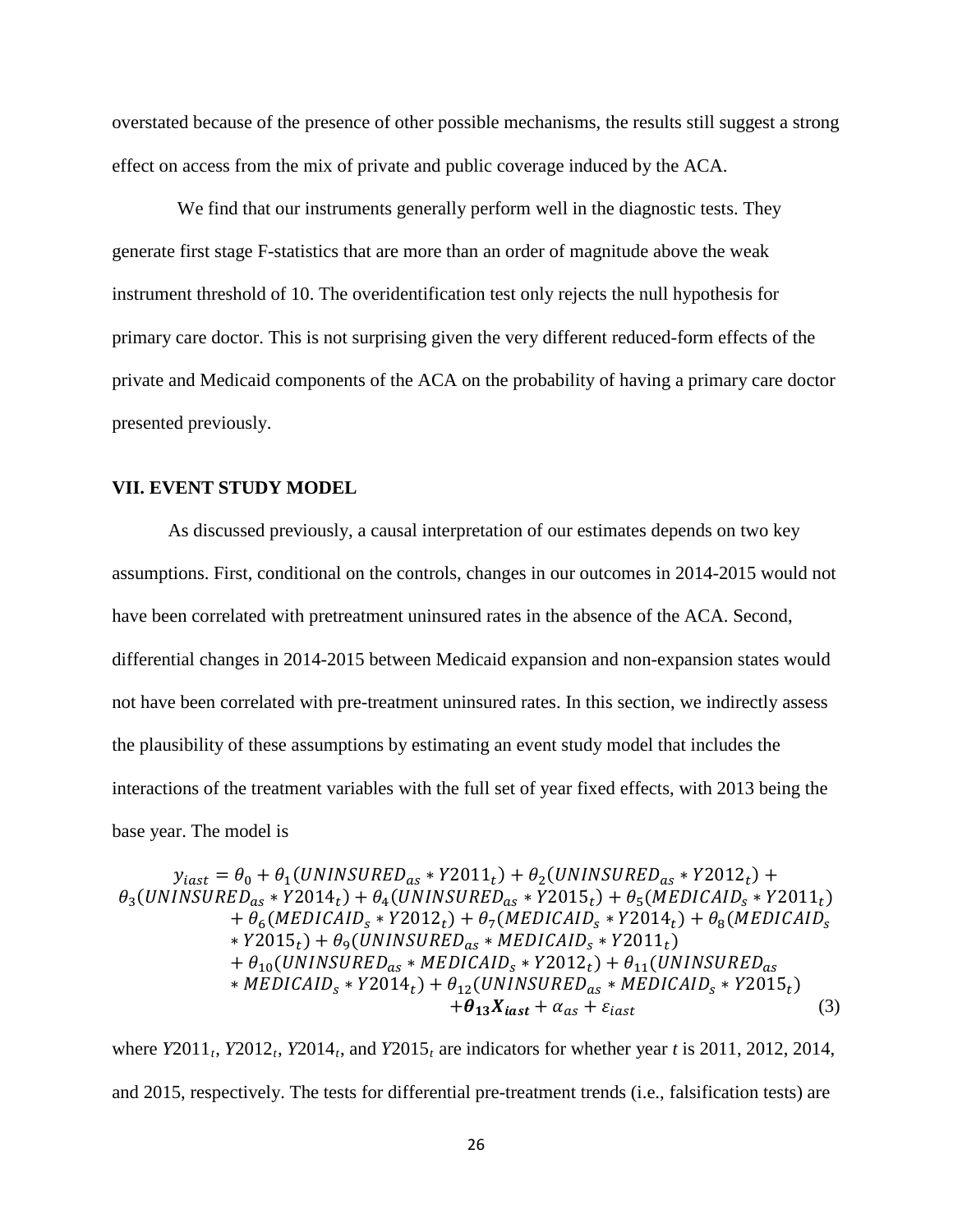provided by evaluating whether the coefficients on the "treatment" variables in the pre-treatment years ( $\theta_1$ ,  $\theta_2$ ,  $\theta_9$ ,  $\theta_{10}$ ) are equal to 0.<sup>[15](#page-29-0)</sup>

Table 5 presents the event study results for the seven outcomes related to health care access and health behaviors and Table 6 presents similar results for the seven outcomes related to self-assessed health using the full set of controls. In each table, the top panel presents the coefficient estimates of interest. Between the two tables there are a total of 56 falsification tests (four parameters of interest in each of fourteen regressions) and only three significant results at the 5 percent level. Three out of 56 is 5.3 percent, which is essentially the same as would be expected by chance. These results therefore provide some reassurance about the validity of our model to estimate causal effects for the "true" ACA.

Another advantage of the event study specification is that it allows us to distinguish between the effects of the ACA in 2014 and 2015. The most notable result is that the coverage gains from the ACA appear to have increased in the second year relative to the first year, with the increase coming entirely from the private portion. Specifically, in 2014 the fully implemented ACA increased the probability of a non-elderly adult being insured by 6.6 percentage points, with 3.9 percentage points coming from the private portion and the remaining 2.7 percentage points from Medicaid. These magnitudes are similar to those estimated by Courtemanche et al. (2017) using American Community Survey (ACS) data. In contrast, in 2015 the coverage gain from the full ACA jumped to 10.3 percentage points, with 6.3 percentage points coming from the private component and 4 percentage points from Medicaid.<sup>[16](#page-29-1)</sup>

l

<span id="page-29-0"></span><sup>&</sup>lt;sup>15</sup> Recall that the coefficient on the MEDICAID<sub>s</sub> \* POST<sub>t</sub> variable in our main regression was assumed to capture unobserved confounders rather than part of the causal effect of the Medicaid expansion. We therefore do not consider  $\theta_1$  and  $\theta_2$  to provide additional falsification tests.

<span id="page-29-1"></span><sup>&</sup>lt;sup>16</sup> Our finding of additional coverage gains in 2015 is consistent with the Cohen et al. (2016) descriptive examination of changes over time in coverage using the National Health Interview Survey (NHIS). They report in their table 17 that among non-elderly adults, the increase in those reporting coverage of any type was 4.1 percentage points between 2013 and 2014 and 3.5 percentage points between 2014 and 2015. For public (private) coverage,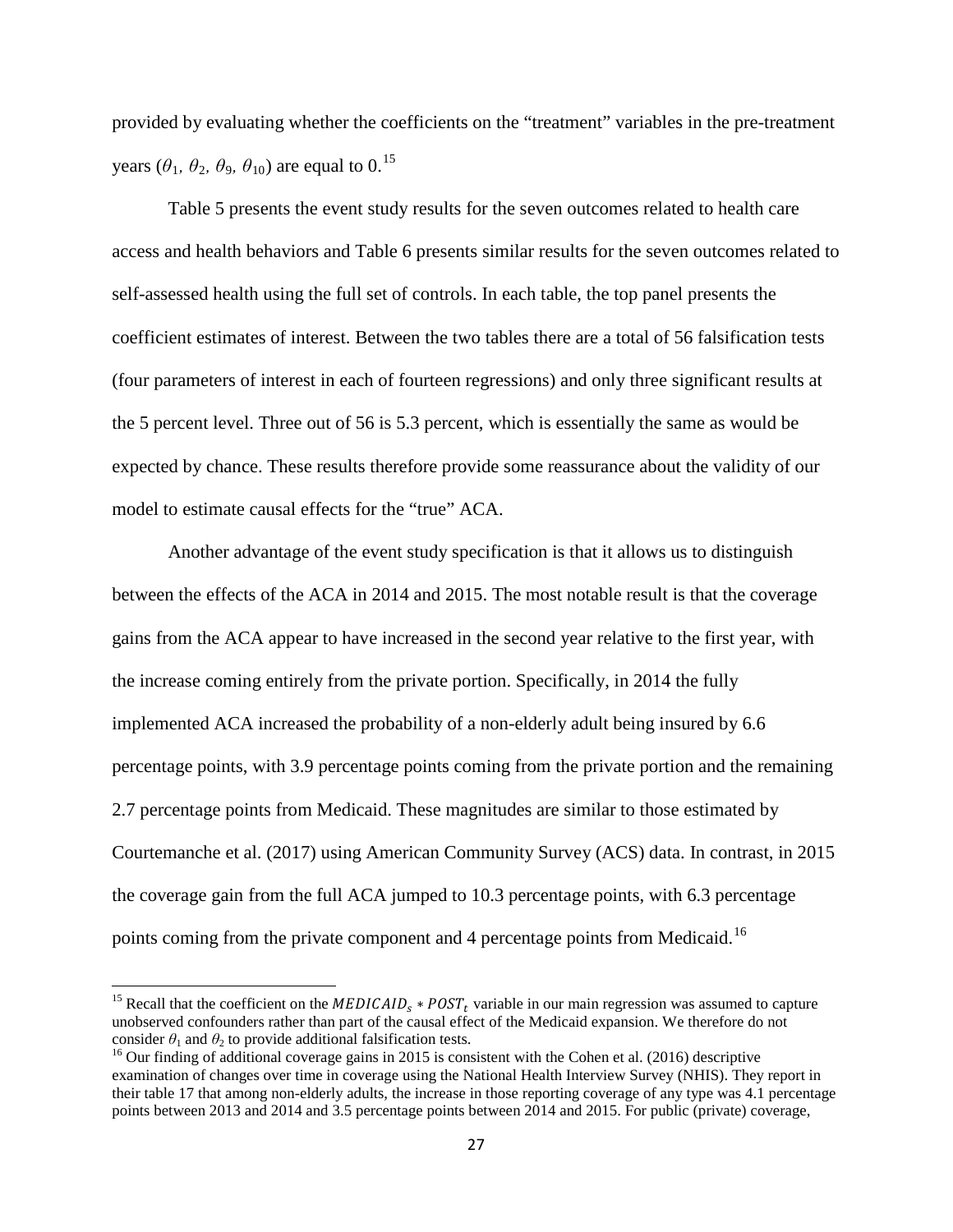Accordingly, the gains in primary care access and reductions in cost barriers also increased in 2015 relative to 2014, though these increases appear to have come entirely from the Medicaid expansion. The event study design also causes a few sporadic results to emerge for the health behavior and self-assessed health outcomes. In particular, the fully implemented ACA increased the probability of reporting excellent self-assessed health in 2015 (but not 2014) and reduced days in poor mental health in 2014 (but not 2015). These results, however, could simply be a byproduct of the large number of hypotheses tested by the event study models.

# **VIII. SUBSAMPLE ANALYSES**

l

One possible explanation for the large number of null results, particularly for the Medicaid expansion, might be that the full sample includes various groups of people with different probabilities of being treated by the ACA. In this section, we examine whether more effects show up if we "zoom in" on the subpopulations most likely to experience larger gains in coverage (those with low-to-middle incomes and those with relatively low education levels) and / or larger gains in health and related outcomes (older, but not yet elderly adults) as a result of the ACA. We do this by running subsample regressions for those below versus above the median household income, those without a college degree versus college graduates, and those below versus above the median age. Unfortunately, perhaps due to the demanding nature of the DDD specification and the need for each subsample to have sufficient numbers of individuals in each area to reliably compute pre-treatment uninsured rates, splitting the sample into three or more groups results in estimates that are too imprecise to be useful. This is also why we do not stratify by race/ethnicity: the sample sizes for minority groups such as blacks and Hispanics are not sufficient to obtain meaningfully precise results.

their table 18 (19) suggests the increase was 1 (3.1) percentage points between 2013 and 2014 and 1.2 (2.4) percentage points between 2014 and 2015.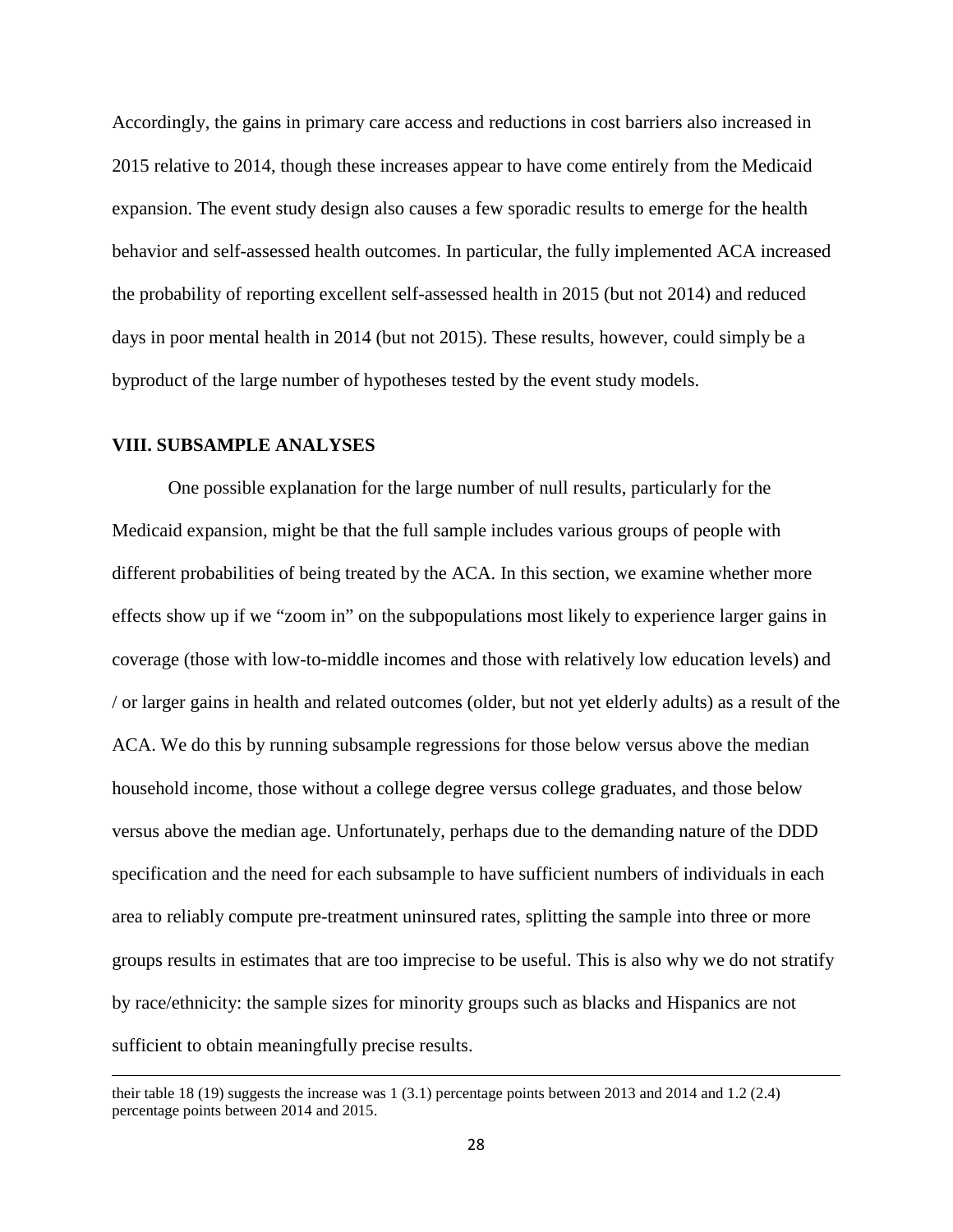Tables 7-12 report the results. Tables 7 and 8 stratify the sample by income. It is reassuring that the sizable gains in access were concentrated in the below-median-income subsample. The increase in insurance coverage from the full ACA was 11.9 percentage points for the lower income group – with the majority of this increase coming from the Medicaid expansion – compared with 2.0 percentage points for the higher income group. The gains in the other access outcomes appear to have been entirely concentrated among the lower income subsample. For this group, the effects on having a primary care doctor and an annual checkup were driven mostly by the private portion of the ACA while the reduction in cost barriers is driven mostly by the Medicaid expansion.

The results on risky health behaviors and self-assessed health generally show the same null effects we saw in Table 3, with a few exceptions. For instance, among the lower income subsample, the private portion of the ACA increased drinks per month while the Medicaid expansion decreased drinking by a similar amount. Additionally, the Medicaid expansion increased smoking among the higher income subsample – a result that seems likely to be spurious since this group would not have qualified for Medicaid. A couple improvements in the self-assessed health outcomes emerge for the lower income subsample: an increase in the probability of reporting excellent health in non-Medicaid-expansion states and a reduction in days not in good mental health in expansion states. However, we are reluctant to emphasize these results since they do not seem to fit a broader pattern, and we would expect a couple significant "effects" to emerge simply by chance given the large number of null hypotheses we are testing in these tables.

The patterns in Tables 9 and  $10 -$  for those with less education versus more education  $$ largely mimic the findings from our income stratification analysis. For those with less than a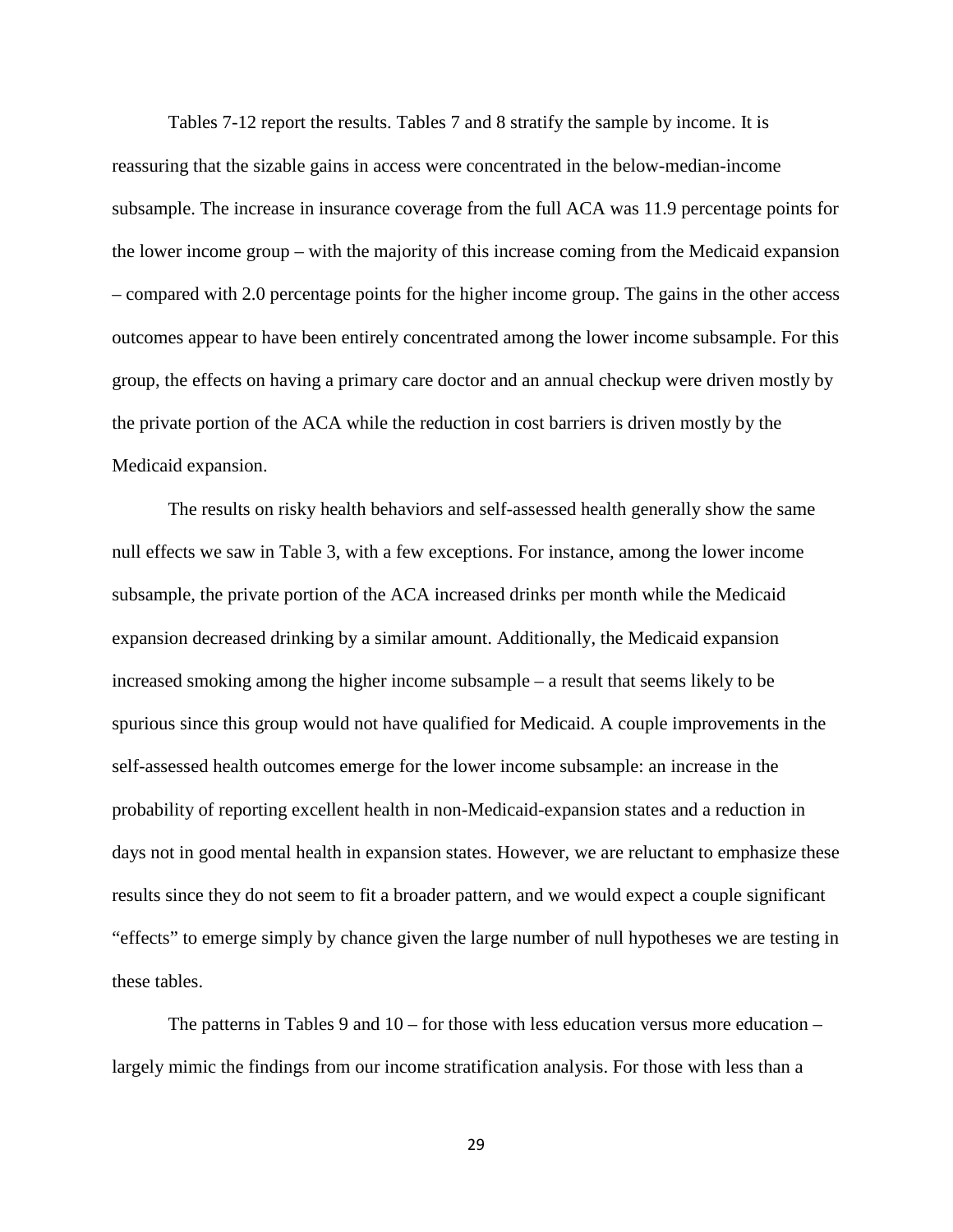college degree (which includes young individuals who may still be enrolled in school), the private portion of the ACA increased access to having a primary care doctor and an annual checkup; both the Medicaid and private portions increased insurance coverage and reduced cost barriers. Again, very few of the remaining outcomes on risky health behaviors or self-assessed health appear to have been affected. For those with a college degree, there are some muted effects on having a primary care doctor and cost barriers, but we largely see insignificant results.

Tables 11 and 12 divide the sample by age, where the median individual in our sample was approximately 43 years old. For both young and old, there were sizable gains in coverage: 8.5 percentage points from the full ACA for younger individuals and 7.2 percentage points for older ones. The full ACA also significantly increased the other access outcomes by roughly similar amounts among the two groups. However, there appears to be substantial heterogeneity in the extent to which these gains in access translated to improvements in health. There were no significant impacts of the private or public expansions in insurance on any risky health behavior or self-assessed health outcomes for the younger adults. In contrast, for the older half of our sample, the full ACA led to significant reductions in reports of days not in good physical health, not in good mental health, and with health-related limitations as well as an improvement in the composite health index. These gains appear to come mostly from the Medicaid rather than the private expansion. The evidence is less clear for the five-point self-reported measure of overall health: the private portion of the ACA increased the probabilities or reporting very good or excellent health, but the estimated effects of Medicaid expansion largely offset these gains so that the effects of the full ACA were insignificant. Nonetheless, the overall pattern of results appears to suggest an improvement in self-assessed health among the older half of our nonelderly adult sample along at least some dimensions.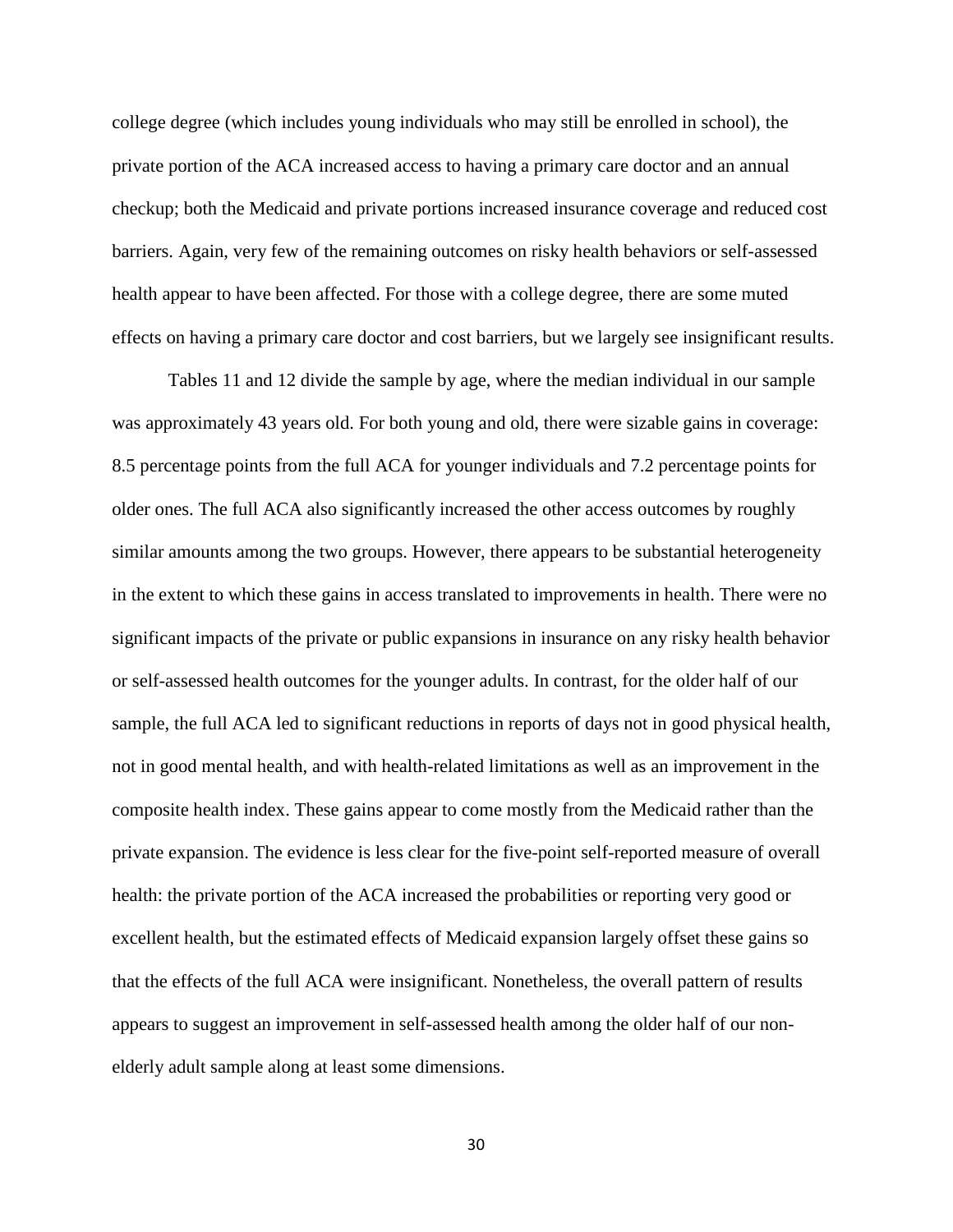### **IX. DISCUSSION**

In this paper, we used data from the Behavioral Risk Factor Surveillance System to examine the effects of the 2014 ACA provisions on health care access, risky health behaviors, and self-assessed health. Using a DDD strategy that exploits variation in time, pre-treatment uninsured rates, and state Medicaid expansion status, we separately estimated the effects in both Medicaid expansion and non-expansion states. The results suggest that the ACA improved access to care along all observable dimensions – including health insurance coverage, having a primary care doctor and a well-patient checkup in the past year, and cost barriers – in both expansion and non-expansion states. The gain in coverage and reduction in cost barriers were significantly greater in expansion states. The magnitudes of the estimates imply effects of insurance on health care access that are at least as large as those observed in the Oregon Medicaid experiment. We did not observe any statistically or economically significant effects on the outcomes related to health behaviors or self-assessed health for the full sample of non-elderly adults. However, we did find evidence that the ACA improved self-assessed health among the older half of the sample in expansion states.

Our lack of significant results for risky health behaviors suggest that the *ex ante* moral hazard, improved access to health behavior-promoting medical care, and income effects brought about by insurance coverage either offset each other or are all relatively small. The extent of *ex ante* moral hazard may be modest because the consumption value of good health may be a sufficient deterrent even if an individual is insulated from the financial consequences of illness. Improved access to medical care may be of only limited value with regard to health behaviors since they are generally not as easy to treat as acute conditions. Income effects may also be relatively small given the mixed results in the literature as to the causal impact of income on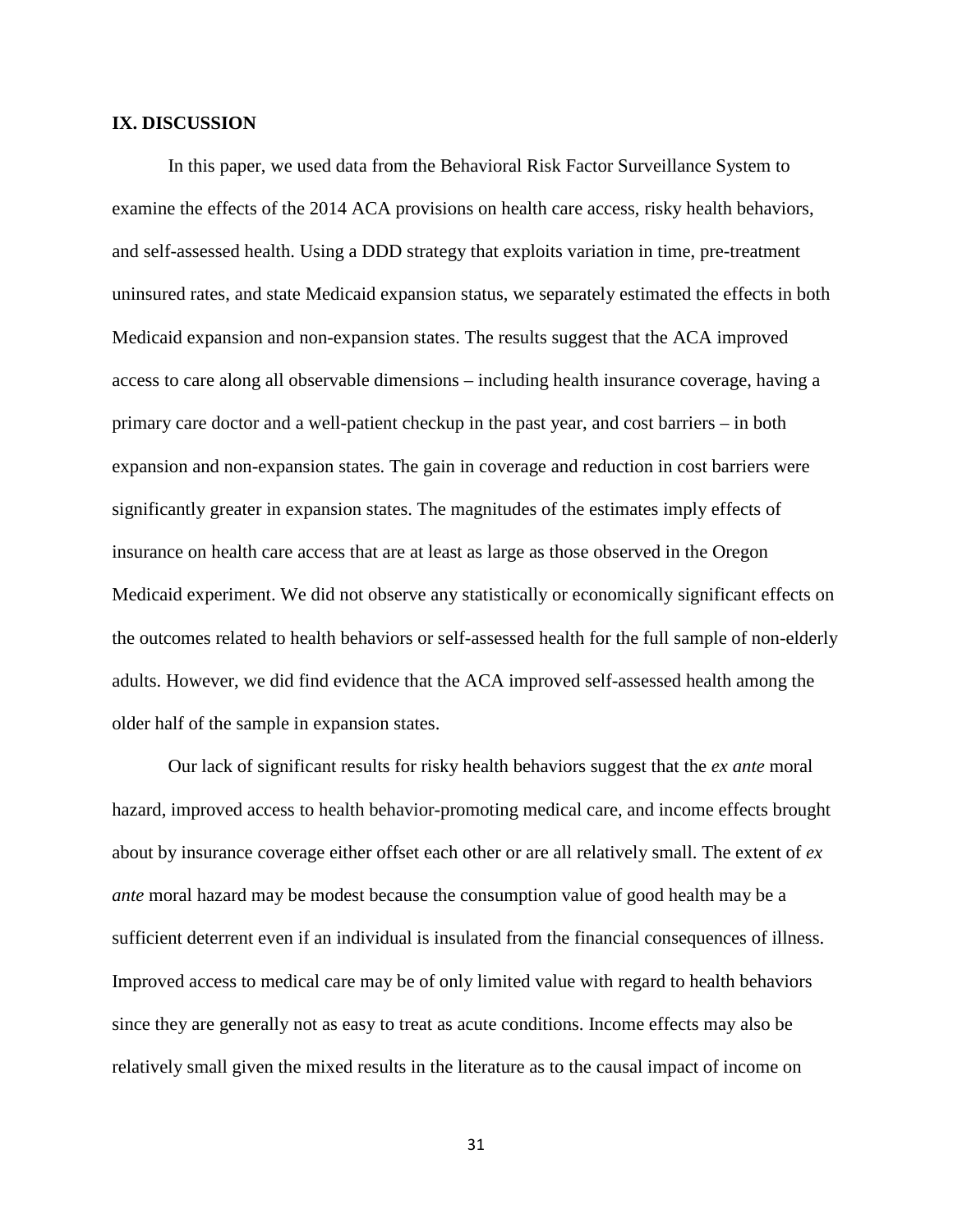health behaviors and the potential for individuals to value in-kind spending on health insurance at less than its cost. [17,](#page-34-0)[18](#page-34-1)

Our inability to find clear evidence that the ACA improved self-assessed health contrasts the large, immediate gains in similar outcomes observed after the Oregon Medicaid experiment (Finkelstein et al., 2014) and Massachusetts reform (Van der Wees et al., 2013; Courtemanche and Zapata, 2014). The Oregon experiment was a unique context in that it was purely among low-income individuals who had demonstrated some interest in their health by actively registering for the lottery. The effects of the Massachusetts reform could plausibly differ from those of the ACA for several reasons, including differences in population demographics, the fact that the Massachusetts reform's insurance expansions for adults were done completely through private coverage as opposed to a mix of public and private coverage, and the greater prevalence of high deductibles in the ACA's private plans (Wharam et al., 2013). Another possible explanation is the relative lack of popularity of the ACA compared to these other interventions.<sup>[19](#page-34-2)</sup> It has been hypothesized that the large, immediate gains in self-assessed health after insurance expansions may be attributable at least in part to a "warm glow" from gaining coverage (e.g. winning the lottery in Oregon, receiving insurance through a popular program in Massachusetts) rather than from actually utilizing additional medical care (Finkelstein et al., 2012;

<span id="page-34-1"></span> $^{18}$  Around 84 percent of individuals with a Marketplace plan in 2015 qualified for an advance premium tax credit; conditional on qualifying, the advance PTC was \$272 per month. See [https://www.cms.gov/Newsroom/MediaReleaseDatabase/Fact-sheets/2016-Fact-sheets-items/2016-03-11.html.](https://www.cms.gov/Newsroom/MediaReleaseDatabase/Fact-sheets/2016-Fact-sheets-items/2016-03-11.html)

<span id="page-34-0"></span> $17$  See Cawley and Ruhm (2012) for an overview of the literature on the effect of income on risky health behaviors. Subsequent to their literature review, additional papers using natural experiments have continued to find mixed results (e.g. Au and Johnston, 2015; Averett and Wang, 2013; Kenkel et al., 2014; Apouey and Clark, 2015; Adams

Gallen (2015) finds that each \$1.00 of Medicaid spending is valued at \$0.26-\$0.35 to participants. <sup>19</sup> Blendon et al. (2008) report that in June 2008, two years after the implementation of the Massachusetts health care

<span id="page-34-2"></span>reform, 69 percent of residents supported the law. In contrast, a tracking poll conducted by the Kaiser Family Foundation stated that in December 2016 only 43 percent of adults viewed the ACA favorably. For further information, on this poll see: [http://kff.org/interactive/kaiser-health-tracking-poll-the-publics-views-on-the](http://kff.org/interactive/kaiser-health-tracking-poll-the-publics-views-on-the-aca/#?response=Favorable--Unfavorable&aRange=twoYear)[aca/#?response=Favorable--Unfavorable&aRange=twoYear.](http://kff.org/interactive/kaiser-health-tracking-poll-the-publics-views-on-the-aca/#?response=Favorable--Unfavorable&aRange=twoYear)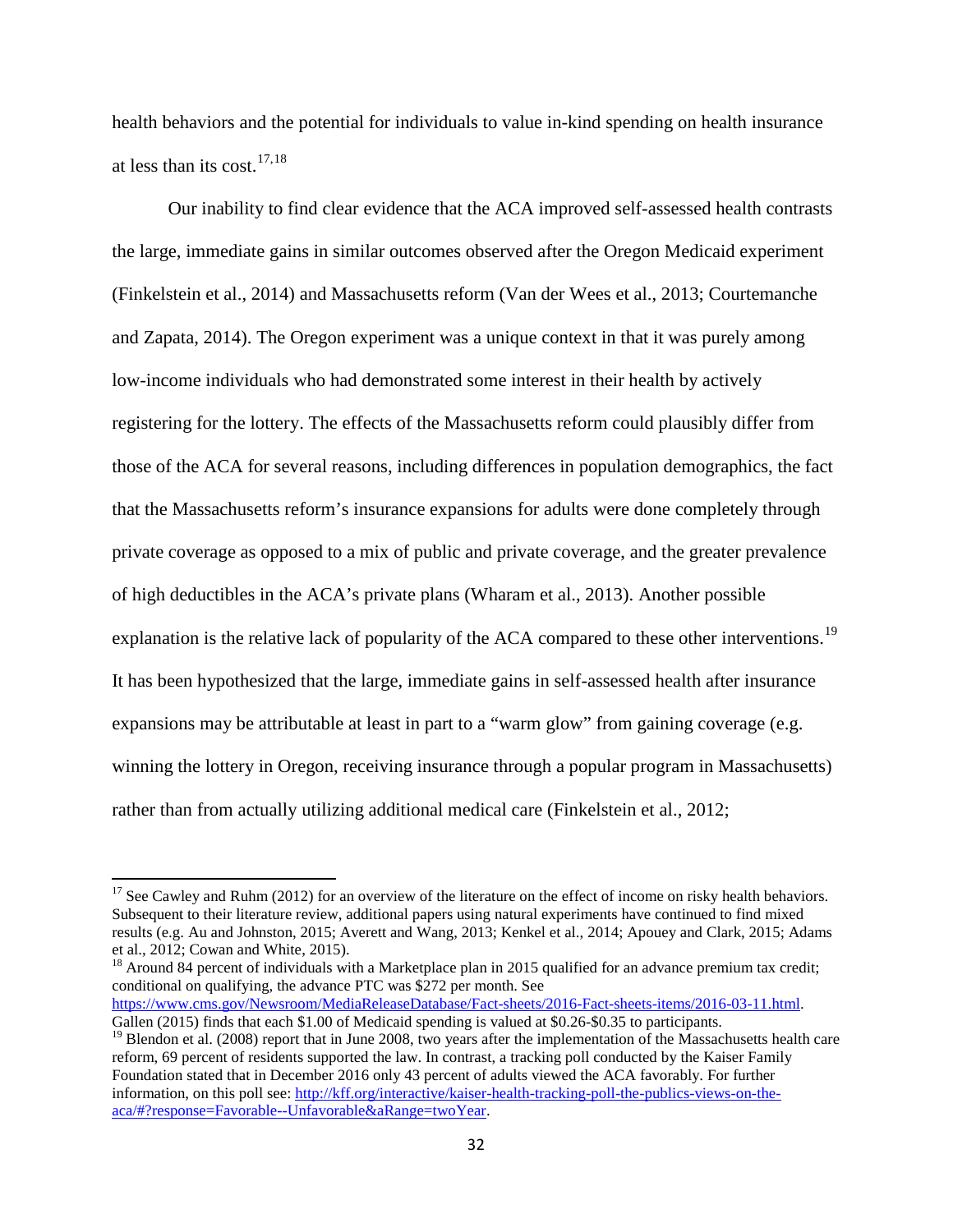Courtemanche and Zapata, 2014). Perhaps the amount of "warm glow" is smaller if the intervention bringing about the coverage is controversial, such as with the ACA.

Several caveats of our work provide directions for future research. For instance, investigation of clinical health outcomes is necessary to provide a fuller picture of the ACA's health effects. Additionally, future studies should continue to track the indicators used in our paper over a longer time period, as the effects of insurance on health could take many years to fully materialize. Next, our identification strategy implicitly assumes that effects of the ACA are concentrated among those who lacked coverage prior to the law's implementation. Future research should investigate whether impacts could also occur among, for instance, those who switched from catastrophic to more comprehensive coverage as a result of the ACA's minimum standards for insurance plans, or who experienced significant income shocks as a result of the subsidies or changes in premiums.<sup>[20](#page-35-0)</sup> Finally, note that understanding the ACA's effects on health care access and health outcomes provides only part of the story with regard to evaluating the welfare effects of the law. For instance, protection against financial risk is a critical component of the gains from insurance, so the consumption smoothing benefits of the ACA could confer a sizable benefit even in the absence of discernable short-run health effects. Hu et al. (2016) found evidence that the ACA's Medicaid expansion improved financial outcomes from credit report data. On the other hand, Pauly (2017) questions whether or not the poor should be allowed to purchase high-deductible marketplace plans. The ACA also contains a number of other components unrelated to insurance coverage, such as provider payment reforms and tax

<span id="page-35-0"></span> $^{20}$  For instance, 7.7 percent of non-elderly adults directly purchased individual coverage prior to the 2014 reforms (author's calculations using the ACS). For these individuals, the ACA's premium tax credit could directly substitute for household income devoted to health insurance. While many of these people likely experienced positive income shocks, some may have been spending less on insurance prior to the ACA, perhaps because they were purchasing non-comprehensive policies (Clemans-Cope and Anderson, 2014). Thus, it is possible that the share of their budget spent on health insurance could have increased even in the presence of the subsidies.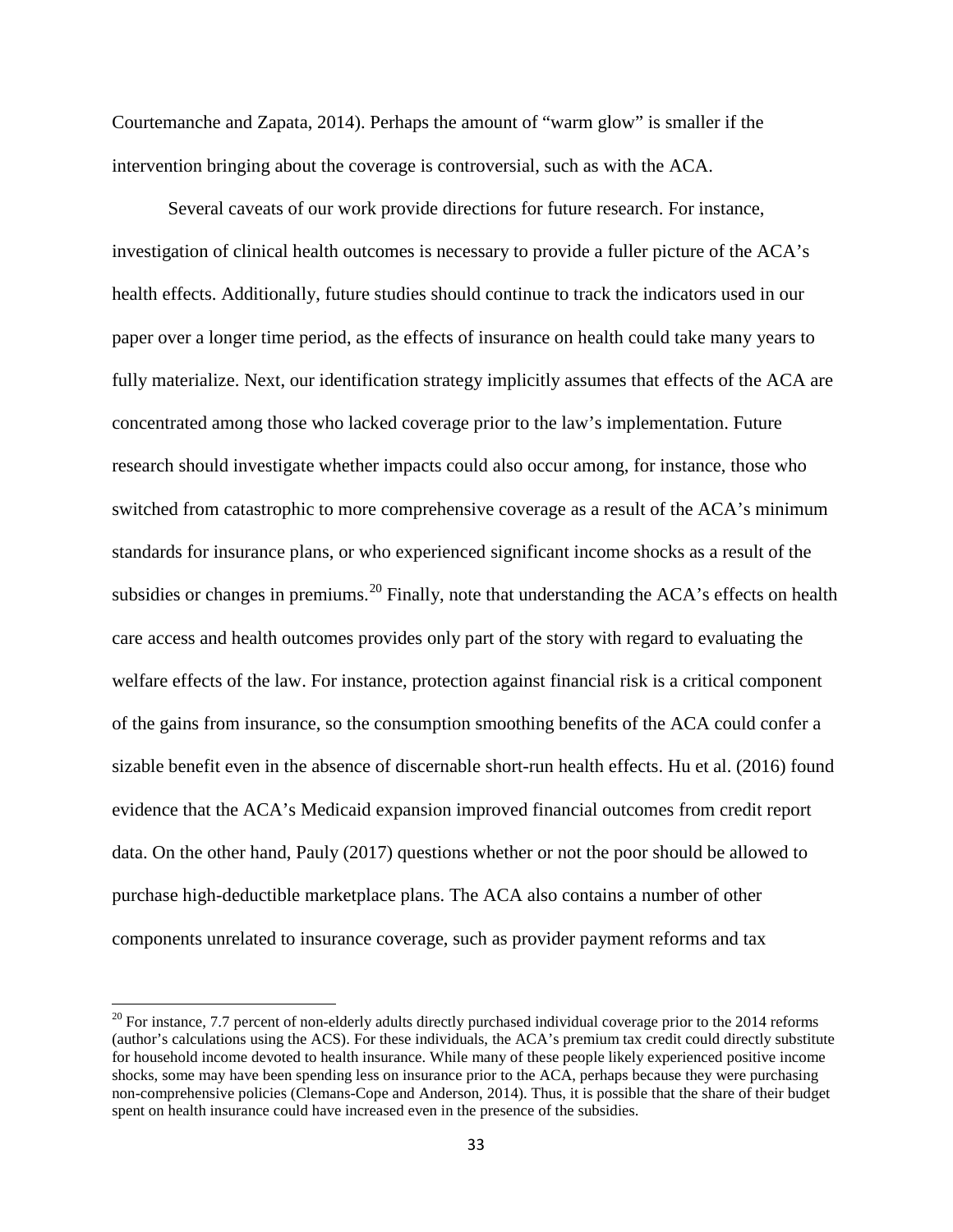increases, that each represent a part of the overall picture. Thus both the size and scope of the

ACA have generated the need for a great deal of future research in order to better understand the

multi-faceted nature of its impacts.

### **REFERENCES**

Abramowitz, J. (2016). The Effect of ACA State Medicaid Expansions on Medical Out-of-Pocket Expenditures and Perceived Health. Working Paper.

Akosa Antwi, Y., A. Moriya, and K. Simon (2015). Access to Health Insurance and the Use of Inpatient Medical Care: Evidence from the Affordable Care Act Young Adult Mandate. *Journal of Health Economics*, 39: 171-187.

Adams, S., M.L. Blackburn, and C.D. Cotti (2012). Minimum Wages and Alcohol-related Traffic Fatalities among Teens. *Review of Economics and Statistics*, 94(3): 828-840.

Au, N. and D.W. Johnston (2015). Too Much of a Good Thing? Exploring the Impact of Wealth on Weight. *Health Economics, 24(*11): 1403-1421.

Apouey, B. and A. Clark (2015). Winning Big but Feeling No Better? The Effect of Lottery Prizes on Physical and Mental Health. *Health Economics*, 24(5): 516-538.

Averett, S. and Y. Wang (2013). The Effects of Earned Income Tax Credit Payment Expansion on Maternal Smoking. *Health Economics,* 22 (11): 1344-1359.

Baicker, K., S. Taubman, H. Allen, M. Bernstein, J. Gruber, J.P. Newhouse, and the Oregon Health Study Group (2013). The Oregon Experiment--Effects of Medicaid on Clinical Outcomes. *New England Journal of Medicine*, 368 (18): 1713-1722.

Barbaresco, S., C. Courtemanche, and Y. Qi (2015). Impacts of the Affordable Care Act Dependent Coverage Provision on Health-related Outcomes of Young Adults*. Journal of Health Economics*, 40: 54-68.

Barnett, J.C. and M.S. Vornovitsky (2016). Current Population Reports, P60-257(RV), Health Insurance Coverage in the United States: 2015. U.S. Government Printing Office, Washington, DC.

Benitez, J.A., L. Creel, and J. Jennings (2016). Kentucky's Medicaid Expansion Showing Early Promise on Coverage and Access to Care. *Health Affairs*, 35 (3), 528-34.

Berkman, N., S.L. Sheridan, K.E. Donahue, D.J. Halpern, and K. Crotty (2011). Low Health Literacy and Health Outcomes: An Updated Systematic Review. *Annals of Internal Medicine,*  155 (2): 97 -107.

Blendon, R.J., T. Buhr, T. Sussman, and J.M. Benson (2008). Massachusetts Health Reform: A Public Perspective from Debate through Implementation. *Health Affairs*, 27 (6): w556-w565.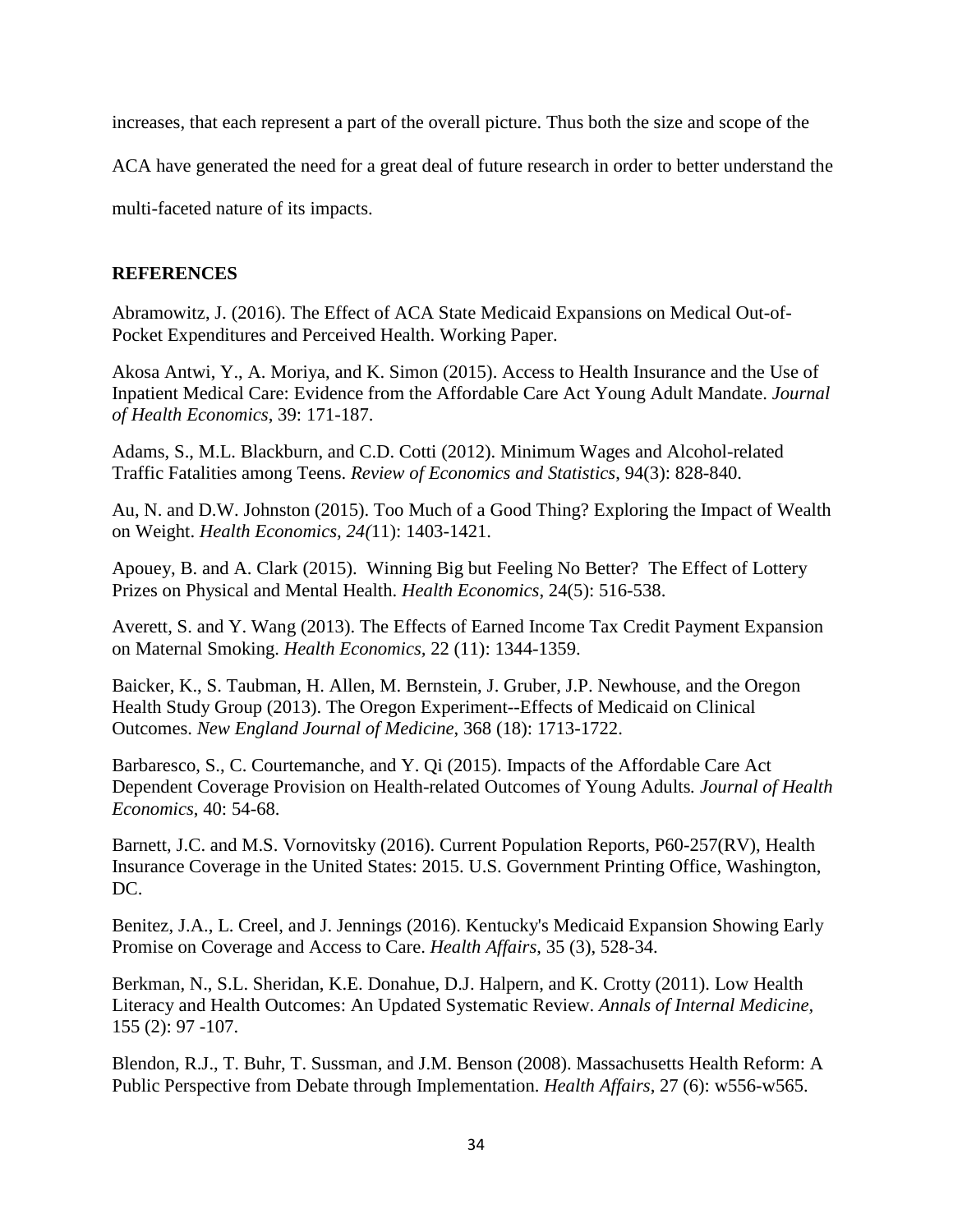Brook, R.H., J.E. Ware, Jr, W.H. Rogers, E.B. Keeler, A.R. Davies, C.A. Donald, G.A. Goldberg, K.N. Lohr, P.C. Masthay, and J.P. Newhouse (1983). Does Free Care Improve Adults' Health? Results from a Randomized Controlled Trial. *New England Journal of Medicine*, 309 (23): 1426-1434.

Burns M.E. and B.L. Wolfe (2016). The Effects of the Affordable Care Act Adult Dependent Coverage Expansion on Mental Health. *Journal of Mental Health Policy*, 19 (1): 3-20.

Buchmueller, T., J.C. Ham, and L.D. Shore-Sheppard (2016). "The Medicaid Program," in: R.A. Moffit (ed.), Economics of Means-Tested Transfer Programs in the United States, Volume 1, chapter 1: 21-136. Cambridge, MA: National Bureau of Economic Research.

Card, D., C. Dobkin, and N. Maestas (2008). The Impact of Nearly Universal Insurance Coverage on Health Care Utilization: Evidence from Medicare. *American Economic Review*, 98 (5): 2242-2258.

Card, D., C. Dobkin, and N. Maestas (2009). Does Medicare Saves Lives? *Quarterly Journal of Economics*, 124 (2): 597-636.

Cawley, J. (2004). The Impact of Obesity on Wages. *Journal of Human Resources*, 39 (2): 451- 474.

Cawley, J. and C. Ruhm (2012). "The Economics of Risky Health Behaviors," in: T.G. McGuire, M.V. Pauly, and P.P. Barros (eds.), Handbook of Health Economics, Volume 2, chapter 3: 95-99. New York, NY: Elsevier.

Chetty, R., J.N. Friedman, N. Hilger, E. Saez, D. Whitmore Schanzenbach, and D. Yagan. (2011). How Does Your Kindergarten Classroom Affect Your Earnings? Evidence from Project Star. *Quarterly Journal of Economics* 126: 1593-1660.

Cho, Y.I., S.Y.D. Lee, A.M. Arozullah, and K.S. Crittenden. (2008). Effects of Health Literacy on Health Status and Health Service Utilization amongst the Elderly. *Social Science and Medicine*, 66(8): 1809-1816.

Chua, K. and B.D. Sommers (2014). Changes in Health and Medical Spending among Young Adults under Health Reform. *Journal of the American Medical Association,* 311 (23): 2437- 2439.

Clemans-Cope, L. and N. Anderson (2014). How many Non-Group Policies were Cancelled? Estimates from December 2013. Health Affairs Blog. Available from: [http://healthaffairs.org/blog/2014/03/03/how-many-nongroup-policies-were-canceled](http://healthaffairs.org/blog/2014/03/03/how-many-nongroup-policies-were-canceled-estimates-from-december-2013/)[estimates-from-december-2013/.](http://healthaffairs.org/blog/2014/03/03/how-many-nongroup-policies-were-canceled-estimates-from-december-2013/)

Cohen, R.A., M.E. Martinez, and E.P. Zammitti (2016). Health Insurance Coverage: Early Release of Estimates from the National Health Interview Survey, 2015. National Center for Health Statistics. Available from: http://www.cdc.gov/nchs/nhis/ releases.htm.

Courtemanche, C. and D. Zapata (2014). Does Universal Coverage Improve Health? The Massachusetts Experience. *Journal of Policy Analysis and Management,* 33 (1): 36–69.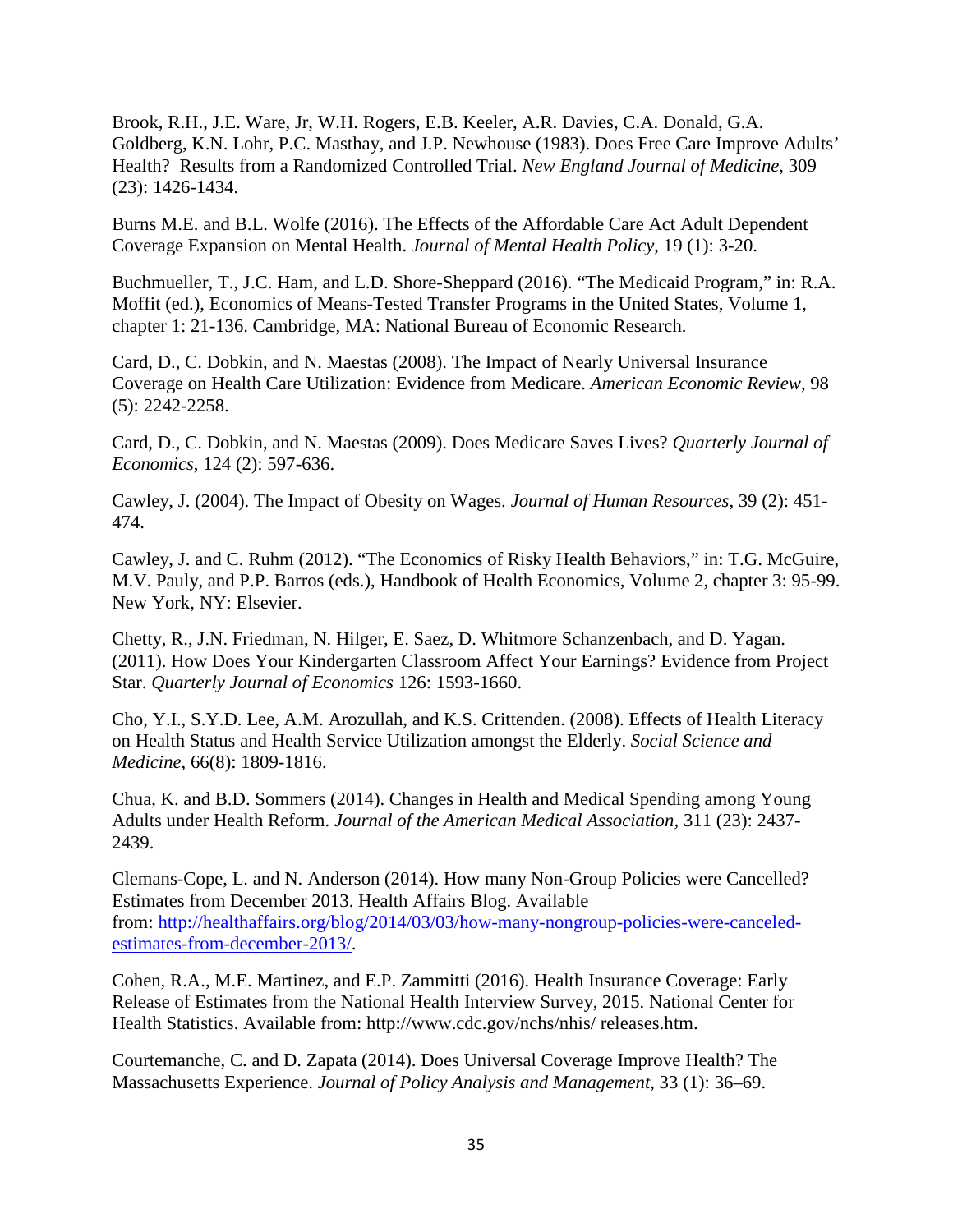Courtemanche, C., J. Marton, and A. Yelowitz (2016). Who Gained Insurance Coverage in 2014, the First Year of Full ACA Implementation*? Health Economics* 25: 778-784.

Courtemanche, C., J. Marton, B. Ukert, A. Yelowitz, and D. Zapata (2017). Early Impacts of the Affordable Care Act on Health Insurance Coverage in Medicaid Expansion and Non-Expansion States. *Journal of Policy Analysis and Management,* 36 (1): 178-210.

Courtemanche, C., J. Pinkston, and J. Stewart (2015). Adjusting Body Mass for Measurement Error with Invalid Validation Data. *Economics and Human Biology,* 19: 275-293

Cowan, B.W. and D.R. White (2015). The Effects of Merit-Based Financial Aid on Drinking in College. *Journal of Health Economics*, 44: 137-149.

Currie, J. and J. Gruber (1996a). Health Insurance Eligibility, Utilization of Medical Care, and Child Health. *Quarterly Journal of Economics*, 111: 431–466.

Currie, J. and J. Gruber (1996b). Saving Babies: The Efficacy and Cost of Recent Changes in the Medicaid Eligibility of Pregnant Women. *Journal of Political Economy*, 104: 1263–1296.

Cutler, D.M. and R.J. Zeckhauser (2000). "The Anatomy of Health Insurance," in: A.J. Culyer and J.P. Newhouse (eds.), Handbook of Health Economics, Volume 1, chapter 11: 563-643. New York, NY: Elsevier.

Dafny, L. and J. Gruber (2005). Public Insurance and Child Hospitalizations: Access and Efficiency Effects. *Journal of Public Economics*, 89: 109–129.

Dave, D. and R. Kaestner (2009). Health Insurance and Ex Ante Moral Hazard: Evidence from Medicare. *International Journal of Health Care Finance and Economics*, 9 (4): 367-390.

Dave, D.M., R. Kaestner, and G.L. Wehby (2014). Does Medicaid Coverage for Pregnant Women Affect Prenatal Health Behaviors? NBER Working Paper 21049. Cambridge, MA: National Bureau of Economic Research.

DeSalvo, K.B., N. Bloser, K. Reynolds, J. He, and P. Muntner (2006). Mortality Prediction with a Single General Self-Rated Health Question. *Journal of General Internal Medicine,* 21 (3): 267- 275.

Epstein, A.M. and J.P. Newhouse (1998). Impact of Medicaid Expansion on Early Prenatal Care and Health Outcomes. *Health Care Financing Review*, 19: 85-99.

Finkelstein, A. (2007). The Aggregate Effects of Health Insurance: Evidence from the Introduction of Medicare. *Quarterly Journal of Economics*, 122 (1): 1-37.

Finkelstein, A. and R. McKnight (2008). What Did Medicare Do? The Initial Impact of Medicare on Mortality and Out of Pocket Medical Spending. *Journal of Public Economics*, 92: 1644-1668.

Finkelstein, A., S. Taubman, B. Wright, M. Bernstein, J. Gruber, J.P. Newhouse, and K. Baicker, and the Oregon Health Study Group (2012). The Oregon health insurance experiment: Evidence from the first year. *Quarterly Journal of Economics*, 127: 1057–1106.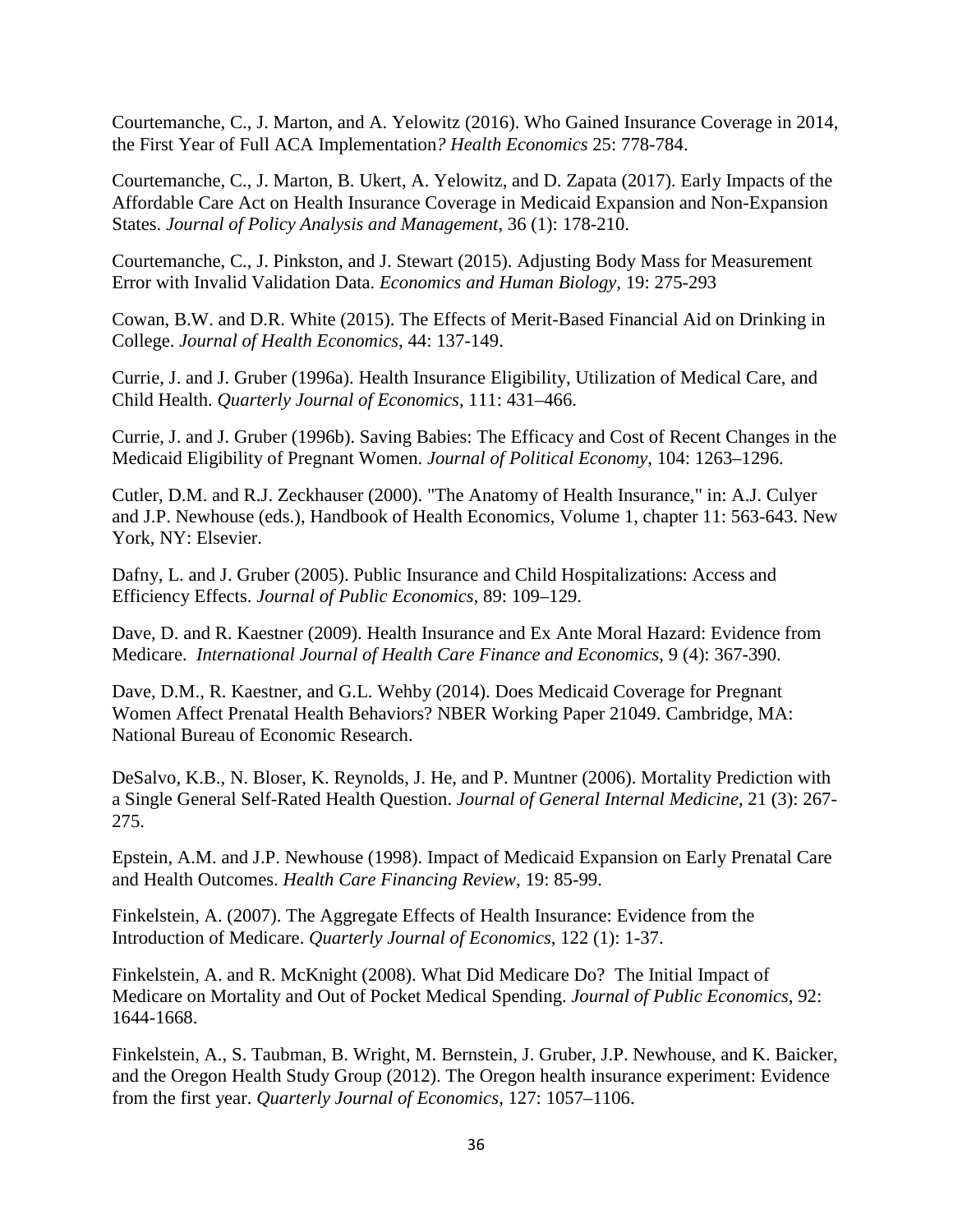Frean, M., J. Gruber, and B.D. Sommers (2016). Premium Subsidies, the Mandate, and Medicaid Expansion: Coverage Effects of the Affordable Care Act. NBER Working Paper 22213. Cambridge, MA: National Bureau of Economic Research.

Galen, T.S. (2015). Using Participant Behavior to Measure the Value of Social Programs: The Case of Medicaid. University of Chicago Working Paper. Available from: [http://web.ics.purdue.edu/~tgallen/Papers/TGallen\\_Using\\_Participant\\_Behavior\\_2015.pdf](http://web.ics.purdue.edu/~tgallen/Papers/TGallen_Using_Participant_Behavior_2015.pdf)

Garber, A. and J. Skinner (2008). Is American Health Care Uniquely Inefficient? *Journal of Economic Perspectives*, 22: 27-50.

Glied, S. and S. Ma (2015). How will the Affordable Care Act Affect the use of Health Care Services? Commonwealth Fund Issue Brief 1804. Available from: [http://www.commonwealthfund.org/~/media/files/publications/issue](http://www.commonwealthfund.org/~/media/files/publications/issue-brief/2015/feb/1804_glied_how_will_aca_affect_use_hlt_care_svcs_ib_v2.pdf)[brief/2015/feb/1804\\_glied\\_how\\_will\\_aca\\_affect\\_use\\_hlt\\_care\\_svcs\\_ib\\_v2.pdf](http://www.commonwealthfund.org/~/media/files/publications/issue-brief/2015/feb/1804_glied_how_will_aca_affect_use_hlt_care_svcs_ib_v2.pdf)

Golberstein, E., G. Gonzales, and B.D. Sommers (2015). California's Early ACA Expansion Increased Coverage and Reduced Out-of-Pocket Spending for the State's Low-Income Population. *Health Affairs*, 34: 1688-1694.

Gruber, J. (2000). "Health Insurance and the Labor Market," in: A.J. Culyer and J.P. Newhouse (eds.), Handbook of Health Economics, Volume 1, chapter 12: 645-706. New York, NY: Elsevier.

Gruber, J. (2008). Incremental Universalism for the United States: The States Move First? *Journal of Economic Perspectives*, 22: 51–68.

Hu, L., R. Kaestner, B. Mazumder, S. Miller, and A. Wong (2016). The Effect of the Patient Protection and Affordable Care Act Medicaid Expansions on Financial Well-Being. NBER Working Paper No. 22170. Cambridge, MA: National Bureau of Economic Research.

Idler, E.L. and Y. Benyamini (1997). Self-Rated Health and Mortality: A Review of Twenty-Seven Community Studies. *Journal of Health and Social Behavior*, 38 (1): 21-37.

Kaestner, R. (2015). Did Massachusetts Health Care Reform Lower Mortality? Not According to Randomization Inference. *Statistics and Public Policy*, 3(1): 1-6.

Kaestner, R., B. Garrett, A. Gangopadhyaya, and C. Fleming (2015). Effects of the ACA Medicaid Expansion on Health Insurance Coverage and Labor Supply. NBER Working Paper No. 21836. Cambridge, MA: National Bureau of Economic Research.

Kaiser Family Foundation. State Decisions on Health Insurance Marketplaces and the Medicaid Expansion, 2014. Available from: [http://kff.org/health-reform/state-indicator/state-decisions-for](http://kff.org/health-reform/state-indicator/state-decisions-for-creating-health-insurance-exchanges-and-expanding-medicaid/)[creating-health-insurance-exchanges-and-expanding-medicaid/](http://kff.org/health-reform/state-indicator/state-decisions-for-creating-health-insurance-exchanges-and-expanding-medicaid/)

Kenkel, D., M. Schmeiser, and C. Urban (2014). Is Smoking Inferior? Evidence from Variation in the Earned Income Tax Credit. *Journal of Human Resources*, 49 (4): 1094-1120.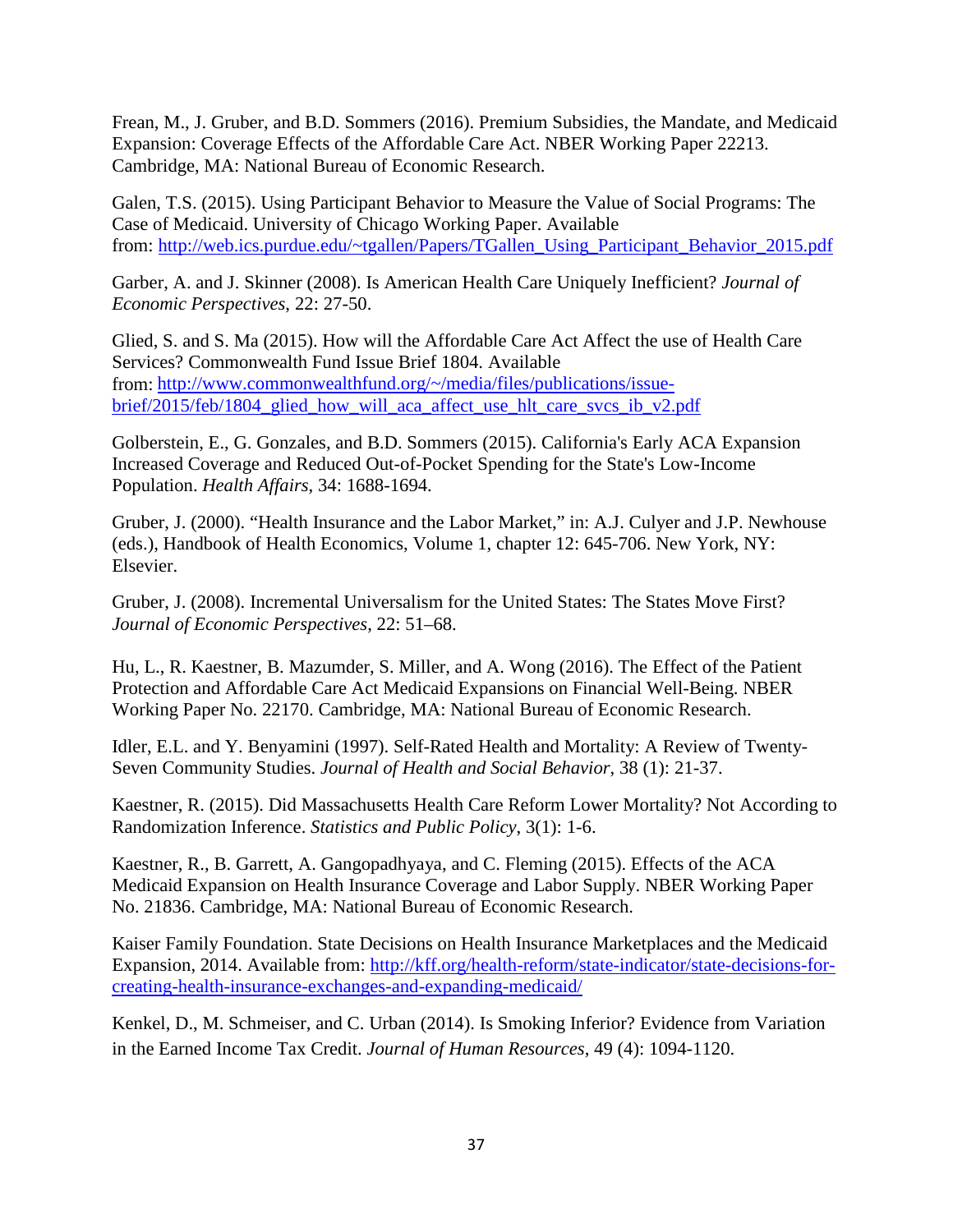Kirby, J.B. and J.P. Vistnes (2016). Access to Care Improved for People who Gained Medicaid or Marketplace Coverage in 2014. *Health Affairs*, 35(10): 1830-1834.

Kolstad, J. and A. Kowalski (2012). The Impact of Health Care Reform on Hospital and Preventive Care: Evidence from Massachusetts. *Journal of Public Economics*, 96(11): 909-929.

Kowalski, A. (2014). The Early Impact of the Affordable Care Act State-by-State. NBER Working Paper 20597. Cambridge, MA: National Bureau of Economic Research.

Lichtenberg, F. (2002). "The Effects of Medicare on Health Care Utilization and Outcomes," in A.M. Garber (ed.), Frontiers in Health Policy Research, Volume 5. Cambridge, MA: MIT Press.

Long, S.K., M. Karpman, A. Shartzer, D. Wissoker, G.M. Kenney, S. Zucherman, N. Anderson, and K. Hempstead (2014) Taking Stock: Health Insurance Coverage under the ACA as of September 2014. Washington, DC: Urban Institute. Available from: [http://hrms.urban.org/briefs/Health-Insurance-Coverage-under-the-ACA-as-of-September-](http://hrms.urban.org/briefs/Health-Insurance-Coverage-under-the-ACA-as-of-September-2014.html)[2014.html.](http://hrms.urban.org/briefs/Health-Insurance-Coverage-under-the-ACA-as-of-September-2014.html)

Manning, W., J.P. Newhouse, N. Duan, E.B. Keeler, A. Leibowitz, and M.S. Marquis (1987). Health Insurance and the Demand for Medical Care: Evidence from a Randomized Experiment*. American Economic Review*, 77(3): 251-77.

Medicaid and CHIP Payment and Access Commission (MACPAC) (2015). An Update on the Medicaid Primary Care Payment Increase. Available from: [https://www.macpac.gov/publication/an-update-on-the-medicaid-primary-care-payment](https://www.macpac.gov/publication/an-update-on-the-medicaid-primary-care-payment-increase-3/)[increase-3/](https://www.macpac.gov/publication/an-update-on-the-medicaid-primary-care-payment-increase-3/)

McMorrow, S., G.M. Kenney, S.K. Long, and J.A. Gates (2016). Marketplaces Helped Drive Coverage Gains in 2015; Affordability Problems Remained. *Health Affairs*, 35 (10): 1810-1815.

Miller, S. (2012a). The effect of insurance on emergency room visits: An analysis of the 2006 Massachusetts health reform. *Journal of Public Economics*, 96: 893–908.

Miller, S. (2012b). The Impact of the Massachusetts Health Care Reform on Health Care use among Children. *American Economic Review*, 102: 502–507.

Obama, B. (2016). United States Health Reform: Progress to Date and Next Steps. *Journal of the American Medical Association*, 316 (5): 525-532.

Pauly, M. (2017). Should Lower-Income People be Allowed to Buy Insurance with High Cost Sharing? *American Journal of Health Economics*, 3 (1): 1-9.

Phillips, A.C., G. Der, and D. Carroll (2010). Self-Reported Health, Self-Reported Fitness, and All-Cause Mortality: Prospective Cohort Study. *British Journal of Health Psychology*, 15(2): 337-346.

Polsky, D., M. Richards, S. Basseyn, D. Wissoker, G.M. Kenney, S. Zuckerman, and K.V. Rhodes (2015). Appointment Availability after Increases in Medicaid Payments for Primary Care. *New England Journal of Medicine*, 372(6): 537-545.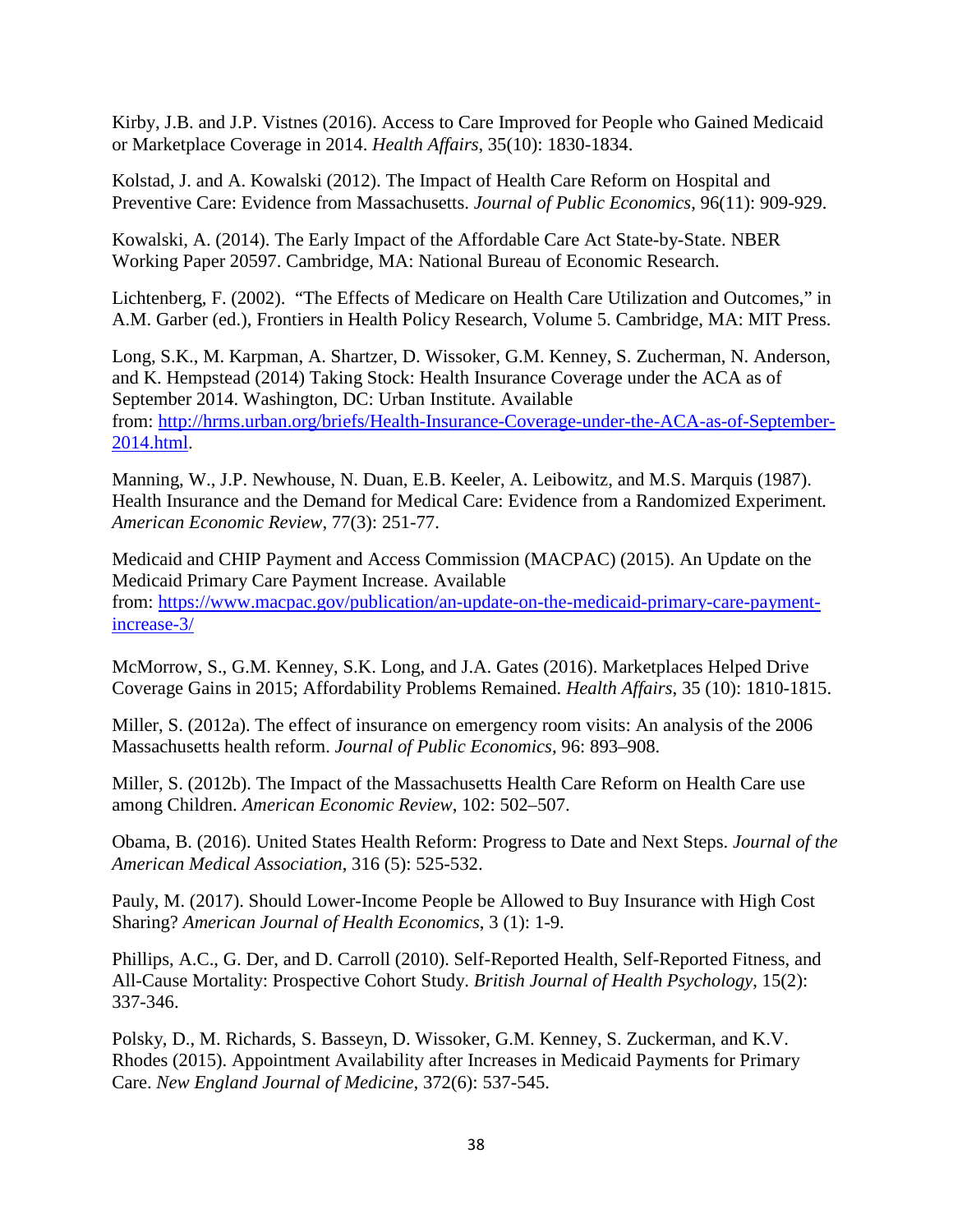Schwartz, M. (2012). Health Care Reform and the Primary Care Workforce Bottleneck. *Journal of General Internal Medicine*, 27 (4): 469-472.

Shartzer, A., S.K. Long, and N. Anderson (2015). Access to Care and Affordability have Improved following Affordable Care Act Implementation; Problems Remain. *Health Affairs*, 10.

Simon, K., A. Soni, and J. Cawley (2017). The Impact of Health Insurance on Preventive Care and Health Behaviors: Evidence from the First Two Years of the ACA Medicaid Expansions. *Journal of Policy Analysis and Management*, 36: 390-417.

Smith, J.C., and C. Medalia (2015) U.S. Census Bureau, Current Population Reports, P60-253, Health Insurance Coverage in the United States: 2014. U.S. Government Printing Office, Washington, DC. Available

from: [https://www.census.gov/content/dam/Census/library/publications/2015/demo/p60-253.pdf.](https://www.census.gov/content/dam/Census/library/publications/2015/demo/p60-253.pdf)

Somers, Stephen A. and Roopa Mahadevan (2010). Health Literacy Implications of the Affordable Care Act. Center for Health Care Strategies, Inc. Available from: [http://www.chcs.org/media/Health\\_Literacy\\_Implications\\_of\\_the\\_Affordable\\_Care\\_Act.p](http://www.chcs.org/media/Health_Literacy_Implications_of_the_Affordable_Care_Act.pdf) [df.](http://www.chcs.org/media/Health_Literacy_Implications_of_the_Affordable_Care_Act.pdf)

Sommers, B.D. (forthcoming). State Medicaid Expansions and Mortality, Revisited: A Cost-Benefit Analysis*. American Journal of Health Economics*.

Sommers B.D., K. Baicker, and A.M. Epstein (2012). Mortality and Access to Care Among Adults after State Medicaid Expansions. *New England Journal of Medicine*, 367: 1025-34.

Sommers, B., Buchmueller, T., Decker, S., Carey, C. and Kronick, R. (2013). The Affordable Care Act Has Led to Significant Gains in Health Insurance and Access to Care for Young Adults. *Health Affairs*, 32: 165-174.

Sommers, B.D., R.J. Blendon, and E.J. Orav (2016). Both the 'Private Option' and Traditional Medicaid Expansions Improved Access to Care for Low-Income Adults. *Health Affairs*, 35: 96- 105.

Sommers, B.D., K.P. Chua, G.M. Kenney, S.K. Long, and S. McMorrow (2016). California's Early Coverage Expansion under the Affordable Care Act: a County-level Analysis. *Health Services Research*, 51 (3): 825-845.

Sommers, B.D., M.Z. Gunja, K. Finegold, and T. Musco (2015). Changes in Self-Reported Insurance Coverage, Access to Care, and Health under the Affordable Care Act." *Journal of the American Medical Association*, 314 (4): 366-374.

Sommers, B.D., G.M. Kenney, and A.M. Epstein (2014) New Evidence on the Affordable Care Act: Coverage Impacts of Early Medicaid Expansions. *Health Affairs*, 33: 78-87.

Taubman, S.L., H.L. Allen, B.J. Wright, K. Baicker, and A.N. Finkelstein (2014). Medicaid Increases Emergency-Department Use: Evidence from Oregon's Health Insurance Experiment. *Science*, 343 (6168): 263-268.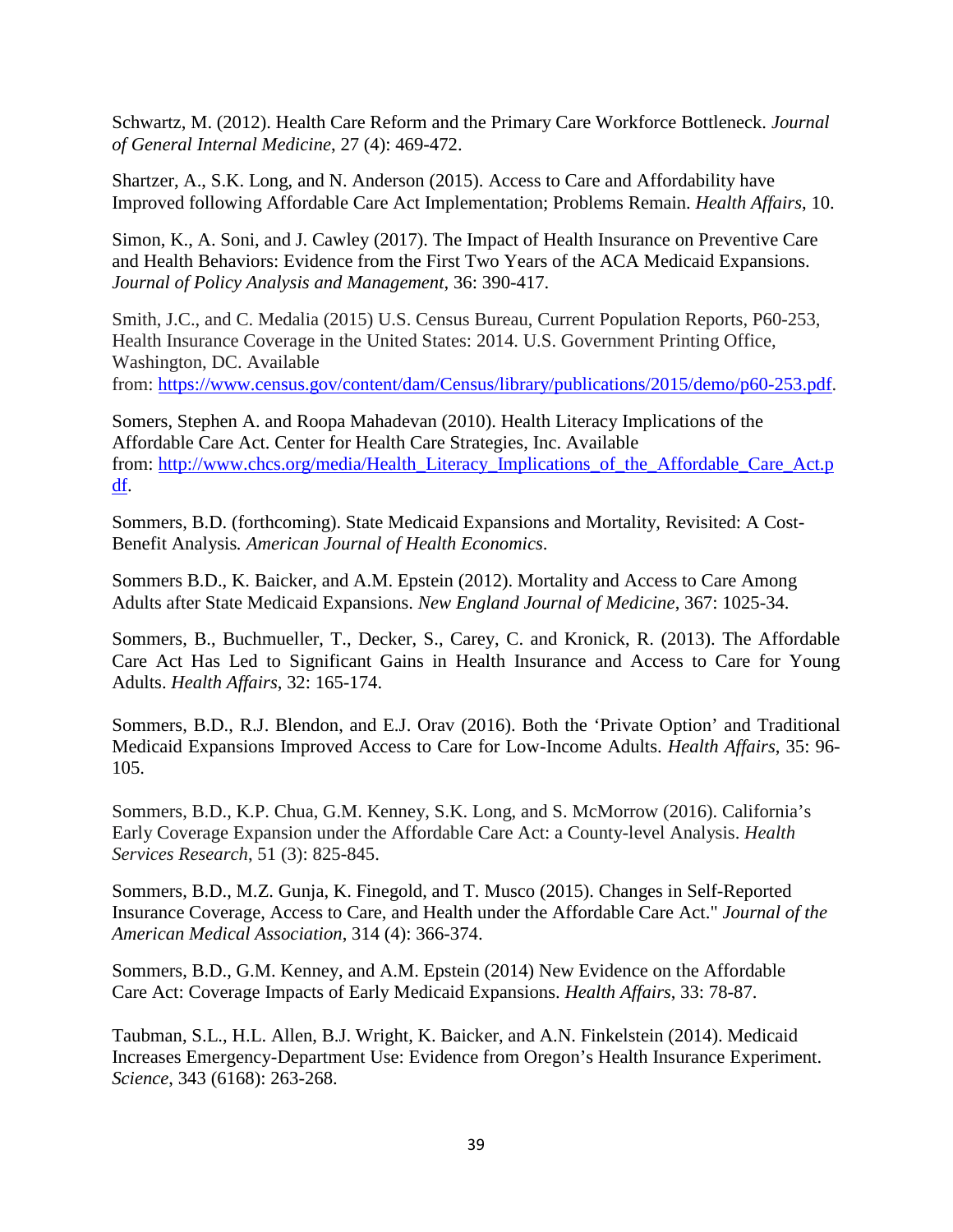Tello-Trillo, D.S. (2016). Effects of Losing Public Health Insurance on Health Care Access, Utilization, and Health Outcomes. Working paper, University of Virginia. Available from: [https://dsebastiantello.files.wordpress.com/2014/12/tenncare-05212016-21.pdf.](https://dsebastiantello.files.wordpress.com/2014/12/tenncare-05212016-21.pdf)

Tolbert, J. (2015). The Coverage Provisions in the Affordable Care Act: An Update. Kaiser Family Foundation Issue Brief. Available from: [http://kff.org/health-reform/issue-brief/the](http://kff.org/health-reform/issue-brief/the-coverage-provisions-in-the-affordable-care-act-an-update/)[coverage-provisions-in-the-affordable-care-act-an-update/.](http://kff.org/health-reform/issue-brief/the-coverage-provisions-in-the-affordable-care-act-an-update/)

Van der Wees, P.J., A.M. Zaslavsky, and J.Z. Ayanian (2013). Improvements in Health Status after Massachusetts Health Care Reform. *Milbank Quarterly*, 91: 663-689.

Wharam, J.F., D. Ross-Degnan, and M.B. Rosenthal (2013). The ACA and High-Deductible Insurance — Strategies for Sharpening a Blunt Instrument. *New England Journal of Medicine*, 369: 1481-1484.

Wherry, L. R. and S. Miller (2016). Early Coverage, Access, Utilization, and Health Effects Associated With the Affordable Care Act Medicaid Expansions: A Quasi-experimental Study. *Annals of Internal Medicine*, 164 (12): 795-803.

Yelowitz, Aaron. (forthcoming). Local Housing Costs and Basic Household Needs. *Empirical Economics*.

Yelowitz, A. and M. Cannon (2010). The Massachusetts Health Plan Much Pain, Little Gain. *Policy Analysis*, 657: 1–16.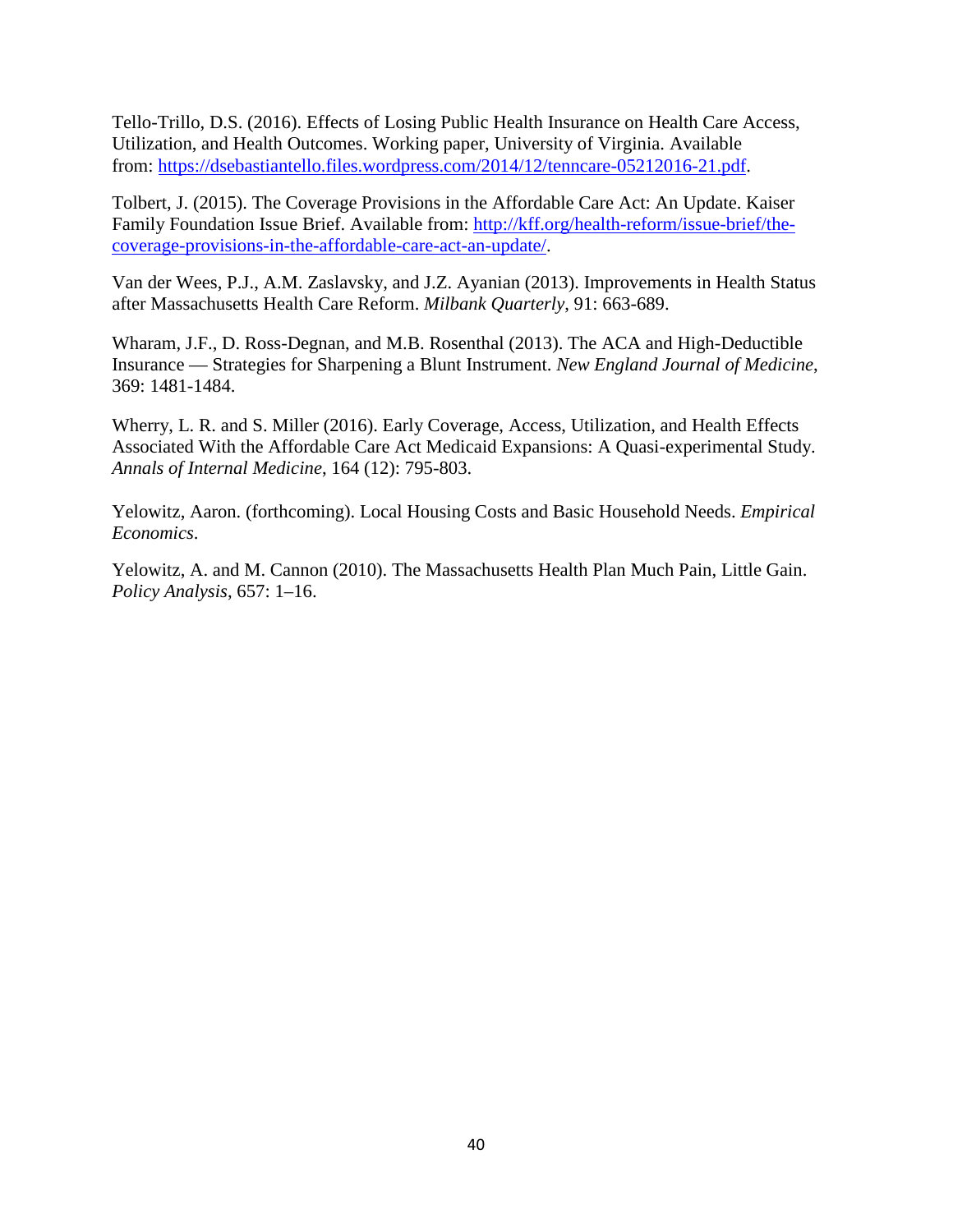## **Figures 1 – Changes in Health Care Access and Health Behaviors Over Time By State Medicaid Expansion Status and Pre-Treatment Uninsured Rate**

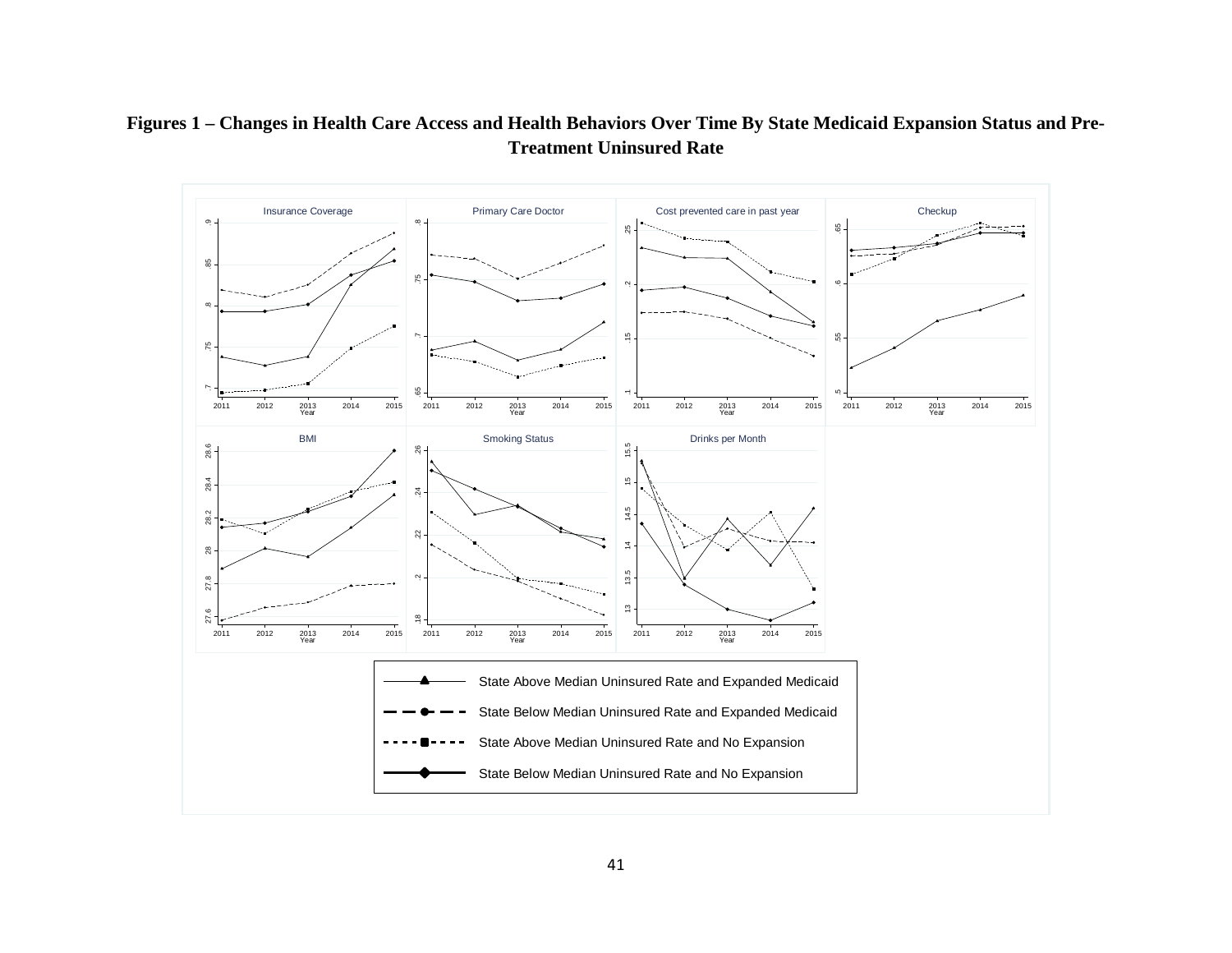## **Figures 2 – Changes in Self-Assessed Health Variables Over Time By State Medicaid Expansion Status and Pre-Treatment Uninsured Rate**

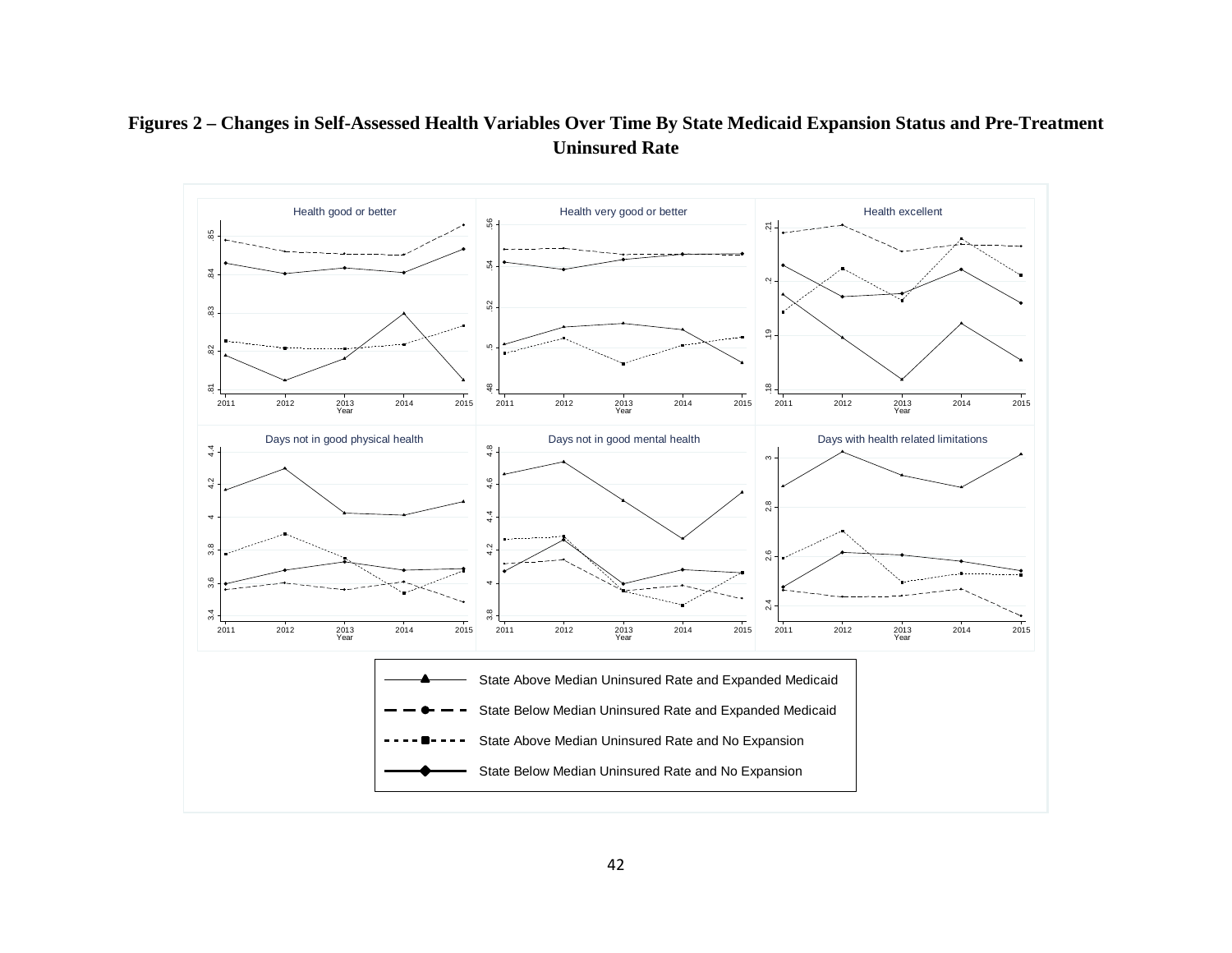

**Figures 3 – ACA Effects on Access and Risky Health Behaviors at Pre-Treatment Uninsured Rates**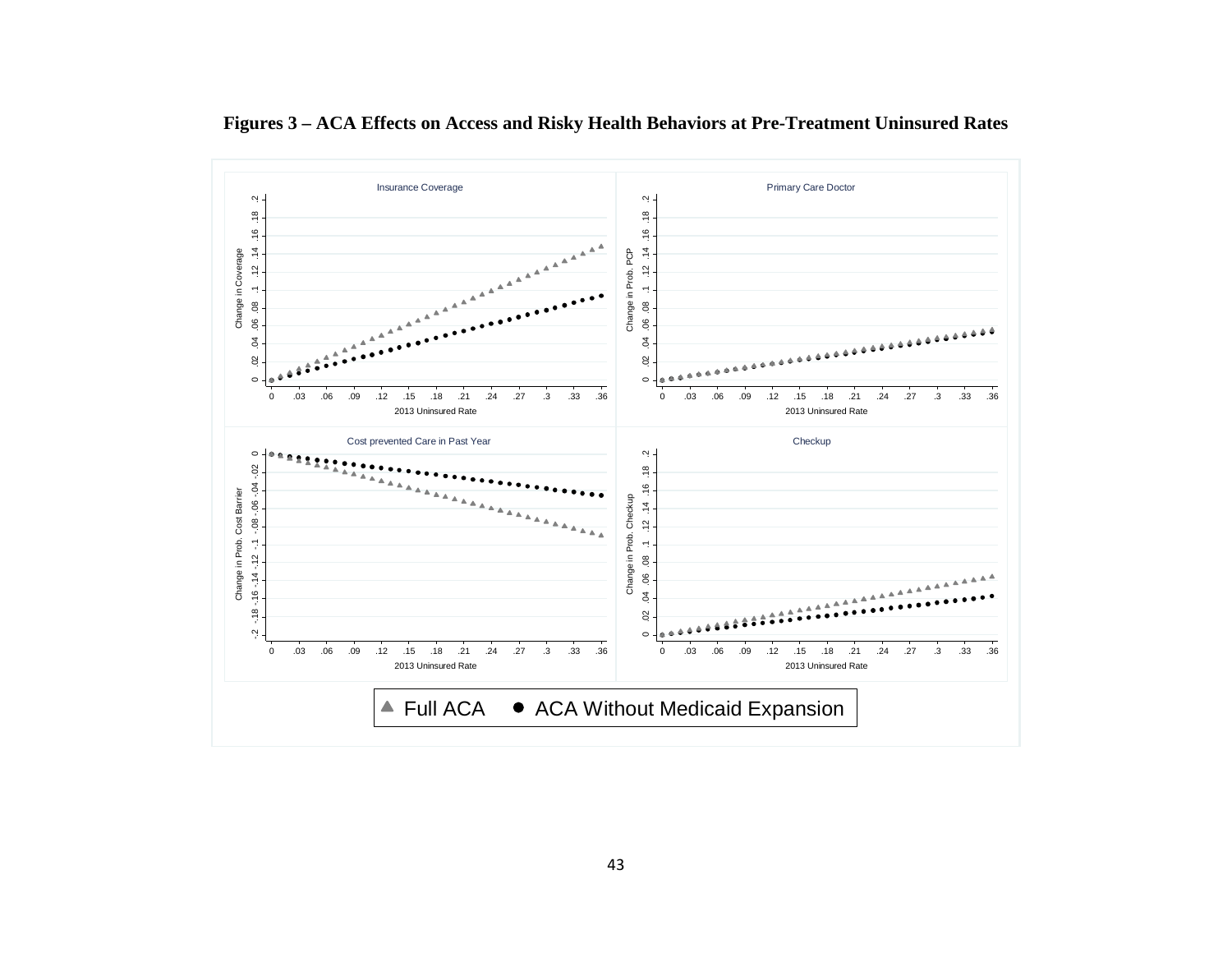|                                  | Full     | andron Durub and I IV II cannent Uningh co<br>Medicaid | Medicaid        | Non-            | Non-            |
|----------------------------------|----------|--------------------------------------------------------|-----------------|-----------------|-----------------|
|                                  | Sample   | Expansion;                                             | Expansion;      | Expansion;      | Expansion;      |
|                                  |          | > Median                                               | $<$ Median      | > Median        | $<$ Median      |
|                                  |          | <b>Baseline</b>                                        | <b>Baseline</b> | <b>Baseline</b> | <b>Baseline</b> |
|                                  |          | Uninsured                                              | Uninsured       | Uninsured       | Uninsured       |
| Any Insurance Coverage           | 0.788    | 0.791                                                  | 0.868           | 0.710           | 0.805           |
|                                  | (0.409)  | (0.407)                                                | (0.339)         | (0.454)         | (0.396)         |
| <b>Primary Care Doctor</b>       | 0.741    | 0.745                                                  | 0.826           | 0.682           | 0.754           |
|                                  | (0.439)  | (0.436)                                                | (0.378)         | (0.465)         | (0.431)         |
| Cost Barrier to Care in Past     | 0.192    | 0.202                                                  | 0.144           | 0.241           | 0.187           |
| Year                             | (0.394)  | (0.401)                                                | (0.351)         | (0.427)         | (0.389)         |
| Well-Patient Doctor Visit in     | 0.627    | 0.586                                                  | 0.673           | 0.632           | 0.629           |
| Past Year                        | (0.484)  | (0.492)                                                | (0.469)         | (0.482)         | (0.483)         |
| Overall Health Good or           | 0.840    | 0.810                                                  | 0.851           | 0.824           | 0.864           |
| <b>Better</b>                    | (0.367)  | (0.392)                                                | (0.356)         | (0.381)         | (0.363)         |
| <b>Overall Health Very Good</b>  | 0.535    | 0.511                                                  | 0.565           | 0.505           | 0.544           |
| or Better                        | (0.499)  | (0.499)                                                | (0.496)         | (0.499)         | (0.498)         |
| <b>Overall Health Excellent</b>  | 0.204    | 0.192                                                  | 0.211           | 0.199           | 0.198           |
|                                  | (0.403)  | (0.393)                                                | (0.408)         | (0.399)         | (0.398)         |
| Days Not in Good Physical        | 3.660    | 4.489                                                  | 3.940           | 4.149           | 4.099           |
| <b>Health in Past Month</b>      | (7.964)  | (8.639)                                                | (8.073)         | (8.362)         | (8.326)         |
| Days Not in Good Mental          | 4.118    | 4.486                                                  | 3.758           | 3.755           | 3.678           |
| <b>Health in Past Month</b>      | (8.210)  | (8.960)                                                | (8.127)         | (8.154)         | (8.095)         |
| Days with Health-Related         | 2.518    | 3.066                                                  | 2.553           | 2.572           | 2.570           |
| <b>Limitations in Past Month</b> | (6.797)  | (7.505)                                                | (6.877)         | (6.463)         | (6.975)         |
| <b>BMI</b>                       | 27.875   | 28.002                                                 | 27.848          | 28.202          | 28.187          |
|                                  | (6.282)  | (6.331)                                                | (6.208)         | (6.462)         | (6.435)         |
| <b>Smoking Status</b>            | 0.216    | 0.212                                                  | 0.195           | 0.218           | 0.244           |
|                                  | (0.412)  | (0.408)                                                | (0.396)         | (0.420)         | (0.429)         |
| Drinks per Month                 | 14.285   | 13.080                                                 | 13.782          | 14.103          | 13.740          |
|                                  | (35.824) | (32.600)                                               | (32.187)        | (37.640)        | (35.173)        |

# **Table 1 – Means and Standard Deviations of Dependent Variables By State Medicaid Expansion Status and Pre-Treatment Uninsured Rate**

Note: Standard deviations in parentheses.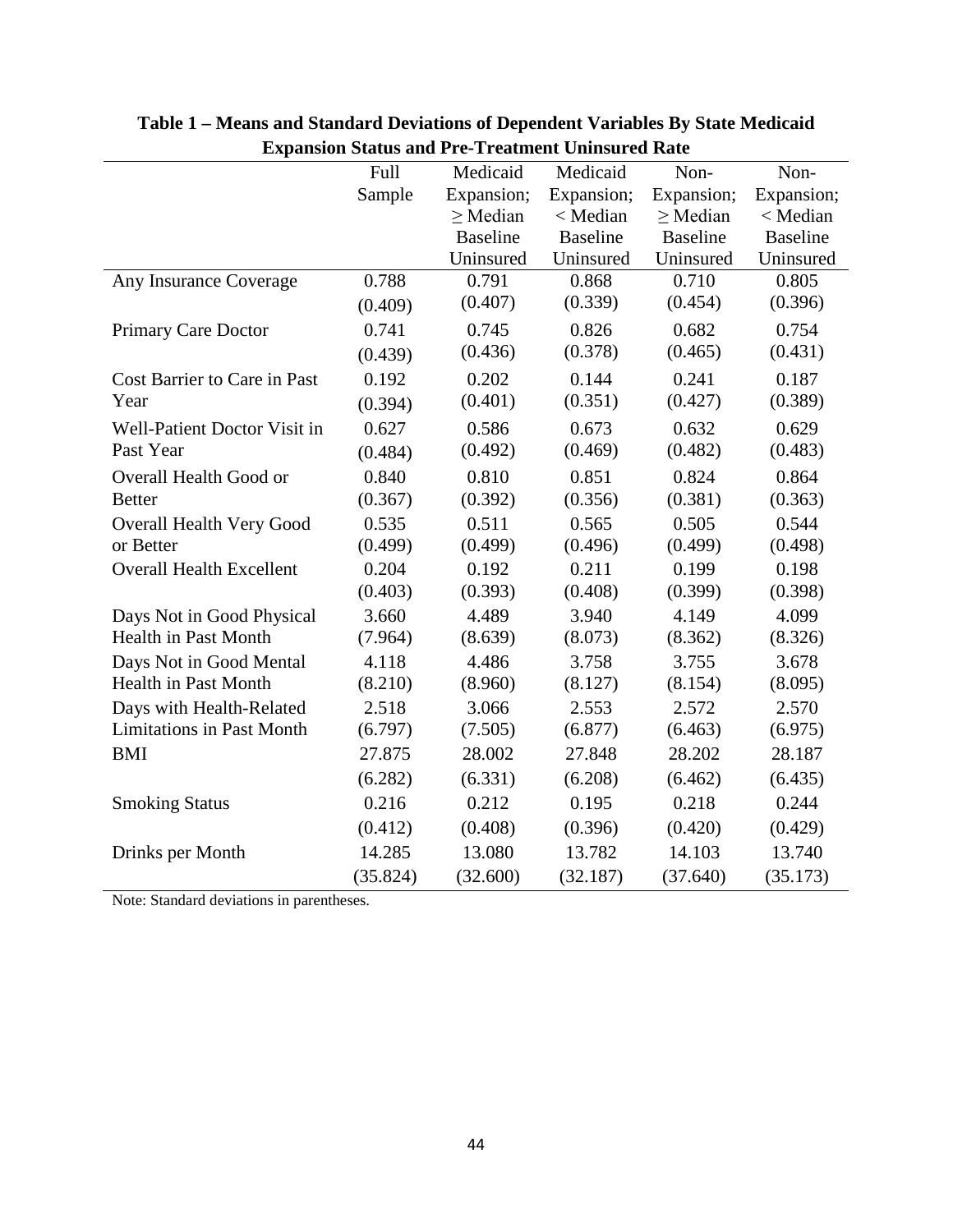|                                                             | Insurance  | Primary   | Cost           | Checkup    | <b>BMI</b> | Smoker    | Alcoholic  |
|-------------------------------------------------------------|------------|-----------|----------------|------------|------------|-----------|------------|
|                                                             | Coverage   | Care      | <b>Barrier</b> |            |            |           | Drinks per |
|                                                             |            | Doctor    |                |            |            |           | Month      |
| <b>Coefficient Estimates of Interest</b>                    |            |           |                |            |            |           |            |
| Medicaid Expansion * Post                                   | $-0.013$   | 0.005     | 0.019          | 0.005      | 0.003      | $-0.022*$ | 0.087      |
|                                                             | (0.008)    | (0.011)   | (0.010)        | (0.016)    | (0.113)    | (0.009)   | (0.538)    |
| Post * Pre-Treatment Uninsured                              | $0.259***$ | $0.148**$ | $-0.127***$    | $0.119*$   | $-0.087$   | $-0.0006$ | 3.290      |
|                                                             | (0.030)    | (0.049)   | (0.031)        | (0.051)    | (0.405)    | (0.046)   | (2.119)    |
| Medicaid Expansion * Post * Pre-                            | $0.152**$  | 0.007     | $-0.123**$     | 0.060      | $-0.040$   | 0.054     | $-0.607$   |
| <b>Treatment Uninsured</b>                                  | (0.045)    | (0.065)   | (0.042)        | (0.067)    | (0.528)    | (0.045)   | (2.397)    |
| Implied Effects of ACA at Mean Pre-Treatment Uninsured Rate |            |           |                |            |            |           |            |
| <b>ACA</b> without Medicaid Expansion                       | $0.053***$ | $0.030**$ | $-0.026***$    | $0.024*$   | $-0.018$   | $-0.0001$ | 0.667      |
|                                                             | (0.006)    | (0.010)   | (0.006)        | (0.010)    | (0.082)    | (0.009)   | (0.429)    |
| <b>Medicaid Expansion</b>                                   | $0.031***$ | 0.001     | $-0.025**$     | 0.012      | $-0.008$   | 0.010     | $-0.123$   |
|                                                             | (0.009)    | (0.013)   | (0.009)        | (0.014)    | (0.107)    | (0.009)   | (0.486)    |
| Full ACA (with Medicaid                                     | $0.083***$ | $0.031**$ | $-0.051***$    | $0.036***$ | $-0.026$   | 0.011     | 0.544      |
| Expansion)                                                  | (0.010)    | (0.011)   | (0.010)        | (0.009)    | (0.094)    | (0.007)   | (0.571)    |
| Pre-Treatment Mean and Standard                             | 0.811      | 0.742     | 0.183          | 0.635      | 27.951     | 0.208     | 14.285     |
| Deviation of Outcome                                        | (0.391)    | (0.437)   | (0.386)        | (0.481)    | (6.375)    | (0.406)   | (35.824)   |
| Sample Size                                                 | 1,322,370  | 1,321,567 | 1,071,238      | 1,072,537  | 1,264,243  | 1,300,819 | 1,225,053  |

**Table 2 – Effects of ACA on Health Care Access and Health Behaviors**

Notes: Standard errors, heteroscedasticity-robust and clustered by state, are in parentheses. \*\*\* indicates statistically significant at 0.1% level; \*\* 1% level; \*5% level. BRFSS sampling weights are used. All regressions include state\*location type and year\*location type fixed effects as well as the controls.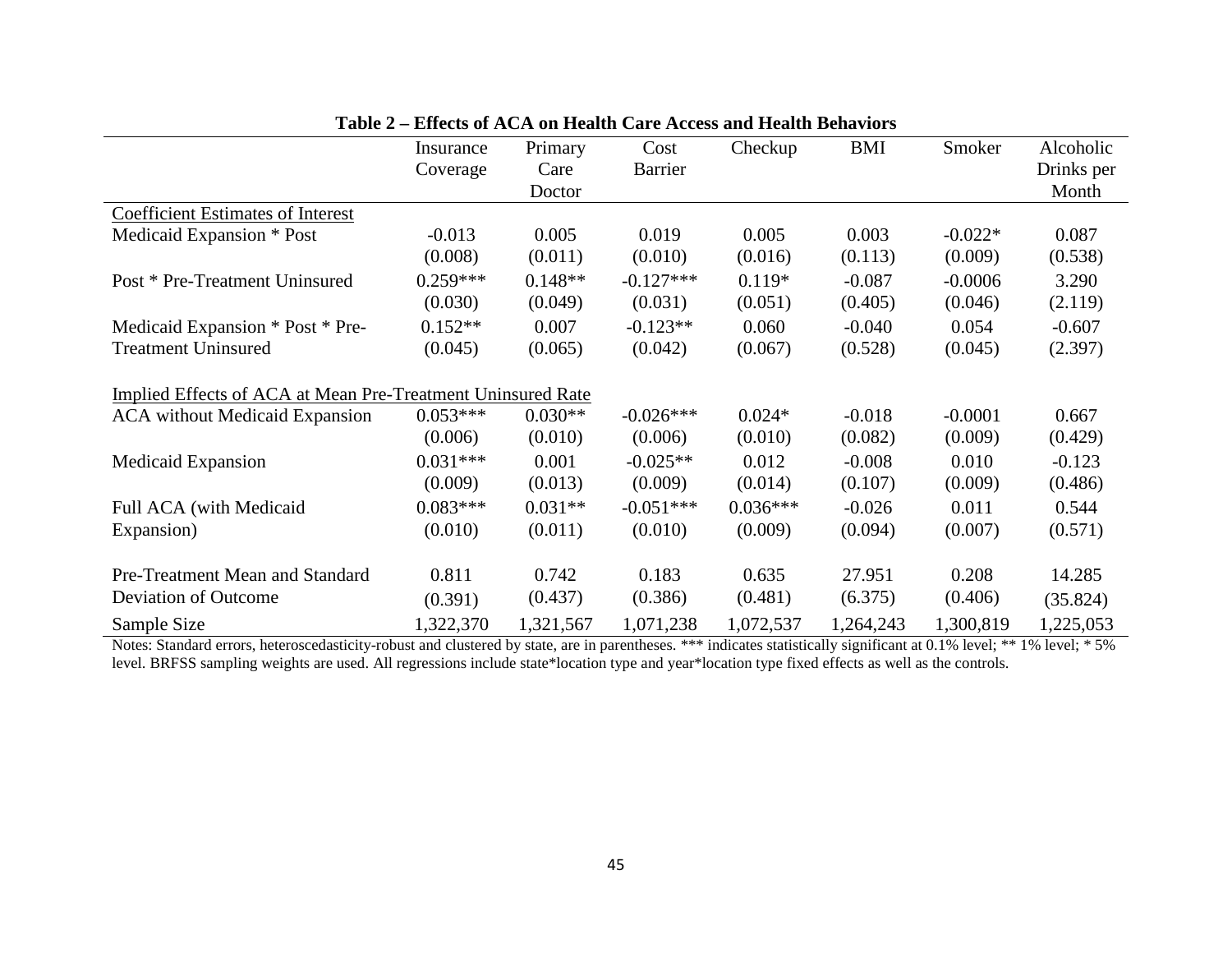|                                                                    | Good or       | Very          | Excellent | Days Not  | Days Not  | Days with   | Health    |
|--------------------------------------------------------------------|---------------|---------------|-----------|-----------|-----------|-------------|-----------|
|                                                                    | <b>Better</b> | Good or       | Health    | in Good   | in Good   | Health-     | Index     |
|                                                                    | Health        | <b>Better</b> |           | Physical  | Mental    | Related     |           |
|                                                                    |               | Health        |           | Health    | Health    | Limitations |           |
| <b>Coefficient Estimates of Interest</b>                           |               |               |           |           |           |             |           |
| Medicaid Expansion * Post                                          | $-0.005$      | 0.009         | 0.004     | $-0.171$  | 0.006     | $-0.334*$   | 0.031     |
|                                                                    | (0.006)       | (0.008)       | (0.008)   | (0.111)   | (0.210)   | (0.165)     | (0.021)   |
| Post * Pre-Treatment Uninsured                                     | $-0.043$      | 0.028         | 0.038     | $-0.584$  | $-0.396$  | $-0.595$    | $-0.003$  |
|                                                                    | (0.023)       | (0.0327)      | (0.025)   | (0.555)   | (0.763)   | (0.695)     | (0.096)   |
| Medicaid Expansion * Post * Pre-                                   | 0.028         | $-0.036$      | 0.014     | 0.336     | $-0.337$  | 1.114       | $-0.070$  |
| <b>Treatment Uninsured</b>                                         | (0.030)       | (0.041)       | (0.033)   | (0.537)   | (0.878)   | (0.811)     | (0.104)   |
| <b>Implied Effects of ACA at Mean Pre-Treatment Uninsured Rate</b> |               |               |           |           |           |             |           |
| <b>ACA</b> without Medicaid Expansion                              | $-0.009$      | 0.006         | 0.008     | $-0.118$  | $-0.080$  | $-0.121$    | $-0.006$  |
|                                                                    | (0.005)       | (0.006)       | (0.005)   | (0.112)   | (0.155)   | (0.141)     | (0.020)   |
| <b>Medicaid Expansion</b>                                          | 0.006         | $-0.007$      | $-0.003$  | 0.068     | $-0.068$  | 0.226       | $-0.014$  |
|                                                                    | (0.006)       | (0.008)       | (0.007)   | (0.108)   | (0.178)   | (0.164)     | (0.021)   |
| Full ACA (with Medicaid                                            | $-0.003$      | $-0.002$      | 0.005     | $-0.050$  | $-0.149$  | 0.105       | $-0.015$  |
| Expansion)                                                         | (0.006)       | (0.010)       | (0.006)   | (0.126)   | (0.126)   | (0.154)     | (0.016)   |
| Pre-Treatment Mean and Standard                                    | 0.841         | 0.537         | 0.204     | 3.634     | 4.071     | 2.500       | $-0.036$  |
| Deviation                                                          | (0.366)       | (0.499)       | (0.403)   | (7.948)   | (8.169)   | (6.777)     | (0.987)   |
| Sample Size<br>$c \mod 11$                                         | 1,321,799     | 1,321,799     | 1,321,799 | 1,309,624 | 1,310,641 | 1,316,271   | 1,324,849 |

## **Table 3 – Effects of ACA on Self-Assessed Health**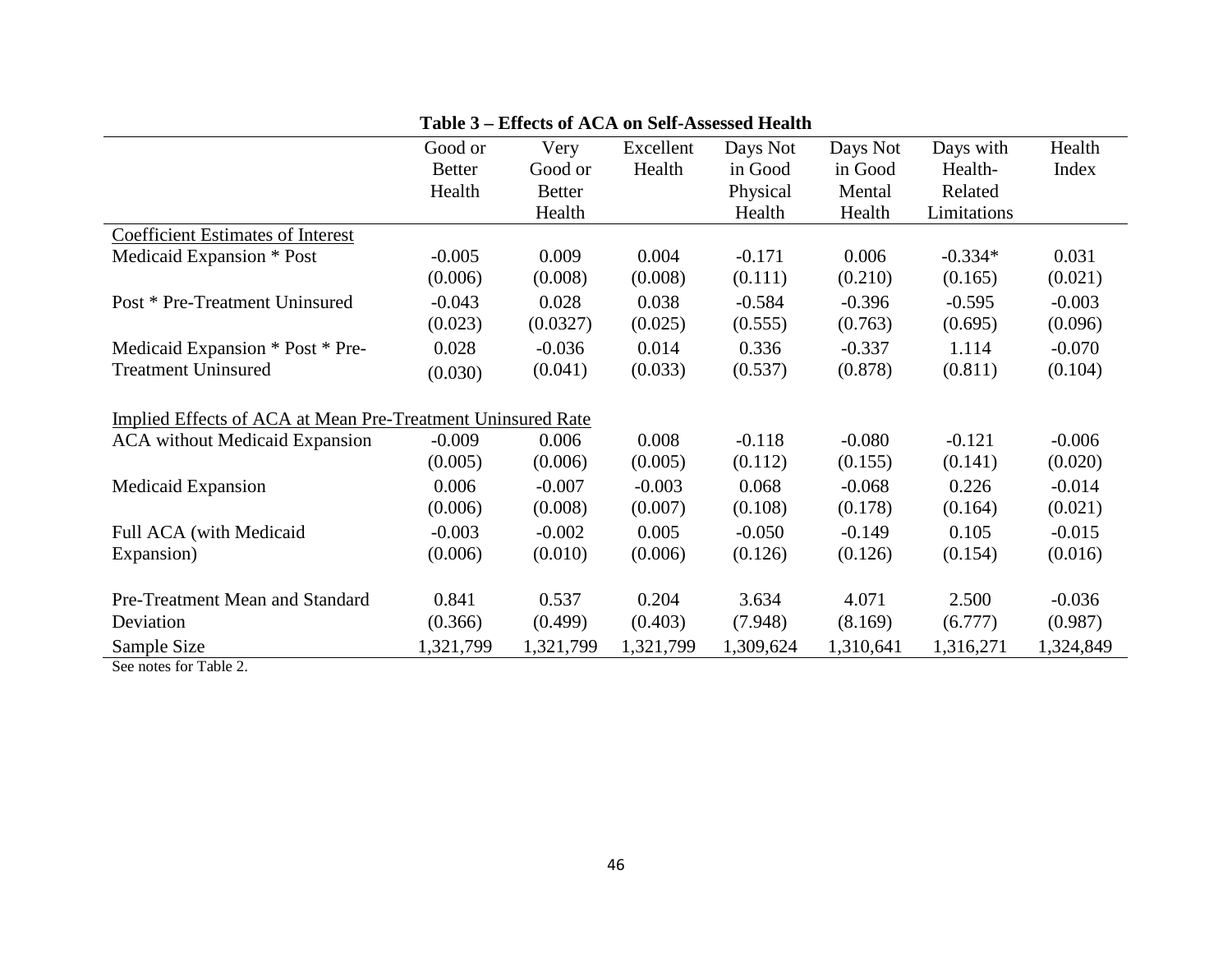|                                        | <u>un mumin cure ricecos o atennos</u> |                     |            |
|----------------------------------------|----------------------------------------|---------------------|------------|
|                                        | <b>Primary Care</b>                    | <b>Cost Barrier</b> | Checkup    |
|                                        | Doctor                                 |                     |            |
| Any Insurance                          | $0.446***$                             | $-0.469***$         | $0.357***$ |
|                                        | (0.080)                                | (0.075)             | (0.092)    |
| Sample Size                            | 1,319,215                              | 1,069,336           | 1,070,619  |
| First-Stage F Statistic                | 618.16                                 | 704.79              | 703.35     |
| <b>Overidentification Test P-Value</b> | 0.001                                  | 0.144               | 0.721      |
|                                        |                                        |                     |            |

#### **Table 4 – Instrumental Variables Estimates of the Effect of Health Insurance on Health Care Access Outcomes**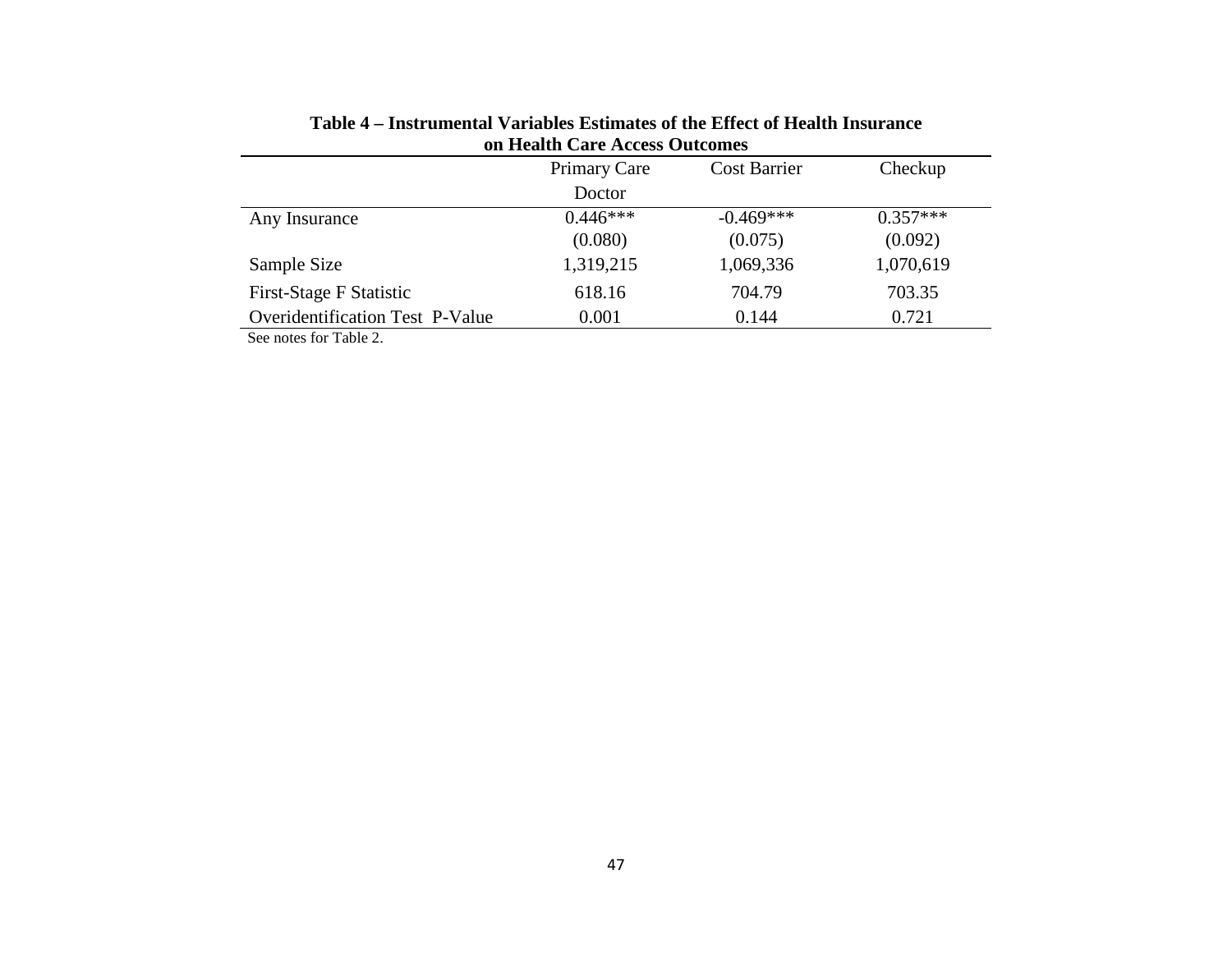|                                                             | o<br>Insurance<br>Coverage | Primary<br>Care<br>Doctor | Cost<br><b>Barrier</b> | Checkup     | <b>BMI</b> | Smoker   | <b>Drinks</b><br>per<br>Month |
|-------------------------------------------------------------|----------------------------|---------------------------|------------------------|-------------|------------|----------|-------------------------------|
| Coefficient Estimates of Interest (2013 is base year)       |                            |                           |                        |             |            |          |                               |
| 2011 * Pre-Treatment Uninsured                              | 0.018                      | $-0.057$                  | 0.094                  | $-0.296***$ | 0.602      | 0.035    | $-5.326$                      |
|                                                             | (0.069)                    | (0.059)                   | (0.060)                | (0.087)     | (0.723)    | (0.043)  | (3.366)                       |
| 2012 * Pre-Treatment Uninsured                              | $-0.052$                   | $-0.022$                  | $-0.011$               | $-0.173*$   | $-0.950$   | 0.022    | 0.926                         |
|                                                             | (0.067)                    | (0.081)                   | (0.056)                | (0.066)     | (0.622)    | (0.046)  | (4.642)                       |
| 2014 * Pre-Treatment Uninsured                              | $0.193***$                 | $0.115**$                 | $-0.129**$             | $-0.0143$   | $-0.435$   | 0.010    | 8.360*                        |
|                                                             | (0.046)                    | (0.045)                   | (0.054)                | (0.050)     | (0.723)    | (0.050)  | (3.968)                       |
| 2015 * Pre-Treatment Uninsured                              | $0.310***$                 | 0.140                     | $-0.106**$             | $-0.021$    | $-0.623$   | 0.041    | $-3.211$                      |
|                                                             | (0.066)                    | (0.117)                   | (0.052)                | (0.088)     | (0.614)    | (0.041)  | (3.336)                       |
| Medicaid Expansion $*$ 2011 $*$ Pre-                        | 0.027                      | 0.054                     | $-0.047$               | 0.096       | $-0.167$   | $-0.046$ | 0.462                         |
| <b>Treatment Uninsured</b>                                  | (0.075)                    | (0.074)                   | (0.045)                | (0.081)     | (0.834)    | (0.048)  | (5.479)                       |
| Medicaid Expansion * 2012 * Pre-                            | $-0.001$                   | 0.113                     | $-0.006$               | 0.039       | 1.552      | $-0.094$ | $-10.885$                     |
| <b>Treatment Uninsured</b>                                  | (0.106)                    | (0.103)                   | (0.047)                | (0.053)     | (0.809)    | (0.052)  | (5.856)                       |
| Medicaid Expansion * 2014 * Pre-                            | $0.134*$                   | 0.011                     | $-0.005$               | 0.046       | $-0.391$   | 0.019    | $-8.835*$                     |
| <b>Treatment Uninsured</b>                                  | (0.062)                    | (0.074)                   | (0.050)                | (0.060)     | (0.916)    | (0.050)  | (4.117)                       |
| Medicaid Expansion * 2015 * Pre-                            | $0.197*$                   | 0.083                     | $-0.142**$             | 0.100       | 1.171      | $-0.024$ | $-0.428$                      |
| <b>Treatment Uninsured</b>                                  | (0.082)                    | (0.115)                   | (0.048)                | (0.077)     | (0.793)    | (0.042)  | (3.684)                       |
| Implied Effects of ACA at Mean Pre-Treatment Uninsured Rate |                            |                           |                        |             |            |          |                               |
| ACA without Medicaid Expansion in 2014                      | $0.039***$                 | $0.023**$                 | $-0.026*$              | $-0.003$    | $-0.088$   | 0.002    | $1.695*$                      |
|                                                             | (0.009)                    | (0.009)                   | (0.001)                | (0.010)     | (0.146)    | (0.010)  | (0.805)                       |
| ACA without Medicaid Expansion in 2015                      | $0.063***$                 | 0.028                     | $-0.022*$              | $-0.004$    | $-0.126$   | 0.008    | $-0.651$                      |
|                                                             | (0.013)                    | (0.024)                   | (0.010)                | (0.018)     | (0.124)    | (0.008)  | (0.677)                       |
| Full ACA (with Medicaid Expansion) in                       | $0.066***$                 | 0.026                     | $-0.027***$            | 0.006       | $-0.009$   | 0.006    | $-0.096$                      |
| 2014                                                        | (0.012)                    | (0.015)                   | (0.008)                | (0.013)     | (0.128)    | (0.011)  | (0.752)                       |
| Full ACA (with Medicaid Expansion) in                       | $0.103***$                 | $0.045**$                 | $-0.050***$            | 0.016       | 0.111      | 0.004    | $-0.564$                      |
| 2015                                                        | (0.013)                    | (0.014)                   | (0.012)                | (0.010)     | (0.182)    | (0.007)  | (0.845)                       |

**Table 5 – Event Study Regressions for Health Care Access and Health Behaviors**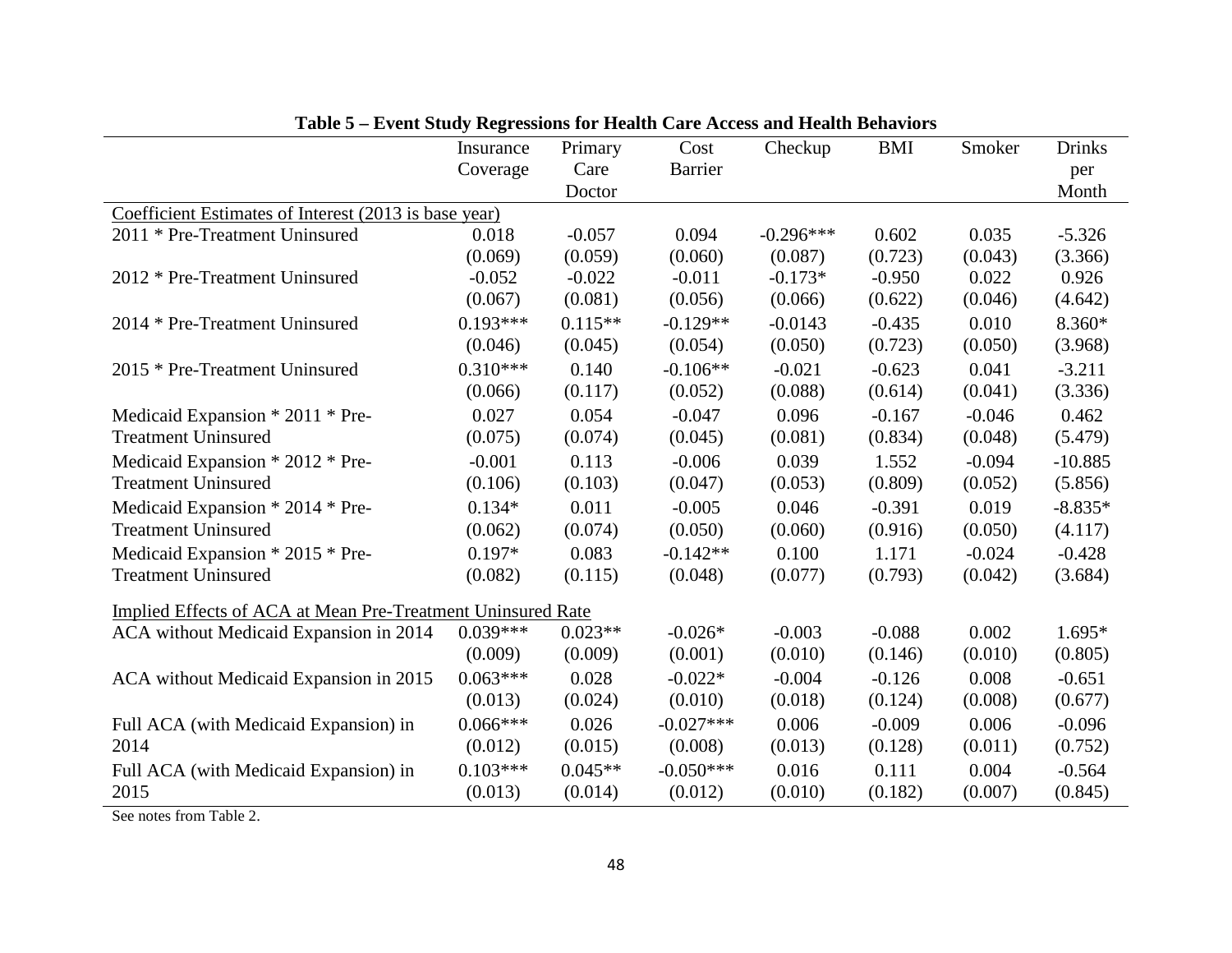|                                                             | Good or       | o<br>Very     | Excell-  | Days Not | Days Not  | Days with   | Health   |
|-------------------------------------------------------------|---------------|---------------|----------|----------|-----------|-------------|----------|
|                                                             | <b>Better</b> | Good or       | ent      | in Good  | in Good   | Health-     | Index    |
|                                                             | Health        | <b>Better</b> | Health   | Physical | Mental    | Related     |          |
|                                                             |               | Health        |          | Health   | Health    | Limitations |          |
| Coefficient Estimates of Interest (2013 is base year)       |               |               |          |          |           |             |          |
| 2011 * Pre-Treatment Uninsured                              | 0.047         | $-0.062$      | $-0.056$ | 0.922    | 1.492     | 1.056       | $-0.105$ |
|                                                             | (0.048)       | (0.047)       | (0.055)  | (1.606)  | (1.191)   | (0.687)     | (0.166)  |
| 2012 * Pre-Treatment Uninsured                              | 0.025         | 0.134         | 0.059    | 1.477    | 1.120     | $1.375*$    | $-0.009$ |
|                                                             | (0.062)       | (0.076)       | (0.044)  | (1.664)  | (0.769)   | (0.650)     | (0.157)  |
| 2014 * Pre-Treatment Uninsured                              | $-0.039$      | $0.080*$      | 0.061    | $-.515$  | $-0.213$  | $-0.292$    | 0.039    |
|                                                             | (0.038)       | (0.033)       | (0.042)  | (1.142)  | (0.836)   | (0.625)     | (0.091)  |
| 2015 * Pre-Treatment Uninsured                              | $-0.007$      | 0.088         | 0.044    | 0.358    | 1.300     | 0.370       | $-0.098$ |
|                                                             | (0.031)       | (0.072)       | (0.041)  | (0.907)  | (0.649)   | (0.761)     | (0.074)  |
| Medicaid Expansion $*$ 2011 $*$ Pre-                        | $-0.048$      | 0.007         | 0.124    | $-1.221$ | $-0.686$  | $-1.093$    | 0.167    |
| <b>Treatment Uninsured</b>                                  | (0.057)       | (0.070)       | (0.69)   | (1.457)  | (1.309)   | (0.735)     | (0.155)  |
| Medicaid Expansion * 2012 * Pre-                            | $-0.062$      | $-0.087$      | 0.002    | 0.447    | $-0.794$  | $-0.361$    | 0.009    |
| <b>Treatment Uninsured</b>                                  | (0.068)       | (0.089)       | (0.061)  | (1.383)  | (0.846)   | (0.552)     | (0.016)  |
| Medicaid Expansion * 2014 * Pre-                            | 0.028         | $-0.081$      | 0.045    | 0.715    | $-1.344$  | 0.599       | $-0.046$ |
| <b>Treatment Uninsured</b>                                  | (0.043)       | (0.059)       | (0.051)  | (1.236)  | (0.774)   | (0.997)     | (0.125)  |
| Medicaid Expansion * 2015 * Pre-                            | $-0.025$      | $-0.066$      | 0.049    | $-0.072$ | $-0.855$  | 0.873       | 0.003    |
| <b>Treatment Uninsured</b>                                  | (0.052)       | (0.092)       | (0.054)  | (1.062)  | (1.019)   | (0.847)     | (0.094)  |
| Implied Effects of ACA at Mean Pre-Treatment Uninsured Rate |               |               |          |          |           |             |          |
| ACA without Medicaid Expansion in 2014                      | $-0.008$      | $0.016*$      | 0.013    | $-0.105$ | $-0.043$  | $-0.059$    | 0.008    |
|                                                             | (0.008)       | (0.007)       | (0.009)  | (0.232)  | (0.170)   | (0.127)     | (0.019)  |
| ACA without Medicaid Expansion in 2015                      | $-0.001$      | 0.018         | 0.009    | 0.073    | 0.263     | 0.075       | $-0.019$ |
|                                                             | (0.006)       | (0.015)       | (0.008)  | (0.184)  | (0.132)   | (0.154)     | (0.015)  |
| Full ACA (with Medicaid Expansion) in                       | $-0.002$      | $-0.0002$     | 0.003    | 0.040    | $-0.316*$ | 0.063       | $-0.002$ |
| 2014                                                        | (0.009)       | (0.011)       | (0.008)  | (0.176)  | (0.134)   | (0.199)     | (0.020)  |
| Full ACA (with Medicaid Expansion) in                       | $-0.006$      | 0.004         | $0.019*$ | 0.058    | 0.090     | 0.252       | $-0.019$ |
| 2015                                                        | (0.009)       | (0.014)       | (0.009)  | (0.175)  | (0.150)   | (0.168)     | (0.019)  |

**Table 6 – Event Study Regressions for Self-Assessed Health**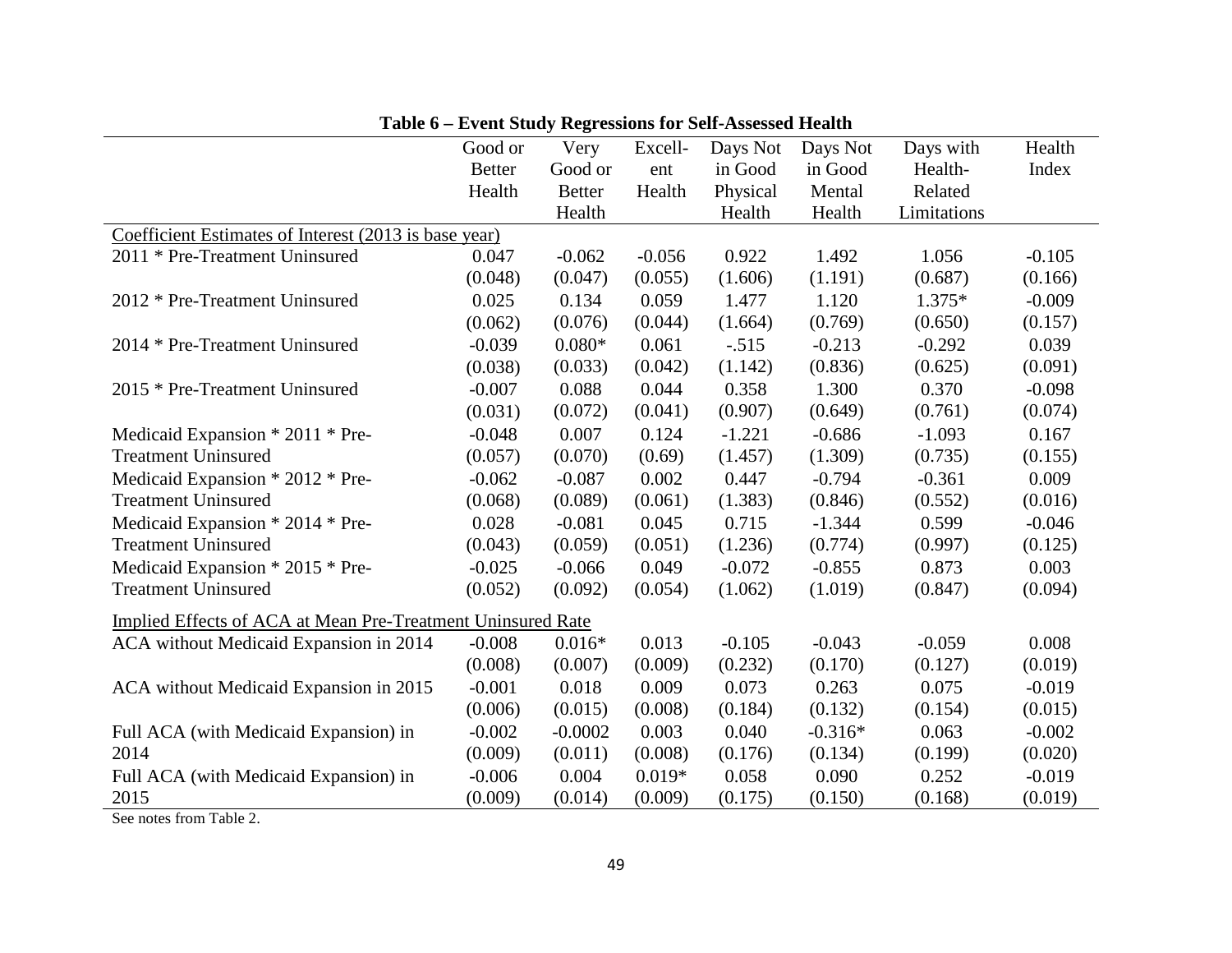|                                                     |                                 |                                  | (Pre-Treatment Uninsured Rate = $0.316$ ) |                                           |                                      |                                                |                     |
|-----------------------------------------------------|---------------------------------|----------------------------------|-------------------------------------------|-------------------------------------------|--------------------------------------|------------------------------------------------|---------------------|
|                                                     | Insurance                       | Primary Care                     | <b>Cost Barrier</b>                       | Checkup                                   | <b>BMI</b>                           | Smoker                                         | Drinks per          |
|                                                     | Coverage                        | Doctor                           |                                           |                                           |                                      |                                                | Month               |
| ACA w/o Medicaid                                    | $0.052**$                       | $0.041**$                        | $-0.016$                                  | $0.046*$                                  | $-0.006$                             | $-0.005$                                       | 1.728*              |
|                                                     | (0.017)                         | (0.013)                          | (0.009)                                   | (0.018)                                   | (0.153)                              | (0.012)                                        | (0.693)             |
| Medicaid Expansion                                  | $0.067**$                       | $-0.002$                         | $-0.044*$                                 | $-0.010$                                  | $-0.091$                             | 0.019                                          | $-1.399*$           |
|                                                     | (0.026)                         | (0.021)                          | (0.017)                                   | (0.023)                                   | (0.209)                              | (0.014)                                        | (0.643)             |
| Full ACA (w/                                        | $0.119***$                      | $0.038*$                         | $-0.060**$                                | 0.035                                     | $-0.098$                             | 0.013                                          | 0.330               |
| Medicaid)                                           | (0.019)                         | (0.017)                          | (0.019)                                   | (0.018)                                   | (0.165)                              | (0.010)                                        | (0.816)             |
| <b>Pre-Treatment Mean</b>                           | 0.674                           | 0.664                            | 0.289                                     | 0.581                                     | 28.344                               | 0.276                                          | 12.508              |
| and Standard Deviation                              | (0.469)                         | (0.472)                          | (0.453)                                   | (0.493)                                   | (6.766)                              | (0.447)                                        | (37.676)            |
| Sample Size                                         | 672,937                         | 672,627                          | 548,521                                   | 549,596                                   | 638,395                              | 660,975                                        | 640,349             |
|                                                     |                                 |                                  |                                           |                                           |                                      |                                                |                     |
|                                                     | Good or<br><b>Better Health</b> | Very Good<br>or Better<br>Health | Excellent<br>Health                       | Days Not in<br>Good<br>Physical<br>Health | Days Not in<br>Good Mental<br>Health | Days with<br>Health-<br>Related<br>Limitations | Health Index        |
| ACA w/o Medicaid                                    | $-0.004$<br>(0.008)             | 0.012<br>(0.011)                 | $0.012**$<br>(0.004)                      | $-0.316$<br>(0.159)                       | $-0.300$<br>(0.243)                  | $-0.388$<br>(0.247)                            | 0.026<br>(0.026)    |
| Medicaid Expansion                                  | 0.005<br>(0.012)                | $-0.002$<br>(0.015)              | 0.004<br>(0.012)                          | 0.187<br>(0.245)                          | $-0.233$<br>(0.300)                  | 0.504<br>(0.360)                               | $-0.014$<br>(0.037) |
| Full ACA (w/                                        | 0.001                           | 0.009                            | 0.016                                     | $-0.129$                                  | $-0.533*$                            | 0.116                                          | 0.012               |
| Medicaid)                                           | (0.012)                         | (0.016)                          | (0.012)                                   | (0.232)                                   | (0.233)                              | (0.282)                                        | (0.029)             |
| <b>Pre-Treatment Mean</b><br>and Standard Deviation | 0.768<br>(0.422)                | 0.426<br>(0.495)                 | 0.155<br>(0.362)                          | 4.798<br>(9.052)                          | 5.276<br>(9.262)                     | 3.482<br>(7.969)                               | $-0.249$<br>(1.077) |

#### **Table 7 – Income Below Median Subsample**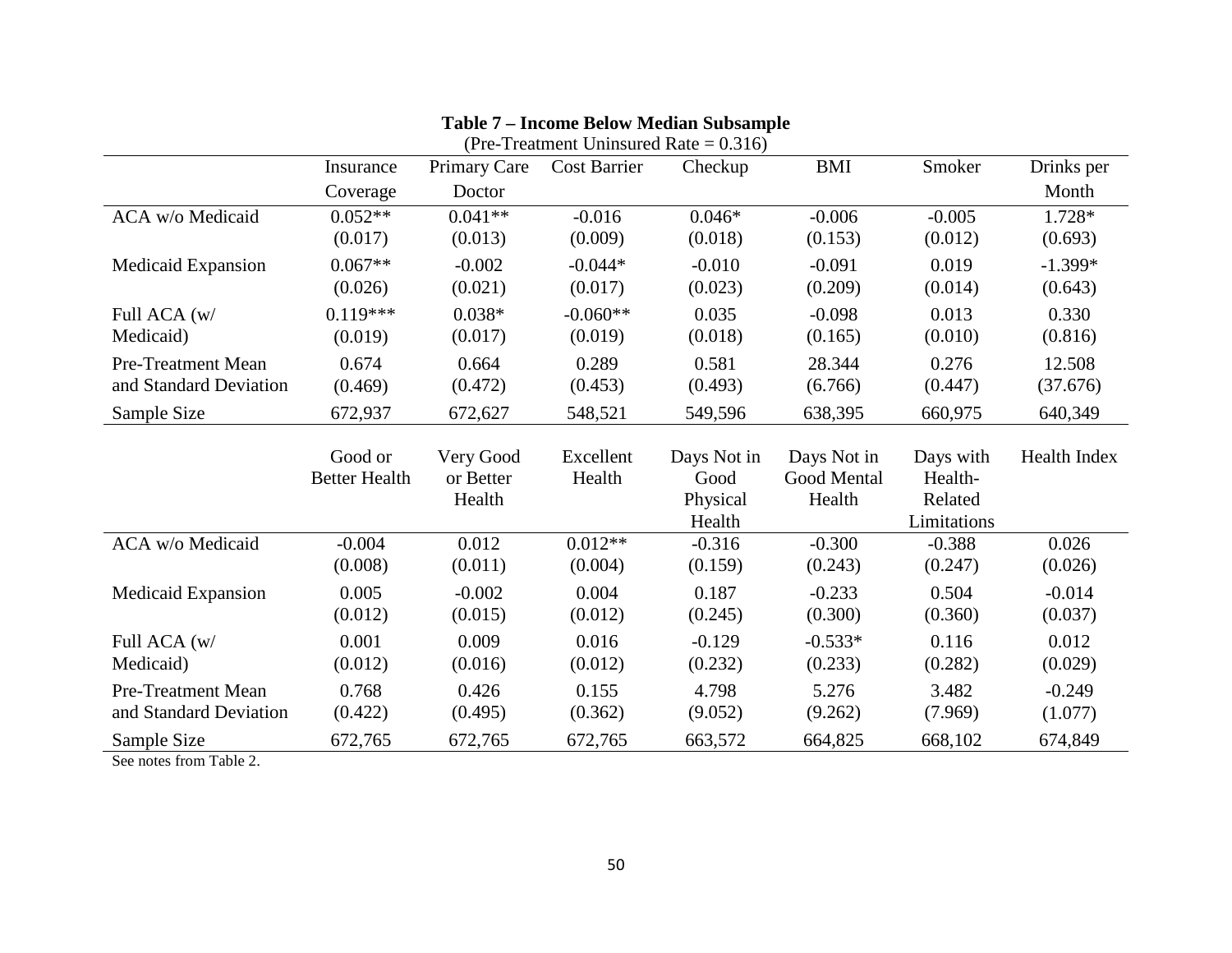|                                                     |                                 |                                  | (Pre-Treatment Uninsured Rate = $0.062$ ) |                                           |                                      |                                                |                     |
|-----------------------------------------------------|---------------------------------|----------------------------------|-------------------------------------------|-------------------------------------------|--------------------------------------|------------------------------------------------|---------------------|
|                                                     | Insurance                       | Primary Care                     | <b>Cost Barrier</b>                       | Checkup                                   | <b>BMI</b>                           | Smoker                                         | Drinks per          |
|                                                     | Coverage                        | Doctor                           |                                           |                                           |                                      |                                                | Month               |
| ACA w/o Medicaid                                    | $0.026***$                      | 0.010                            | $-0.003$                                  | $-0.006$                                  | $-0.019$                             | 0.005                                          | $-0.335$            |
|                                                     | (0.006)                         | (0.007)                          | (0.005)                                   | (0.012)                                   | (0.061)                              | (0.005)                                        | (0.340)             |
| Medicaid Expansion                                  | $-0.007$                        | $-0.006$                         | $-0.004$                                  | 0.010                                     | 0.084                                | $0.015**$                                      | 0.863               |
|                                                     | (0.006)                         | (0.008)                          | (0.008)                                   | (0.017)                                   | (0.101)                              | (0.005)                                        | (0.452)             |
| Full ACA (w/                                        | $0.020***$                      | 0.005                            | $-0.007$                                  | 0.004                                     | 0.065                                | $0.020**$                                      | 0.528               |
| Medicaid)                                           | (0.006)                         | (0.006)                          | (0.008)                                   | (0.012)                                   | (0.110)                              | (0.007)                                        | (0.509)             |
| <b>Pre-Treatment Mean</b>                           | 0.933                           | 0.837                            | 0.070                                     | 0.684                                     | 27.289                               | 0.141                                          | 16.474              |
| and Standard Deviation                              | (0.249)                         | (0.369)                          | (0.255)                                   | (0.465)                                   | (5.580)                              | (0.348)                                        | (33.297)            |
| Sample Size                                         | 649,433                         | 648,940                          | 522,717                                   | 522,941                                   | 625,848                              | 639,844                                        | 627,768             |
|                                                     |                                 |                                  |                                           |                                           |                                      |                                                |                     |
|                                                     | Good or<br><b>Better Health</b> | Very Good<br>or Better<br>Health | Excellent<br>Health                       | Days Not in<br>Good<br>Physical<br>Health | Days Not in<br>Good Mental<br>Health | Days with<br>Health-<br>Related<br>Limitations | Health Index        |
| ACA w/o Medicaid                                    | $-0.006$<br>(0.004)             | 0.002<br>(0.006)                 | 0.006<br>(0.008)                          | $-0.064$<br>(0.071)                       | 0.095<br>(0.093)                     | $-0.017$<br>(0.057)                            | $-0.010$<br>(0.011) |
| Medicaid Expansion                                  | 0.003<br>(0.005)                | $-0.009$<br>(0.008)              | 0.004<br>(0.009)                          | 0.048<br>(0.111)                          | 0.112<br>(0.137)                     | 0.046<br>(0.084)                               | $-0.022$<br>(0.013) |
| Full ACA (w/                                        | $-0.003$                        | $-0.007$                         | 0.010                                     | $-0.017$                                  | 0.207                                | 0.029                                          | $-0.032*$           |
| Medicaid)                                           | (0.004)                         | (0.008)                          | (0.009)                                   | (0.111)                                   | (0.115)                              | (0.085)                                        | (0.013)             |
| <b>Pre-Treatment Mean</b><br>and Standard Deviation | 0.931<br>(0.254)                | 0.675<br>(0.468)                 | 0.266<br>(0.442)                          | 2.214<br>(6.000)                          | 2.651<br>(6.330)                     | 1.283<br>(4.605)                               | 0.234<br>(0.778)    |

#### **Table 8 – Income Above Median Subsample**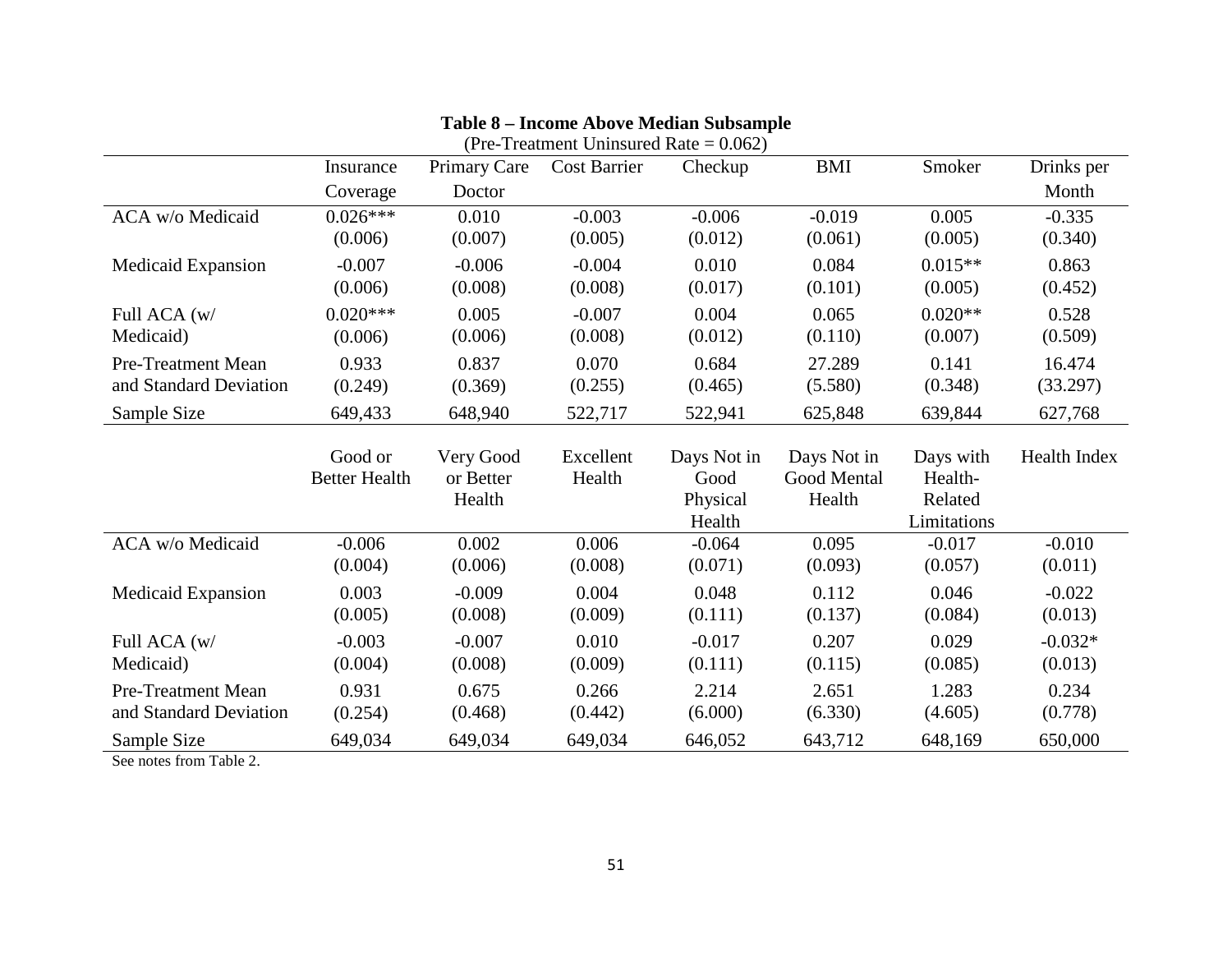|                           |                                 |                                  | (Pre-Treatment Uninsured Rate = $0.253$ ) |                                           |                                      |                                                |                     |
|---------------------------|---------------------------------|----------------------------------|-------------------------------------------|-------------------------------------------|--------------------------------------|------------------------------------------------|---------------------|
|                           | Insurance                       | Primary Care                     | <b>Cost Barrier</b>                       | Checkup                                   | <b>BMI</b>                           | Smoker                                         | Drinks per          |
|                           | Coverage                        | Doctor                           |                                           |                                           |                                      |                                                | Month               |
| ACA w/o Medicaid          | $0.059***$                      | $0.030*$                         | $-0.025*$                                 | $0.031*$                                  | $-0.021$                             | $-0.003$                                       | 1.053               |
|                           | (0.007)                         | (0.013)                          | (0.011)                                   | (0.013)                                   | (0.107)                              | (0.011)                                        | (0.606)             |
| Medicaid Expansion        | $0.040***$                      | 0.001                            | $-0.036*$                                 | 0.010                                     | 0.067                                | 0.013                                          | $-0.559$            |
|                           | (0.013)                         | (0.017)                          | (0.015)                                   | (0.016)                                   | (0.152)                              | (0.012)                                        | (0.762)             |
| Full ACA (w/              | $0.100***$                      | $0.032*$                         | $-0.062***$                               | $0.040***$                                | 0.046                                | 0.010                                          | 0.494               |
| Medicaid)                 | (0.014)                         | (0.013)                          | (0.015)                                   | (0.011)                                   | (0.120)                              | (0.010)                                        | (0.803)             |
| <b>Pre-Treatment Mean</b> | 0.736                           | 0.708                            | 0.230                                     | 0.610                                     | 28.332                               | 0.266                                          | 14.397              |
| and Standard Deviation    | (0.441)                         | (0.455)                          | (0.421)                                   | (0.488)                                   | (6.516)                              | (0.442)                                        | (38.966)            |
| Sample Size               | 805,370                         | 804,971                          | 654,250                                   | 655,238                                   | 767,571                              | 791,481                                        | 767,463             |
|                           |                                 |                                  |                                           |                                           |                                      |                                                |                     |
|                           | Good or<br><b>Better Health</b> | Very Good<br>or Better<br>Health | Excellent<br>Health                       | Days Not in<br>Good<br>Physical<br>Health | Days Not in<br>Good Mental<br>Health | Days with<br>Health-<br>Related<br>Limitations | Health Index        |
| ACA w/o Medicaid          | $-0.010$<br>(0.006)             | 0.014<br>(0.007)                 | $0.018***$<br>(0.005)                     | $-0.231$<br>(0.145)                       | $-0.060$<br>(0.204)                  | $-0.154$<br>(0.192)                            | 0.007<br>(0.023)    |
| Medicaid Expansion        | 0.010<br>(0.009)                | $-0.011$<br>(0.012)              | $-0.008$<br>(0.007)                       | 0.127<br>(0.156)                          | $-0.176$<br>(0.261)                  | 0.299<br>(0.260)                               | $-0.017$<br>(0.028) |
| Full ACA (w/              | $-0.000$                        | 0.003                            | 0.010                                     | $-0.104$                                  | $-0.236$                             | 0.146                                          | $-0.010$            |
| Medicaid)                 | (0.009)                         | (0.014)                          | (0.008)                                   | (0.161)                                   | (0.175)                              | (0.239)                                        | (0.021)             |
| <b>Pre-Treatment Mean</b> | 0.802                           | 0.393                            | 0.168                                     | 4.254                                     | 4.682                                | 2.967                                          | $-0.176$            |
| and Standard Deviation    | (0.398)                         | (0.488)                          | (0.373)                                   | (8.592)                                   | (8.787)                              | (7.396)                                        | (1.029)             |

#### **Table 9 – Non-College Graduate Subsample**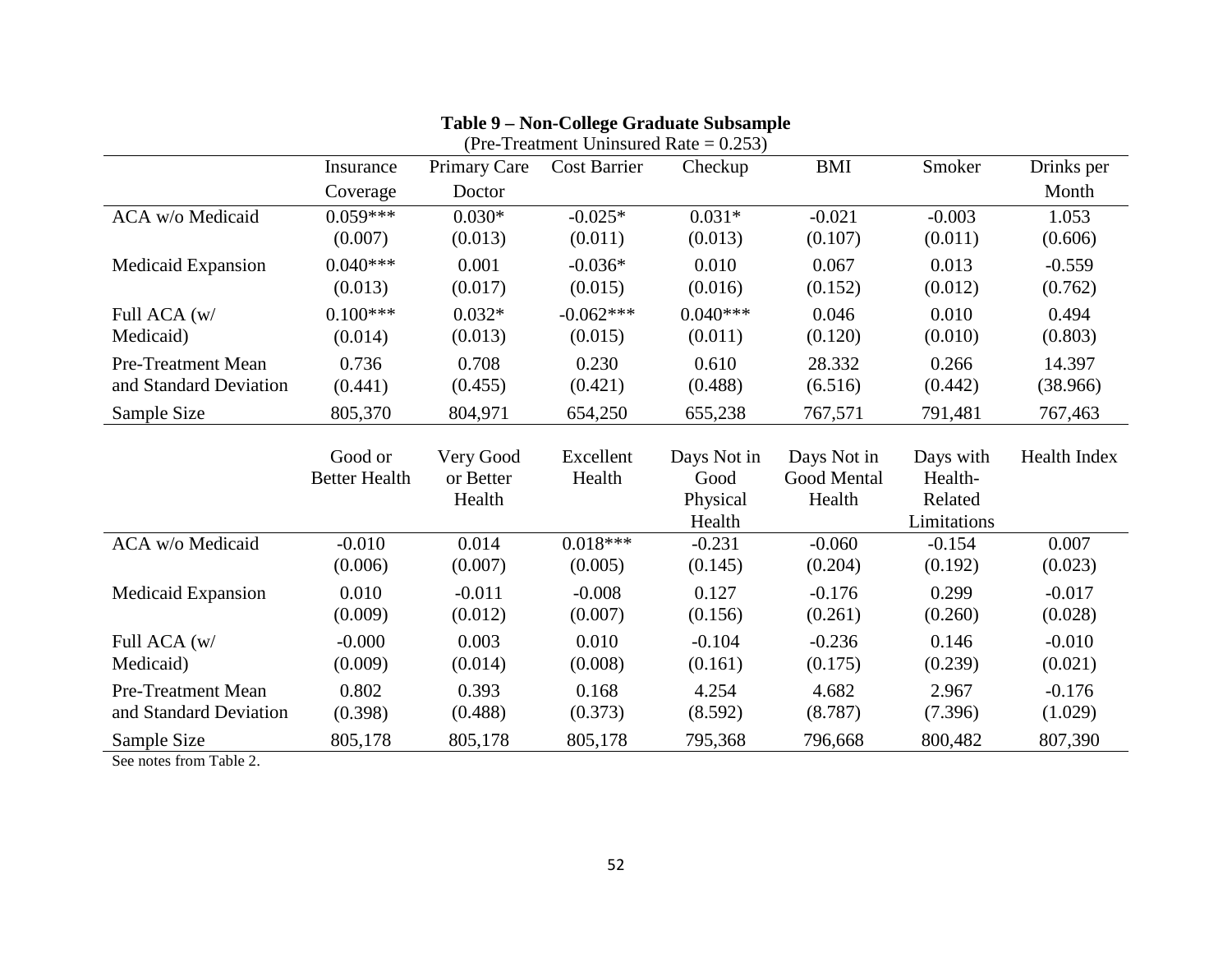|                                       |                                 |                                  | (Pre-Treatment Uninsured Rate = $0.075$ ) |                                           |                                      |                                                |                     |
|---------------------------------------|---------------------------------|----------------------------------|-------------------------------------------|-------------------------------------------|--------------------------------------|------------------------------------------------|---------------------|
|                                       | Insurance                       | Primary Care                     | <b>Cost Barrier</b>                       | Checkup                                   | <b>BMI</b>                           | Smoker                                         | Drinks per          |
|                                       | Coverage                        | Doctor                           |                                           |                                           |                                      |                                                | Month               |
| ACA w/o Medicaid                      | $0.021***$                      | $0.017**$                        | $-0.010*$                                 | 0.007                                     | $-0.013$                             | 0.007                                          | $-0.157$            |
|                                       | (0.003)                         | (0.006)                          | (0.005)                                   | (0.008)                                   | (0.100)                              | (0.005)                                        | (0.438)             |
| Medicaid Expansion                    | 0.005                           | $-0.007$                         | $-0.006$                                  | 0.015                                     | $-0.181$                             | 0.002                                          | $0.870*$            |
|                                       | (0.003)                         | (0.007)                          | (0.007)                                   | (0.016)                                   | (0.116)                              | (0.005)                                        | (0.380)             |
| Full ACA (w/                          | $0.027***$                      | 0.011                            | $-0.016*$                                 | 0.022                                     | $-0.194$                             | 0.008                                          | 0.713               |
| Medicaid)                             | (0.004)                         | (0.006)                          | (0.007)                                   | (0.014)                                   | (0.144)                              | (0.004)                                        | (0.409)             |
| Pre-Treatment Mean                    | 0.922                           | 0.791                            | 0.096                                     | 0.669                                     | 26.709                               | 0.087                                          | 14.005              |
| and Standard Deviation                | (0.268)                         | (0.406)                          | (0.294)                                   | (0.471)                                   | (5.492)                              | (0.283)                                        | (26.468)            |
| Sample Size                           | 517,000                         | 516,596                          | 416,988                                   | 417,299                                   | 496,672                              | 509,338                                        | 500,654             |
|                                       |                                 |                                  |                                           |                                           |                                      |                                                |                     |
|                                       | Good or<br><b>Better Health</b> | Very Good<br>or Better<br>Health | Excellent<br>Health                       | Days Not in<br>Good<br>Physical<br>Health | Days Not in<br>Good Mental<br>Health | Days with<br>Health-<br>Related<br>Limitations | Health Index        |
| ACA w/o Medicaid                      | 0.003<br>(0.003)                | $-0.002$<br>(0.006)              | $-0.013$<br>(0.010)                       | 0.067<br>(0.083)                          | $-0.152$<br>(0.094)                  | $-0.099$<br>(0.054)                            | $-0.002$<br>(0.100) |
| Medicaid Expansion                    | $-0.002$<br>(0.004)             | $-0.008$<br>(0.008)              | 0.013<br>(0.011)                          | 0.013<br>(0.139)                          | 0.196<br>(0.142)                     | $0.201*$<br>(0.093)                            | $-0.013$<br>(0.016) |
| Full ACA (w/                          | 0.001                           | $-0.010$                         | $-0.0003$                                 | 0.080                                     | 0.044                                | 0.102                                          | $-0.015$            |
| Medicaid)                             | (0.003)                         | (0.009)                          | (0.008)                                   | (0.145)                                   | (0.161)                              | (0.092)                                        | (0.017)             |
| <b>Pre-Treatment Mean</b>             | 0.938                           | 0.709                            | 0.296                                     | 2.118                                     | 2.660                                | 1.912                                          | 0.325               |
| and Standard Deviation<br>Sample Size | (0.242)<br>516,621              | (0.454)<br>516,621               | (0.457)<br>516,621                        | (5.736)<br>514,256                        | (6.233)<br>513,953                   | (5.776)<br>515,789                             | (0.754)<br>517,459  |

### **Table 10 – College Graduate Subsample**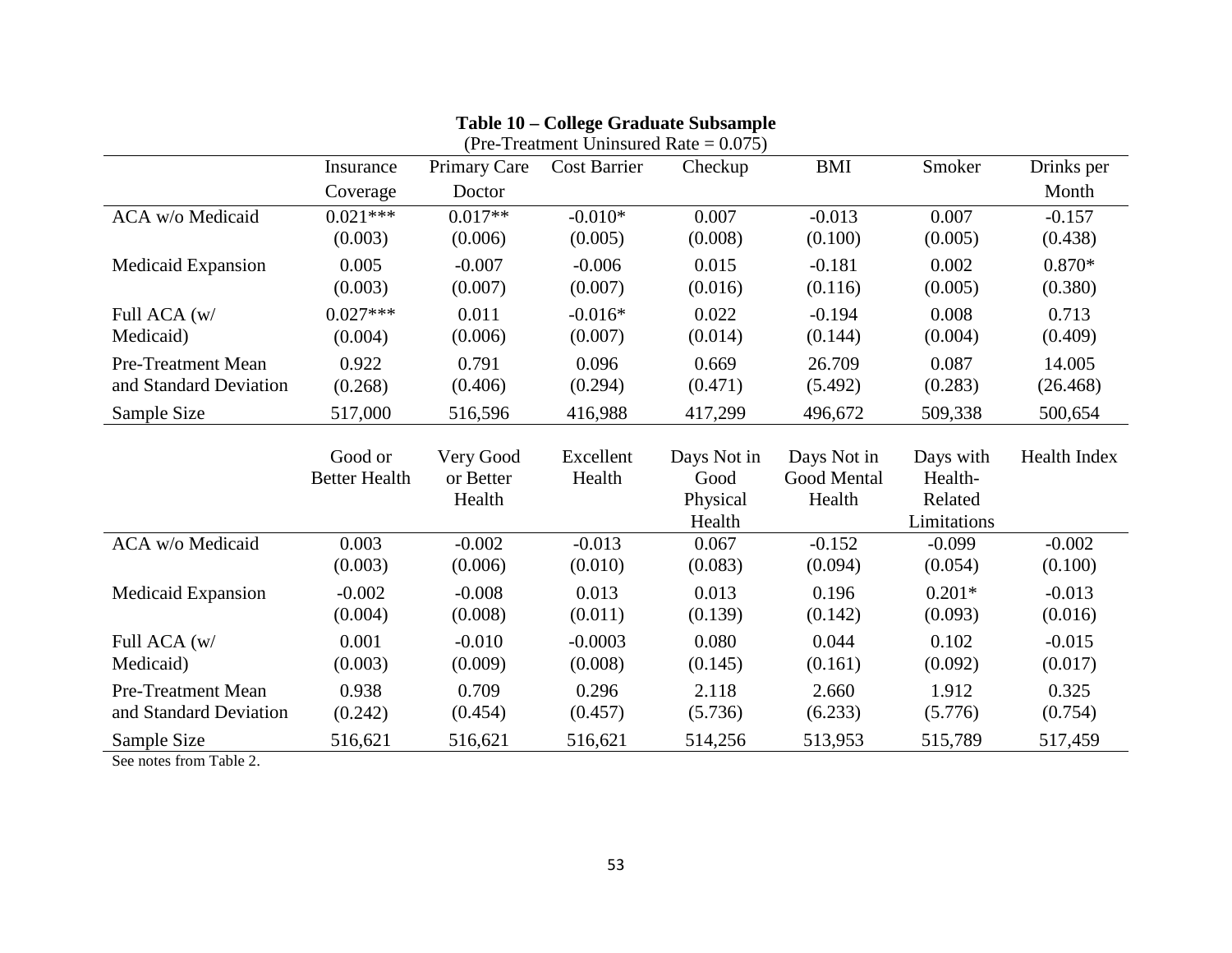|                                                     |                                 |                                  | (Pre-Treatment Uninsured Rate = $0.233$ ) |                                           |                                      |                                                |                     |
|-----------------------------------------------------|---------------------------------|----------------------------------|-------------------------------------------|-------------------------------------------|--------------------------------------|------------------------------------------------|---------------------|
|                                                     | Insurance                       | Primary Care                     | <b>Cost Barrier</b>                       | Checkup                                   | <b>BMI</b>                           | Smoker                                         | Drinks per          |
|                                                     | Coverage                        | Doctor                           |                                           |                                           |                                      |                                                | Month               |
| ACA w/o Medicaid                                    | $0.056***$                      | $0.022*$                         | $-0.033**$                                | 0.021                                     | $-0.032$                             | $-0.001$                                       | 0.882               |
|                                                     | (0.006)                         | (0.010)                          | (0.011)                                   | (0.011)                                   | (0.098)                              | (0.012)                                        | (0.591)             |
| Medicaid Expansion                                  | $0.029*$                        | 0.005                            | $-0.022$                                  | 0.019                                     | 0.009                                | 0.018                                          | $-0.326$            |
|                                                     | (0.012)                         | (0.014)                          | (0.015)                                   | (0.015)                                   | (0.149)                              | (0.013)                                        | (0.656)             |
| Full ACA (w/                                        | $0.085***$                      | $0.027*$                         | $-0.055***$                               | $0.040***$                                | $-0.024$                             | 0.017                                          | 0.556               |
| Medicaid)                                           | (0.013)                         | (0.012)                          | (0.014)                                   | (0.011)                                   | (0.129)                              | (0.009)                                        | (0.747)             |
| Pre-Treatment Mean                                  | 0.757                           | 0.675                            | 0.208                                     | 0.577                                     | 27.449                               | 0.225                                          | 15.194              |
| and Standard Deviation                              | (0.429)                         | (0.468)                          | (0.406)                                   | (0.494)                                   | (6.273)                              | (0.417)                                        | (37.965)            |
| Sample Size                                         | 652,429                         | 652,082                          | 531,312                                   | 531,987                                   | 618,804                              | 640,852                                        | 622,490             |
|                                                     |                                 |                                  |                                           |                                           |                                      |                                                |                     |
|                                                     | Good or<br><b>Better Health</b> | Very Good<br>or Better<br>Health | Excellent<br>Health                       | Days Not in<br>Good<br>Physical<br>Health | Days Not in<br>Good Mental<br>Health | Days with<br>Health-<br>Related<br>Limitations | Health Index        |
| ACA w/o Medicaid                                    | $-0.003$<br>(0.007)             | 0.003<br>(0.006)                 | 0.004<br>(0.007)                          | $-0.285$<br>(0.216)                       | $-0.075$<br>(0.225)                  | $-0.240$<br>(0.200)                            | 0.014<br>(0.033)    |
| Medicaid Expansion                                  | $-0.001$<br>(0.009)             | $-0.010$<br>(0.010)              | $-0.004$<br>(0.011)                       | 0.283<br>(0.184)                          | $-0.113$<br>(0.280)                  | 0.333<br>(0.236)                               | $-0.037$<br>(0.033) |
| Full ACA (w/                                        | $-0.004$                        | $-0.007$                         | 0.001                                     | $-0.002$                                  | $-0.188$                             | 0.093                                          | $-0.023$            |
| Medicaid)                                           | (0.008)                         | (0.010)                          | (0.009)                                   | (0.149)                                   | (0.189)                              | (0.195)                                        | (0.019)             |
| <b>Pre-Treatment Mean</b><br>and Standard Deviation | 0.874<br>(0.332)                | 0.571<br>(0.495)                 | 0.226<br>(0.418)                          | 2.943<br>(6.921)                          | 4.130<br>(8.042)                     | 2.061<br>(5.958)                               | 0.012<br>(0.929)    |

### **Table 11 – Age Below Median Subsample**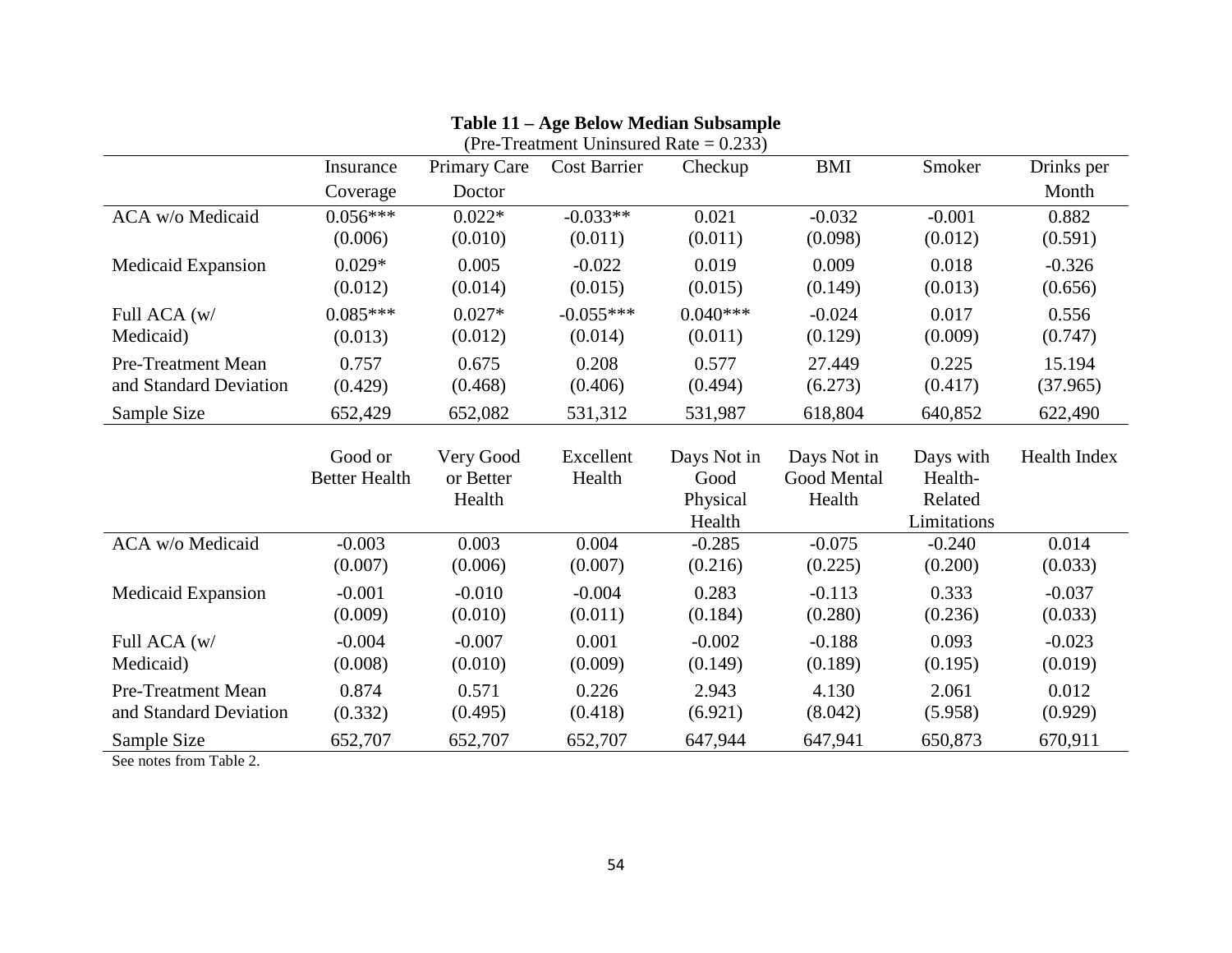|                                                     |                      |                      | (Pre-Treatment Uninsured Rate = $0.149$ ) |                            |                       |                                   |                     |
|-----------------------------------------------------|----------------------|----------------------|-------------------------------------------|----------------------------|-----------------------|-----------------------------------|---------------------|
|                                                     | Insurance            | Primary Care         | <b>Cost Barrier</b>                       | Checkup                    | <b>BMI</b>            | Smoker                            | Drinks per          |
|                                                     | Coverage             | Doctor               |                                           |                            |                       |                                   | Month               |
| ACA w/o Medicaid                                    | $0.037***$           | $0.036*$             | $-0.002$                                  | $0.037*$                   | $-0.098$              | $-0.004$                          | 0.396               |
|                                                     | (0.010)              | (0.015)              | (0.008)                                   | (0.015)                    | (0.122)               | (0.006)                           | (0.602)             |
| Medicaid Expansion                                  | $0.036**$            | 0.002                | $-0.036**$                                | 0.004                      | 0.120                 | $-0.003$                          | 0.585               |
|                                                     | (0.011)              | (0.015)              | (0.012)                                   | (0.019)                    | (0.182)               | (0.006)                           | (0.767)             |
| Full ACA (w/                                        | $0.072***$           | $0.038**$            | $-0.038***$                               | $0.042***$                 | 0.022                 | $-0.007$                          | 0.981               |
| Medicaid)                                           | (0.008)              | (0.012)              | (0.010)                                   | (0.012)                    | (0.135)               | (0.006)                           | (0.724)             |
| Pre-Treatment Mean                                  | 0.847                | 0.861                | 0.162                                     | 0.717                      | 28.635                | 0.200                             | 12.640              |
| and Standard Deviation                              | (0.360)              | (0.346)              | (0.368)                                   | (0.450)                    | (6.235)               | (0.400)                           | (31.553)            |
| Sample Size                                         | 669,941              | 669,485              | 539,926                                   | 540,550                    | 645,439               | 659,967                           | 645,627             |
|                                                     | Good or              | Very Good            | Excellent                                 | Days Not in                | Days Not in           | Days with                         | Health Index        |
|                                                     | <b>Better Health</b> | or Better<br>Health  | Health                                    | Good<br>Physical<br>Health | Good Mental<br>Health | Health-<br>Related<br>Limitations |                     |
| ACA w/o Medicaid                                    | $-0.009$<br>(0.005)  | $0.016*$<br>(0.006)  | $0.012**$<br>(0.004)                      | $-0.045$<br>(0.157)        | $-0.117$<br>(0.127)   | $-0.098$<br>(0.101)               | 0.004<br>(0.011)    |
| Medicaid Expansion                                  | 0.011<br>(0.008)     | $-0.019*$<br>(0.007) | $-0.008$<br>(0.007)                       | $-0.295$<br>(0.179)        | $-0.234$<br>(0.137)   | $-0.194$<br>(0.118)               | $0.028*$<br>(0.013) |
| Full ACA (w/                                        | 0.002                | $-0.003$             | 0.004                                     | $-0.340*$                  | $-0.351*$             | $-0.292*$                         | $0.032*$            |
| Medicaid)                                           | (0.008)              | (0.008)              | (0.008)                                   | (0.147)                    | (0.142)               | (0.123)                           | (0.013)             |
| <b>Pre-Treatment Mean</b><br>and Standard Deviation | 0.779<br>(0.415)     | 0.472<br>(0.499)     | 0.163<br>(0.369)                          | 4.956<br>(9.423)           | 4.077<br>(8.479)      | 3.333<br>(8.013)                  | $-0.124$<br>(1.080) |

### **Table 12 – Age Above Median Subsample**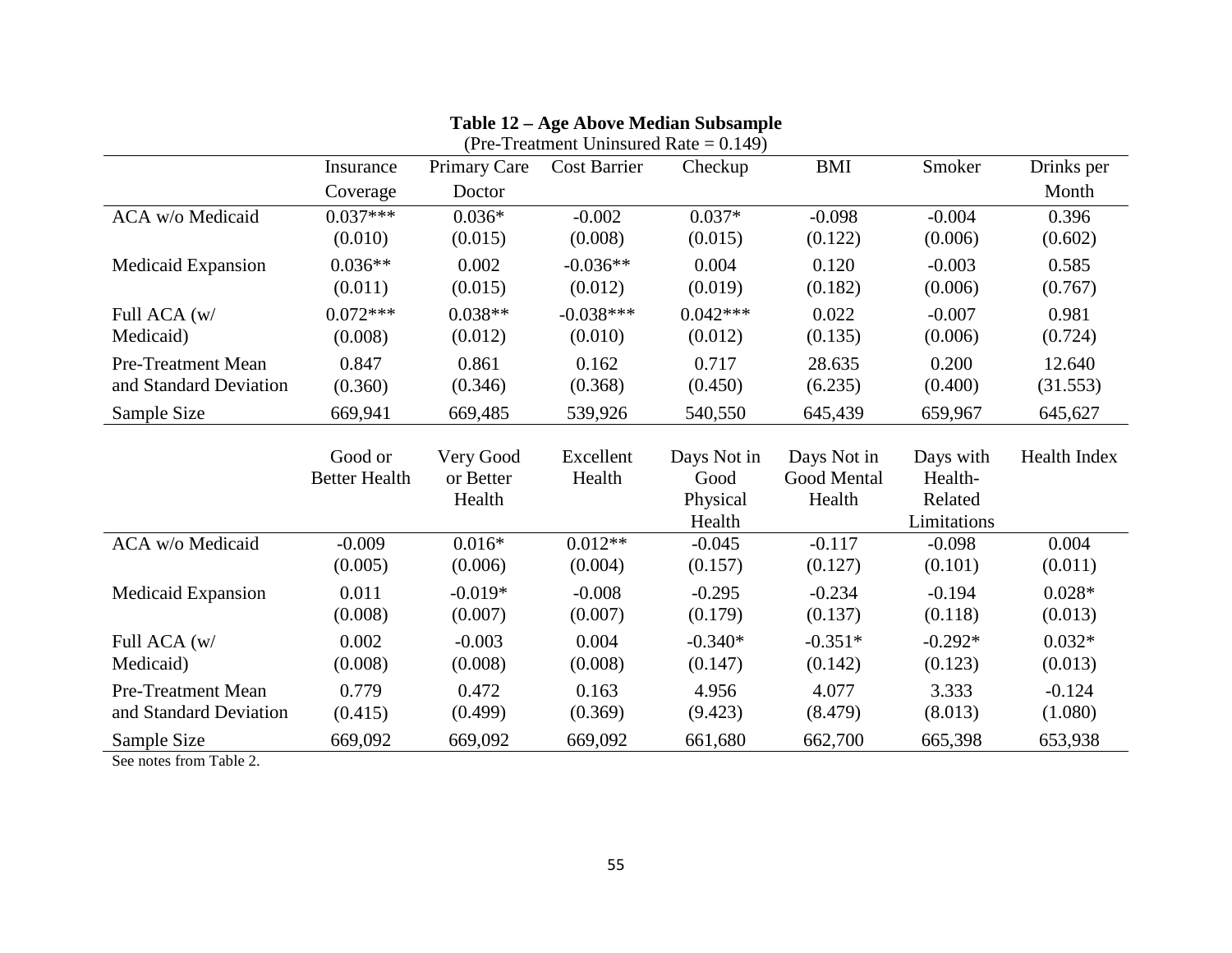|                    | Full Sample | Medicaid                         | Medicaid                               | Non-                        | Non-                   |
|--------------------|-------------|----------------------------------|----------------------------------------|-----------------------------|------------------------|
|                    |             | Expansion;                       | Expansion;                             | Expansion;<br>$\geq$ Median | Expansion;<br>< Median |
|                    |             | $\geq$ Median<br><b>Baseline</b> | <median<br><b>Baseline</b></median<br> | <b>Baseline</b>             | <b>Baseline</b>        |
|                    |             | Uninsured                        | Uninsured                              | Uninsured                   | Uninsured              |
| Age 25-29          | 0.105       | 0.107                            | 0.104                                  | 0.107                       | 0.105                  |
|                    | (0.306)     | (0.308)                          | (0.303)                                | (0.300)                     | (0.307)                |
| Age 30-34          | 0.118       | 0.121                            | 0.117                                  | 0.120                       | 0.118                  |
|                    | (0.323)     | (0.325)                          | (0.320)                                | (0.317)                     | (0.322)                |
| Age 35-39          | 0.107       | 0.106                            | 0.102                                  | 0.103                       | 0.099                  |
|                    | (0.302)     | (0.306)                          | (0.299)                                | (0.296)                     | (0.302)                |
| Age 40-44          | 0.119       | 0.114                            | 0.118                                  | 0.124                       | 0.116                  |
|                    | (0.323)     | (0.320)                          | (0.320)                                | (0.318)                     | (0.320)                |
| Age 45-49          | 0.108       | 0.103                            | 0.108                                  | 0.108                       | 0.106                  |
|                    | (0.309)     | (0.304)                          | (0.305)                                | (0.306)                     | (0.303)                |
| Age 50-54          | 0.130       | 0.127                            | 0.131                                  | 0.129                       | 0.131                  |
|                    | (0.336)     | (0.332)                          | (0.333)                                | (0.337)                     | (0.329)                |
| Age 55-59          | 0.104       | 0.105                            | 0.106                                  | 0.098                       | 0.104                  |
|                    | (0.304)     | (0.306)                          | (0.302)                                | (0.308)                     | (0.297)                |
| Age 60-64          | 0.096       | 0.103                            | 0.096                                  | 0.095                       | 0.098                  |
|                    | (0.294)     | (0.299)                          | (0.293)                                | (0.295)                     | (0.292)                |
| Female             | 0.497       | 0.491                            | 0.497                                  | 0.499                       | 0.498                  |
|                    | (0.499)     | (0.499)                          | (0.499)                                | (0.499)                     | (0.499)                |
| <b>Black</b>       | 0.122       | 0.066                            | 0.096                                  | 0.188                       | 0.134                  |
|                    | (0.327)     | (0.235)                          | (0.332)                                | (0.312)                     | (0.341)                |
| Hispanic           | 0.166       | 0.198                            | 0.172                                  | 0.221                       | 0.059                  |
|                    | (0.372)     | (0.385)                          | (0.370)                                | (0.300)                     | (0.424)                |
| White              | 0.633       | 0.651                            | 0.636                                  | 0.542                       | 0.750                  |
|                    | (0.482)     | (0.463)                          | (0.482)                                | (451)                       | (0.497)                |
| Married            | 0.524       | 0.521                            | 0.518                                  | 0.20                        | 0.553                  |
|                    | (0.499)     | (0.499)                          | (0.499)                                | (0.499)                     | (0.499)                |
| High school degree | 0.267       | 0.278                            | 0.259                                  | 0.274                       | 0.289                  |
|                    | (0.443)     | (0.451)                          | (0.446)                                | (0.447)                     | (0.443)                |
| Some College       | 0.320       | 0.347                            | 0.315                                  | 0.319                       | 0.331                  |
|                    | (0.466)     | (0.473)                          | (0.465)                                | (0.463)                     | (0.466)                |
| College graduate   | 0.281       | 0.236                            | 0.298                                  | 0.254                       | 0.272                  |
|                    | (0.449)     | (0.422)                          | (0.445)                                | (0.459)                     | (0.432)                |
|                    |             | -- CONTINUED --                  |                                        |                             |                        |

## **Appendix Table A1 – Summary Statistics for Control Variables By State Medicaid Expansion Status and Pre-Treatment Uninsured Rate**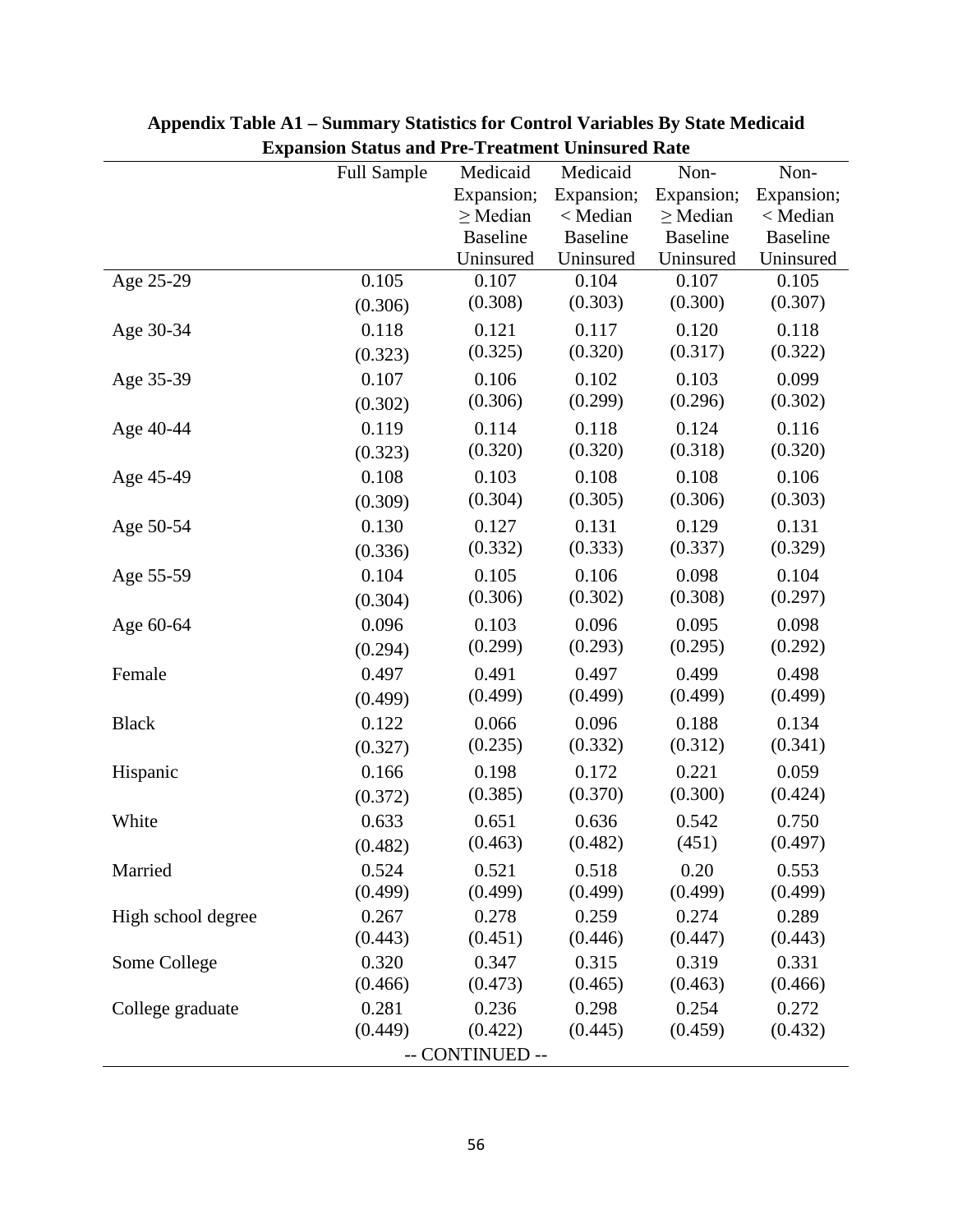|                             |         | Аррения т <i>а</i> ше Ат – Conunueu |                 |                 |                 |
|-----------------------------|---------|-------------------------------------|-----------------|-----------------|-----------------|
|                             | Full    | Medicaid                            | Medicaid        | Non-            | Non-            |
|                             | Sample  | Expansion;                          | Expansion;      | Expansion;      | Expansion;      |
|                             |         | $\geq$ Median                       | $<$ Median      | $\geq$ Median   | < Median        |
|                             |         | <b>Baseline</b>                     | <b>Baseline</b> | <b>Baseline</b> | <b>Baseline</b> |
|                             |         | Uninsured                           | Uninsured       | Uninsured       | Uninsured       |
| No child                    | 0.544   | 0.553                               | 0.544           | 0.533           | 0.555           |
|                             | (0.498) | (0.497)                             | (0.498)         | (0.497)         | (0.498)         |
| One child                   | 0.181   | 0.175                               | 0.182           | 0.185           | 0.177           |
|                             | (0.385) | (0.382)                             | (0.387)         | (0.384)         | (0.390)         |
| Two children                | 0.166   | 0.166                               | 0.168           | 0.167           | 0.160           |
|                             | (0.372) | (0.366)                             | (0.371)         | (0.370)         | (0.372)         |
| Three children              | 0.072   | 0.070                               | 0.071           | 0.075           | 0.069           |
|                             | (0.257) | (0.257)                             | (0.258)         | (0.252)         | (0.262)         |
| Four children               | 0.025   | 0.025                               | 0.024           | 0.028           | 0.026           |
|                             | (0.156) | (0.158)                             | (0.155)         | (0.148)         | (0.160)         |
| Unemployed                  | 0.091   | 0.102                               | 0.093           | 0.092           | 0.078           |
|                             | (0.280) | (0.290)                             | (0.283)         | (0.270)         | (0.289)         |
| Unemployment rate           | 8.053   | 8.716                               | 8.421           | 7.880           | 6.829           |
|                             | (1.628) | (1.362)                             | (1.745)         | (1.525)         | (1.499)         |
| Student                     | 0.051   | 0.051                               | 0.055           | 0.048           | 0.045           |
|                             | (0.221) | (0.213)                             | (0.239)         | (0.240)         | (0.241)         |
| Income 10k to less than 15k | 0.058   | 0.067                               | 0.056           | 0.067           | 0.055           |
|                             | (0.235) | (0.231)                             | (0.233)         | (0.209)         | (0.253)         |
| Income 15k to less than 20k | 0.080   | 0.095                               | 0.072           | 0.098           | 0.081           |
|                             | (0.271) | (0.261)                             | (0.273)         | (0.255)         | (0.285)         |
| Income 20k to less than 25k | 0.089   | 0.110                               | 0.081           | 0.103           | 0.098           |
|                             | (0.286) | (0.274)                             | (0.287)         | (0.276)         | (0.294)         |
| Income 25k to less than 35k | 0.103   | 0.120                               | 0.097           | 0.112           | 0.109           |
|                             | (0.304) | (0.294)                             | (0.304)         | (0.294)         | (0.310)         |
| Income 35k to less than 50k | 0.134   | 0.141                               | 0.129           | 0.136           | 0.148           |
|                             | (0.340) | (0.329)                             | (0.341)         | (0.341)         | (0.337)         |
| Income 50k to less than 75k | 0.154   | 0.151                               | 0.156           | 0.139           | 0.165           |
|                             | (0.360) | (0.351)                             | (0.359)         | (0.369)         | (0.346)         |
| Income more than 75k        | 0.309   | 0.242                               | 0.337           | 0.268           | 0.281           |
|                             | (0.460) | (0.476)                             | (0.461)         | (0.476)         | (0.448)         |

**Appendix Table A1 – Continued**

Note: Standard deviations in parentheses.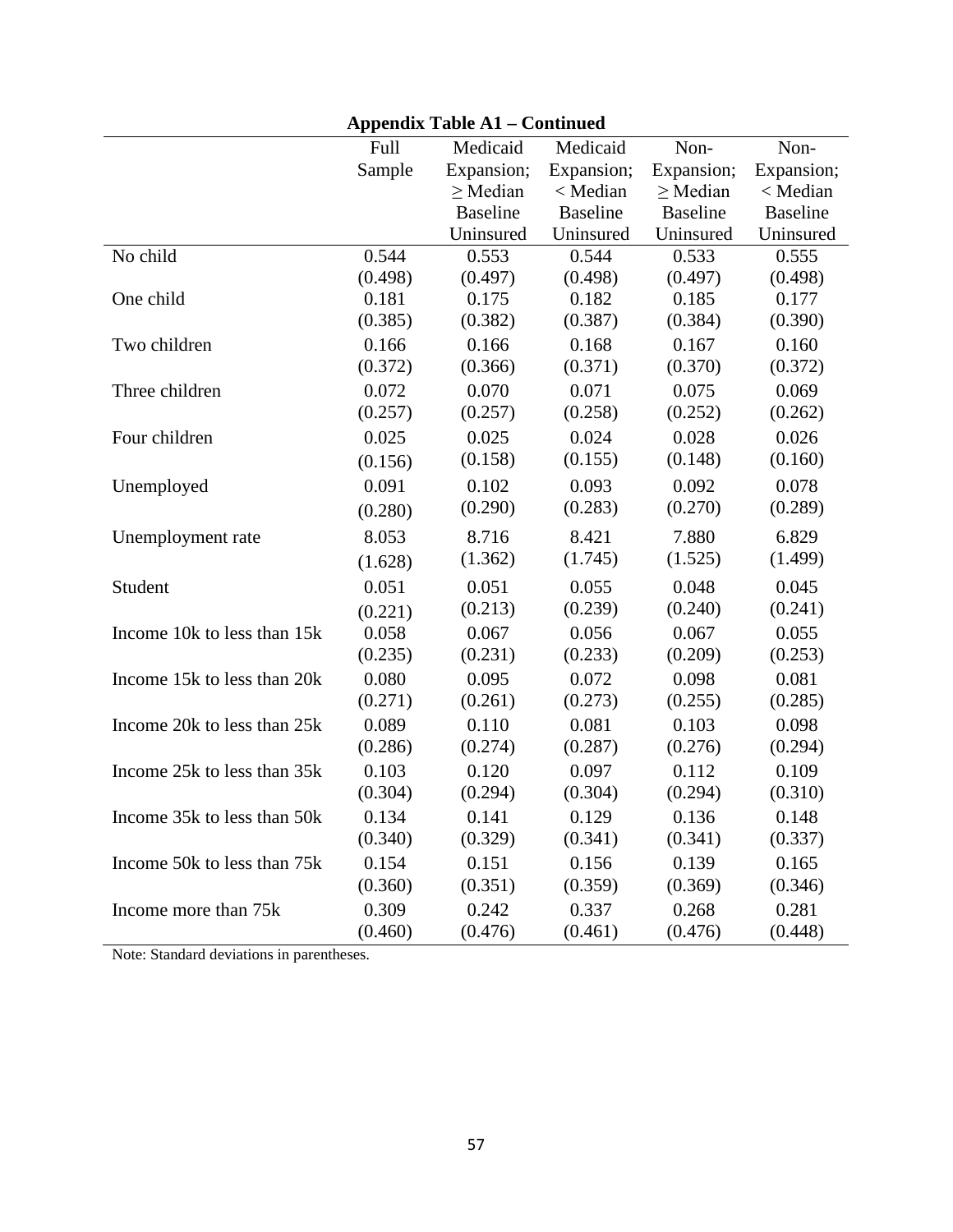|                             |            |                 |            |             |             |                   | $<$ 100%   | $<$ 138% FPL |
|-----------------------------|------------|-----------------|------------|-------------|-------------|-------------------|------------|--------------|
|                             | Demogra-   | Demogra-        | Demogra-   | Demogra-    | Drop Cell   | <138%             |            |              |
|                             | phic       | phic and        | phic and   | phic and    | Phone       | <b>FPL</b>        | <b>FPL</b> | Medicaid,    |
|                             | Controls   | Family          | Economic   | Exchange    | Sample      | Medicaid,         | Medicaid,  | $>138\%$     |
|                             | Only       | Controls        | Controls   | Controls    |             | $>100\%$          | $>100\%$   | Private      |
|                             |            |                 |            |             |             | Private           | Private    |              |
| <b>ACA</b> without Medicaid | $0.048***$ | $0.048***$      | $0.052***$ | $0.053***$  | $0.062***$  | $0.052***$        | $0.053***$ | $0.048***$   |
| Expansion                   | (0.007)    | (0.008)         | (0.006)    | (0.006)     | (0.006)     | (0.006)           | (0.006)    | (0.006)      |
| Medicaid Expansion          | $0.031**$  | $0.031**$       | $0.028**$  | $0.031***$  | 0.017       | $0.060***$        | $0.058***$ | $0.066***$   |
|                             | (0.010)    | (0.011)         | (0.011)    | (0.009)     | (0.015)     | (0.010)           | (0.009)    | (0.010)      |
| Full ACA (with              | $0.079***$ | $0.080***$      | $0.080***$ | $0.083***$  | $0.078***$  | $0.112***$        | $0.111***$ | $0.114***$   |
| Medicaid Expansion)         | (0.009)    | (0.010)         | (0.010)    | (0.010)     | (0.014)     | (0.010)           | (0.010)    | (0.010)      |
| Sample Size                 | 1,333,480  | 1,328,980       | 1,322,370  | 1,322,370   | 852,953     | 1,322,370         | 1,322,370  | 1,322,370    |
|                             |            |                 |            |             |             |                   |            |              |
|                             | Uninsured  | <b>State</b>    | Drop 19-   | Drop All    | Drop        | Drop              | Drop Late  |              |
|                             | Rate from  | <b>Baseline</b> | 25 Year    | States with | Treated     | States with       | 2014 and   |              |
|                             | 2011-2013  | 2013            | Olds       | Early       | States with | <b>Full Early</b> | 2015       |              |
|                             |            | Uninsured       |            | Expansion   | Early       | Expansion         | Expanders  |              |
|                             |            | Rate            |            |             | Expansion   |                   |            |              |
| <b>ACA</b> without Medicaid | $0.056***$ | $0.039***$      | $0.056***$ | $0.052***$  | $0.048***$  | $0.049***$        | $0.052***$ |              |
| Expansion                   | (0.008)    | (0.005)         | (0.006)    | (0.007)     | (0.005)     | (0.005)           | (0.006)    |              |
| Medicaid Expansion          | $0.034***$ | $0.064***$      | $0.029***$ | $0.034*$    | $0.027*$    | $0.024*$          | 0.033      |              |
|                             | (0.009)    | (0.013)         | (0.008)    | (0.015)     | (0.010)     | (0.009)           | (0.009)    |              |
| Full ACA (with              | $0.089***$ | $0.103***$      | $0.086***$ | $0.085***$  | $0.075***$  | $0.073***$        | $0.084***$ |              |
| Medicaid Expansion)         | (0.009)    | (0.011)         | (0.008)    | (0.015)     | (0.011)     | (0.010)           | (0.010)    |              |
| Sample Size                 | 1,322,370  | 1,322,370       | 1,227,845  | 746,174     | 1,129,957   | 1,207,428         | 1,274,613  |              |

**Appendix Table A2 – Implied Effect of ACA on Probability of Any Insurance at Mean Pre-Treatment Uninsured Rate: Robustness Checks**

Notes: Standard errors, heteroscedasticity-robust and clustered by state, are in parentheses. \*\*\* indicates statistically significant at 0.1% level; \*\* 1% level; \*5% level. Sampling weights are used.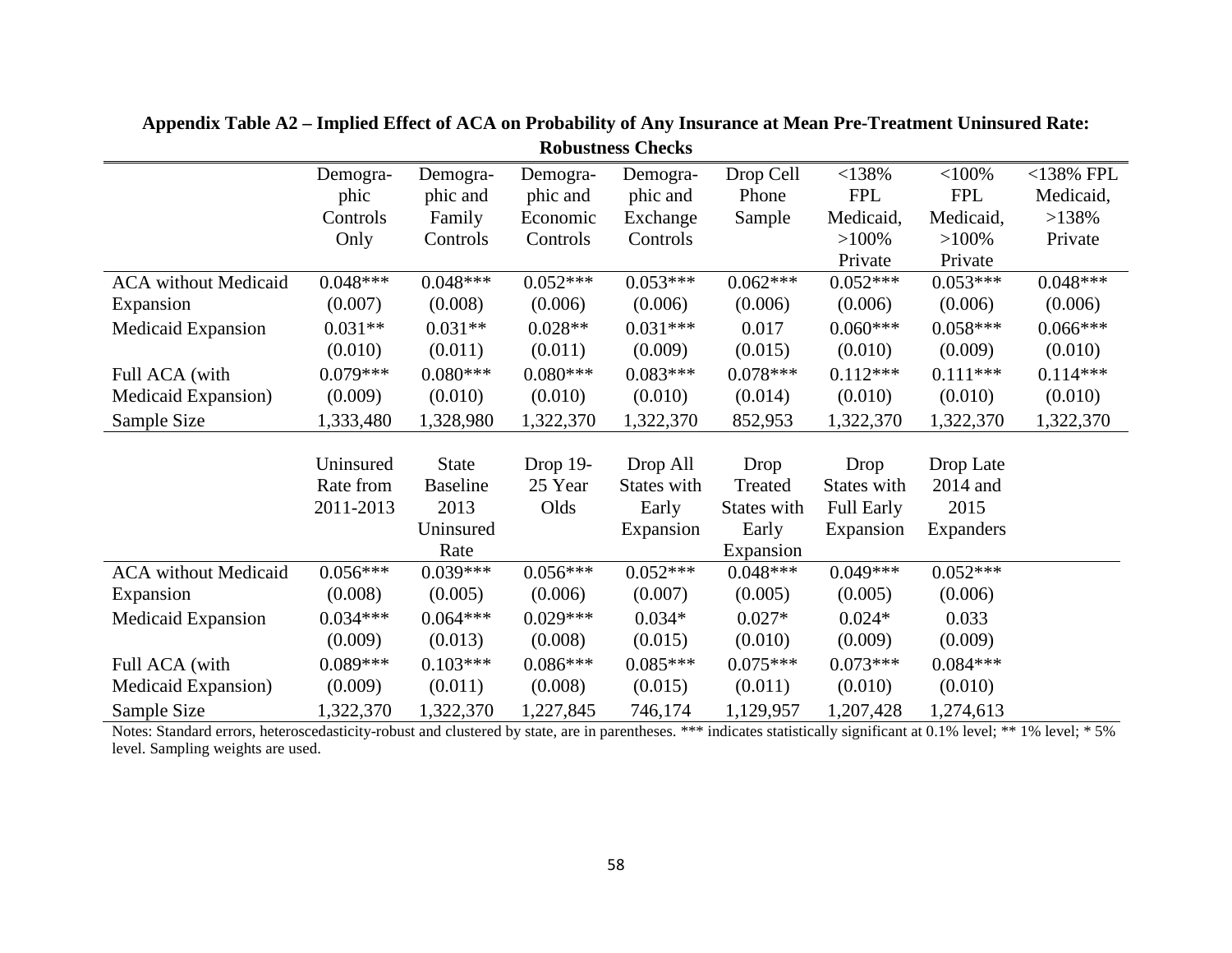|                             | Demogra-   | Demogra-        | Demogra-  | Demogra-    | Drop Cell   | <138%             | $<$ 100%   | $<$ 138% FPL |
|-----------------------------|------------|-----------------|-----------|-------------|-------------|-------------------|------------|--------------|
|                             | phic       | phic and        | phic and  | phic and    | Phone       | <b>FPL</b>        | <b>FPL</b> | Medicaid,    |
|                             | Controls   | Family          | Economic  | Exchange    | Sample      | Medicaid,         | Medicaid,  | $>138\%$     |
|                             | Only       | Controls        | Controls  | Controls    |             | $>100\%$          | $>100\%$   | Private      |
|                             |            |                 |           |             |             | Private           | Private    |              |
| <b>ACA</b> without Medicaid | $0.028*$   | $0.028*$        | $0.028**$ | $0.030**$   | 0.012       | $0.036**$         | $0.037**$  | $0.033**$    |
| Expansion                   | (0.011)    | (0.011)         | (0.010)   | (0.010)     | (0.009)     | (0.012)           | (0.012)    | (0.012)      |
| Medicaid Expansion          | 0.003      | 0.003           | $-0.001$  | 0.001       | 0.019       | 0.006             | 0.005      | 0.010        |
|                             | (0.014)    | (0.015)         | (0.013)   | (0.013)     | (0.018)     | (0.018)           | (0.017)    | (0.017)      |
| Full ACA (with              | $0.031**$  | $0.031**$       | $0.027*$  | $0.031**$   | $0.031**$   | $0.042**$         | $0.042**$  | $0.043**$    |
| Medicaid Expansion)         | (0.011)    | (0.011)         | (0.010)   | (0.011)     | (0.015)     | (0.015)           | (0.015)    | (0.016)      |
| Sample Size                 | 1,332,661  | 1,328,160       | 1,321,567 | 1,321,567   | 852,446     | 1,321,567         | 1,321,567  | 1,321,567    |
|                             |            |                 |           |             |             |                   |            |              |
|                             | Uninsured  | <b>State</b>    | Drop 19-  | Drop All    | Drop        | Drop              | Drop Late  |              |
|                             | Rate from  | <b>Baseline</b> | 25 Year   | States with | Treated     | States with       | 2014 and   |              |
|                             | 2011-2013  | 2013            | Olds      | Early       | States with | <b>Full Early</b> | 2015       |              |
|                             |            | Uninsured       |           | Expansion   | Early       | Expansion         | Expanders  |              |
|                             |            | Rate            |           |             | Expansion   |                   |            |              |
| <b>ACA</b> without Medicaid | $0.035***$ | $0.032**$       | $0.035**$ | $0.032**$   | $0.029*$    | $0.030**$         | $0.029**$  |              |
| Expansion                   | (0.010)    | (0.010)         | (0.011)   | (0.012)     | (0.010)     | (0.010)           | (0.010)    |              |
| <b>Medicaid Expansion</b>   | 0.010      | 0.009           | $-0.006$  | 0.001       | 0.008       | $-0.001$          | 0.003      |              |
|                             | (0.015)    | (0.022)         | (0.014)   | (0.015)     | (0.015)     | (0.013)           | (0.013)    |              |
| Full ACA (with              | $0.044**$  | $0.041**$       | 0.029     | 0.033       | $0.037*$    | $0.030*$          | $0.031**$  |              |
| Medicaid Expansion)         | (0.014)    | (0.018)         | (0.011)   | (0.017)     | (0.012)     | (0.011)           | (0.011)    |              |
| Sample Size                 | 1,321,567  | 1,321,567       | 1,226,827 | 745,735     | 1,129,281   | 1,206,714         | 1,273,853  |              |

**Appendix Table A3 – Implied Effect of ACA on Probability of having a Primary Care Doctor at Mean Pre-Treatment Uninsured Rate: Robustness Checks**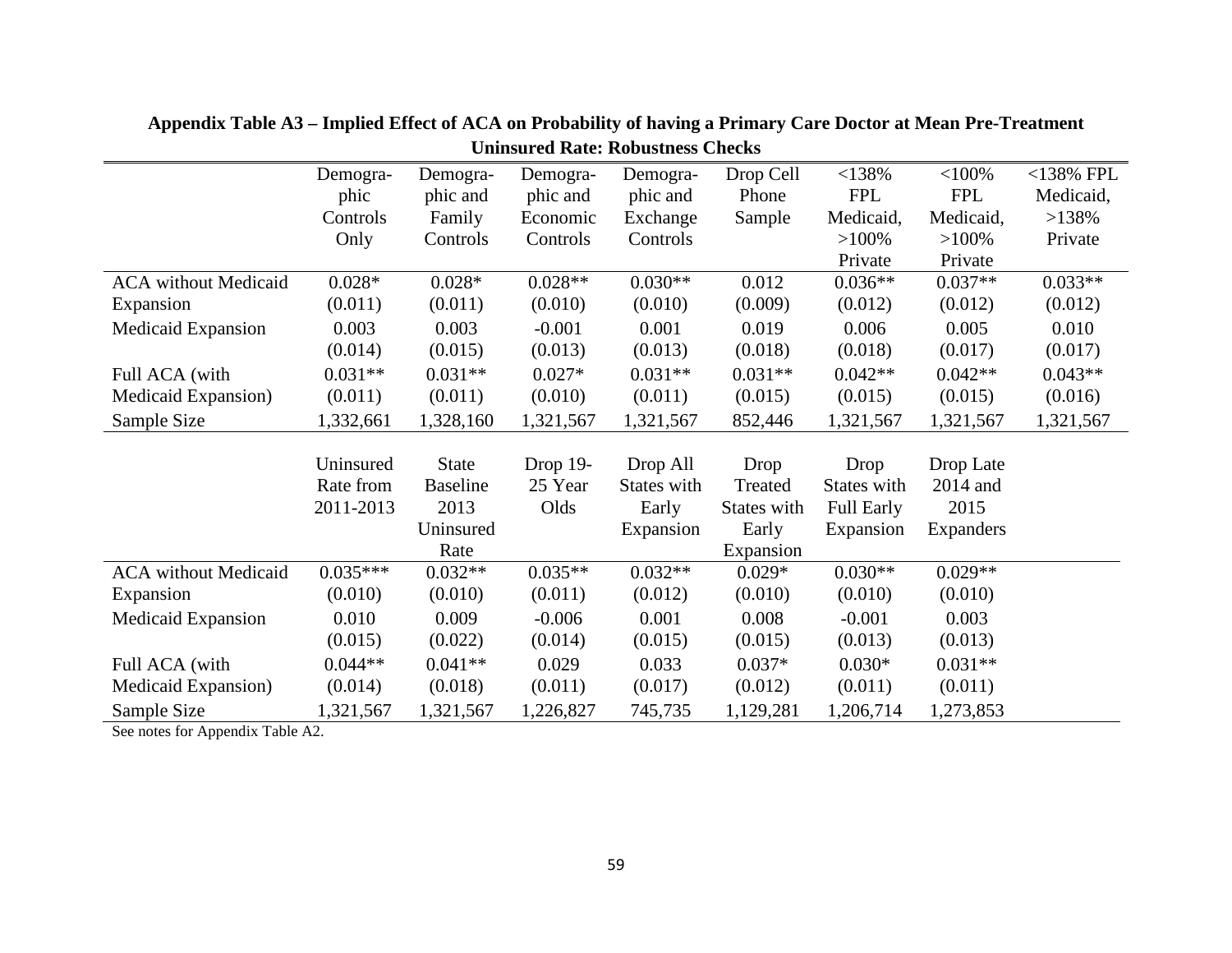|                             | Demogra-    | Demogra-        | Demogra-    | Demogra-    | Drop Cell   | <138%             | $<$ 100%    | <138%       |
|-----------------------------|-------------|-----------------|-------------|-------------|-------------|-------------------|-------------|-------------|
|                             | phic        | phic and        | phic and    | phic and    | Phone       | <b>FPL</b>        | <b>FPL</b>  | <b>FPL</b>  |
|                             | Controls    | Family          | Economic    | Exchange    | Sample      | Medicaid,         | Medicaid,   | Medicaid,   |
|                             | Only        | Controls        | Controls    | Controls    |             | $>100\%$          | $>100\%$    | $>138\%$    |
|                             |             |                 |             |             |             | Private           | Private     | Private     |
| <b>ACA</b> without Medicaid | $-0.021*$   | $-0.021*$       | $-0.025***$ | $-0.026***$ | $-0.010$    | $-0.031***$       | $0.031***$  | $-0.027***$ |
| Expansion                   | (0.009)     | (0.008)         | (0.006)     | (0.006)     | (0.011)     | (0.008)           | (0.008)     | (0.007)     |
| <b>Medicaid Expansion</b>   | $-0.027**$  | $-0.028**$      | $-0.024**$  | $-0.025**$  | $-0.050**$  | $-0.031**$        | $-0.029*$   | $-0.035*$   |
|                             | (0.009)     | (0.007)         | (0.008)     | (0.009)     | (0.015)     | (0.008)           | (0.011)     | (0.009)     |
| Full ACA (with              | $-0.048***$ | $-0.049***$     | $-0.049***$ | $-0.051***$ | $-0.061***$ | $-0.061***$       | $-0.060***$ | $-0.062***$ |
| <b>Medicaid Expansion</b> ) | (0.010)     | (0.010)         | (0.010)     | (0.011)     | (0.011)     | (0.012)           | (0.012)     | (0.012)     |
| Sample Size                 | 1,079,266   | 1,075,533       | 1,071,238   | 1,071,238   | 715,800     | 1,071,238         | 1,071,238   | 1,071,238   |
|                             |             |                 |             |             |             |                   |             |             |
|                             | Uninsured   | <b>State</b>    | Drop 19-    | Drop All    | Drop        | Drop              | Drop Late   |             |
|                             | Rate from   | <b>Baseline</b> | 25 Year     | States with | Treated     | States with       | 2014 and    |             |
|                             | 2011-2013   | 2013            | Olds        | Early       | States with | <b>Full Early</b> | 2015        |             |
|                             |             | Uninsured       |             | Expansion   | Early       | Expansion         | Expanders   |             |
|                             |             | Rate            |             |             | Expansion   |                   |             |             |
| <b>ACA</b> without Medicaid | $-0.030***$ | $-0.018***$     | $-0.023***$ | $-0.020**$  | $-0.024***$ | $-0.025***$       | $-0.026***$ |             |
| Expansion                   | (0.005)     | (0.005)         | (0.006)     | (0.006)     | (0.006)     | (0.006)           | (0.006)     |             |
| Medicaid Expansion          | $-0.023$    | $-0.045**$      | $-0.033**$  | $-0.045*$   | $-0.019*$   | $-0.022*$         | $-0.024**$  |             |
|                             | (0.011)     | (0.012)         | (0.010)     | (0.017)     | (0.008)     | (0.010)           | (0.009)     |             |
| Full ACA (with              | $-0.053***$ | $-0.063***$     | $-0.055***$ | $-0.065**$  | $-0.043***$ | $-0.048***$       | $-0.050***$ |             |
| Medicaid Expansion)         | (0.011)     | (0.011)         | (0.010)     | (0.020)     | (0.010)     | (0.012)           | (0.011)     |             |
| Sample Size                 | 1,071,238   | 1,071,238       | 994,606     | 605,156     | 916,029     | 976,422           | 1,031,483   |             |

**Appendix Table A4– Implied Effect of ACA on Probability of having a Cost Barrier at Mean Pre-Treatment Uninsured Rate: Robustness Checks**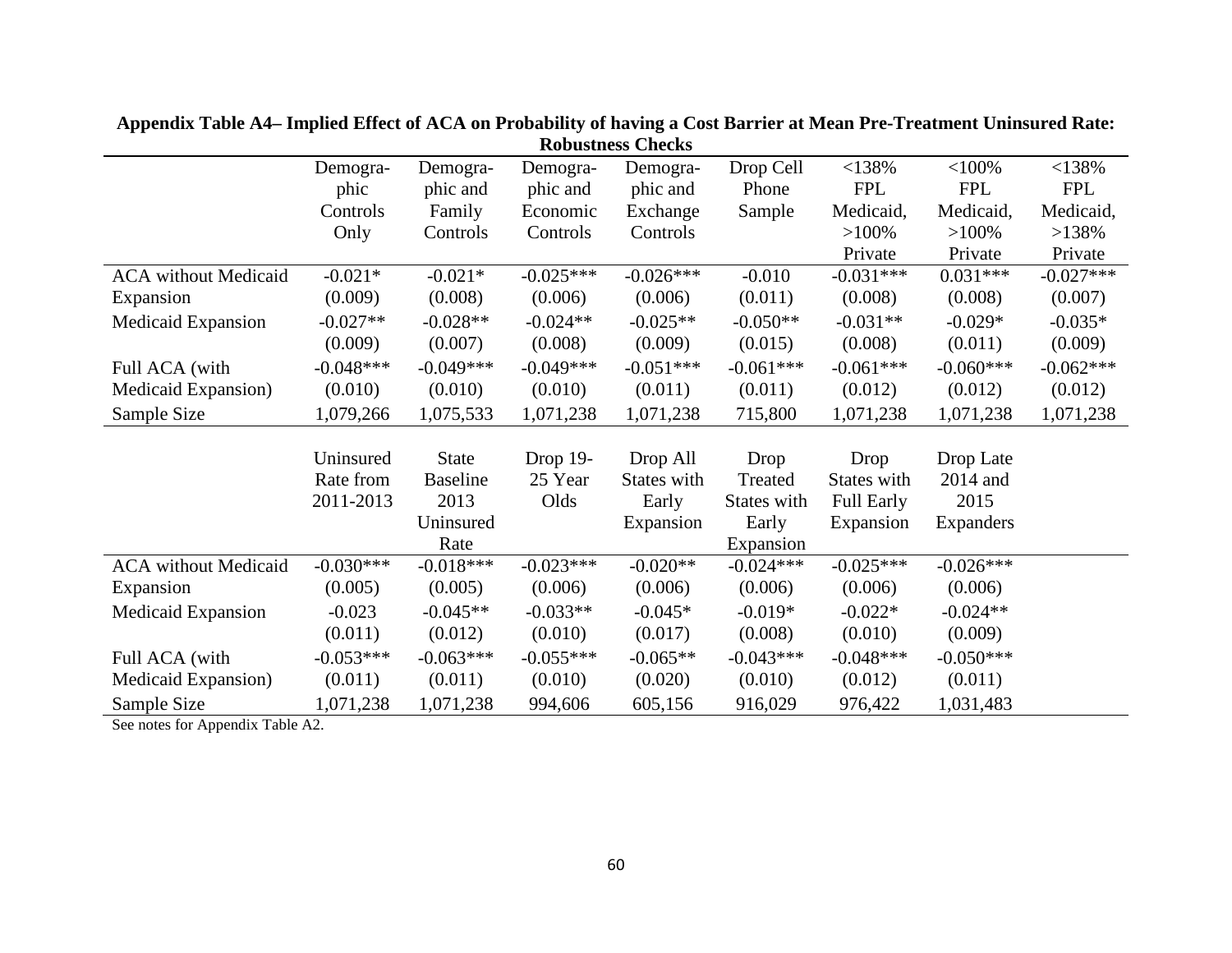|                             | Demogra-   | Demogra-        | Demogra-   | Demogra-    | Drop Cell   | <138%             | $<$ 100%   | $<$ 138% FPL |
|-----------------------------|------------|-----------------|------------|-------------|-------------|-------------------|------------|--------------|
|                             | phic       | phic and        | phic and   | phic and    | Phone       | <b>FPL</b>        | <b>FPL</b> | Medicaid,    |
|                             | Controls   | Family          | Economic   | Exchange    | Sample      | Medicaid,         | Medicaid,  | $>138\%$     |
|                             | Only       | Controls        | Controls   | Controls    |             | $>100\%$          | $>100\%$   | Private      |
|                             |            |                 |            |             |             | Private           | Private    |              |
| <b>ACA</b> without Medicaid | 0.021      | 0.021           | $0.024*$   | $0.023*$    | $0.047***$  | 0.011             | 0.012      | 0.007        |
| Expansion                   | (0.013)    | (0.012)         | (0.011)    | (0.011)     | (0.010)     | (0.012)           | (0.012)    | (0.012)      |
| <b>Medicaid Expansion</b>   | 0.012      | 0.013           | 0.013      | 0.012       | $-0.008$    | $0.039*$          | $0.035*$   | $0.042**$    |
|                             | (0.014)    | (0.014)         | (0.013)    | (0.013)     | (0.017)     | (0.015)           | (0.015)    | (0.014)      |
| Full ACA (with              | $0.033***$ | $0.034***$      | $0.037***$ | $0.035***$  | $0.039*$    | $0.050***$        | $0.047***$ | $0.049***$   |
| Medicaid Expansion)         | (0.008)    | (0.008)         | (0.009)    | (0.009)     | (0.015)     | (0.011)           | (0.012)    | (0.012)      |
| Sample Size                 | 1,080,580  | 1,076,836       | 1,072,537  | 1,072,537   | 716,568     | 1,072,537         | 1,072,537  | 1,072,537    |
|                             |            |                 |            |             |             |                   |            |              |
|                             | Uninsured  | <b>State</b>    | Drop 19-   | Drop All    | Drop        | Drop              | Drop Late  |              |
|                             | Rate from  | <b>Baseline</b> | 25 Year    | States with | Treated     | States with       | 2014 and   |              |
|                             | 2011-2013  | 2013            | Olds       | Early       | States with | <b>Full Early</b> | 2015       |              |
|                             |            | Uninsured       |            | Expansion   | Early       | Expansion         | Expanders  |              |
|                             |            | Rate            |            |             | Expansion   |                   |            |              |
| <b>ACA</b> without Medicaid | 0.021      | 0.014           | $0.023*$   | $0.013**$   | $0.021*$    | $0.023*$          | $0.024*$   |              |
| Expansion                   | (0.011)    | (0.007)         | (0.010)    | (0.010)     | (0.010)     | (0.011)           | (0.010)    |              |
| Medicaid Expansion          | 0.016      | $0.040*$        | 0.013      | 0.018       | 0.012       | 0.008             | 0.016      |              |
|                             | (0.015)    | (0.017)         | (0.015)    | (0.017)     | (0.015)     | (0.014)           | (0.014)    |              |
| Full ACA (with              | $0.037***$ | $0.054***$      | $0.037***$ | 0.031       | $0.033**$   | $0.032**$         | $0.040***$ |              |
| Medicaid Expansion)         | (0.010)    | (0.010)         | (0.011)    | (0.016)     | (0.011)     | (0.010)           | (0.009)    |              |
| Sample Size                 | 1,072,537  | 1,072,537       | 995,814    | 605,935     | 917,151     | 977,617           | 1,032,729  |              |

**Appendix Table A5 – Implied Effect of ACA on Probability of Having a Checkup at Mean Pre-Treatment Uninsured Rate: Robustness Checks**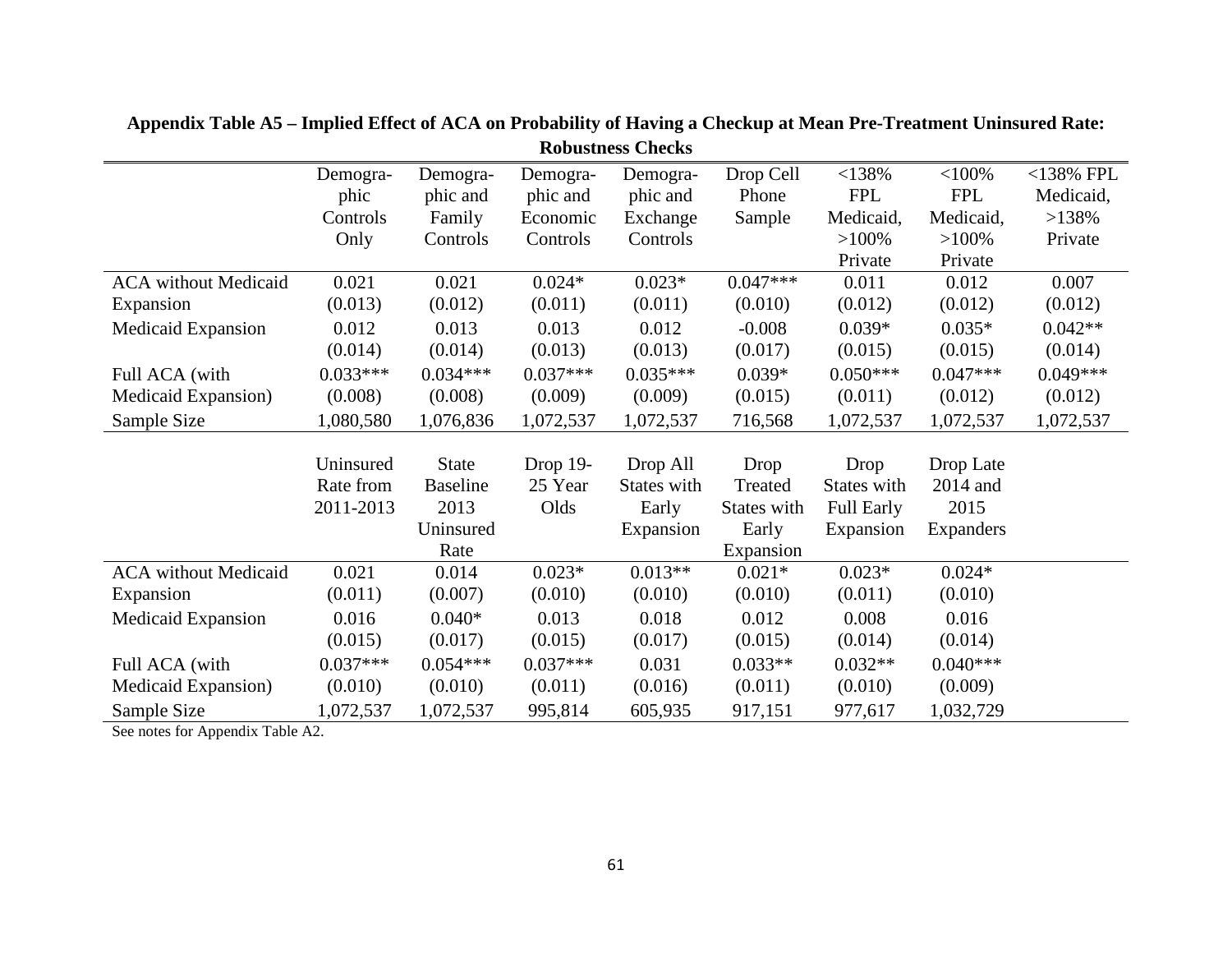|                             | Demogra-  | Demogra-        | Demogra-   | Demogra-    | Drop Cell   | <138%             | $<$ 100%   | $<$ 138% FPL |
|-----------------------------|-----------|-----------------|------------|-------------|-------------|-------------------|------------|--------------|
|                             | phic      | phic and        | phic and   | phic and    | Phone       | <b>FPL</b>        | <b>FPL</b> | Medicaid,    |
|                             | Controls  | Family          | Economic   | Exchange    | Sample      | Medicaid,         | Medicaid,  | $>138\%$     |
|                             | Only      | Controls        | Controls   | Controls    |             | $>100\%$          | $>100\%$   | Private      |
|                             |           |                 |            |             |             | Private           | Private    |              |
| <b>ACA</b> without Medicaid | $-0.004$  | $-0.023$        | $-0.009$   | $-0.018$    | 0.105       | $-0.105$          | 0.105      | $-0.112$     |
| Expansion                   | (0.086)   | (0.087)         | (0.082)    | (0.082)     | (0.091)     | (0.101)           | (0.091)    | (0.104)      |
| Medicaid Expansion          | $-0.072$  | $-0.032$        | $-0.006$   | $-0.008$    | $-0.132$    | 0.059             | $-0.132$   | 0.054        |
|                             | (0.116)   | (0.111)         | (0.110)    | (0.107)     | (0.150)     | (0.113)           | (0.150)    | (0.111)      |
| Full ACA (with              | $-0.075$  | $-0.055$        | $-0.002$   | $-0.026$    | $-0.027$    | $-0.046$          | $-0.027$   | $-0.057$     |
| Medicaid Expansion)         | (0.108)   | (0.105)         | (0.099)    | (0.094)     | (0.112)     | (0.108)           | (0.112)    | (0.113)      |
| Sample Size                 | 1,269,733 | 1,267,091       | 1,264,243  | 1,264,243   | 816,228     | 1,264,243         | 1,264,243  | 1,264,243    |
|                             |           |                 |            |             |             |                   |            |              |
|                             | Uninsured | <b>State</b>    | Drop $19-$ | Drop All    | Drop        | Drop              | Drop Late  |              |
|                             | Rate from | <b>Baseline</b> | 25 Year    | States with | Treated     | States with       | 2014 and   |              |
|                             | 2011-2013 | 2013            | Olds       | Early       | States with | <b>Full Early</b> | 2015       |              |
|                             |           | Uninsured       |            | Expansion   | Early       | Expansion         | Expanders  |              |
|                             |           | Rate            |            |             | Expansion   |                   |            |              |
| <b>ACA</b> without Medicaid | $-0.046$  | $-0.045$        | $-0.101$   | $-0.043$    | $-0.059$    | $-0.047$          | $-0.052$   |              |
| Expansion                   | (0.085)   | (0.101)         | (0.099)    | (0.099)     | (0.078)     | (0.079)           | (0.078)    |              |
| Medicaid Expansion          | $-0.029$  | 0.164           | 0.025      | $-0.117$    | 0.009       | 0.005             | 0.008      |              |
|                             | (0.110)   | (0.151)         | (0.146)    | (0.128)     | (0.130)     | (0.106)           | (0.111)    |              |
| Full ACA (with              | $-0.075$  | 0.118           | $-0.076$   | $-0.160$    | $-0.050$    | $-0.042$          | $-0.044$   |              |
| Medicaid Expansion)         | (0.103)   | (0.097)         | (0.119)    | (0.154)     | (0.121)     | (0.098)           | (0.094)    |              |
| Sample Size                 | 1,264,243 | 1,264,243       | 1,174,488  | 714,021     | 1,079,665   | 1,154,853         | 1,218,323  |              |

**Appendix Table A6 – Implied Effect of ACA on BMI at Mean Pre-Treatment Uninsured Rate: Robustness Checks**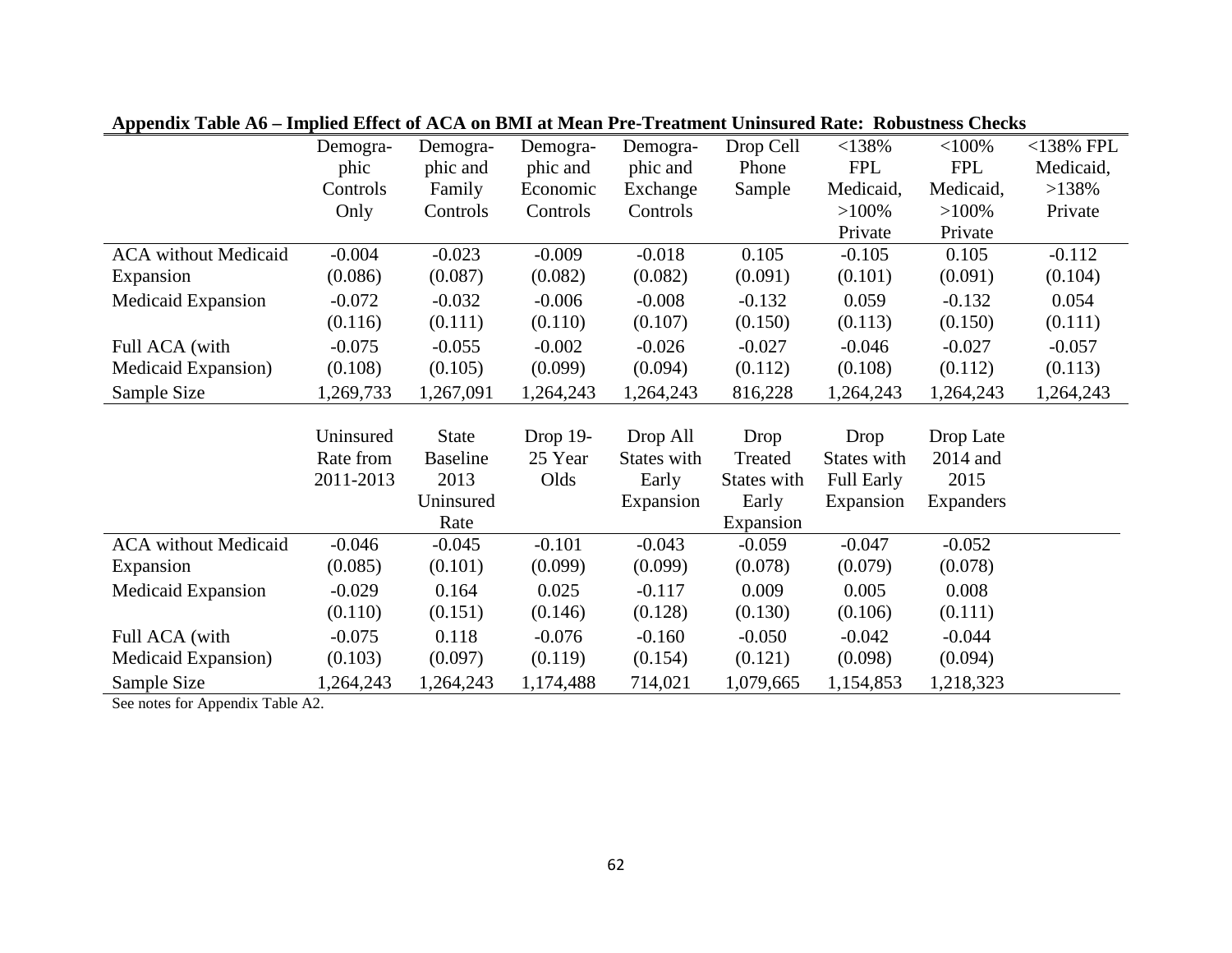|                             | Demogra-  | Demogra-        | Demogra-  | Demogra-    | Drop Cell   | <138%             | $<$ 100%   | $<$ 138% FPL |
|-----------------------------|-----------|-----------------|-----------|-------------|-------------|-------------------|------------|--------------|
|                             | phic      | phic and        | phic and  | phic and    | Phone       | <b>FPL</b>        | <b>FPL</b> | Medicaid,    |
|                             | Controls  | Family          | Economic  | Exchange    | Sample      | Medicaid,         | Medicaid,  | $>138\%$     |
|                             | Only      | Controls        | Controls  | Controls    |             | $>100\%$          | $>100\%$   | Private      |
|                             |           |                 |           |             |             | Private           | Private    |              |
| <b>ACA</b> without Medicaid | 0.002     | 0.001           | $-0.002$  | $-0.000$    | $-0.009$    | 0.002             | 0.002      | 0.003        |
| Expansion                   | (0.010)   | (0.010)         | (0.009)   | (0.009)     | (0.006)     | (0.012)           | (0.012)    | (0.012)      |
| <b>Medicaid Expansion</b>   | 0.007     | 0.010           | 0.010     | 0.011       | $0.019*$    | 0.011             | 0.010      | 0.010        |
|                             | (0.011)   | (0.010)         | (0.009)   | (0.009)     | (0.009)     | (0.012)           | (0.012)    | (0.011)      |
| Full ACA (with              | 0.010     | 0.011           | 0.008     | 0.011       | 0.010       | 0.013             | 0.013      | 0.014        |
| Medicaid Expansion)         | (0.009)   | (0.008)         | (0.008)   | (0.009)     | (0.007)     | (0.009)           | (0.010)    | (0.010)      |
| Sample Size                 | 1,307,003 | 1,304,045       | 1,300,819 | 1,300,819   | 841,849     | 1,300,819         | 1,300,819  | 1,300,819    |
|                             |           |                 |           |             |             |                   |            |              |
|                             | Uninsured | <b>State</b>    | Drop 19-  | Drop All    | Drop        | Drop              | Drop Late  |              |
|                             | Rate from | <b>Baseline</b> | 25 Year   | States with | Treated     | States with       | 2014 and   |              |
|                             | 2011-2013 | 2013            | Olds      | Early       | States with | <b>Full Early</b> | 2015       |              |
|                             |           | Uninsured       |           | Expansion   | Early       | Expansion         | Expanders  |              |
|                             |           | Rate            |           |             | Expansion   |                   |            |              |
| <b>ACA</b> without Medicaid | 0.000     | 0.000           | $-0.000$  | 0.001       | 0.001       | 0.001             | 0.001      |              |
| Expansion                   | (0.010)   | (0.010)         | (0.010)   | (0.010)     | (0.010)     | (0.010)           | (0.009)    |              |
| Medicaid Expansion          | 0.013     | 0.019           | 0.006     | 0.017       | 0.011       | 0.006             | 0.011      |              |
|                             | (0.010)   | (0.013)         | (0.009)   | (0.010)     | (0.009)     | (0.009)           | (0.009)    |              |
| Full ACA (with              | 0.014     | $0.019*$        | 0.006     | 0.018       | 0.011       | 0.008             | 0.013      |              |
| Medicaid Expansion)         | (0.008)   | (0.008)         | (0.006)   | (0.009)     | (0.009)     | (0.008)           | (0.007)    |              |
| Sample Size                 | 1,300,819 | 1,300,819       | 1,207,869 | 736,307     | 1,110,938   | 1,188,282         | 1,253,655  |              |

**Appendix Table A7 – Implied Effect of ACA on Probability of being as Smoker at Mean Pre-Treatment Uninsured Rate: Robustness Checks**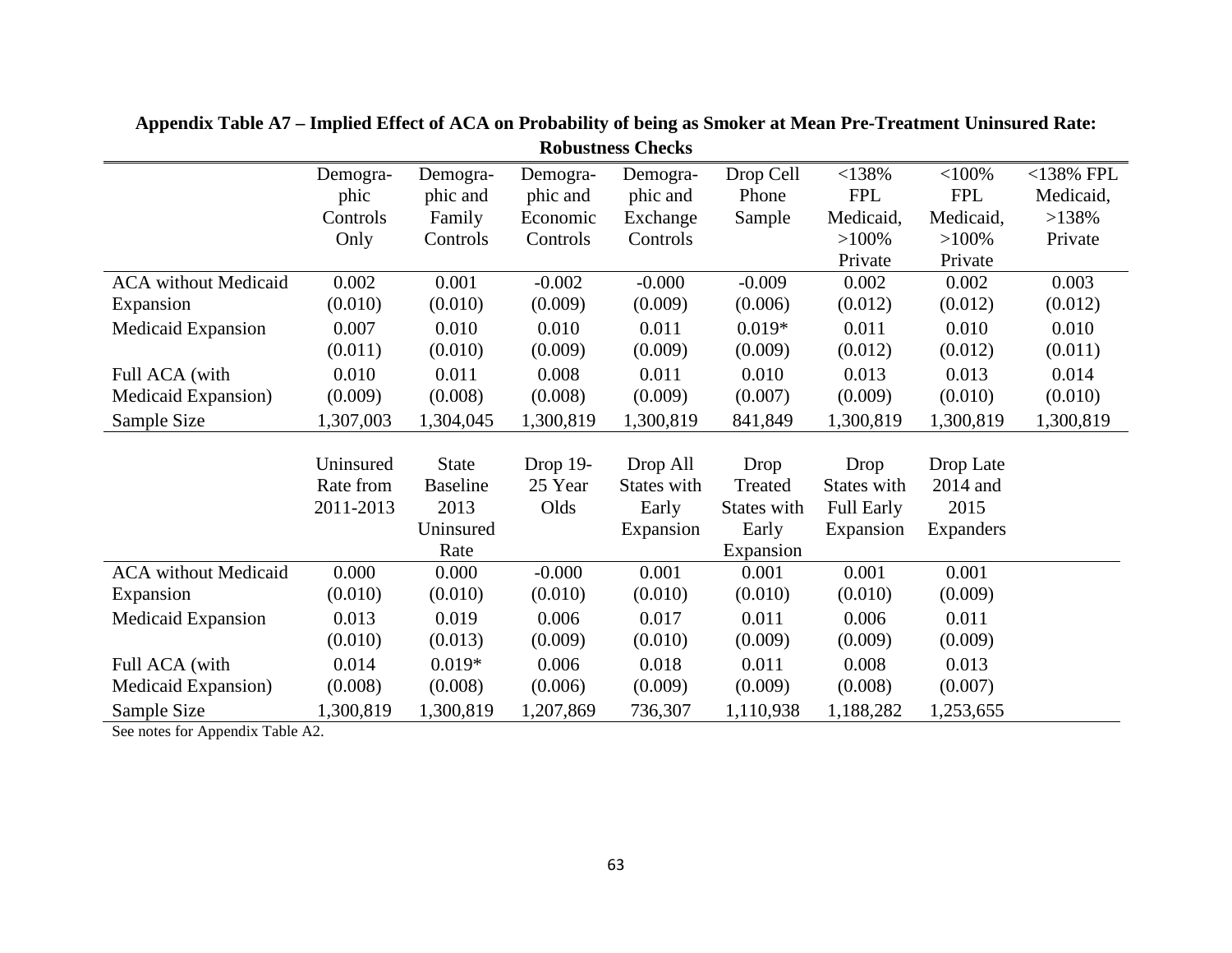|                             | Demogra-  | Demogra-        | Demogra-  | Demogra-    | Drop Cell   | <138%             | $<$ 100%   | $<$ 138% FPL |
|-----------------------------|-----------|-----------------|-----------|-------------|-------------|-------------------|------------|--------------|
|                             | phic      | phic and        | phic and  | phic and    | Phone       | <b>FPL</b>        | <b>FPL</b> | Medicaid,    |
|                             | Controls  | Family          | Economic  | Exchange    | Sample      | Medicaid,         | Medicaid,  | $>138\%$     |
|                             | Only      | Controls        | Controls  | Controls    |             | $>100\%$          | $>100\%$   | Private      |
|                             |           |                 |           |             |             | Private           | Private    |              |
| <b>ACA</b> without Medicaid | 0.720     | 0.670           | 0.619     | 0.667       | $-0.464$    | 0.521             | 0.542      | 0.425        |
| Expansion                   | (0.456)   | (0.445)         | (0.423)   | (0.430)     | (0.779)     | (0.508)           | (0.509)    | (0.509)      |
| <b>Medicaid Expansion</b>   | 0.029     | 0.061           | $-0.167$  | $-0.123$    | 1.940       | $-0.983$          | $-0.162$   | $-0.013$     |
|                             | (0.509)   | (0.504)         | (0.481)   | (0.486)     | (1.063)     | (0.476)           | (0.528)    | (0.479)      |
| Full ACA (with              | 0.749     | 0.732           | 0.452     | 0.544       | 1.476       | 0.422             | 0.379      | 0.413        |
| Medicaid Expansion)         | (0.496)   | (0.505)         | (0.545)   | (0.571)     | (0.752)     | (0.648)           | (0.677)    | (0.674)      |
| Sample Size                 | 1,273,660 | 1,270,939       | 1,268,117 | 1,268,117   | 821,086     | 1,268,117         | 1,268,117  | 1,268,117    |
|                             |           |                 |           |             |             |                   |            |              |
|                             | Uninsured | <b>State</b>    | Drop 19-  | Drop All    | Drop        | Drop              | Drop Late  |              |
|                             | Rate from | <b>Baseline</b> | 25 Year   | States with | Treated     | States with       | 2014 and   |              |
|                             | 2011-2013 | 2013            | Olds      | Early       | States with | <b>Full Early</b> | 2015       |              |
|                             |           | Uninsured       |           | Expansion   | Early       | Expansion         | Expanders  |              |
|                             |           | Rate            |           |             | Expansion   |                   |            |              |
| <b>ACA</b> without Medicaid | 0.520     | 0.115           | 0.485     | 0.743       | 0.795       | 0.707             | 0.774      |              |
| Expansion                   | (0.473)   | (0.468)         | (0.728)   | (0.479)     | (0.478)     | (0.429)           | (0.444)    |              |
| <b>Medicaid Expansion</b>   | $-0.278$  | 0.612           | $-0.022$  | $-0.731$    | $-0.187$    | 0.132             | $-0.245$   |              |
|                             | (0.546)   | (0.643)         | (0.787)   | (1.021)     | (0.587)     | (0.529)           | (0.489)    |              |
| Full ACA (with              | 0.242     | 0.726           | 0.463     | 0.012       | 0.608       | 0.839             | 0.529      |              |
| Medicaid Expansion)         | (0.634)   | (0.557)         | (0.651)   | (0.982)     | (0.777)     | (0.623)           | (0.613)    |              |
| Sample Size                 | 1,268,117 | 1,268,117       | 1,178,584 | 718,539     | 1,082,450   | 1,158,646         | 1,221,714  |              |

**Appendix Table A8 – Implied Effect of ACA on Number of Drinks per Month at Mean Pre-Treatment Uninsured Rate: Robustness Checks**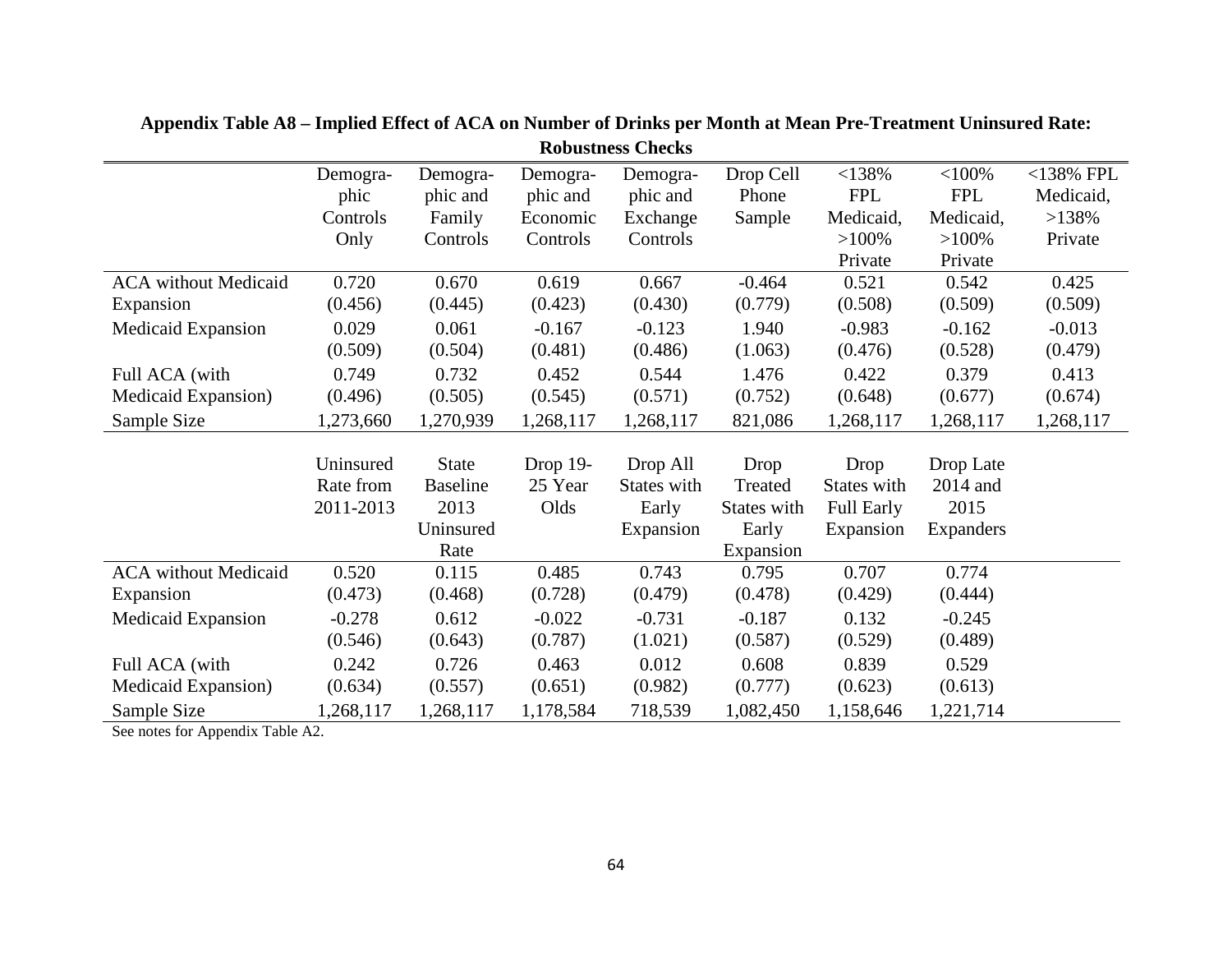|                             | Demogra-  | Demogra-        | Demogra-  | Demogra-    | Drop Cell   | <138%             | $<$ 100%   | $<$ 138% FPL |
|-----------------------------|-----------|-----------------|-----------|-------------|-------------|-------------------|------------|--------------|
|                             | phic      | phic and        | phic and  | phic and    | Phone       | <b>FPL</b>        | <b>FPL</b> | Medicaid,    |
|                             | Controls  | Family          | Economic  | Exchange    | Sample      | Medicaid,         | Medicaid,  | $>138\%$     |
|                             | Only      | Controls        | Controls  | Controls    |             | $>100\%$          | $>100\%$   | Private      |
|                             |           |                 |           |             |             | Private           | Private    |              |
| <b>ACA</b> without Medicaid | $-0.012*$ | $-0.010$        | $-0.009$  | $-0.009$    | $-0.015$    | $-0.009*$         | $-0.009*$  | $-0.007$     |
| Expansion                   | (0.005)   | (0.005)         | (0.005)   | (0.005)     | (0.008)     | (0.004)           | (0.004)    | (0.004)      |
| <b>Medicaid Expansion</b>   | 0.007     | 0.005           | 0.007     | 0.006       | 0.010       | 0.013             | 0.014      | 0.012        |
|                             | (0.007)   | (0.007)         | (0.006)   | (0.006)     | (0.012)     | (0.007)           | (0.007)    | (0.006)      |
| Full ACA (with              | $-0.005$  | $-0.005$        | $-0.004$  | $-0.003$    | $-0.005$    | 0.004             | 0.005      | 0.005        |
| Medicaid Expansion)         | (0.007)   | (0.007)         | (0.006)   | (0.006)     | (0.008)     | (0.007)           | (0.007)    | (0.007)      |
| Sample Size                 | 1,332,950 | 1,328,431       | 1,321,799 | 1,321,799   | 852,112     | 1,321,799         | 1,321,799  | 1,321,799    |
|                             |           |                 |           |             |             |                   |            |              |
|                             | Uninsured | <b>State</b>    | Drop 19-  | Drop All    | Drop        | Drop              | Drop Late  |              |
|                             | Rate from | <b>Baseline</b> | 25 Year   | States with | Treated     | States with       | 2014 and   |              |
|                             | 2011-2013 | 2013            | Olds      | Early       | States with | <b>Full Early</b> | 2015       |              |
|                             |           | Uninsured       |           | Expansion   | Early       | Expansion         | Expanders  |              |
|                             |           | Rate            |           |             | Expansion   |                   |            |              |
| <b>ACA</b> without Medicaid | $-0.005$  | $-0.004$        | $-0.008$  | $-0.010$    | $-0.007$    | $-0.009*$         | $-0.008$   |              |
| Expansion                   | (0.004)   | (0.004)         | (0.004)   | (0.005)     | (0.005)     | (0.004)           | (0.005)    |              |
| <b>Medicaid Expansion</b>   | 0.010     | 0.010           | 0.005     | 0.008       | 0.006       | 0.002             | 0.004      |              |
|                             | (0.006)   | (0.009)         | (0.007)   | (0.007)     | (0.007)     | (0.006)           | (0.006)    |              |
| Full ACA (with              | 0.004     | 0.006           | $-0.003$  | $-0.002$    | $-0.010$    | $-0.007$          | $-0.004$   |              |
| Medicaid Expansion)         | (0.006)   | (0.008)         | (0.007)   | (0.008)     | (0.008)     | (0.006)           | (0.006)    |              |
| Sample Size                 | 1,321,799 | 1,321,799       | 1,226,723 | 745,721     | 1,129,381   | 1,206,947         | 1,274,025  |              |

**Appendix Table A9 – Implied Effect of ACA on Probability of Having Good or Better Health at Mean Pre-Treatment Uninsured Rate: Robustness Checks**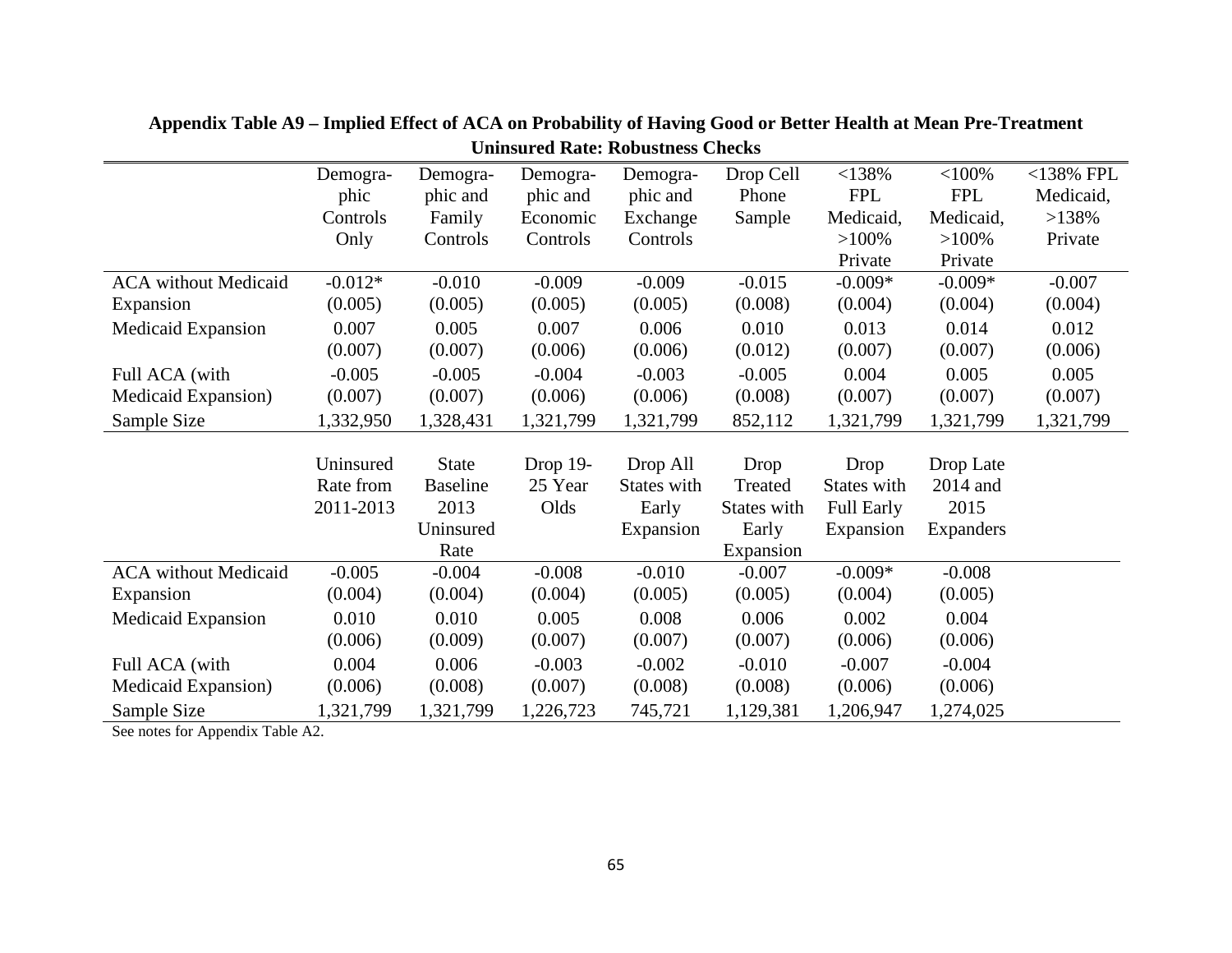|                             | Demogra-  | Demogra-        | Demogra-  | Demogra-    | Drop Cell   | <138%             | $<$ 100%   | $<$ 138% FPL |
|-----------------------------|-----------|-----------------|-----------|-------------|-------------|-------------------|------------|--------------|
|                             | phic      | phic and        | phic and  | phic and    | Phone       | <b>FPL</b>        | <b>FPL</b> | Medicaid,    |
|                             | Controls  | Family          | Economic  | Exchange    | Sample      | Medicaid,         | Medicaid,  | $>138\%$     |
|                             | Only      | Controls        | Controls  | Controls    |             | $>100\%$          | $>100\%$   | Private      |
|                             |           |                 |           |             |             | Private           | Private    |              |
| <b>ACA</b> without Medicaid | $-0.003$  | $-0.006$        | 0.005     | 0.006       | $-0.001$    | 0.007             | 0.006      | 0.008        |
| Expansion                   | (0.007)   | (0.006)         | (0.005)   | (0.005)     | (0.009)     | (0.006)           | (0.006)    | (0.006)      |
| <b>Medicaid Expansion</b>   | $-0.005$  | $-0.007$        | $-0.008$  | $-0.007$    | $-0.001$    | $-0.006$          | $-0.002$   | $-0.006$     |
|                             | (0.009)   | (0.008)         | (0.008)   | (0.008)     | (0.013)     | (0.011)           | (0.011)    | (0.011)      |
| Full ACA (with              | $-0.008$  | $-0.008$        | $-0.002$  | $-0.002$    | $-0.001$    | 0.001             | 0.004      | 0.002        |
| Medicaid Expansion)         | (0.010)   | (0.009)         | (0.010)   | (0.010)     | (0.012)     | (0.011)           | (0.011)    | (0.011)      |
| Sample Size                 | 1,332,950 | 1,328,431       | 1,321,799 | 1,321,799   | 852,112     | 1,321,799         | 1,321,799  | 1,321,799    |
|                             |           |                 |           |             |             |                   |            |              |
|                             | Uninsured | <b>State</b>    | Drop 19-  | Drop All    | Drop        | Drop              | Drop Late  |              |
|                             | Rate from | <b>Baseline</b> | 25 Year   | States with | Treated     | States with       | 2014 and   |              |
|                             | 2011-2013 | 2013            | Olds      | Early       | States with | <b>Full Early</b> | 2015       |              |
|                             |           | Uninsured       |           | Expansion   | Early       | Expansion         | Expanders  |              |
|                             |           | Rate            |           |             | Expansion   |                   |            |              |
| <b>ACA</b> without Medicaid | 0.008     | 0.008           | 0.010     | 0.003       | 0.006       | 0.006             | 0.005      |              |
| Expansion                   | (0.005)   | (0.005)         | (0.007)   | (0.006)     | (0.006)     | (0.006)           | (0.006)    |              |
| <b>Medicaid Expansion</b>   | $-0.003$  | $-0.006$        | $-0.009$  | $-0.011$    | $-0.005$    | $-0.005$          | $-0.009$   |              |
|                             | (0.009)   | (0.010)         | (0.009)   | (0.012)     | (0.010)     | (0.009)           | (0.008)    |              |
| Full ACA (with              | 0.005     | 0.001           | 0.000     | $-0.008$    | 0.001       | 0.002             | $-0.004$   |              |
| Medicaid Expansion)         | (0.010)   | (0.009)         | (0.011)   | (0.015)     | (0.012)     | (0.011)           | (0.010)    |              |
| Sample Size                 | 1,321,799 | 1,321,799       | 1,226,723 | 745,721     | 1,129,381   | 1,206,947         | 1,274,025  |              |

**Appendix Table A10 – Implied Effect of ACA on Probability of Having Very Good or Better Health at Mean Pre-Treatment Uninsured Rate: Robustness Checks**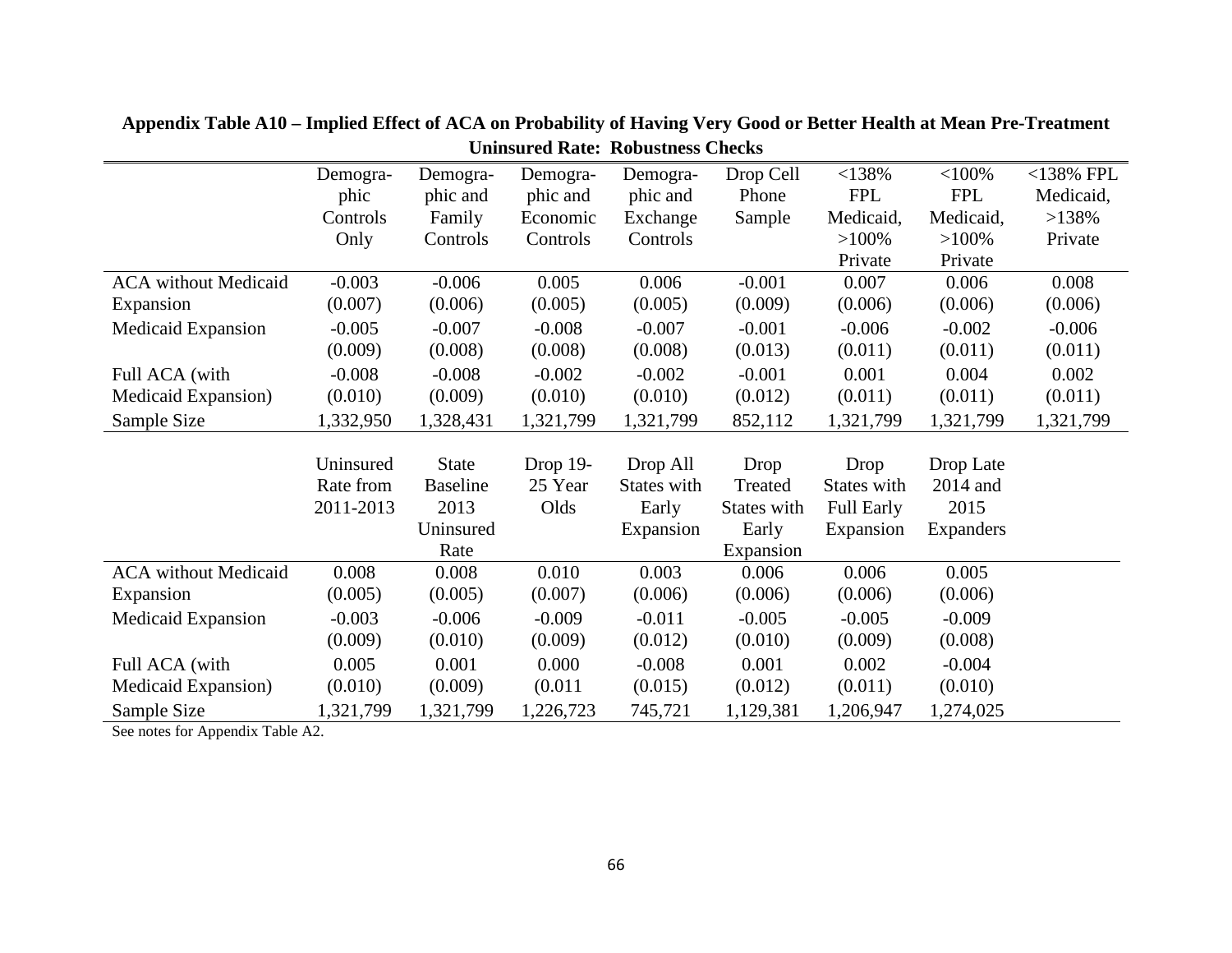|                             | Demogra-  | Demogra-        | Demogra-   | Demogra-    | Drop Cell   | <138%             | $<$ 100%   | $<$ 138% FPL |
|-----------------------------|-----------|-----------------|------------|-------------|-------------|-------------------|------------|--------------|
|                             | phic      | phic and        | phic and   | phic and    | Phone       | <b>FPL</b>        | <b>FPL</b> | Medicaid,    |
|                             | Controls  | Family          | Economic   | Exchange    | Sample      | Medicaid,         | Medicaid,  | $>138\%$     |
|                             | Only      | Controls        | Controls   | Controls    |             | $>100\%$          | $>100\%$   | Private      |
|                             |           |                 |            |             |             | Private           | Private    |              |
| <b>ACA</b> without Medicaid | 0.004     | 0.005           | 0.008      | 0.008       | 0.009       | 0.006             | 0.005      | 0.006        |
| Expansion                   | (0.006)   | (0.006)         | (0.005)    | (0.005)     | (0.007)     | (0.007)           | (0.008)    | (0.008)      |
| Medicaid Expansion          | $-0.001$  | $-0.004$        | $-0.003$   | $-0.003$    | $-0.017$    | 0.004             | 0.008      | 0.005        |
|                             | (0.007)   | (0.007)         | (0.007)    | (0.007)     | (0.011)     | (0.010)           | (0.010)    | (0.009)      |
| Full ACA (with              | 0.002     | 0.002           | 0.004      | 0.005       | $-0.008$    | 0.010             | 0.013      | 0.011        |
| Medicaid Expansion)         | (0.007)   | (0.007)         | (0.006)    | (0.006)     | (0.009)     | (0.008)           | (0.009)    | (0.008)      |
| Sample Size                 | 1,332,950 | 1,328,431       | 1,321,799  | 1,321,799   | 852,112     | 1,321,799         | 1,321,799  | 1,321,799    |
|                             |           |                 |            |             |             |                   |            |              |
|                             | Uninsured | <b>State</b>    | Drop $19-$ | Drop All    | Drop        | Drop              | Drop Late  |              |
|                             | Rate from | <b>Baseline</b> | 25 Year    | States with | Treated     | States with       | 2014 and   |              |
|                             | 2011-2013 | 2013            | Olds       | Early       | States with | <b>Full Early</b> | 2015       |              |
|                             |           | Uninsured       |            | Expansion   | Early       | Expansion         | Expanders  |              |
|                             |           | Rate            |            |             | Expansion   |                   |            |              |
| <b>ACA</b> without Medicaid | 0.009     | $0.013*$        | 0.007      | 0.010       | 0.008       | 0.007             | 0.008      |              |
| Expansion                   | (0.005)   | (0.006)         | (0.004)    | (0.005)     | (0.006)     | (0.005)           | (0.005)    |              |
| Medicaid Expansion          | $-0.002$  | $-0.006$        | 0.001      | 0.007       | $-0.007$    | 0.003             | $-0.004$   |              |
|                             | (0.007)   | (0.011)         | (0.006)    | (0.008)     | (0.007)     | (0.007)           | (0.007)    |              |
| Full ACA (with              | 0.007     | 0.007           | 0.008      | 0.017       | 0.001       | 0.010             | 0.004      |              |
| Medicaid Expansion)         | (0.005)   | (0.008)         | (0.005)    | (0.007)     | (0.006)     | (0.006)           | (0.006)    |              |
| Sample Size                 | 1,321,799 | 1,321,799       | 1,226,723  | 745,721     | 1,129,381   | 1,206,947         | 1,274,025  |              |

**Appendix Table A11 – Implied Effect of ACA on Probability of Having Excellent Health at Mean Pre-Treatment Uninsured Rate: Robustness Checks**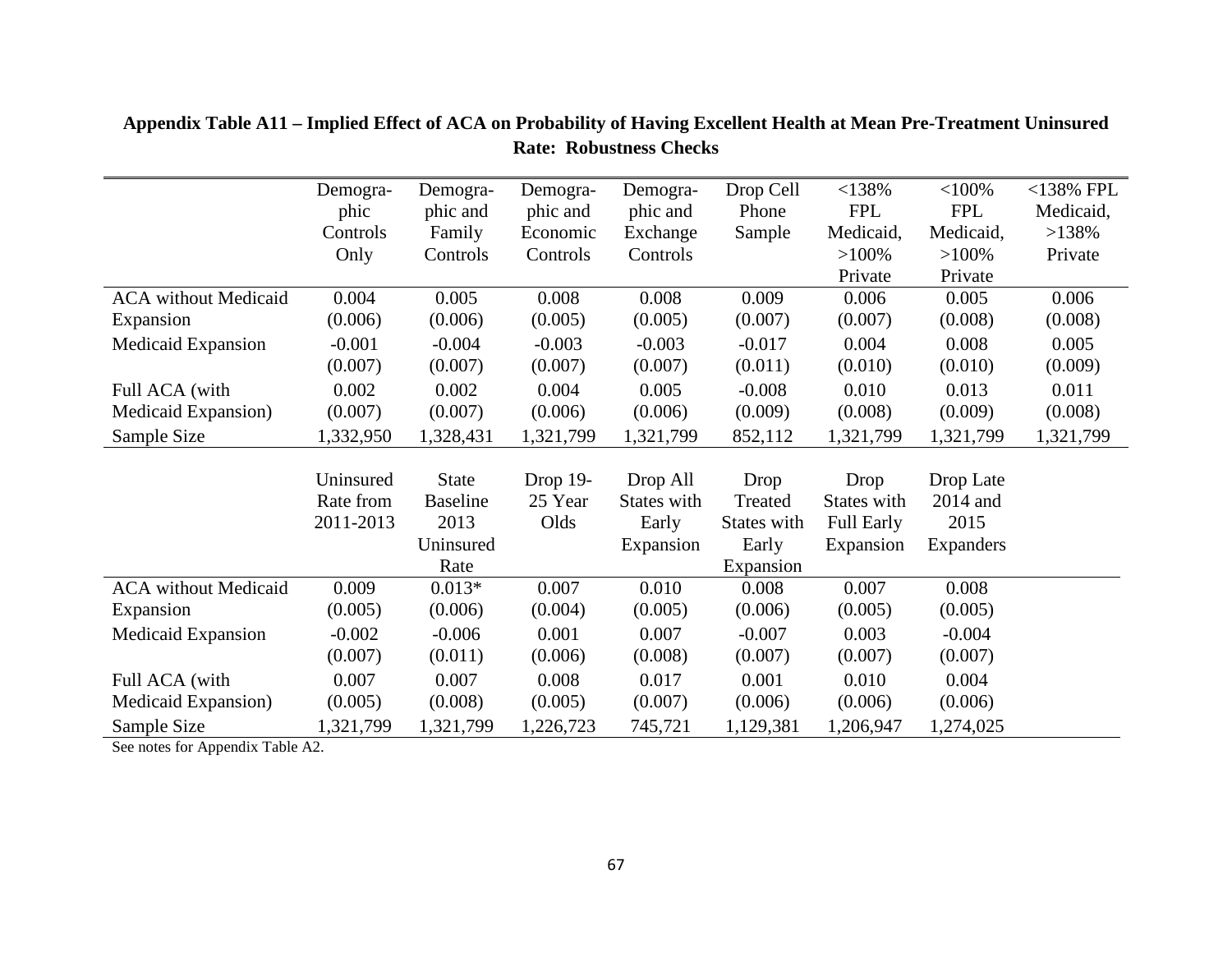|                             | Demogra-  | Demogra-        | Demogra-  | Demogra-    | Drop Cell   | <138%             | $<$ 100%   | $<$ 138% FPL |
|-----------------------------|-----------|-----------------|-----------|-------------|-------------|-------------------|------------|--------------|
|                             | phic      | phic and        | phic and  | phic and    | Phone       | <b>FPL</b>        | <b>FPL</b> | Medicaid,    |
|                             | Controls  | Family          | Economic  | Exchange    | Sample      | Medicaid,         | Medicaid,  | $>138\%$     |
|                             | Only      | Controls        | Controls  | Controls    |             | $>100\%$          | $>100\%$   | Private      |
|                             |           |                 |           |             |             | Private           | Private    |              |
| <b>ACA</b> without Medicaid | $-0.012$  | $-0.052$        | $-0.131$  | $-0.118$    | $-0.155$    | $-0.173$          | $-0.173$   | $-0.216$     |
| Expansion                   | (0.135)   | (0.127)         | (0.113)   | (0.113)     | (0.110)     | (0.135)           | (0.135)    | (0.126)      |
| Medicaid Expansion          | 0.045     | 0.079           | 0.057     | 0.068       | 0.229       | 0.053             | 0.053      | 0.061        |
|                             | (0.118)   | (0.116)         | (0.107)   | (0.109)     | (0.260)     | (0.150)           | (0.152)    | (0.136)      |
| Full ACA (with              | 0.033     | 0.027           | $-0.075$  | $-0.050$    | 0.074       | $-0.120$          | $-0.120$   | $-0.156$     |
| Medicaid Expansion)         | (0.144)   | (0.142)         | (0.132)   | (0.126)     | (0.247)     | (0.144)           | (0.145)    | (0.146)      |
| Sample Size                 | 1,320,243 | 1,316,045       | 1,309,624 | 1,309,624   | 844,163     | 1,309,624         | 1,309,624  | 1,309,624    |
|                             |           |                 |           |             |             |                   |            |              |
|                             | Uninsured | <b>State</b>    | Drop 19-  | Drop All    | Drop        | Drop              | Drop Late  |              |
|                             | Rate from | <b>Baseline</b> | 25 Year   | States with | Treated     | States with       | 2014 and   |              |
|                             | 2011-2013 | 2013            | Olds      | Early       | States with | <b>Full Early</b> | 2015       |              |
|                             |           | Uninsured       |           | Expansion   | Early       | Expansion         | Expanders  |              |
|                             |           | Rate            |           |             | Expansion   |                   |            |              |
| <b>ACA</b> without Medicaid | $-0.142$  | $-0.241$        | $-0.111$  | $-0.074$    | $-0.171$    | $-0.118$          | $-0.138$   |              |
| Expansion                   | (0.113)   | (0.125)         | (0.120)   | (0.137)     | (0.121)     | (0.118)           | (0.116)    |              |
| Medicaid Expansion          | 0.045     | 0.114           | 0.164     | 0.030       | 0.127       | 0.036             | 0.009      |              |
|                             | (0.116)   | (0.177)         | (0.130)   | (0.224)     | (0.121)     | (0.097)           | (0.114)    |              |
| Full ACA (with              | $-0.097$  | $-0.127$        | 0.053     | $-0.044$    | $-0.044$    | $-0.082$          | $-0.046$   |              |
| Medicaid Expansion)         | (0.130)   | (0.143)         | (0.144)   | (0.250)     | (0.146)     | (0.128)           | (0.130)    |              |
| Sample Size                 | 1,309,624 | 1,309,624       | 1,215,345 | 738,477     | 1,118,979   | 1,195,925         | 1,262,176  |              |

**Appendix Table A12 – Implied Effect of ACA on the Number of Days Not in Good Physical Health at Mean Pre-Treatment Uninsured Rate: Robustness Checks**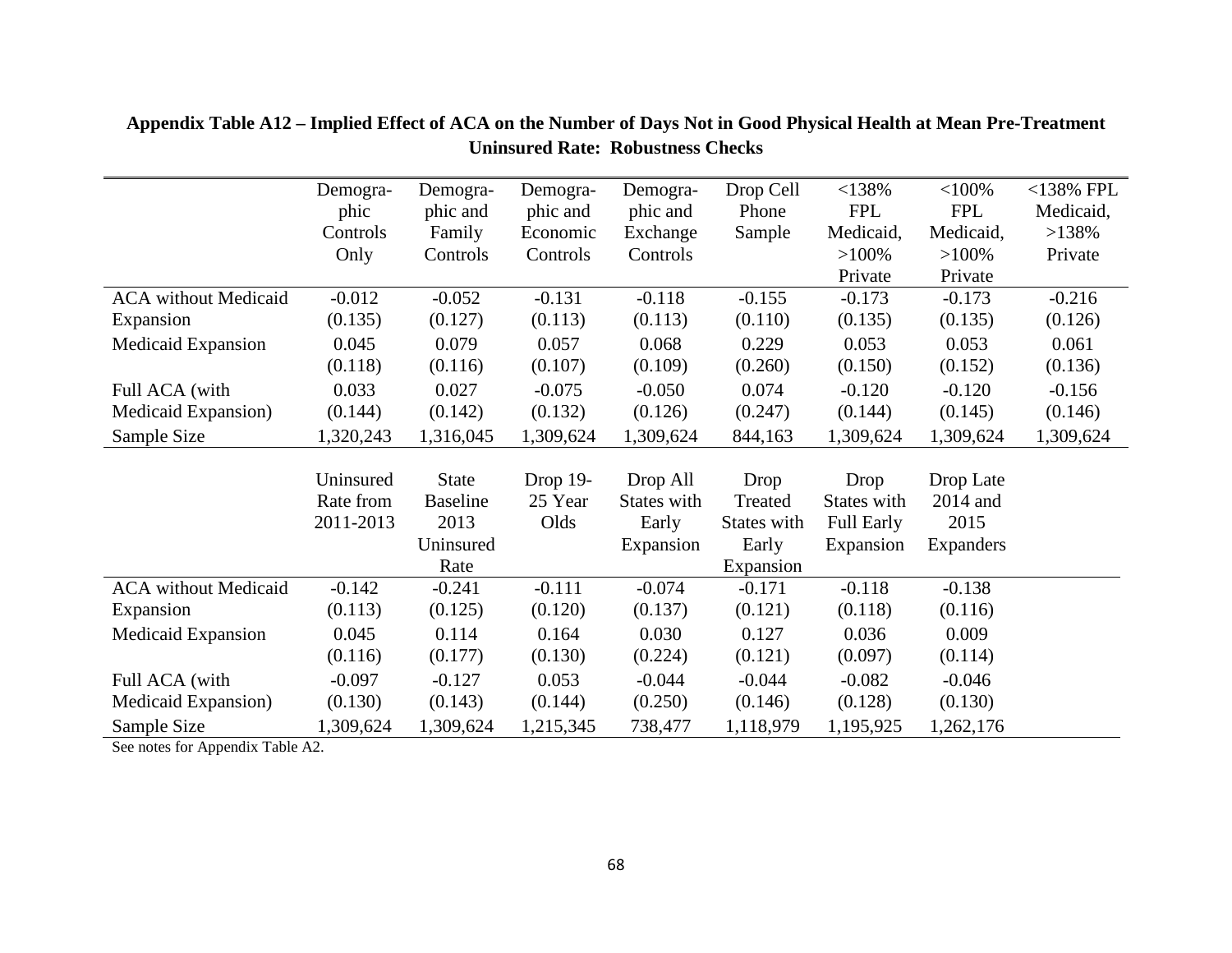|                             | Demogra-  | Demogra-        | Demogra-  | Demogra-    | Drop Cell   | <138%             | $<$ 100%   | $<$ 138% FPL |
|-----------------------------|-----------|-----------------|-----------|-------------|-------------|-------------------|------------|--------------|
|                             | phic      | phic and        | phic and  | phic and    | Phone       | <b>FPL</b>        | <b>FPL</b> | Medicaid,    |
|                             | Controls  | Family          | Economic  | Exchange    | Sample      | Medicaid,         | Medicaid,  | $>138\%$     |
|                             | Only      | Controls        | Controls  | Controls    |             | $>100\%$          | $>100\%$   | Private      |
|                             |           |                 |           |             |             | Private           | Private    |              |
| <b>ACA</b> without Medicaid | $-0.008$  | $-0.026$        | $-0.076$  | $-0.008$    | 0.030       | $-0.094$          | $-0.102$   | $-0.097$     |
| Expansion                   | (0.016)   | (0.146)         | (0.156)   | (0.155)     | (0.122)     | (0.213)           | (0.206)    | (0.212)      |
| Medicaid Expansion          | $-0.115$  | $-0.085$        | $-0.057$  | $-0.068$    | $-0.149$    | $-0.250$          | $-0.224$   | $-0.256$     |
|                             | (0.164)   | (0.162)         | (0.176)   | (0.178)     | (0.282)     | (0.226)           | (0.217)    | (0.212)      |
| Full ACA (with              | $-0.123$  | $-0.111$        | $-0.133$  | $-0.149$    | $-0.120$    | $-0.344*$         | $-0.326$   | $-0.353*$    |
| Medicaid Expansion)         | (0.120)   | (0.124)         | (0.120)   | (0.126)     | (0.259)     | (0.162)           | (0.169)    | (0.169)      |
| Sample Size                 | 1,321,277 | 1,317,107       | 1,310,641 | 1,310,641   | 844,984     | 1,310,641         | 1,310,641  | 1,310,641    |
|                             |           |                 |           |             |             |                   |            |              |
|                             | Uninsured | <b>State</b>    | Drop 19-  | Drop All    | Drop        | Drop              | Drop Late  |              |
|                             | Rate from | <b>Baseline</b> | 25 Year   | States with | Treated     | States with       | 2014 and   |              |
|                             | 2011-2013 | 2013            | Olds      | Early       | States with | <b>Full Early</b> | 2015       |              |
|                             |           | Uninsured       |           | Expansion   | Early       | Expansion         | Expanders  |              |
|                             |           | Rate            |           |             | Expansion   |                   |            |              |
| <b>ACA</b> without Medicaid | $-0.157$  | $-0.284$        | $-0.106$  | $-0.072$    | $-0.050$    | $-0.078$          | $-0.103$   |              |
| Expansion                   | (0.180)   | (0.193)         | (0.184)   | (0.164)     | (0.165)     | (0.155)           | (0.152)    |              |
| Medicaid Expansion          | $-0.092$  | $-0.066$        | 0.050     | $-0.063$    | 0.028       | $-0.043$          | $-0.067$   |              |
|                             | (0.183)   | (0.239)         | (0.200)   | (0.211)     | (0.191)     | (0.174)           | (0.183)    |              |
| Full ACA (with              | $-0.249$  | $-0.350$        | $-0.057$  | $-0.136$    | $-0.022$    | $-0.121$          | $-0.170$   |              |
| Medicaid Expansion)         | (0.130)   | (0.131)         | (0.132)   | (0.158)     | (0.133)     | (0.131)           | (0.134)    |              |
| Sample Size                 | 1,310,641 | 1,310,641       | 1,216,192 | 739,295     | 1,119,831   | 1,196,872         | 1,263,185  |              |

**Appendix Table A13 – Implied Effect of ACA on the Number of Days Not in Good Mental Health at Mean Pre-Treatment Uninsured Rate: Robustness Checks**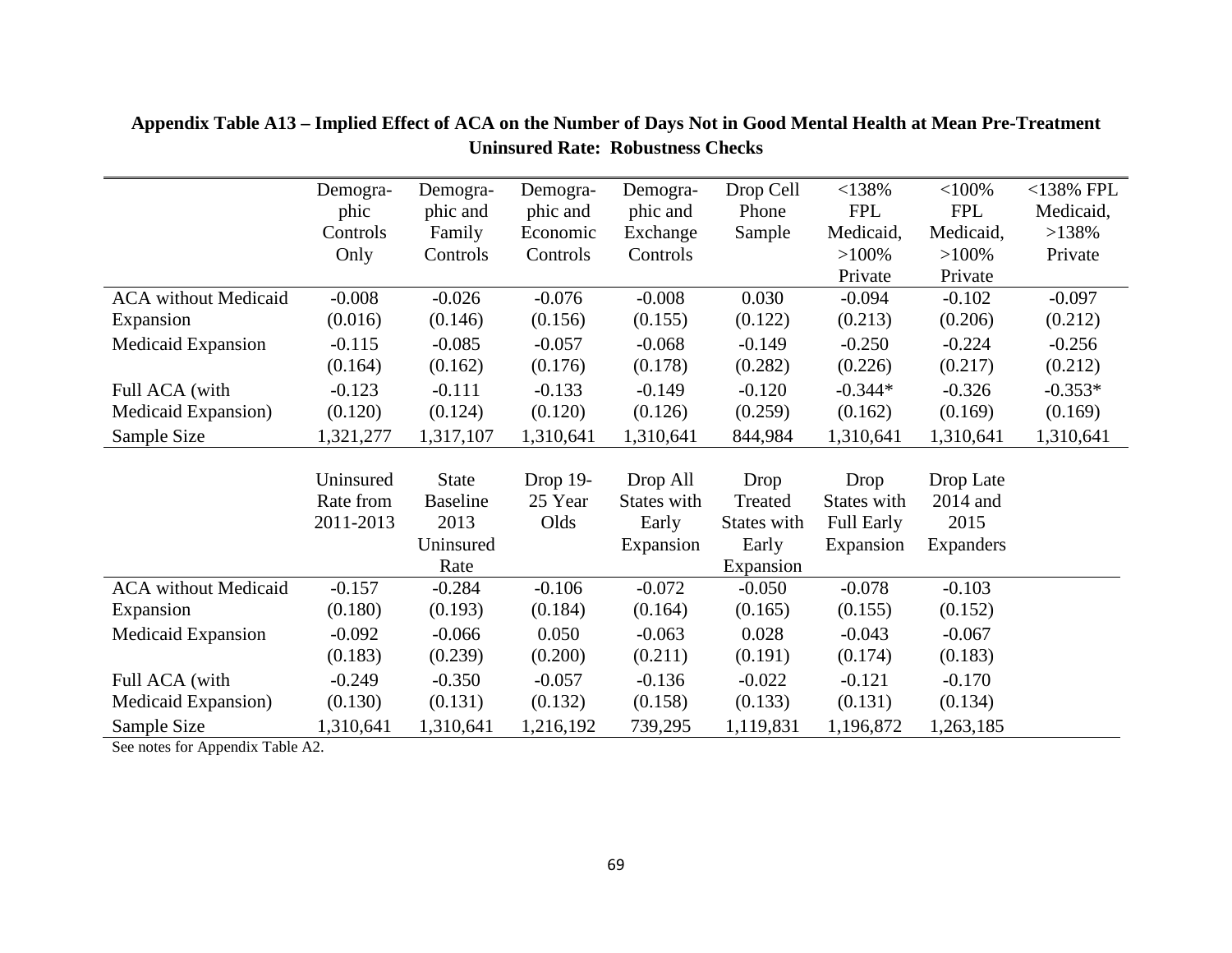|                             | Demogra-  | Demogra-        | Demogra-  | Demogra-    | Drop Cell   | <138%             | $<$ 100%   | <138%      |
|-----------------------------|-----------|-----------------|-----------|-------------|-------------|-------------------|------------|------------|
|                             | phic      | phic and        | phic and  | phic and    | Phone       | <b>FPL</b>        | <b>FPL</b> | <b>FPL</b> |
|                             | Controls  | Family          | Economic  | Exchange    | Sample      | Medicaid,         | Medicaid,  | Medicaid,  |
|                             | Only      | Controls        | Controls  | Controls    |             | $>100\%$          | $>100\%$   | $>138\%$   |
|                             |           |                 |           |             |             | Private           | Private    | Private    |
| <b>ACA</b> without Medicaid | $-0.035$  | $-0.052$        | $-0.129$  | $-0.121$    | 0.073       | $-0.158$          | $-0.159$   | $-0.179$   |
| Expansion                   | (0.132)   | (0.127)         | (0.143)   | (0.141)     | (0.101)     | (0.195)           | (0.192)    | (0.193)    |
| Medicaid Expansion          | 0.176     | 0.198           | 0.206     | 0.226       | $-0.107$    | 0.116             | 0.119      | 0.114      |
|                             | (0.176)   | (0.176)         | (0.177)   | (0.164)     | (0.238)     | (0.202)           | (0.179)    | (0.191)    |
| Full ACA (with              | 0.141     | 0.146           | 0.076     | 0.105       | $-0.035$    | $-0.042$          | $-0.040$   | $-0.065$   |
| Medicaid Expansion)         | (0.182)   | (0.189)         | (0.179)   | (0.154)     | (0.213)     | (0.200)           | (0.192)    | (0.206)    |
| Sample Size                 | 1,320,243 | 1,316,045       | 1,309,624 | 1,309,624   | 844,163     | 1,309,624         | 1,309,624  | 1,309,624  |
|                             |           |                 |           |             |             |                   |            |            |
|                             | Uninsured | <b>State</b>    | Drop 19-  | Drop All    | Drop        | Drop              | Drop Late  |            |
|                             | Rate from | <b>Baseline</b> | 25 Year   | States with | Treated     | States with       | 2014 and   |            |
|                             | 2011-2013 | 2013            | Olds      | Early       | States with | <b>Full Early</b> | 2015       |            |
|                             |           | Uninsured       |           | Expansion   | Early       | Expansion         | Expanders  |            |
|                             |           | Rate            |           |             | Expansion   |                   |            |            |
| <b>ACA</b> without Medicaid | $-0.165$  | $-0.138$        | $-0.059$  | 0.027       | $-0.168$    | $-0.069$          | $-0.157$   |            |
| Expansion                   | (0.165)   | (0.207)         | (0.142)   | (0.186)     | (0.143)     | (0.148)           | (0.140)    |            |
| Medicaid Expansion          | 0.229     | $-0.094$        | 0.274     | 0.360       | 0.303       | 0.273             | 0.280      |            |
|                             | (0.168)   | (0.252)         | (0.166)   | (0.254)     | (0.169)     | (0.156)           | (0.162)    |            |
| Full ACA (with              | 0.064     | $-0.232$        | 0.121     | 0.386       | 0.136       | 0.204             | 0.121      |            |
| Medicaid Expansion)         | (0.165)   | (0.175)         | (0.165)   | (0.235)     | (0.180)     | (0.132)           | (0.161)    |            |
| Sample Size                 | 1,309,624 | 1,309,624       | 1,215,345 | 738,477     | 1,118,979   | 1,201,881         | 1,262,176  |            |

**Appendix Table A14 – Implied Effect of ACA on the Number of Days with Health-Related Limitations at Mean Pre-Treatment Uninsured Rate: Robustness Checks**

See notes for Appendix Table A2.